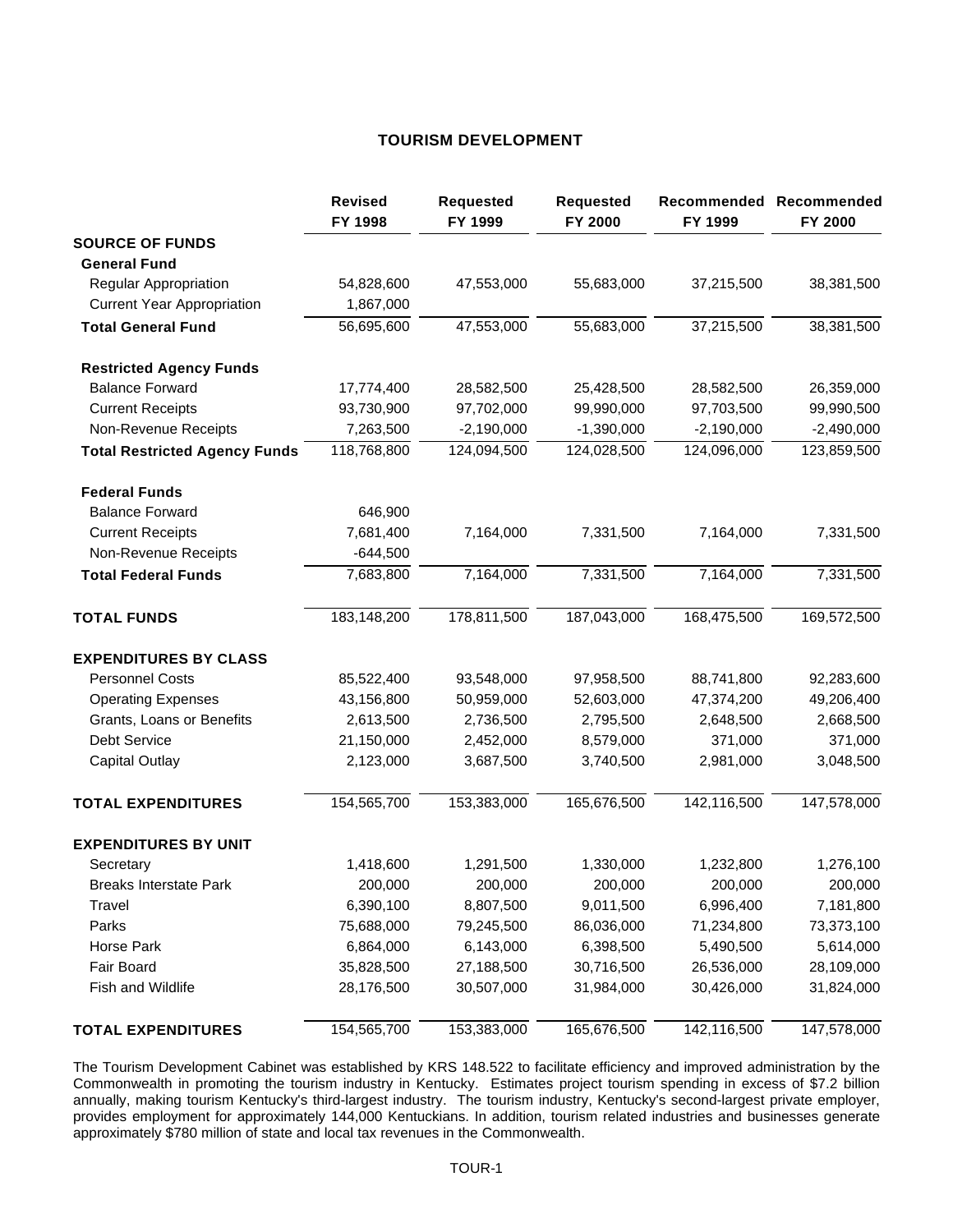## **TOURISM DEVELOPMENT Secretary**

|                                                        | <b>Revised</b><br>FY 1998 | <b>Requested</b><br>FY 1999 | <b>Requested</b><br>FY 2000 | FY 1999   | Recommended Recommended<br>FY 2000 |
|--------------------------------------------------------|---------------------------|-----------------------------|-----------------------------|-----------|------------------------------------|
| <b>SOURCE OF FUNDS</b>                                 |                           |                             |                             |           |                                    |
| <b>General Fund</b>                                    |                           |                             |                             |           |                                    |
| <b>Regular Appropriation</b>                           | 1,288,900                 | 1,291,500                   | 1,330,000                   | 1,232,800 | 1,276,100                          |
| <b>Federal Funds</b>                                   |                           |                             |                             |           |                                    |
| <b>Balance Forward</b>                                 | 35,800                    |                             |                             |           |                                    |
| <b>Current Receipts</b>                                | 93,900                    |                             |                             |           |                                    |
| <b>Total Federal Funds</b>                             | 129,700                   |                             |                             |           |                                    |
| <b>TOTAL FUNDS</b>                                     | 1,418,600                 | 1,291,500                   | 1,330,000                   | 1,232,800 | 1,276,100                          |
| <b>EXPENDITURES BY CLASS</b>                           |                           |                             |                             |           |                                    |
| <b>Personnel Costs</b>                                 | 856,300                   | 819,000                     | 861,000                     | 802,000   | 841,000                            |
| <b>Operating Expenses</b>                              | 292,300                   | 252,500                     | 249,000                     | 160,800   | 165,100                            |
| Grants, Loans or Benefits                              | 270,000                   | 220,000                     | 220,000                     | 270,000   | 270,000                            |
| <b>TOTAL EXPENDITURES</b>                              | 1,418,600                 | 1,291,500                   | 1,330,000                   | 1,232,800 | 1,276,100                          |
| <b>EXPENDITURES BY UNIT</b>                            |                           |                             |                             |           |                                    |
| <b>Executive Policy and</b><br>Management              | 1,199,600                 | 1,123,000                   | 1,156,500                   | 1,069,000 | 1,105,000                          |
| <b>Administrative Services</b>                         | 219,000                   | 168,500                     | 173,500                     | 165,000   | 173,000                            |
| <b>EMPOWER Kentucky General</b><br><b>Fund Savings</b> |                           |                             |                             | $-1,200$  | $-1,900$                           |
| <b>TOTAL EXPENDITURES</b>                              | 1,418,600                 | 1,291,500                   | 1,330,000                   | 1,232,800 | 1,276,100                          |

The Office of the Secretary of the Tourism Development Cabinet coordinates efforts for improved management and effective service among the various agencies within the Cabinet.

The Executive Policy and Management program provides the central coordination and administrative direction for the overall planning and management of the agencies within the Cabinet. This program is responsible for developing plans to assure orderly growth and improved management, to recommend executive actions and legislative measures, and to evaluate agency budget requests. This program also markets and promotes our state to the film industries in order to attract television and feature movie productions to Kentucky.

The Administrative Services program oversees accounting, budgetary, and personnel functions, as well as providing support services, including purchasing controls and property management, to other Cabinet agencies.

Funding of \$270,000 is recommended in each year of the biennium for Outdoor Drama Grants.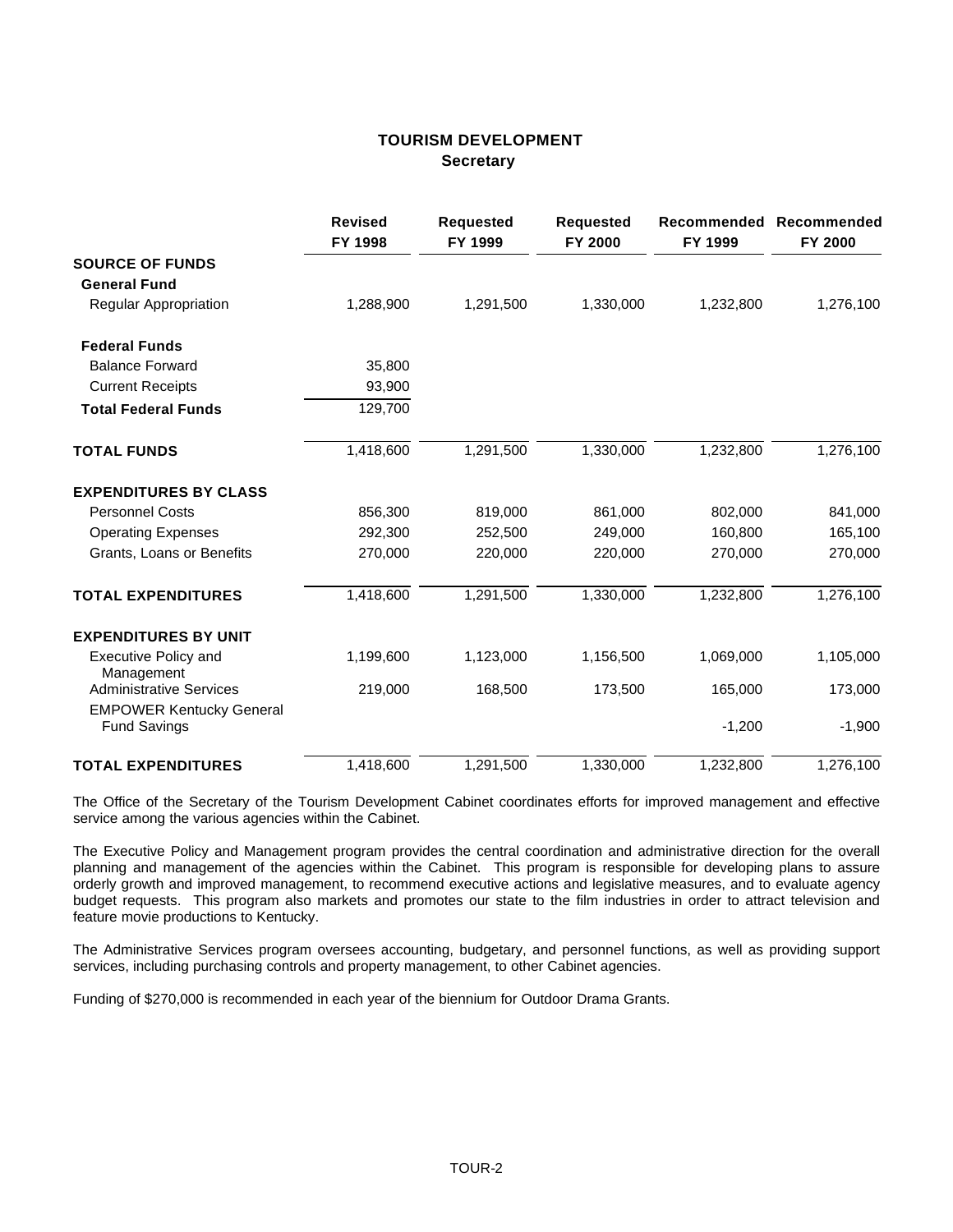## **TOURISM DEVELOPMENT Breaks Interstate Park**

|                                   | <b>Revised</b><br>FY 1998 | <b>Requested</b><br>FY 1999 | <b>Requested</b><br>FY 2000 | Recommended<br>FY 1999 | Recommended<br><b>FY 2000</b> |
|-----------------------------------|---------------------------|-----------------------------|-----------------------------|------------------------|-------------------------------|
| <b>SOURCE OF FUNDS</b>            |                           |                             |                             |                        |                               |
| <b>General Fund</b>               |                           |                             |                             |                        |                               |
| <b>Regular Appropriation</b>      | 170.000                   | 200.000                     | 200,000                     | 200,000                | 200,000                       |
| <b>Current Year Appropriation</b> | 30,000                    |                             |                             |                        |                               |
| <b>TOTAL FUNDS</b>                | 200,000                   | 200.000                     | 200,000                     | 200,000                | 200,000                       |
| <b>EXPENDITURES BY CLASS</b>      |                           |                             |                             |                        |                               |
| Grants, Loans or Benefits         | 200.000                   | 200,000                     | 200,000                     | 200,000                | 200,000                       |

This program provides funds for the maintenance and operation of the Breaks Interstate Park to preserve and protect the scenic and natural values of the Park for the benefit of present and future generations. The Park, created by KRS 148.220 in 1954 by joint action of the Kentucky and Virginia legislatures, is governed by the Breaks Interstate Park Commission which is composed of three members from each state appointed by the respective governors. Kentucky provides financial support for the Park in the form of a grant to the Commission.

The Park, which contains 4,500 acres of woodlands, mountains, and the largest canyon east of the Mississippi River, attracts approximately 370,000 visitors each year. Breaks Interstate Park provides recreation for the people of Kentucky and Virginia in an area where recreational opportunities are limited.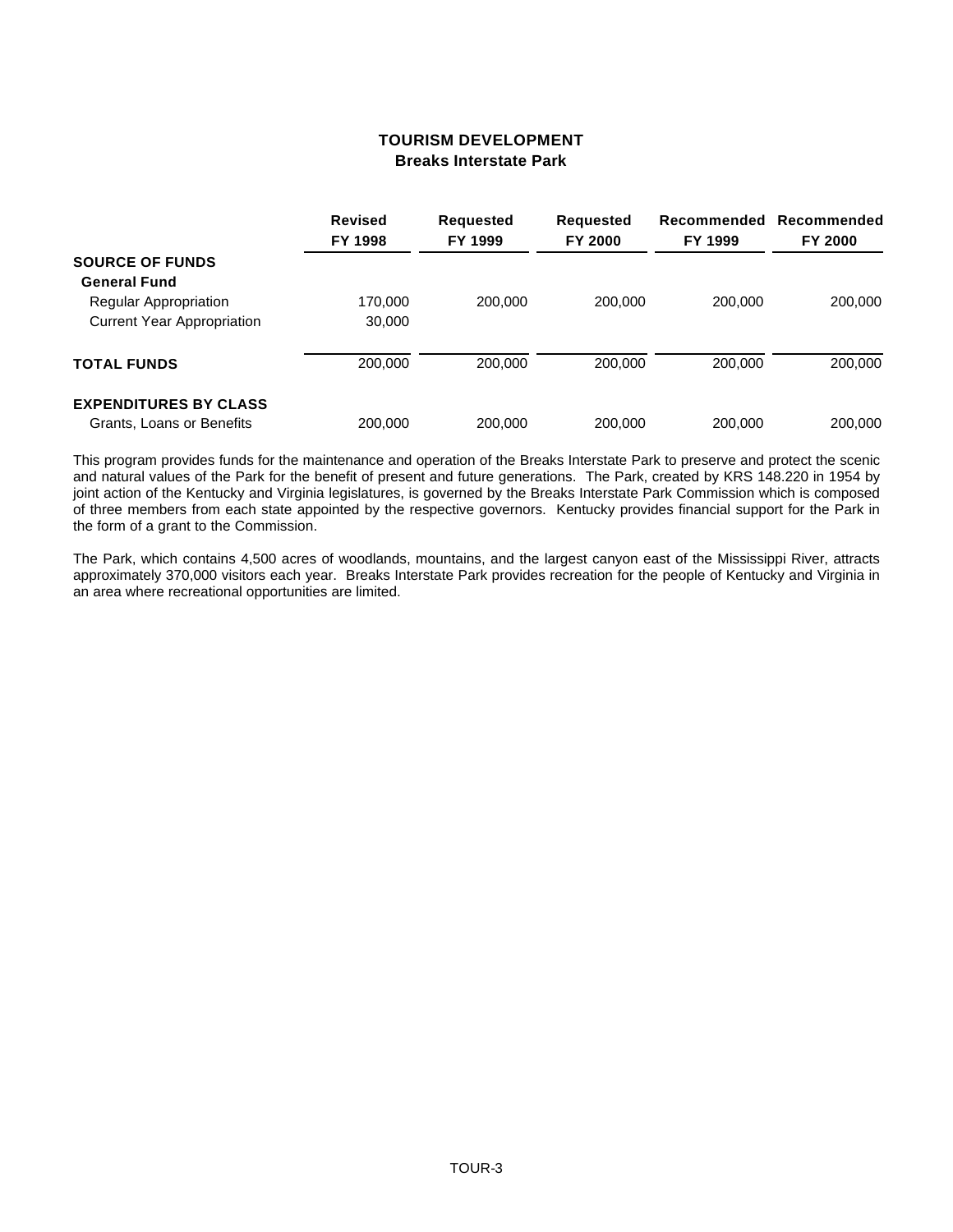# **TOURISM DEVELOPMENT Travel**

|                                                        | <b>Revised</b><br>FY 1998 | <b>Requested</b><br>FY 1999 | <b>Requested</b><br>FY 2000 | Recommended<br>FY 1999 | Recommended<br>FY 2000 |
|--------------------------------------------------------|---------------------------|-----------------------------|-----------------------------|------------------------|------------------------|
| <b>SOURCE OF FUNDS</b>                                 |                           |                             |                             |                        |                        |
| <b>General Fund</b>                                    |                           |                             |                             |                        |                        |
| <b>Regular Appropriation</b>                           | 6,375,100                 | 8,805,000                   | 9,009,000                   | 6,992,400              | 7,177,800              |
| <b>Restricted Agency Funds</b>                         |                           |                             |                             |                        |                        |
| <b>Balance Forward</b>                                 | 6,900                     |                             |                             |                        |                        |
| <b>Current Receipts</b>                                | 2,100                     | 2,500                       | 2,500                       | 4,000                  | 4,000                  |
| <b>Total Restricted Agency Funds</b>                   | 9,000                     | 2,500                       | 2,500                       | 4,000                  | 4,000                  |
| <b>Federal Funds</b>                                   |                           |                             |                             |                        |                        |
| <b>Current Receipts</b>                                | 6,000                     |                             |                             |                        |                        |
| <b>TOTAL FUNDS</b>                                     | 6,390,100                 | 8,807,500                   | 9,011,500                   | 6,996,400              | 7,181,800              |
| <b>EXPENDITURES BY CLASS</b>                           |                           |                             |                             |                        |                        |
| <b>Personnel Costs</b>                                 | 4,180,000                 | 6,216,000                   | 6,326,500                   | 4,719,700              | 4,886,300              |
| <b>Operating Expenses</b>                              | 1,380,100                 | 1,661,500                   | 1,755,000                   | 1,446,700              | 1,465,500              |
| Grants, Loans or Benefits                              | 830,000                   | 930,000                     | 930,000                     | 830,000                | 830,000                |
| <b>TOTAL EXPENDITURES</b>                              | 6,390,100                 | 8,807,500                   | 9,011,500                   | 6,996,400              | 7,181,800              |
| <b>EXPENDITURES BY UNIT</b>                            |                           |                             |                             |                        |                        |
| <b>Executive Policy and</b>                            |                           |                             |                             |                        |                        |
| Management                                             | 343,400                   | 360,000                     | 371,000                     | 377,000                | 394,000                |
| <b>Tourism Services</b>                                | 1,697,000                 | 1,779,500                   | 1,835,000                   | 1,760,000              | 1,837,000              |
| Marketing and Advertising                              | 4,349,700                 | 6,668,000                   | 6,805,500                   | 4,915,000              | 5,035,000              |
| <b>EMPOWER Kentucky General</b><br><b>Fund Savings</b> |                           |                             |                             | $-55,600$              | $-84,200$              |
| <b>TOTAL EXPENDITURES</b>                              | 6,390,100                 | 8,807,500                   | 9,011,500                   | 6,996,400              | 7,181,800              |

The Department of Travel was created to promote, develop, and provide support services for the tourism industry within the Commonwealth.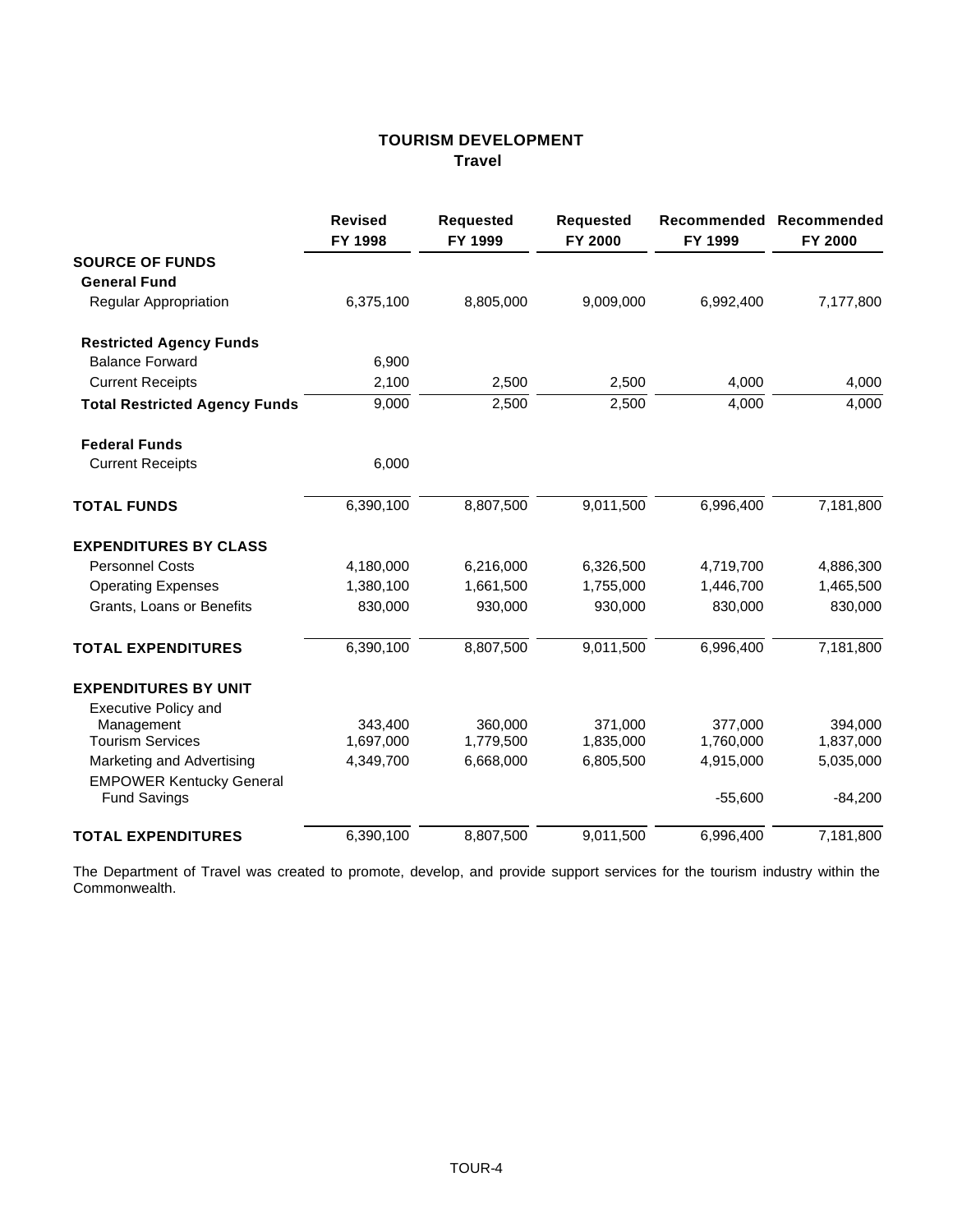# **TOURISM DEVELOPMENT Travel Executive Policy and Management**

|                              | <b>Revised</b><br>FY 1998 | <b>Requested</b><br>FY 1999 | <b>Requested</b><br><b>FY 2000</b> | Recommended<br>FY 1999 | Recommended<br><b>FY 2000</b> |
|------------------------------|---------------------------|-----------------------------|------------------------------------|------------------------|-------------------------------|
| <b>SOURCE OF FUNDS</b>       |                           |                             |                                    |                        |                               |
| <b>General Fund</b>          |                           |                             |                                    |                        |                               |
| <b>Regular Appropriation</b> | 343.400                   | 360,000                     | 371.000                            | 377,000                | 394,000                       |
| <b>EXPENDITURES BY CLASS</b> |                           |                             |                                    |                        |                               |
| <b>Personnel Costs</b>       | 287,400                   | 295.500                     | 310.500                            | 309,000                | 324,000                       |
| <b>Operating Expenses</b>    | 56,000                    | 64.500                      | 60.500                             | 68,000                 | 70,000                        |
| <b>TOTAL EXPENDITURES</b>    | 343,400                   | 360,000                     | 371,000                            | 377,000                | 394,000                       |

The Executive Policy and Management program establishes the Department's policies and goals; coordinates the overall planning, management, and direction for the agency; and provides for the efficient administration of the Department and its programs.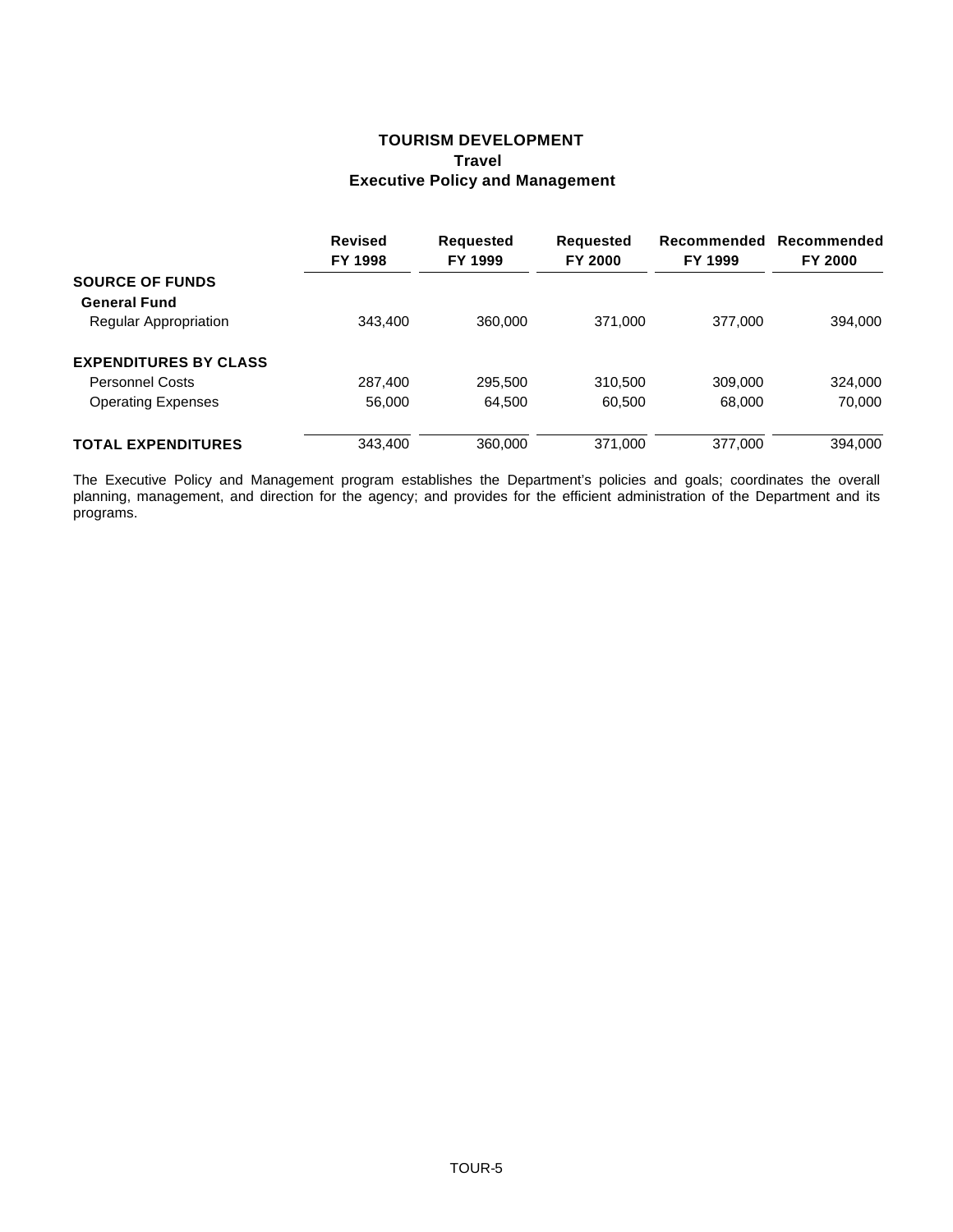# **TOURISM DEVELOPMENT Travel Tourism Services**

|                              | <b>Revised</b><br>FY 1998 | <b>Requested</b><br>FY 1999 | <b>Requested</b><br><b>FY 2000</b> | Recommended<br>FY 1999 | Recommended<br>FY 2000 |
|------------------------------|---------------------------|-----------------------------|------------------------------------|------------------------|------------------------|
| <b>SOURCE OF FUNDS</b>       |                           |                             |                                    |                        |                        |
| <b>General Fund</b>          |                           |                             |                                    |                        |                        |
| <b>Regular Appropriation</b> | 1,691,000                 | 1,779,500                   | 1,835,000                          | 1,760,000              | 1,837,000              |
| <b>Federal Funds</b>         |                           |                             |                                    |                        |                        |
| <b>Current Receipts</b>      | 6,000                     |                             |                                    |                        |                        |
| <b>TOTAL FUNDS</b>           | 1,697,000                 | 1,779,500                   | 1,835,000                          | 1,760,000              | 1,837,000              |
| <b>EXPENDITURES BY CLASS</b> |                           |                             |                                    |                        |                        |
| <b>Personnel Costs</b>       | 1,095,000                 | 1,131,000                   | 1,190,500                          | 1,122,000              | 1,180,000              |
| <b>Operating Expenses</b>    | 572,000                   | 618,500                     | 614,500                            | 608,000                | 627,000                |
| Grants, Loans or Benefits    | 30,000                    | 30,000                      | 30,000                             | 30,000                 | 30,000                 |
| <b>TOTAL EXPENDITURES</b>    | 1,697,000                 | 1,779,500                   | 1,835,000                          | 1,760,000              | 1,837,000              |

The Tourism Services Division operates highway welcome centers in Florence, Franklin, Grayson, Hopkinsville, Paducah, Shelbyville, Shepherdsville, and Williamsburg; generates sales revenue to Kentucky's tourism industry through trade show participation and pursuit of group, commercial, and individual markets; and disseminates tourism information to tourists and potential visitors via a telephone system, direct mail, and the highway welcome centers.

The goal of the Tourism Services Division is to conduct a comprehensive travel promotion campaign and to serve Kentucky's private sector tourism industry.

## **Policy**

Funding of \$30,000 is provided in each year of the biennium to fund a 50 percent cash match from local and/or regional entities for international tourism activity including trade missions, advertising, and multi-lingual brochure translations.

Additional funding of \$62,000 is included in fiscal year 1999 and \$66,000 in fiscal year 2000 for operating costs and staffing (three permanent) for the new Shelby County Welcome Center.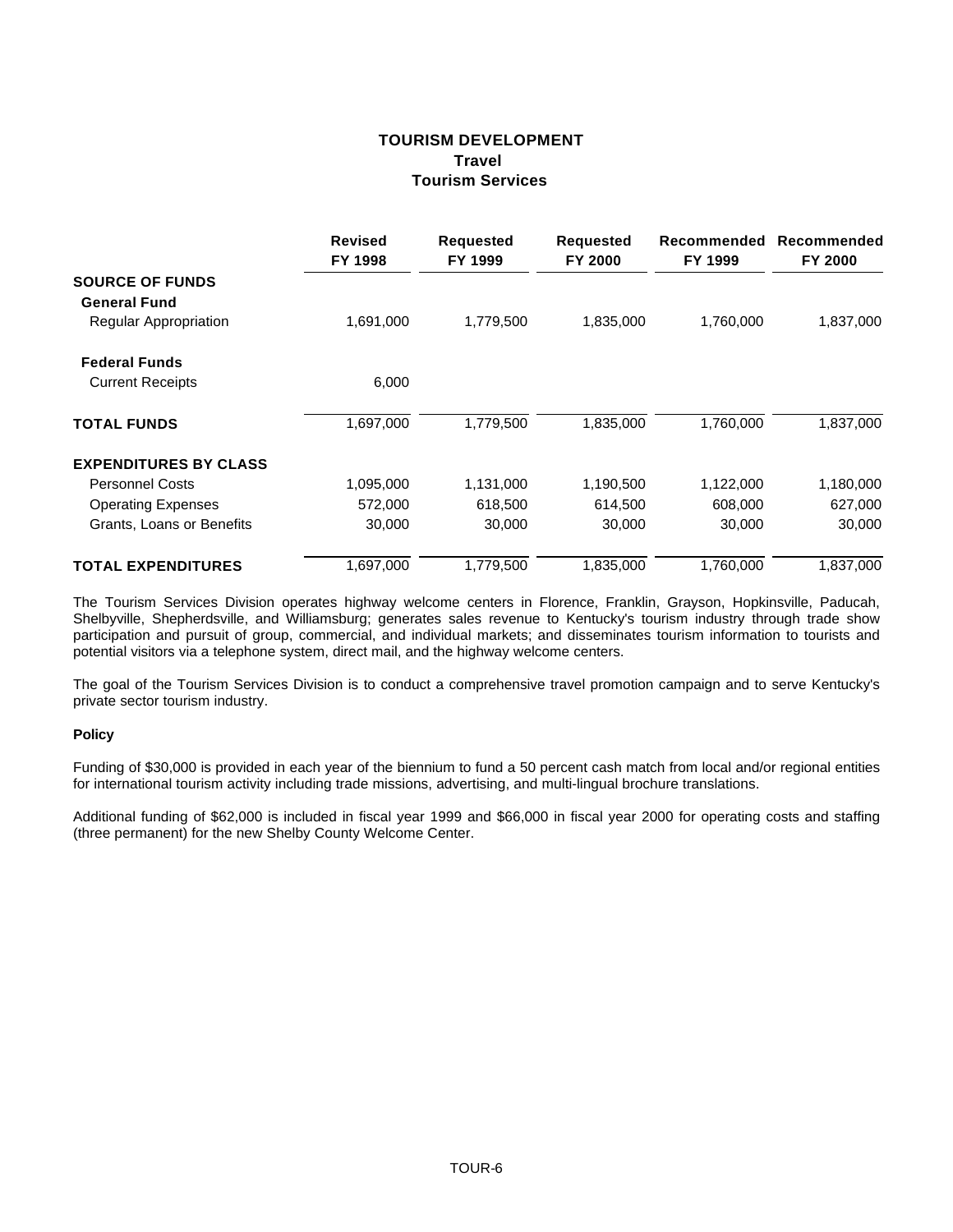## **TOURISM DEVELOPMENT Travel Marketing and Advertising**

|                                      | <b>Revised</b><br>FY 1998 | <b>Requested</b><br>FY 1999 | <b>Requested</b><br>FY 2000 | Recommended<br>FY 1999 | Recommended<br>FY 2000 |
|--------------------------------------|---------------------------|-----------------------------|-----------------------------|------------------------|------------------------|
| <b>SOURCE OF FUNDS</b>               |                           |                             |                             |                        |                        |
| <b>General Fund</b>                  |                           |                             |                             |                        |                        |
| Regular Appropriation                | 4,340,700                 | 6,665,500                   | 6,803,000                   | 4,911,000              | 5,031,000              |
| <b>Restricted Agency Funds</b>       |                           |                             |                             |                        |                        |
| <b>Balance Forward</b>               | 6,900                     |                             |                             |                        |                        |
| <b>Current Receipts</b>              | 2,100                     | 2,500                       | 2,500                       | 4,000                  | 4,000                  |
| <b>Total Restricted Agency Funds</b> | 9,000                     | 2,500                       | 2,500                       | 4,000                  | 4,000                  |
| <b>TOTAL FUNDS</b>                   | 4,349,700                 | 6,668,000                   | 6,805,500                   | 4,915,000              | 5,035,000              |
| <b>EXPENDITURES BY CLASS</b>         |                           |                             |                             |                        |                        |
| <b>Personnel Costs</b>               | 2,797,600                 | 4,789,500                   | 4,825,500                   | 3,290,000              | 3,385,000              |
| <b>Operating Expenses</b>            | 752,100                   | 978,500                     | 1,080,000                   | 825,000                | 850,000                |
| Grants, Loans or Benefits            | 800,000                   | 900,000                     | 900,000                     | 800,000                | 800,000                |
| <b>TOTAL EXPENDITURES</b>            | 4,349,700                 | 6,668,000                   | 6,805,500                   | 4,915,000              | 5,035,000              |

The Marketing and Advertising Division develops and coordinates state tourism advertising and tourism media placement; coordinates and produces tourism brochures and sales promotion materials; assists non-profit private sector groups with advertising and promotion costs through matching funds and cooperative advertising programs; and develops and maintains a marketing and research data base on Kentucky's tourism industry.

The goal of this program is to develop, coordinate, and maintain a comprehensive advertising campaign to promote Kentucky as a tourism destination.

## **Policy**

Included is \$2,592,000 in fiscal year 1999 and \$2,655,000 in fiscal year 2000 for the comprehensive advertising program contract. Also included is \$800,000 in each year of the biennium for the matching funds advertising program to be used for regional cooperative advertising campaigns.

Funds are provided in each year of the biennium to match Transportation Cabinet funds to reimburse the Mississippi River Parkway Commission for expenses (KRS 176.500).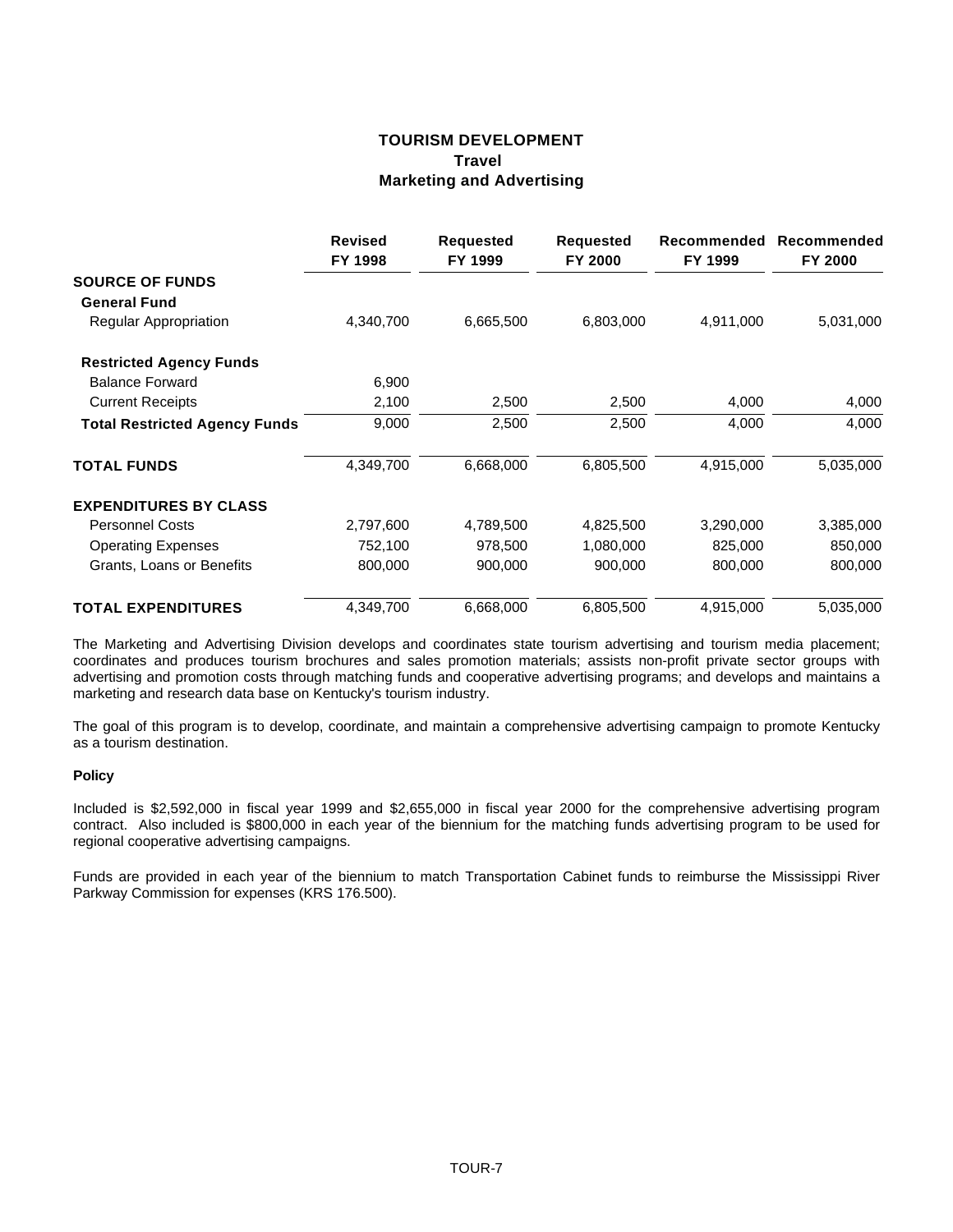## **TOURISM Parks**

|                                                      | <b>Revised</b><br>FY 1998 | <b>Requested</b><br>FY 1999 | <b>Requested</b><br>FY 2000 | FY 1999      | Recommended Recommended<br>FY 2000 |
|------------------------------------------------------|---------------------------|-----------------------------|-----------------------------|--------------|------------------------------------|
| <b>SOURCE OF FUNDS</b>                               |                           |                             |                             |              |                                    |
| <b>General Fund</b>                                  |                           |                             |                             |              |                                    |
| <b>Regular Appropriation</b>                         | 32,493,900                | 34,662,500                  | 40,240,500                  | 26,751,800   | 27,688,600                         |
| <b>Current Year Appropriation</b>                    | 1,837,000                 |                             |                             |              |                                    |
| <b>Total General Fund</b>                            | 34,330,900                | 34,662,500                  | 40,240,500                  | 26,751,800   | 27,688,600                         |
| <b>Restricted Agency Funds</b>                       |                           |                             |                             |              |                                    |
| <b>Balance Forward</b>                               | 1,489,000                 | 2,000,000                   | 2,000,000                   | 2,000,000    | 2,100,000                          |
| <b>Current Receipts</b>                              | 41,867,500                | 44,583,000                  | 45,795,500                  | 44,583,000   | 45,794,500                         |
| <b>Total Restricted Agency Funds</b>                 | 43,356,500                | 46,583,000                  | 47,795,500                  | 46,583,000   | 47,894,500                         |
| <b>Federal Funds</b>                                 |                           |                             |                             |              |                                    |
| <b>Balance Forward</b>                               | 600                       |                             |                             |              |                                    |
| <b>TOTAL FUNDS</b>                                   | 77,688,000                | 81,245,500                  | 88,036,000                  | 73,334,800   | 75,583,100                         |
| <b>EXPENDITURES BY CLASS</b>                         |                           |                             |                             |              |                                    |
| <b>Personnel Costs</b>                               | 43,045,100                | 46,599,500                  | 48,659,000                  | 44,044,500   | 45,416,300                         |
| <b>Operating Expenses</b>                            | 24,259,900                | 29,815,000                  | 30,499,000                  | 27,015,300   | 27,781,800                         |
| Grants, Loans or Benefits                            | 25,000                    |                             |                             |              |                                    |
| Debt Service                                         | 8,258,000                 | 2,081,000                   | 6,128,000                   |              |                                    |
| <b>Capital Outlay</b>                                | 100,000                   | 750,000                     | 750,000                     | 175,000      | 175,000                            |
| <b>TOTAL EXPENDITURES</b>                            | 75,688,000                | 79,245,500                  | 86,036,000                  | 71,234,800   | 73,373,100                         |
| <b>EXPENDITURES BY UNIT</b>                          |                           |                             |                             |              |                                    |
| General Administration and                           |                           |                             |                             |              |                                    |
| Support                                              | 8,814,800                 | 9,499,000                   | 9,784,500                   | 8,949,500    | 9,359,000                          |
| <b>Resort Parks</b>                                  | 46,158,000                | 53,081,000                  | 54,967,500                  | 50,737,000   | 52,576,000                         |
| <b>Recreation Parks and Historic</b><br><b>Sites</b> | 11,485,600                | 13,622,500                  | 14,139,500                  | 12,503,500   | 12,952,000                         |
| Cafeterias                                           | 971,600                   | 962,000                     | 1,016,500                   | 958,500      | 1,010,500                          |
| <b>Debt Service</b>                                  | 8,258,000                 | 2,081,000                   | 6,128,000                   |              |                                    |
| <b>EMPOWER Kentucky General</b>                      |                           |                             |                             |              |                                    |
| <b>Fund Savings</b>                                  |                           |                             |                             | $-1,913,700$ | $-2,524,400$                       |
| <b>TOTAL EXPENDITURES</b>                            | 75,688,000                | 79,245,500                  | 86,036,000                  | 71,234,800   | 73,373,100                         |

The Department of Parks administers and operates the Kentucky State Park System under the authority of KRS 148. The Department strives to provide quality recreational facilities and to preserve and protect historically significant sites and natural phenomena in the Commonwealth of Kentucky.

The activities of the Department include the operation and maintenance of 16 resort parks, 23 recreational parks, ten historic sites, and two Frankfort cafeterias. Blue Licks State Park will become the seventeenth resort park after completion of the new lodge in fiscal year 1999.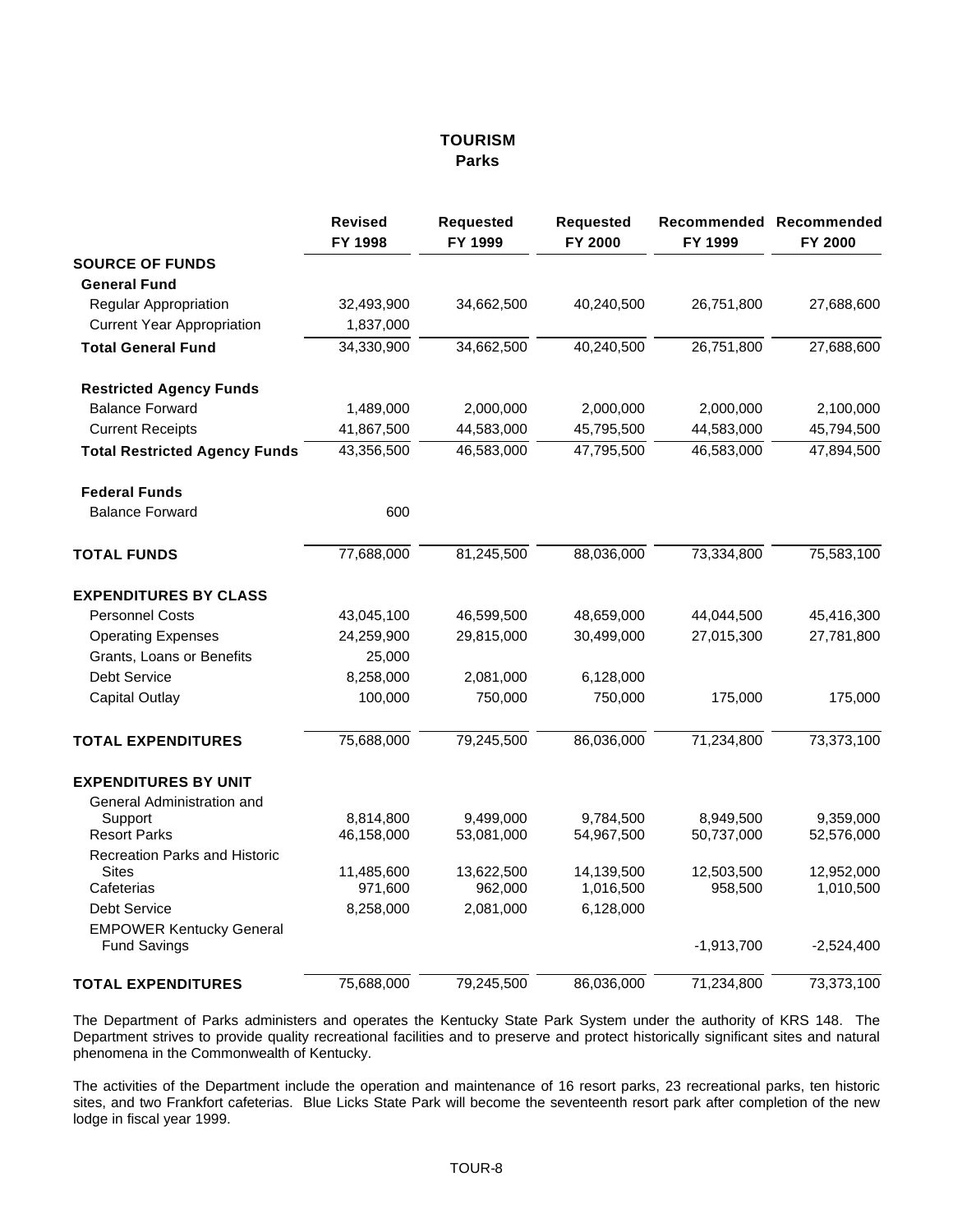# **TOURISM DEVELOPMENT Parks General Administration and Support**

|                                      | <b>Revised</b><br>FY 1998 | <b>Requested</b><br>FY 1999 | <b>Requested</b><br>FY 2000 | Recommended<br>FY 1999 | Recommended<br>FY 2000 |
|--------------------------------------|---------------------------|-----------------------------|-----------------------------|------------------------|------------------------|
| <b>SOURCE OF FUNDS</b>               |                           |                             |                             |                        |                        |
| <b>General Fund</b>                  |                           |                             |                             |                        |                        |
| Regular Appropriation                | 8,614,800                 | 9,249,000                   | 9,534,500                   | 8,690,000              | 9,109,000              |
| <b>Restricted Agency Funds</b>       |                           |                             |                             |                        |                        |
| <b>Balance Forward</b>               | 59,500                    | 59,500                      | 9,500                       | 59,500                 |                        |
| <b>Current Receipts</b>              | 200,000                   | 200,000                     | 250,000                     | 200,000                | 250,000                |
| <b>Total Restricted Agency Funds</b> | 259,500                   | 259,500                     | 259,500                     | 259,500                | 250,000                |
| <b>TOTAL FUNDS</b>                   | 8,874,300                 | 9,508,500                   | 9,794,000                   | 8,949,500              | 9,359,000              |
| <b>EXPENDITURES BY CLASS</b>         |                           |                             |                             |                        |                        |
| <b>Personnel Costs</b>               | 7,281,000                 | 7,731,000                   | 8,009,000                   | 7,459,500              | 7,834,000              |
| <b>Operating Expenses</b>            | 1,508,800                 | 1,768,000                   | 1,775,500                   | 1,490,000              | 1,525,000              |
| Grants, Loans or Benefits            | 25,000                    |                             |                             |                        |                        |
| <b>TOTAL EXPENDITURES</b>            | 8,814,800                 | 9,499,000                   | 9,784,500                   | 8,949,500              | 9,359,000              |

The General Administration and Support program provides an organizational and administrative system which ensures that the park system's 51 operations are maintained and operated in an efficient manner.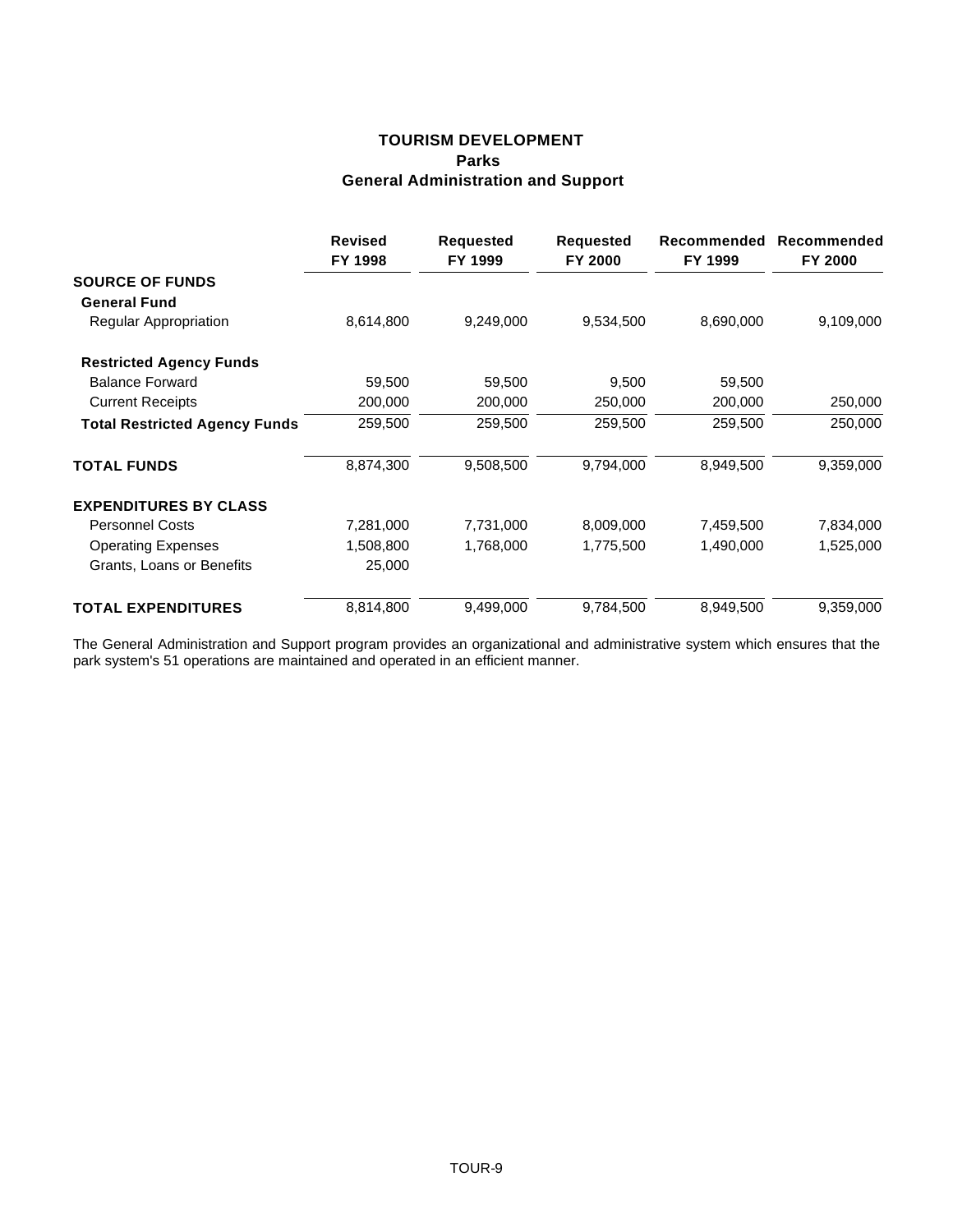# **TOURISM Parks Resort Parks**

|                                      | <b>Revised</b><br>FY 1998 | <b>Requested</b><br>FY 1999 | <b>Requested</b><br>FY 2000 | FY 1999    | Recommended Recommended<br>FY 2000 |
|--------------------------------------|---------------------------|-----------------------------|-----------------------------|------------|------------------------------------|
| <b>SOURCE OF FUNDS</b>               |                           |                             |                             |            |                                    |
| <b>General Fund</b>                  |                           |                             |                             |            |                                    |
| Regular Appropriation                | 10,424,700                | 15,984,000                  | 16,861,000                  | 13,478,000 | 14,570,000                         |
| <b>Current Year Appropriation</b>    | 1,797,000                 |                             |                             |            |                                    |
| <b>Total General Fund</b>            | 12,221,700                | 15,984,000                  | 16,861,000                  | 13,478,000 | 14,570,000                         |
| <b>Restricted Agency Funds</b>       |                           |                             |                             |            |                                    |
| <b>Balance Forward</b>               | 1,127,000                 | 1,894,700                   | 1,962,200                   | 1,894,700  | 1,800,000                          |
| <b>Current Receipts</b>              | 34,704,000                | 37,164,500                  | 38,106,500                  | 37,164,300 | 38,106,000                         |
| <b>Total Restricted Agency Funds</b> | 35,831,000                | 39,059,200                  | 40,068,700                  | 39,059,000 | 39,906,000                         |
| <b>TOTAL FUNDS</b>                   | 48,052,700                | 55,043,200                  | 56,929,700                  | 52,537,000 | 54,476,000                         |
| <b>EXPENDITURES BY CLASS</b>         |                           |                             |                             |            |                                    |
| <b>Personnel Costs</b>               | 27,608,000                | 29,882,500                  | 31,189,000                  | 28,964,000 | 30,222,500                         |
| <b>Operating Expenses</b>            | 18,450,000                | 22,698,500                  | 23,278,500                  | 21,598,000 | 22,178,500                         |
| Capital Outlay                       | 100,000                   | 500,000                     | 500,000                     | 175,000    | 175,000                            |
| <b>TOTAL EXPENDITURES</b>            | 46,158,000                | 53,081,000                  | 54,967,500                  | 50,737,000 | 52,576,000                         |

The Resort Parks program encourages tourism and economic development in Kentucky by providing excellent overnight accommodations, quality food service, and recreational activities for visitors at the 16 resort parks. The resort parks and their locations are:

Barren River Resort Park - Barren County **Kenlake Resort Park - Marshall County** Kenlake Resort Park - Marshall County Buckhorn Lake Resort Park - Perry County New York Channess Kentucky Dam Village Resort - Marshall County Carter Caves Resort Park - Carter County **Carter County Lake Barkley Resort Park - Trigg County**<br>Cumberland Falls Resort Park - Whitley County **Cumberland Resort Park - Russell** ( Dale Hollow Resort Park -Cumberland and Clinton Counties<br>General Butler Resort Park - Carroll County Greenbo Lake Resort Park - Greenup County<br>Jenny Wiley Resort Park - Floyd County

Lake Cumberland Resort Park - Russell County<br>Natural Bridge Resort Park - Powell County Pennyrile Forest Resort Park - Christian County<br>Pine Mountain Resort Park - Bell County Rough River Resort Park - Grayson County

It is projected that in fiscal year 1999, the resort parks will provide overnight accommodations for 610,000 guests and serve 1.7 million meals.

## **Policy**

Additional funding of \$811,000 is recommended in fiscal year 1999 and \$848,000 in fiscal year 2000 for operating costs and staffing (26 permanent /17 seasonal) of Blue Licks State Park.

Additional General Fund support of one million is recommended in each year of the biennium for both large (over \$5,000) and small capital outlay items.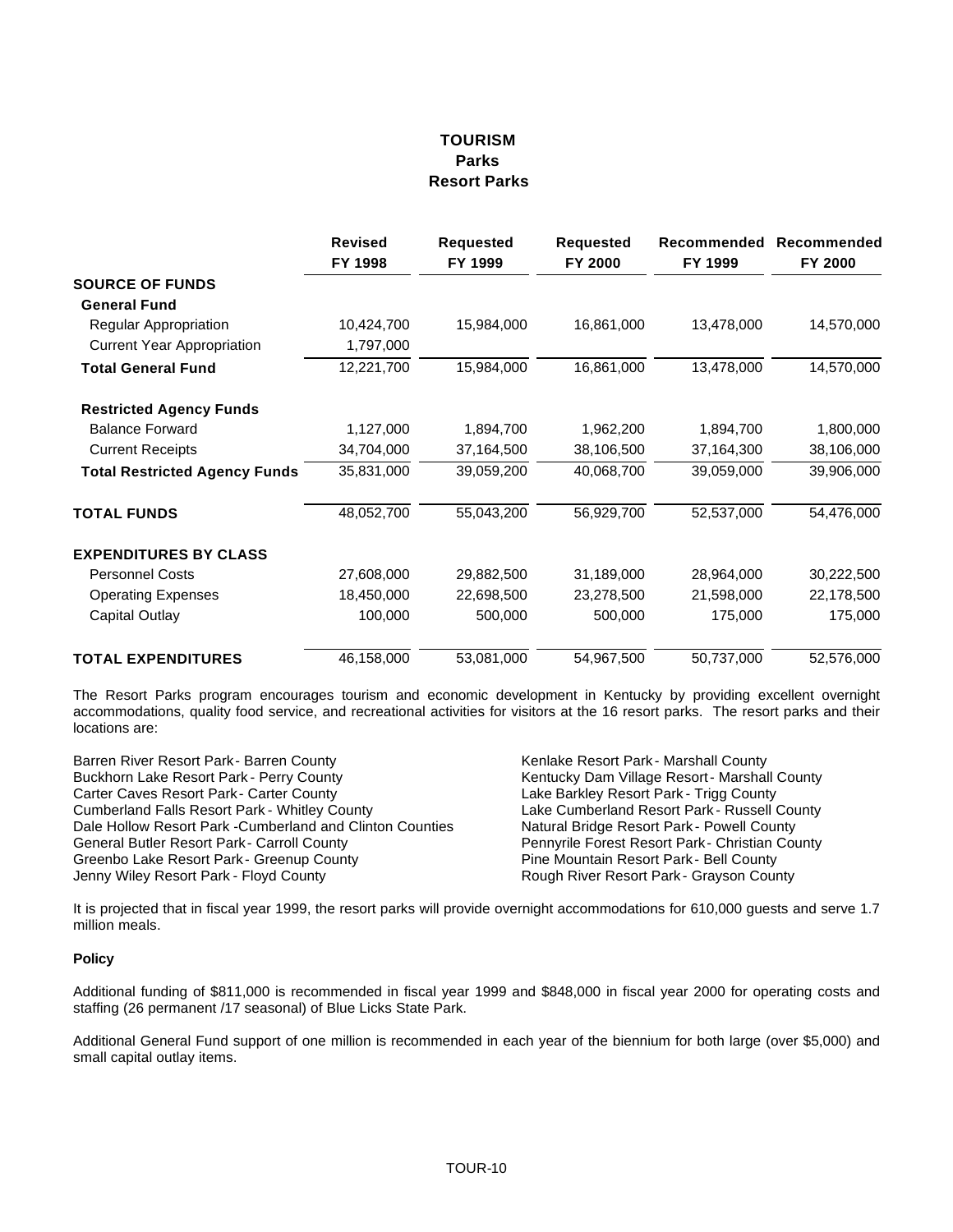## **TOURISM Parks Recreation Parks and Historic Sites**

|                                      | <b>Revised</b><br>FY 1998 | <b>Requested</b><br>FY 1999 | <b>Requested</b><br>FY 2000 | FY 1999    | Recommended Recommended<br>FY 2000 |
|--------------------------------------|---------------------------|-----------------------------|-----------------------------|------------|------------------------------------|
| <b>SOURCE OF FUNDS</b>               |                           |                             |                             |            |                                    |
| <b>General Fund</b>                  |                           |                             |                             |            |                                    |
| <b>Regular Appropriation</b>         | 4,816,800                 | 6,954,000                   | 7,310,500                   | 6,106,500  | 6,133,000                          |
| <b>Current Year Appropriation</b>    | 40,000                    |                             |                             |            |                                    |
| <b>Total General Fund</b>            | 4,856,800                 | 6,954,000                   | 7,310,500                   | 6,106,500  | 6,133,000                          |
| <b>Restricted Agency Funds</b>       |                           |                             |                             |            |                                    |
| <b>Balance Forward</b>               | 273,500                   | 28,300                      | 28,300                      | 28,300     | 300,000                            |
| <b>Current Receipts</b>              | 6,383,000                 | 6,668,500                   | 6,829,000                   | 6,668,700  | 6,829,000                          |
| <b>Total Restricted Agency Funds</b> | 6,656,500                 | 6,696,800                   | 6,857,300                   | 6,697,000  | 7,129,000                          |
| <b>Federal Funds</b>                 |                           |                             |                             |            |                                    |
| <b>Balance Forward</b>               | 600                       |                             |                             |            |                                    |
| <b>TOTAL FUNDS</b>                   | 11,513,900                | 13,650,800                  | 14,167,800                  | 12,803,500 | 13,262,000                         |
| <b>EXPENDITURES BY CLASS</b>         |                           |                             |                             |            |                                    |
| <b>Personnel Costs</b>               | 7,651,600                 | 8,467,500                   | 8,916,000                   | 7,999,000  | 8,378,500                          |
| <b>Operating Expenses</b>            | 3,834,000                 | 4,905,000                   | 4,973,500                   | 4,504,500  | 4,573,500                          |
| Capital Outlay                       |                           | 250,000                     | 250,000                     |            |                                    |
| <b>TOTAL EXPENDITURES</b>            | 11,485,600                | 13,622,500                  | 14,139,500                  | 12,503,500 | 12,952,000                         |

The Recreation Parks and Historic Sites program encourages tourism and economic development in Kentucky by providing modern recreational and camping facilities and preserving significant scenic and historic landmarks, as well as operating museums and shrines. In fiscal year 1999, the camping areas will attract approximately 325,000 visitors and museum visitation should approach 295,000.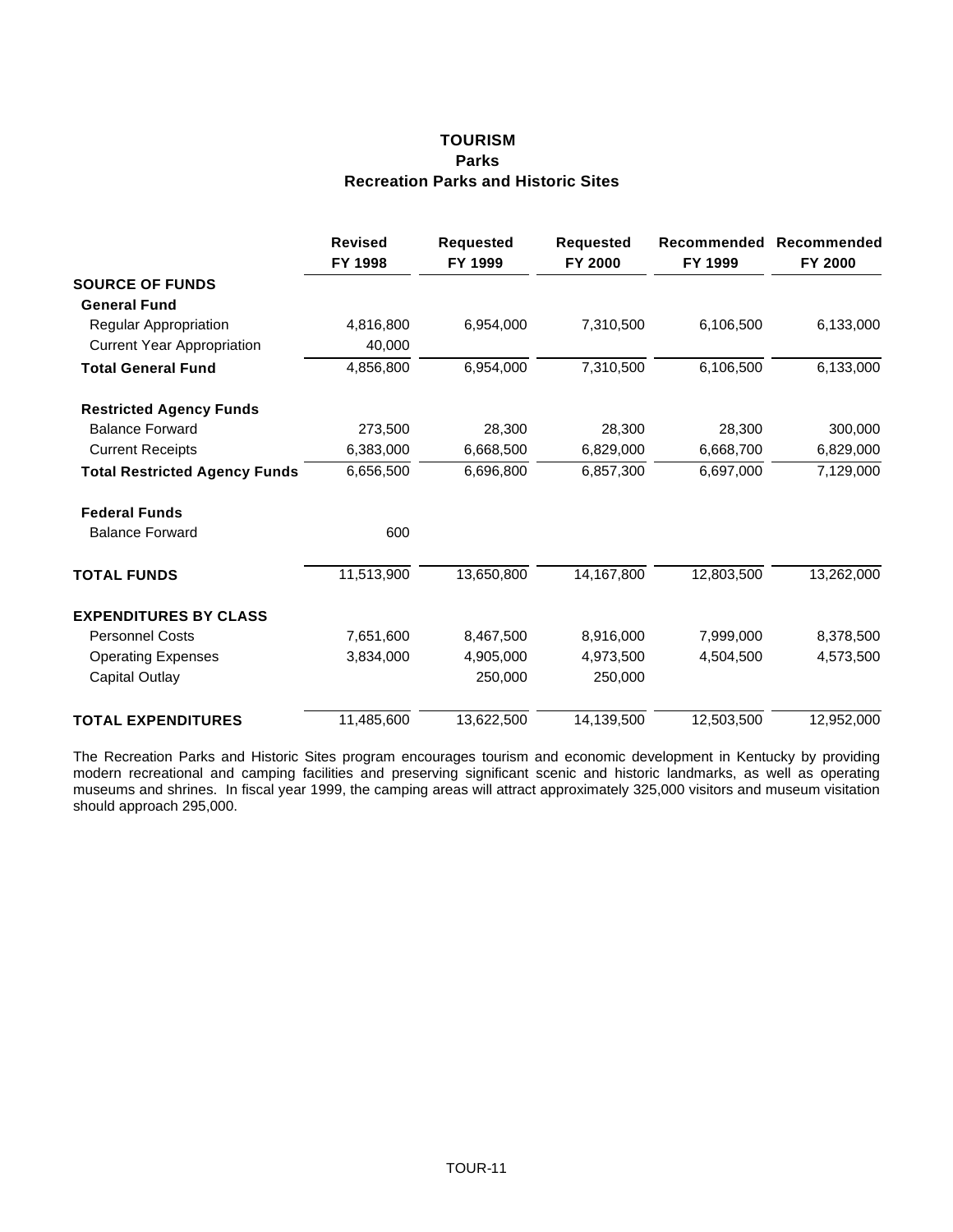Ben Hawes State Park - Daviess County<br>
Big Bone Lick State Park - Boone County<br>
Constitution Square State Shrin Blue Licks Battlefield State Park - Robertson County **Dr. Thomas Walker State Shrine - Knox County**<br>Carr Creek State Park - Knott County **Dr. Thomas Walker State Shrine - Lincoln County** Columbus-Belmont Battlefield State Park - Hickman **County** E. P. "Tom" Sawyer State Park - Jefferson County Old Mulkey Meeting House State Shrine - Monroe County Fort Boonesborough State Park - Madison County **Perryville Battlefield State Shrine - Boyle County**<br>General Burnside State Park - Pulaski County **Network State Shrine - Payette County** General Burnside State Park - Pulaski County<br>Grayson Lake State Park - Elliott and Carter Counties White Hall State Shrine - Madison County Grayson Lake State Park - Elliott and Carter Counties Green River Lake State Park - Taylor County William Whitley House State Shrine - Lincoln County John James Audubon State Park - Henderson County Kincaid Lake State Park - Pendleton County Kingdom Come State Park - Harlan County Lake Malone State Park - Muhlenberg County

# **Park Facilities**

Levi Jackson Wilderness Road State Park - Laurel County Lincoln Homestead State Park - Washington County Mineral Mound State Park - Lyon County My Old Kentucky Home State Park - Nelson County Nolin Lake State Park - Edmonson County Old Fort Harrod State Park - Mercer County Paintsville Lake State Park - Johnson County Taylorsville Lake State Park - Spencer County Yatesville Lake State Park - Lawrence County

Constitution Square State Shrine - Boyle County Isaac Shelby State Shrine - Lincoln County Jefferson Davis Monument State Shrine - Todd County

## **Policy**

Additional funding of \$245,500 is recommended in fiscal year 1999 and \$257,000 in fiscal year 2000 for operating costs and staffing (four permanent/seven seasonal) for the Yatesville Lake Marina.

Additional funding of \$58,000 is recommended in fiscal year 1999 and \$60,000 in fiscal year 2000 for operating costs and staffing (one permanent/four seasonal) for Taylorsville Lake Campground.

Additional funding of \$25,000 is recommended in fiscal year 1999 and \$46,000 in fiscal year 2000 for operating costs and staffing (four seasonal) for Yatesville Lake Campground.

Additional General Fund support of \$500,000 is recommended in each year of the biennium for both large (over \$5,000) and small capital outlay items.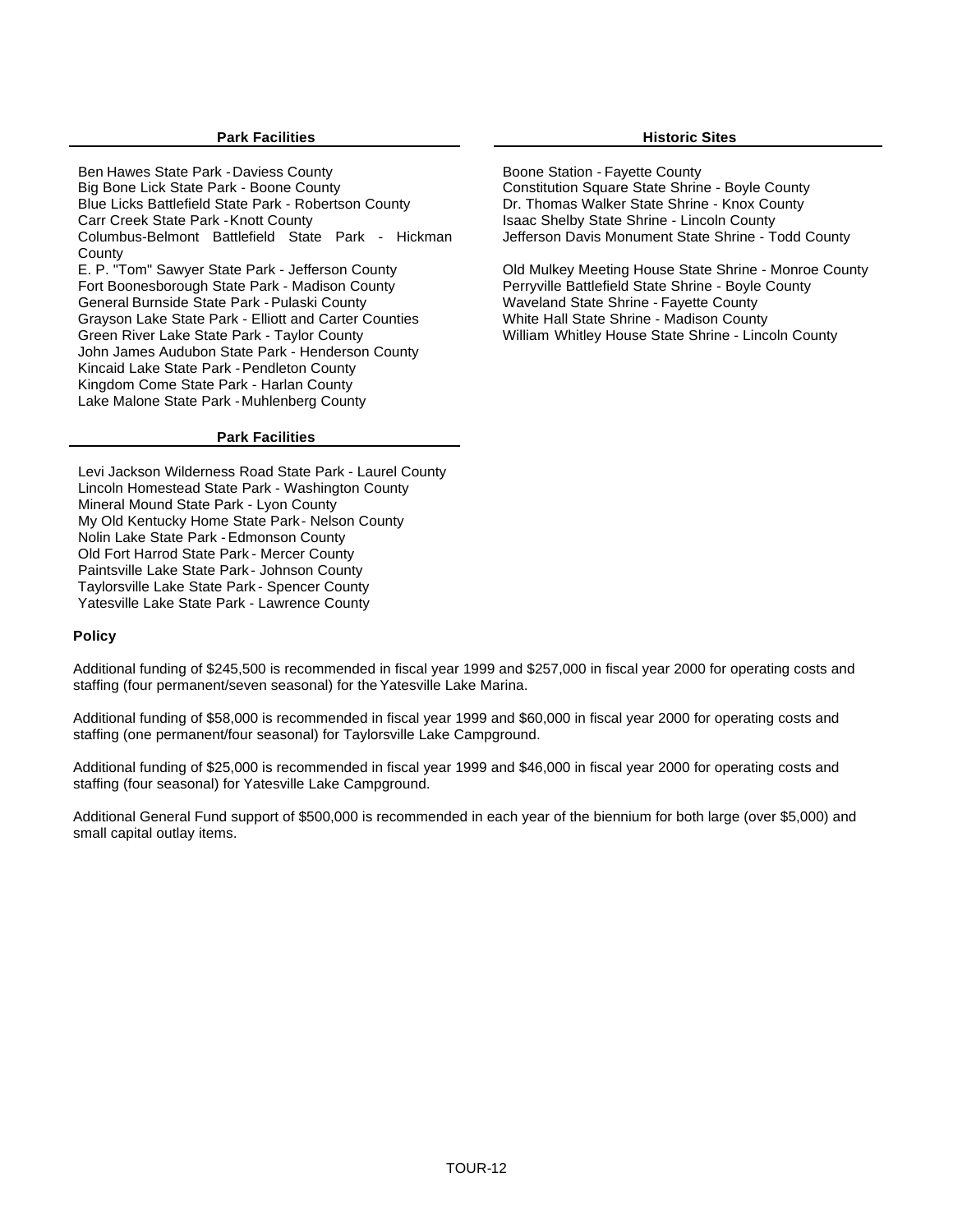# **TOURISM DEVELOPMENT Parks Cafeterias**

|                                      | <b>Revised</b><br>FY 1998 | <b>Requested</b><br>FY 1999 | <b>Requested</b><br><b>FY 2000</b> | FY 1999 | Recommended Recommended<br>FY 2000 |
|--------------------------------------|---------------------------|-----------------------------|------------------------------------|---------|------------------------------------|
| <b>SOURCE OF FUNDS</b>               |                           |                             |                                    |         |                                    |
| <b>General Fund</b>                  |                           |                             |                                    |         |                                    |
| Regular Appropriation                | 379,600                   | 394,500                     | 406,500                            | 391,000 | 401,000                            |
| <b>Restricted Agency Funds</b>       |                           |                             |                                    |         |                                    |
| <b>Balance Forward</b>               | 29,000                    | 17,500                      |                                    | 17,500  |                                    |
| <b>Current Receipts</b>              | 580,500                   | 550,000                     | 610,000                            | 550,000 | 609,500                            |
| <b>Total Restricted Agency Funds</b> | 609,500                   | 567,500                     | 610,000                            | 567,500 | 609,500                            |
| <b>TOTAL FUNDS</b>                   | 989,100                   | 962,000                     | 1,016,500                          | 958,500 | 1,010,500                          |
| <b>EXPENDITURES BY CLASS</b>         |                           |                             |                                    |         |                                    |
| <b>Personnel Costs</b>               | 504,500                   | 518,500                     | 545,000                            | 515,000 | 539,000                            |
| <b>Operating Expenses</b>            | 467,100                   | 443,500                     | 471,500                            | 443,500 | 471,500                            |
| <b>TOTAL EXPENDITURES</b>            | 971,600                   | 962,000                     | 1,016,500                          | 958,500 | 1,010,500                          |

The Cafeteria program provides food service in the State Office Building and Capitol Annex for legislative members, state employees, and visitors to the state offices in the Frankfort area. The cafeterias should serve approximately 275,000 meals in fiscal year 1999 and should generate sales of approximately \$567,000.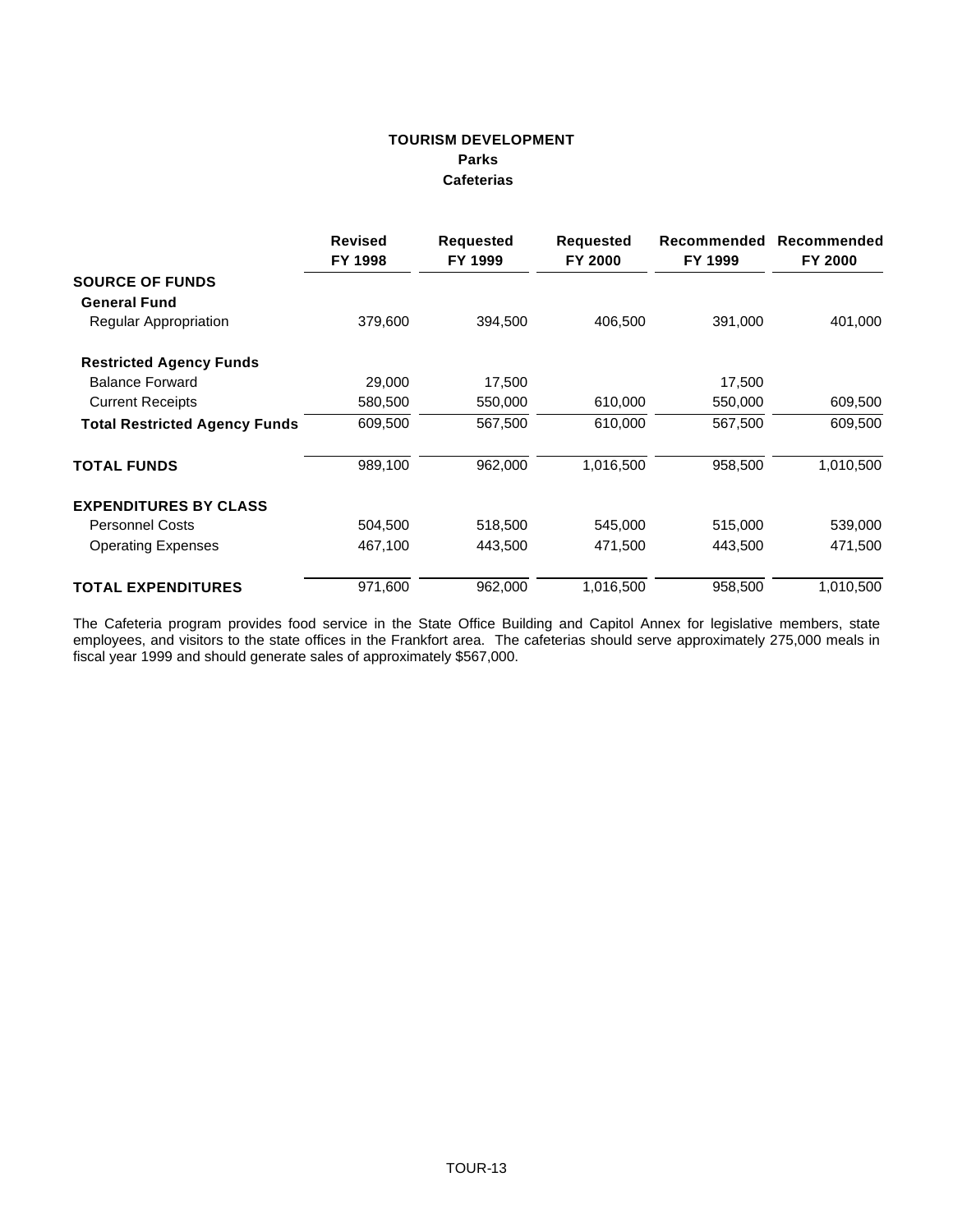# **TOURISM DEVEL0PMENT Parks Debt Service**

|                              | <b>Revised</b><br>FY 1998 | <b>Requested</b><br>FY 1999 | <b>Requested</b><br>FY 2000 | Recommended<br>FY 1999 | Recommended<br>FY 2000 |
|------------------------------|---------------------------|-----------------------------|-----------------------------|------------------------|------------------------|
| <b>SOURCE OF FUNDS</b>       |                           |                             |                             |                        |                        |
| <b>General Fund</b>          |                           |                             |                             |                        |                        |
| <b>Regular Appropriation</b> | 8,258,000                 | 2,081,000                   | 6,128,000                   |                        |                        |
| <b>EXPENDITURES BY CLASS</b> |                           |                             |                             |                        |                        |
| Debt Service                 | 8,258,000                 | 2,081,000                   | 6,128,000                   |                        |                        |
| <b>EXPENDITURES BY UNIT</b>  |                           |                             |                             |                        |                        |
| Project 53                   | 678,000                   |                             |                             |                        |                        |
| Project 54                   | 177,000                   |                             |                             |                        |                        |
| Project 55                   | 1,095,000                 |                             |                             |                        |                        |
| Project 59                   | 6,308,000                 |                             |                             |                        |                        |
| New Debt                     |                           | 2,081,000                   | 6,128,000                   |                        |                        |
| <b>TOTAL EXPENDITURES</b>    | 8,258,000                 | 2,081,000                   | 6,128,000                   |                        |                        |

The Department of Parks has outstanding debt service obligations for revenue bonds issued for Projects 53, 54, 55, and 59. Project 59 provided \$63.7 million to fund 50 renovation projects and refinanced Projects 48, 49, 50, 51, and 52.

All currently authorized General Fund debt service costs will be budgeted in the Finance and Administration Cabinet in the 1998- 2000 biennium.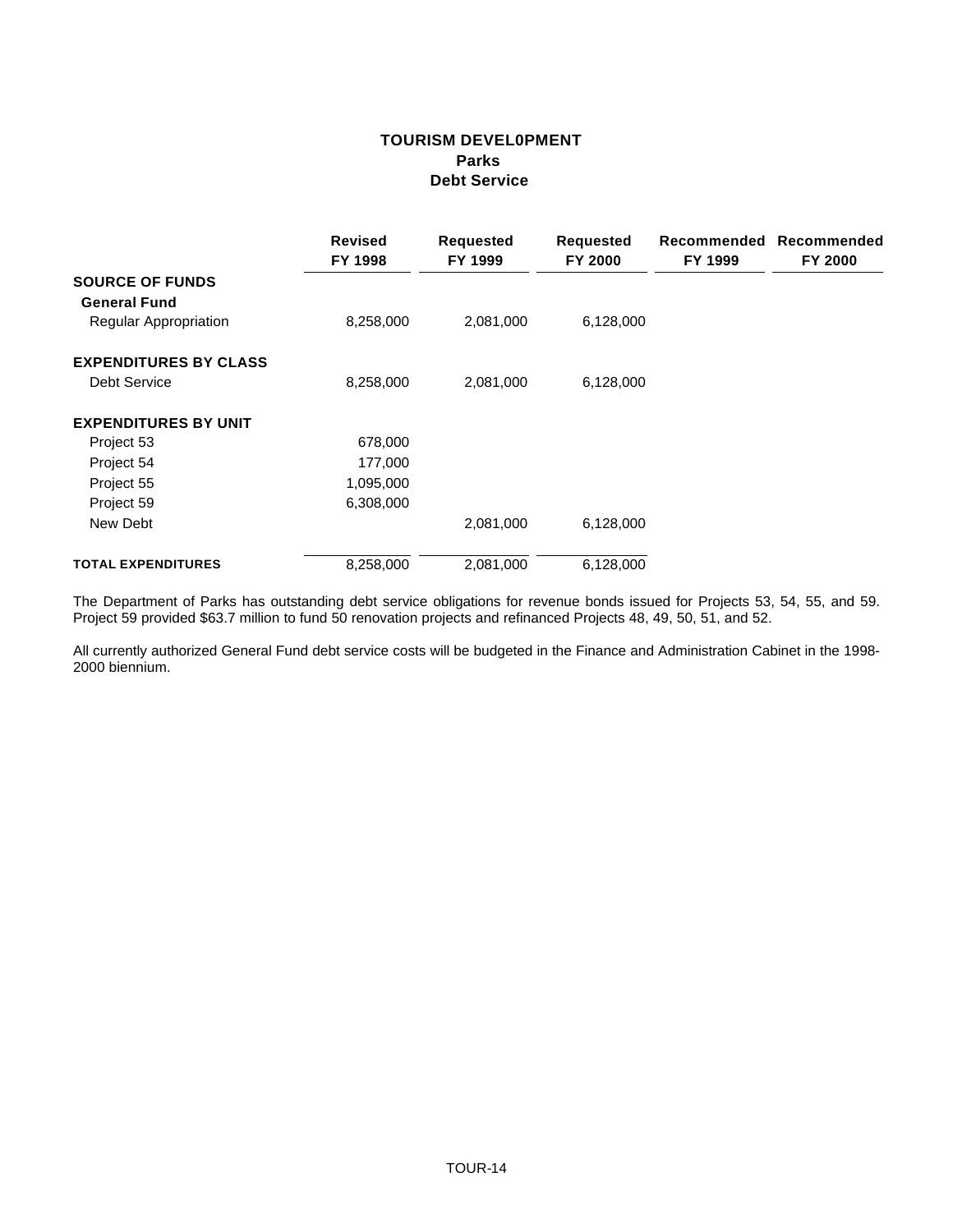## **TOURISM DEVELOPMENT Kentucky Horse Park**

|                                                        | <b>Revised</b><br>FY 1998 | <b>Requested</b><br>FY 1999 | <b>Requested</b><br>FY 2000 | Recommended<br>FY 1999 | Recommended<br>FY 2000 |
|--------------------------------------------------------|---------------------------|-----------------------------|-----------------------------|------------------------|------------------------|
| <b>SOURCE OF FUNDS</b>                                 |                           |                             |                             |                        |                        |
| <b>General Fund</b>                                    |                           |                             |                             |                        |                        |
| <b>Regular Appropriation</b>                           | 2,924,700                 | 2,187,000                   | 2,416,500                   | 1,631,500              | 1,632,000              |
| <b>Restricted Agency Funds</b>                         |                           |                             |                             |                        |                        |
| <b>Balance Forward</b>                                 | 114,000                   | 100,000                     | 100,000                     | 100,000                | 197,000                |
| <b>Current Receipts</b>                                | 3,915,300                 | 3,946,000                   | 3,972,000                   | 3,946,000              | 3,972,000              |
| Non-Revenue Receipts                                   | 10,000                    | 10,000                      | 10,000                      | 10,000                 | 10,000                 |
| <b>Total Restricted Agency Funds</b>                   | 4,039,300                 | 4,056,000                   | 4,082,000                   | 4,056,000              | 4,179,000              |
| <b>TOTAL FUNDS</b>                                     | 6,964,000                 | 6,243,000                   | 6,498,500                   | 5,687,500              | 5,811,000              |
| <b>EXPENDITURES BY CLASS</b>                           |                           |                             |                             |                        |                        |
| <b>Personnel Costs</b>                                 | 3,505,500                 | 3,798,000                   | 4,022,000                   | 3,413,600              | 3,494,000              |
| <b>Operating Expenses</b>                              | 2,006,500                 | 2,190,000                   | 2,265,500                   | 2,052,900              | 2,096,000              |
| <b>Debt Service</b>                                    | 1,352,000                 |                             |                             |                        |                        |
| <b>Capital Outlay</b>                                  |                           | 155,000                     | 111,000                     | 24,000                 | 24,000                 |
| <b>TOTAL EXPENDITURES</b>                              | 6,864,000                 | 6,143,000                   | 6,398,500                   | 5,490,500              | 5,614,000              |
| <b>EXPENDITURES BY UNIT</b>                            |                           |                             |                             |                        |                        |
| Kentucky Horse Park                                    | 6,864,000                 | 6,143,000                   | 6,398,500                   | 5,583,000              | 5,763,000              |
| <b>EMPOWER Kentucky General</b><br><b>Fund Savings</b> |                           |                             |                             | $-92,500$              | $-149,000$             |
| <b>TOTAL EXPENDITURES</b>                              | 6,864,000                 | 6,143,000                   | 6,398,500                   | 5,490,500              | 5,614,000              |

The 1,032-acre Kentucky Horse Park is a recreational and educational park featuring an exclusive movie, a farrier shop and a harness shop, a parade of breeds show, horse-drawn tours, the International Museum of the Horse, and the American Saddlebred Museum. Other attractions include: the Man O' War Memorial, Hall of Champions, Secretariat Memorial, a gift shop, an art gallery, two food service facilities, and horseback riding. Other facilities include a 260-site campground with a grocery, souvenir shop, pool, croquet, tennis, and basketball courts; 826 stalls for horse shows and some of the finest equine eventing facilities in the world, including a covered arena, six polo fields, show rings, and a steeplechase course. Central Kentucky Riding for the Handicapped and the National Horse Center Office Complex, which includes 11 horse-related organizations, are also located at the Park.

The purpose of the Kentucky Horse Park is to be the world's definitive equestrian educational facility dedicated to all breeds of horses; to provide show facilities capable of hosting national and international equestrian competitions in many disciplines; and to provide a positive impact on both the local and state economies by establishing itself as a nationally recognized tourist attraction.

The Horse Park provides recreational and educational activities for over 700,000 visitors a year through its regular activities and special events. In addition, the Park serves as an educational facility for approximately 20,000 student visitors from the Commonwealth.

## **Policy**

Debt service for Projects 53, 54, and 55 is included in fiscal year 1998. All currently authorized General Fund debt service costs will be budgeted in the Finance and Administration Cabinet in the 1998-2000 biennium.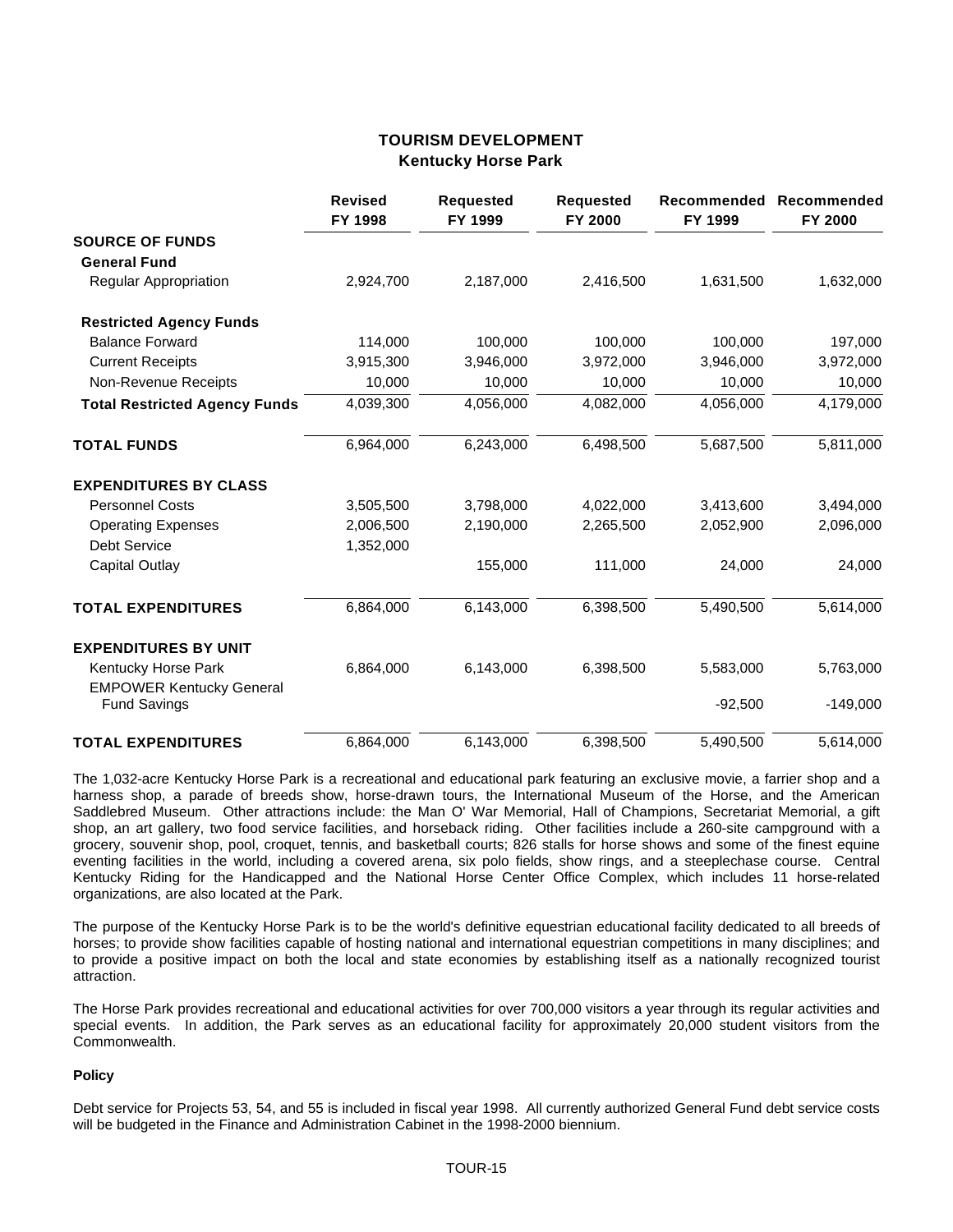# **TOURISM DEVELOPMENT Kentucky State Fair Board**

|                                      | <b>Revised</b><br>FY 1998 | <b>Requested</b><br>FY 1999 | <b>Requested</b><br>FY 2000 | FY 1999              | Recommended Recommended<br>FY 2000 |
|--------------------------------------|---------------------------|-----------------------------|-----------------------------|----------------------|------------------------------------|
| <b>SOURCE OF FUNDS</b>               |                           |                             |                             |                      |                                    |
| <b>General Fund</b>                  |                           |                             |                             |                      |                                    |
| Regular Appropriation                | 11,576,000                | 407,000                     | 2,487,000                   | 407,000              | 407,000                            |
| <b>Restricted Agency Funds</b>       |                           |                             |                             |                      |                                    |
| <b>Balance Forward</b>               | 3,090,500                 | 3,784,000                   | 3,173,000                   | 3,784,000            | 3,825,500                          |
| <b>Current Receipts</b>              | 26,446,000                | 27,670,500                  | 28,720,000                  | 27,670,500           | 28,720,000                         |
| Non-Revenue Receipts                 | $-1,500,000$              | $-1,500,000$                | $-700,000$                  | $-1,500,000$         | $-1,800,000$                       |
| <b>Total Restricted Agency Funds</b> | 28,036,500                | 29,954,500                  | 31,193,000                  | 29,954,500           | 30,745,500                         |
| <b>TOTAL FUNDS</b>                   | 39,612,500                | 30,361,500                  | 33,680,000                  | 30,361,500           | 31,152,500                         |
| <b>EXPENDITURES BY CLASS</b>         |                           |                             |                             |                      |                                    |
| <b>Personnel Costs</b>               | 13,783,000                | 15,020,500                  | 15,942,500                  | 14,748,000           | 15,628,500                         |
| <b>Operating Expenses</b>            | 8,969,500                 | 9,885,500                   | 10,339,500                  | 9,544,000            | 10,203,000                         |
| Grants, Loans or Benefits            | 1,288,500                 | 1,326,500                   | 1,365,500                   | 1,288,500            | 1,288,500                          |
| Debt Service                         | 11,540,000                | 371,000                     | 2,451,000                   | 371,000              | 371,000                            |
| <b>Capital Outlay</b>                | 247,500                   | 585,000                     | 618,000                     | 584,500              | 618,000                            |
| <b>TOTAL EXPENDITURES</b>            | 35,828,500                | 27,188,500                  | 30,716,500                  | 26,536,000           | 28,109,000                         |
| <b>EXPENDITURES BY UNIT</b>          |                           |                             |                             |                      |                                    |
| Kentucky Fair and Exposition         |                           |                             |                             |                      |                                    |
| Center                               | 21,499,000                | 23,104,500                  | 23,718,500                  | 22,541,500           | 23,275,500                         |
| <b>Commonwealth Convention</b>       |                           |                             |                             |                      |                                    |
| Center<br>Debt Service               | 2,789,500<br>11,540,000   | 3,713,000<br>371,000        | 4,547,000<br>2,451,000      | 3,623,500<br>371,000 | 4,462,500<br>371,000               |
| <b>TOTAL EXPENDITURES</b>            | 35,828,500                | 27,188,500                  | 30,716,500                  | 26,536,000           | 28,109,000                         |

The Kentucky State Fair Board is composed of 15 members: the Governor, the Commissioner of Agriculture, the Dean of the College of Agriculture at the University of Kentucky, and 12 members appointed by the Governor. Five of the 12 members appointed by the Governor are selected from nominations from the Kentucky Association of Fairs and Horse Shows, the Kentucky Livestock Improvements Association, the Kentucky State National Farmers Organization, the American Saddle Horse Breeders Association, and the Kentucky Farm Bureau Federation. The Board has control and custody of the funds, buildings, grounds, and equipment of the Kentucky Fair and Exposition Center and the Commonwealth Convention Center in Louisville, as outlined in KRS 247. A president is appointed by the Board to manage the Centers.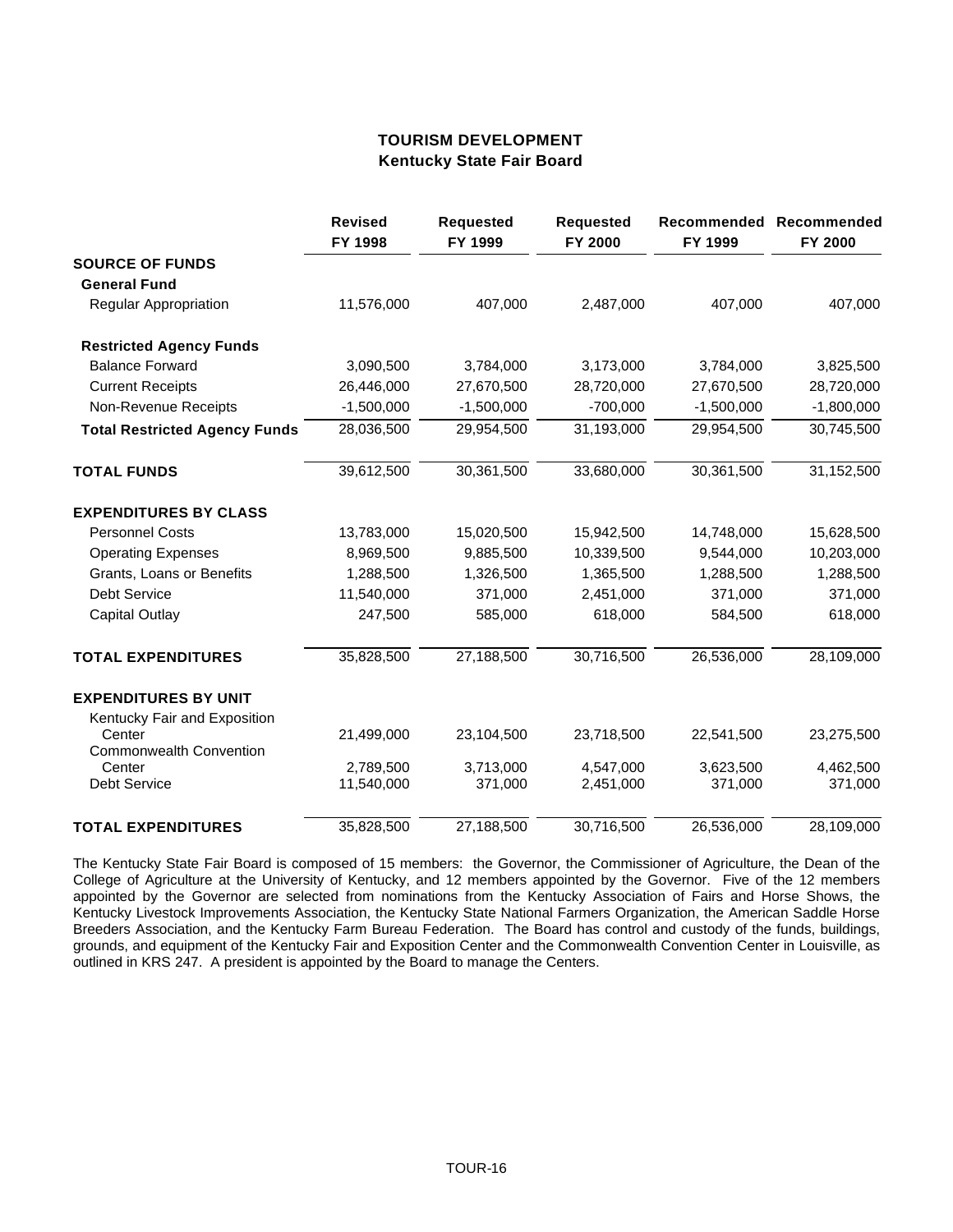## **TOURISM Kentucky State Fair Board Kentucky State Fair and Exposition Center**

|                                      | <b>Revised</b><br>FY 1998 | <b>Requested</b><br>FY 1999 | <b>Requested</b><br>FY 2000 | Recommended<br>FY 1999 | Recommended<br>FY 2000 |
|--------------------------------------|---------------------------|-----------------------------|-----------------------------|------------------------|------------------------|
| <b>SOURCE OF FUNDS</b>               |                           |                             |                             |                        |                        |
| <b>General Fund</b>                  |                           |                             |                             |                        |                        |
| Regular Appropriation                | 407,000                   | 407,000                     | 407,000                     | 407,000                | 407,000                |
| <b>Restricted Agency Funds</b>       |                           |                             |                             |                        |                        |
| <b>Balance Forward</b>               | 2,256,000                 | 2,342,000                   | 2,072,500                   | 2,342,000              | 2,635,500              |
| <b>Current Receipts</b>              | 22,678,000                | 23,928,000                  | 24,416,500                  | 23,928,000             | 24,416,500             |
| Non-Revenue Receipts                 | $-1,500,000$              | $-1,500,000$                | $-700,000$                  | $-1,500,000$           | $-1,800,000$           |
| <b>Total Restricted Agency Funds</b> | 23,434,000                | 24,770,000                  | 25,789,000                  | 24,770,000             | 25,252,000             |
| <b>TOTAL FUNDS</b>                   | 23,841,000                | 25,177,000                  | 26,196,000                  | 25,177,000             | 25,659,000             |
| <b>EXPENDITURES BY CLASS</b>         |                           |                             |                             |                        |                        |
| <b>Personnel Costs</b>               | 12,063,500                | 13,085,500                  | 13,630,000                  | 12,866,000             | 13,378,000             |
| <b>Operating Expenses</b>            | 7,919,500                 | 8,528,000                   | 8,584,000                   | 8,223,000              | 8,470,000              |
| Grants, Loans or Benefits            | 1,288,500                 | 1,326,500                   | 1,365,500                   | 1,288,500              | 1,288,500              |
| Capital Outlay                       | 227,500                   | 164,500                     | 139,000                     | 164,000                | 139,000                |
| <b>TOTAL EXPENDITURES</b>            | 21,499,000                | 23,104,500                  | 23,718,500                  | 22,541,500             | 23,275,500             |

The Kentucky Fair and Exposition Center provides both facilities and services for various conventions, trade shows, agricultural activities, athletic events, concerts, and cultural and commercial productions on a year-round basis. At this site, the State Fair Board produces its three major expositions during the year: the Kentucky State Fair, the National Farm Machinery Show, and the North American International Livestock Exposition.

The Kentucky Fair and Exposition Center is a completely air-conditioned complex that includes one million square feet of exhibit and meeting space at ground level. It includes the 19,000-seat Freedom Hall Coliseum, identical East and West Exhibit Halls, East and West Exposition Wings, the South Wing Exposition Facility and Conference Center, a smaller exposition Pavilion, a 600-seat amphitheater, a 5,000-seat Livestock and Horse Show Arena, and a 37,000-seat stadium. Also serving the Kentucky Fair and Exposition Center are the adjacent Executive Inn East, Executive Inn West, Executive Bowl, and the Kentucky Kingdom Amusement Park, all of which are long-term lessees of the State Fair Board.

## **Policy**

The Governor's recommended budget includes \$407,000 in General Funds in each year of the biennium for the North American International Livestock Exposition program.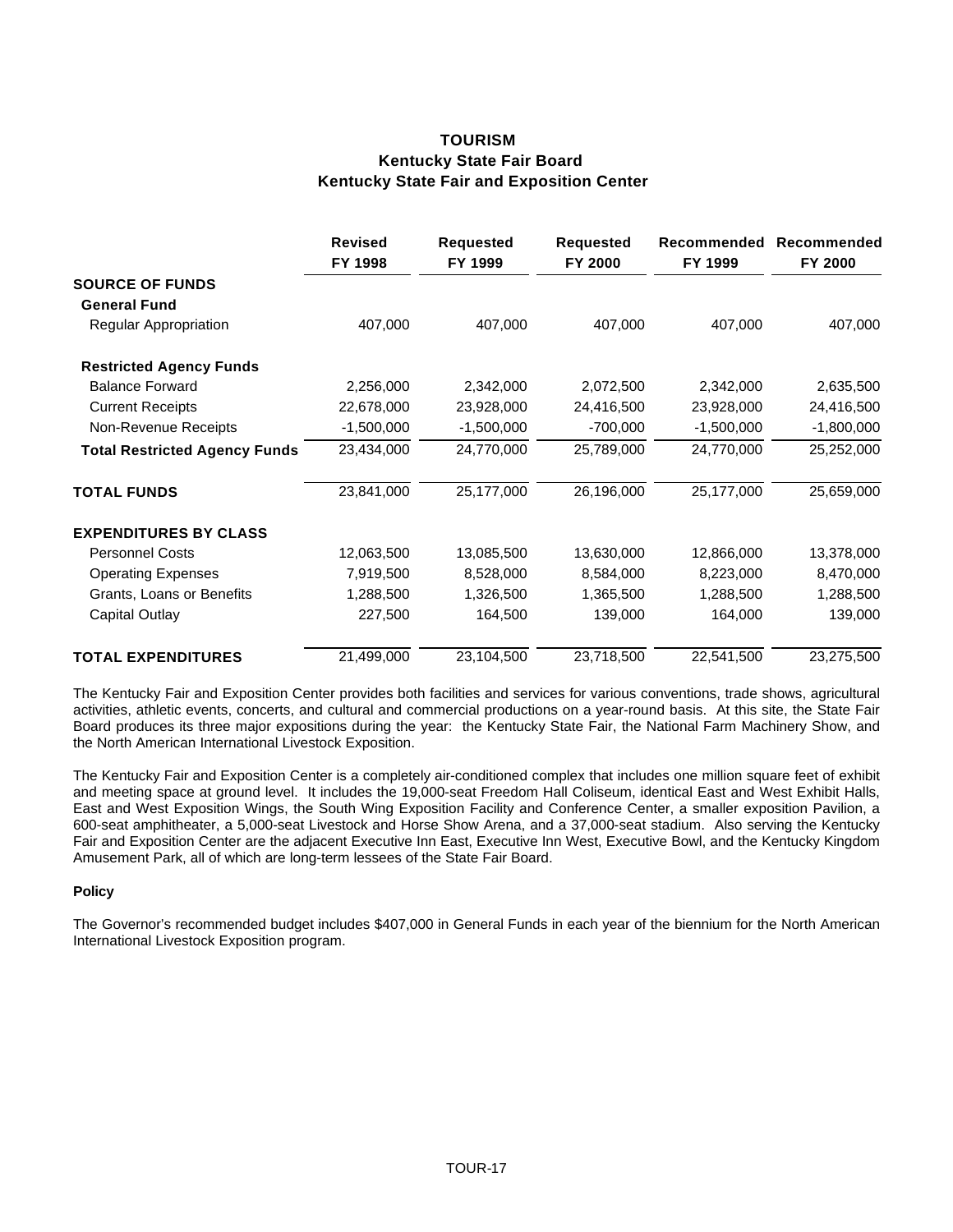# **TOURISM DEVELOPMENT Kentucky State Fair Board Commonwealth Convention Center**

|                                | <b>Revised</b> | <b>Requested</b> | <b>Requested</b> | Recommended | Recommended |
|--------------------------------|----------------|------------------|------------------|-------------|-------------|
|                                | FY 1998        | FY 1999          | FY 2000          | FY 1999     | FY 2000     |
| <b>SOURCE OF FUNDS</b>         |                |                  |                  |             |             |
| <b>Restricted Agency Funds</b> |                |                  |                  |             |             |
| <b>Balance Forward</b>         | 834,500        | 1,442,000        | 1,100,500        | 1,442,000   | 1,190,000   |
| <b>Current Receipts</b>        | 3,768,000      | 3,742,500        | 4,303,500        | 3,742,500   | 4,303,500   |
| Non-Revenue Receipts           | $-371,000$     | $-371,000$       | $-371,000$       | $-371,000$  | $-371,000$  |
| <b>TOTAL FUNDS</b>             | 4,231,500      | 4,813,500        | 5,033,000        | 4,813,500   | 5,122,500   |
| <b>EXPENDITURES BY CLASS</b>   |                |                  |                  |             |             |
| <b>Personnel Costs</b>         | 1,719,500      | 1,935,000        | 2,312,500        | 1,882,000   | 2,250,500   |
| <b>Operating Expenses</b>      | 1,050,000      | 1,357,500        | 1,755,500        | 1,321,000   | 1,733,000   |
| Capital Outlay                 | 20,000         | 420,500          | 479,000          | 420,500     | 479,000     |
| <b>TOTAL EXPENDITURES</b>      | 2,789,500      | 3,713,000        | 4,547,000        | 3,623,500   | 4,462,500   |

The Commonwealth Convention Center provides facilities and services for various intermediate-sized conventions, trade shows, association events, concerts, and cultural and commercial productions on a year-round basis. This facility is an integral and interdependent part of the overall redevelopment of downtown Louisville by both government and private enterprise.

The Commonwealth Convention Center includes 100,000 square feet of exhibit space that can be divided into three separate areas. It also includes 37 meeting rooms holding from 25 to 1,200 people. All phases of the current renovation and expansion project are scheduled to be completed by December, 1999. At that time the Center will include 191,000 total square feet of exhibit space, a 30,000 square foot ballroom and nearly 70,000 square feet of potential meeting space.

The Center is served by the Hyatt and Cowger Parking Garages, which provide 1,300 enclosed parking spaces, and by the Hyatt Regency Hotel, which is a long-term lessee of the Board. The Cowger Garage also includes commercial space which is leased on a long-term basis to private enterprise.

## **Policy**

Additional funding of \$740,500 is recommended in fiscal year 1999 and \$1,458,000 in fiscal year 2000 for operating costs, equipment, and staffing (11 permanent) for the expanded Commonwealth Convention Center.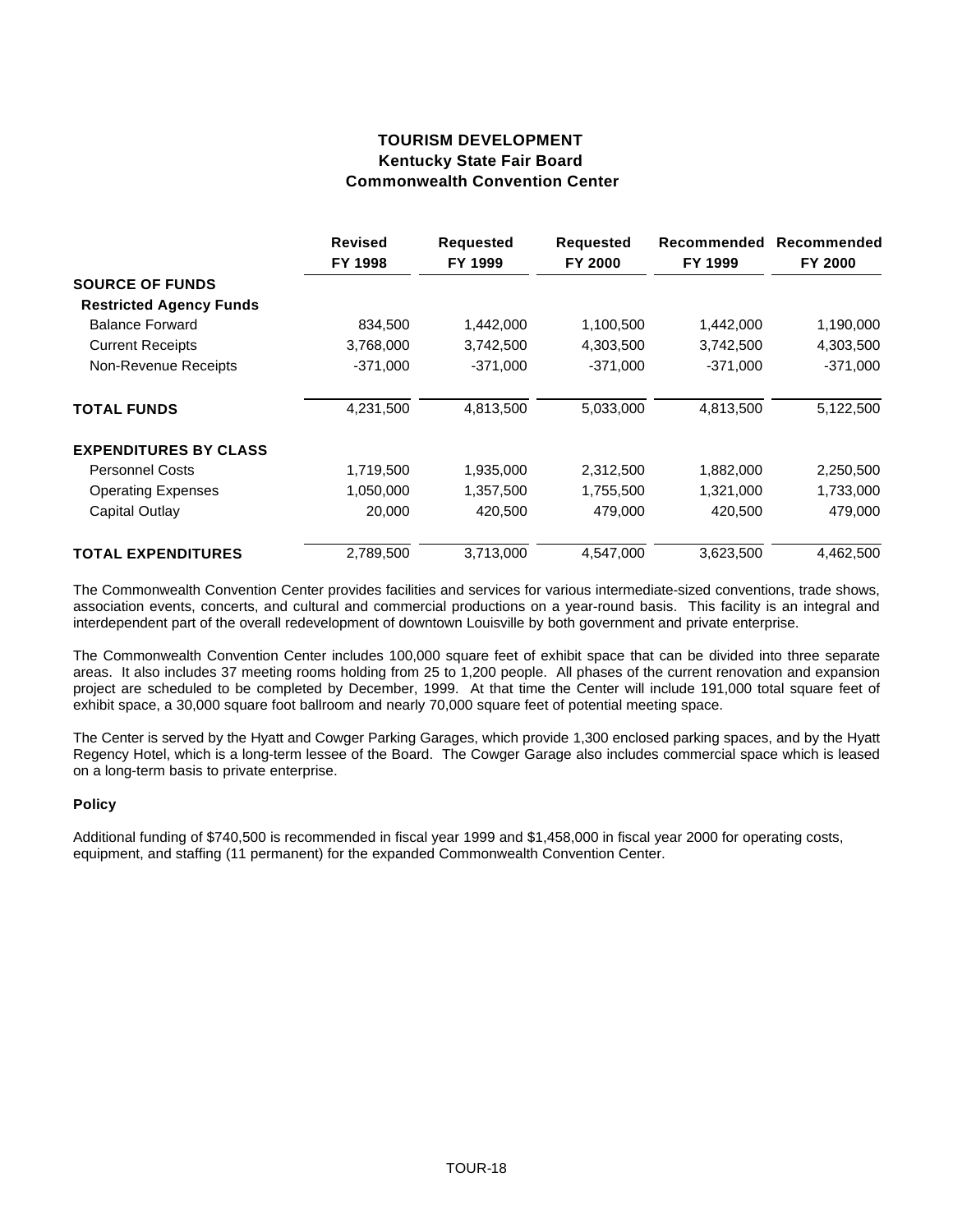# **TOURISM Kentucky State Fair Board Debt Service**

|                                | <b>Revised</b><br>FY 1998 | <b>Requested</b><br>FY 1999 | <b>Requested</b><br>FY 2000 | FY 1999 | Recommended Recommended<br>FY 2000 |
|--------------------------------|---------------------------|-----------------------------|-----------------------------|---------|------------------------------------|
| <b>SOURCE OF FUNDS</b>         |                           |                             |                             |         |                                    |
| <b>General Fund</b>            |                           |                             |                             |         |                                    |
| Regular Appropriation          | 11,169,000                |                             | 2,080,000                   |         |                                    |
| <b>Restricted Agency Funds</b> |                           |                             |                             |         |                                    |
| Non-Revenue Receipts           | 371,000                   | 371,000                     | 371,000                     | 371,000 | 371,000                            |
| <b>TOTAL FUNDS</b>             | 11,540,000                | 371,000                     | 2,451,000                   | 371,000 | 371,000                            |
| <b>EXPENDITURES BY CLASS</b>   |                           |                             |                             |         |                                    |
| <b>Debt Service</b>            | 11,540,000                | 371,000                     | 2,451,000                   | 371,000 | 371,000                            |
| <b>EXPENDITURES BY UNIT</b>    |                           |                             |                             |         |                                    |
| Project 26                     | 3,205,000                 |                             |                             |         |                                    |
| Project 54                     | 715,000                   |                             |                             |         |                                    |
| Project 55                     | 4,929,000                 | 371,000                     | 371,000                     | 371,000 | 371,000                            |
| Project 59                     | 2,691,000                 |                             |                             |         |                                    |
| New Debt                       |                           |                             | 2,080,000                   |         |                                    |
| <b>TOTAL EXPENDITURES</b>      | 11,540,000                | 371,000                     | 2,451,000                   | 371,000 | 371,000                            |

The Debt Service program is responsible for the annual debt service payments on all outstanding Fair Board bonds issued by the State Property and Buildings Commission for Projects 26, 54, 55, and 59.

Project 26 financed the implementation of the Master Facilities Development Plan at the Kentucky Fair and Exposition Center and the Cowger Parking Garage in downtown Louisville.

Project 54 partially refinanced Project 48 which provided funding for the new South Wing exhibition space adjacent to the East Hall at the Kentucky Fair and Exposition Center.

Project 55 provided funding for an expansion of the new South Wing - Phase II, Access Road Completion, the new Maintenance Building, and the refinancing of Projects 21 and 38. Restricted funds (\$371,000) are included in each year of the 1998-2000 biennium for Project 55 debt service payments.

Project 59 provided the funding for the renovation and expansion of the Commonwealth Convention Center and the refinancing of Projects 48 and 50.

All currently authorized General Fund debt service costs will be budgeted in the Finance and Administration Cabinet in the 1998- 2000 biennium.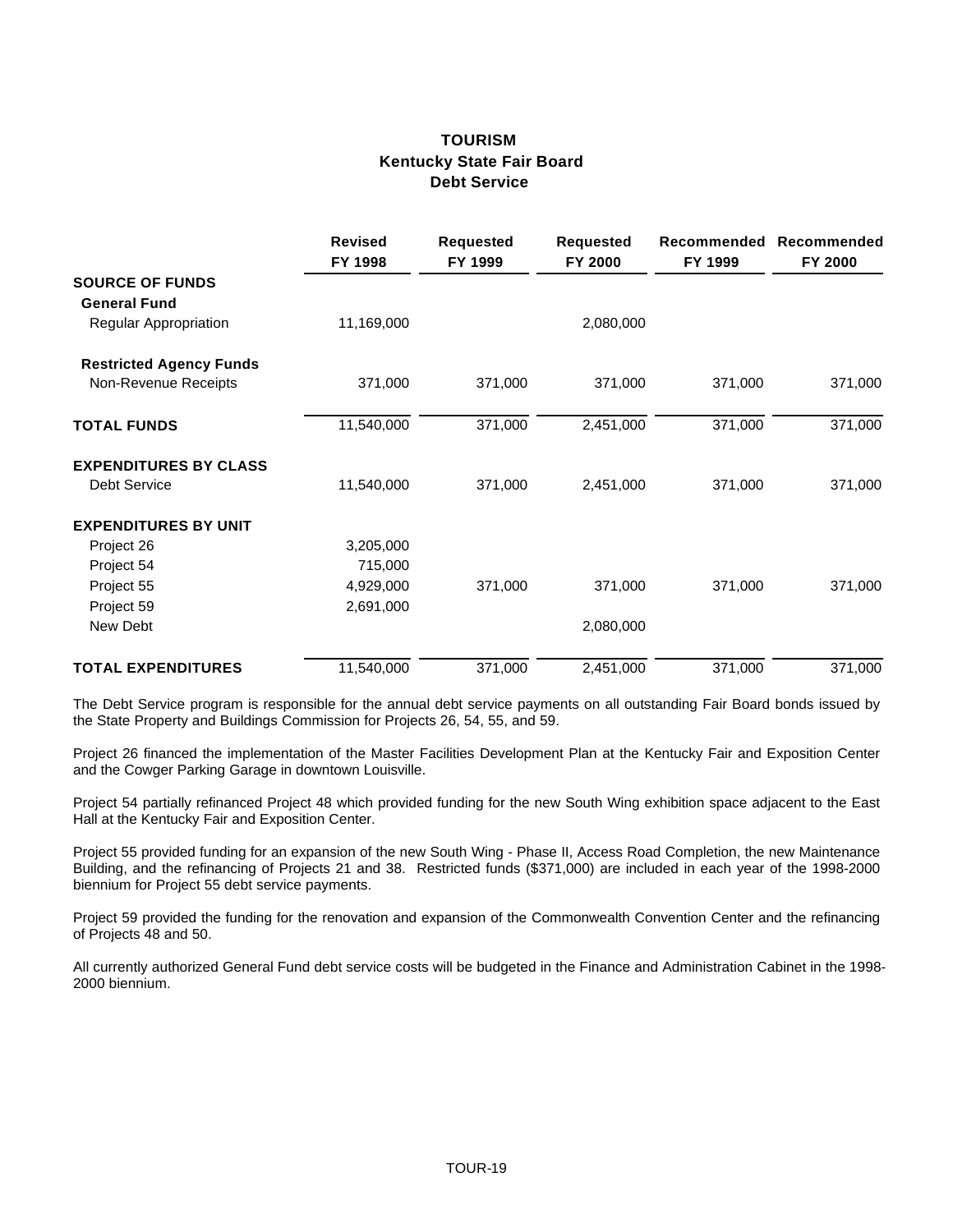## **TOURISM DEVELOPMENT Fish and Wildlife Resources**

|                                      | <b>Revised</b><br>FY 1998 | <b>Requested</b><br>FY 1999 | <b>Requested</b><br>FY 2000 | FY 1999    | Recommended Recommended<br>FY 2000 |
|--------------------------------------|---------------------------|-----------------------------|-----------------------------|------------|------------------------------------|
| <b>SOURCE OF FUNDS</b>               |                           |                             |                             |            |                                    |
| <b>Restricted Agency Funds</b>       |                           |                             |                             |            |                                    |
| <b>Balance Forward</b>               | 13,074,000                | 22,698,500                  | 20,155,500                  | 22,698,500 | 20,236,500                         |
| <b>Current Receipts</b>              | 21,500,000                | 21,500,000                  | 21,500,000                  | 21,500,000 | 21,500,000                         |
| Non-Revenue Receipts                 | 8,753,500                 | $-700,000$                  | $-700,000$                  | $-700,000$ | $-700,000$                         |
| <b>Total Restricted Agency Funds</b> | 43,327,500                | 43,498,500                  | 40,955,500                  | 43,498,500 | 41,036,500                         |
| <b>Federal Funds</b>                 |                           |                             |                             |            |                                    |
| <b>Balance Forward</b>               | 610,500                   |                             |                             |            |                                    |
| <b>Current Receipts</b>              | 7,581,500                 | 7,164,000                   | 7,331,500                   | 7,164,000  | 7,331,500                          |
| Non-Revenue Receipts                 | $-644,500$                |                             |                             |            |                                    |
| <b>Total Federal Funds</b>           | 7,547,500                 | 7,164,000                   | 7,331,500                   | 7,164,000  | 7,331,500                          |
| <b>TOTAL FUNDS</b>                   | 50,875,000                | 50,662,500                  | 48,287,000                  | 50,662,500 | 48,368,000                         |
| <b>EXPENDITURES BY CLASS</b>         |                           |                             |                             |            |                                    |
| <b>Personnel Costs</b>               | 20,152,500                | 21,095,000                  | 22,147,500                  | 21,014,000 | 22,017,500                         |
| <b>Operating Expenses</b>            | 6,248,500                 | 7,154,500                   | 7,495,000                   | 7,154,500  | 7,495,000                          |
| Grants, Loans or Benefits            |                           | 60,000                      | 80,000                      | 60,000     | 80,000                             |
| <b>Capital Outlay</b>                | 1,775,500                 | 2,197,500                   | 2,261,500                   | 2,197,500  | 2,231,500                          |
| <b>TOTAL EXPENDITURES</b>            | 28,176,500                | 30,507,000                  | 31,984,000                  | 30,426,000 | 31,824,000                         |
| <b>EXPENDITURES BY UNIT</b>          |                           |                             |                             |            |                                    |
| General Administration and           |                           |                             |                             |            |                                    |
| Support                              | 3,687,000                 | 4,193,500                   | 4,385,500                   | 4,171,000  | 4,360,500                          |
| Wildlife Management                  | 6,196,000                 | 6,741,000                   | 7,050,000                   | 6,705,000  | 7,002,500                          |
| <b>Fisheries Management</b>          | 4,071,000                 | 4,465,500                   | 4,717,000                   | 4,439,500  | 4,682,500                          |
| Information and Education            | 4,302,500                 | 4,516,000                   | 4,749,500                   | 4,494,500  | 4,721,500                          |
| Law Enforcement                      | 9,920,000                 | 10,591,000                  | 11,082,000                  | 10,616,000 | 11,057,000                         |
| <b>TOTAL EXPENDITURES</b>            | 28,176,500                | 30,507,000                  | 31,984,000                  | 30,426,000 | 31,824,000                         |

The Department of Fish and Wildlife Resources, as established by KRS 150, is responsible for the protection and improvement of fish and wildlife resources in Kentucky. The Department is headed by a Commissioner appointed by the Fish and Wildlife Commission. The Commission, which is responsible for Department policy, is a nine member bipartisan body appointed by the Governor from a list of five candidates provided by sportsmen's organizations in each of nine districts.

Financial support of the Department is derived from the sale of hunting and fishing licenses, miscellaneous licenses, federal grants, interest income, and fines and penalties assessed by the courts for violation of game and fish laws.

Currently, the Department owns approximately 116,200 acres of land in Kentucky which are used to further its program activities. This acreage includes the State Game Farm, 73 major wildlife management areas, two warm water hatcheries, and three summer camps. An additional 1,336,000 acres of land and water are under lease or license by the Department for Wildlife Management activities.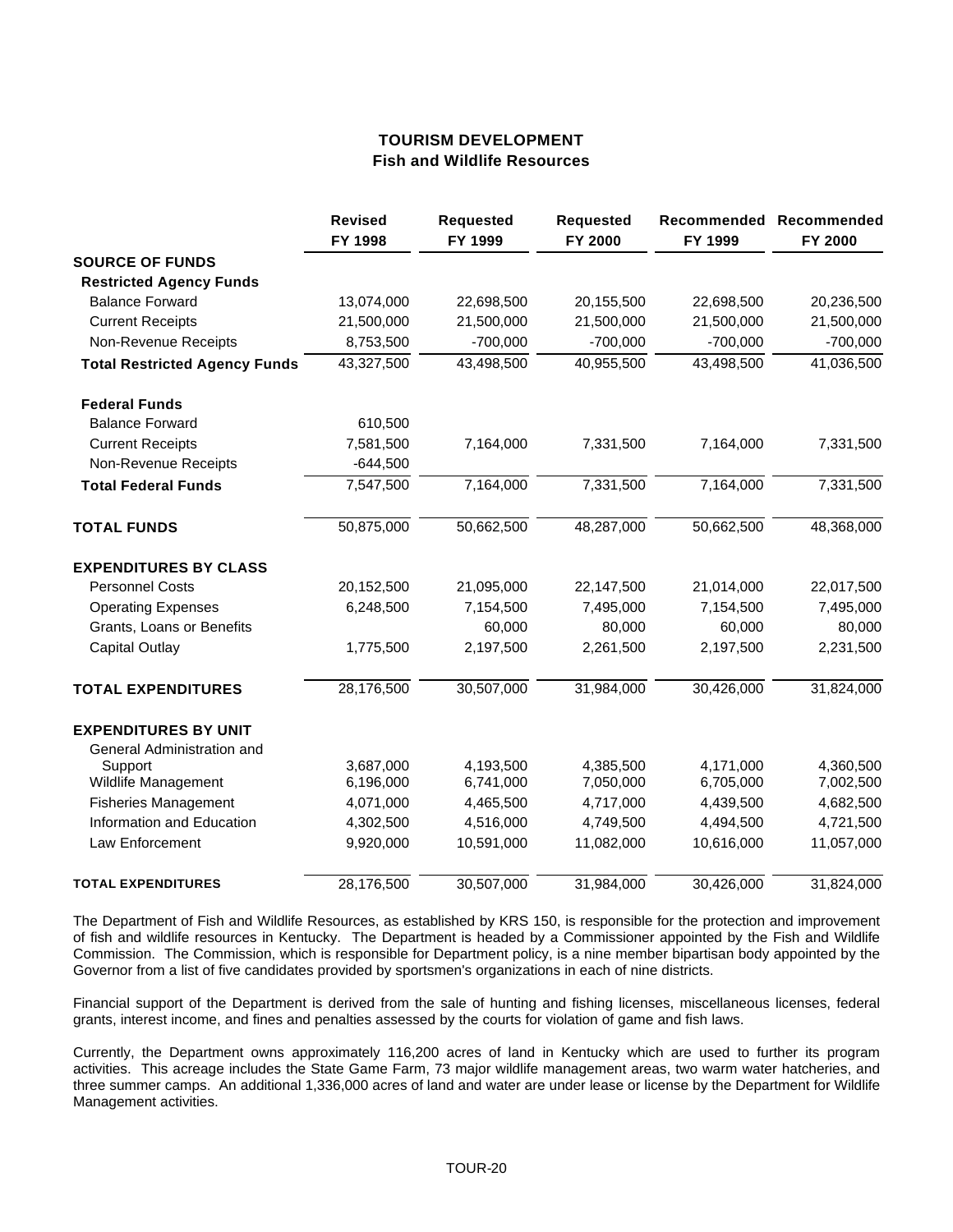# **TOURISM DEVELOPMENT Fish and Wildlife Resources General Administration and Support**

|                                | <b>Revised</b><br>FY 1998 | <b>Requested</b><br>FY 1999 | <b>Requested</b><br>FY 2000 | Recommended<br>FY 1999 | Recommended<br>FY 2000 |
|--------------------------------|---------------------------|-----------------------------|-----------------------------|------------------------|------------------------|
| <b>SOURCE OF FUNDS</b>         |                           |                             |                             |                        |                        |
| <b>Restricted Agency Funds</b> |                           |                             |                             |                        |                        |
| <b>Balance Forward</b>         | 5,268,000                 | 12,190,000                  | 9,796,500                   | 12,190,000             | 9,819,000              |
| <b>Current Receipts</b>        | 2,500,000                 | 2,500,000                   | 2,500,000                   | 2,500,000              | 2,500,000              |
| Non-Revenue Receipts           | 8,109,000                 | $-700,000$                  | $-700,000$                  | $-700,000$             | $-700,000$             |
| <b>TOTAL FUNDS</b>             | 15,877,000                | 13,990,000                  | 11,596,500                  | 13,990,000             | 11,619,000             |
| <b>EXPENDITURES BY CLASS</b>   |                           |                             |                             |                        |                        |
| <b>Personnel Costs</b>         | 2,372,500                 | 2,778,000                   | 2,919,000                   | 2,755,500              | 2,894,000              |
| <b>Operating Expenses</b>      | 1,235,500                 | 1,306,500                   | 1,381,500                   | 1,306,500              | 1,381,500              |
| Capital Outlay                 | 79,000                    | 109,000                     | 85,000                      | 109,000                | 85,000                 |
| <b>TOTAL EXPENDITURES</b>      | 3,687,000                 | 4,193,500                   | 4,385,500                   | 4,171,000              | 4,360,500              |

This program provides guidance for efficient operation of the Department by implementing policy and proper purchasing procedures, and maintaining financial records.

The Public Affairs Division is responsible for facilitating public involvement in departmental policy and regulations. Administrative Services maintains accounting records, ensures that proper purchasing and inventory procedures are followed, and distributes licenses to county clerks. The Engineering Division provides the labor and technical engineering services required for the Department's small construction projects. Duties include building small bridges, buildings, boat ramps, and roads. In addition, Engineering is responsible for surveying all property owned or being purchased by the Department.

## **Policy**

Additional funding of \$62,000 is included in fiscal year 1999 and \$65,500 in fiscal year 2000 for two permanent, full-time employees to survey and delineate approximately 50 miles of boundaries at 17 of the Department's wildlife management areas.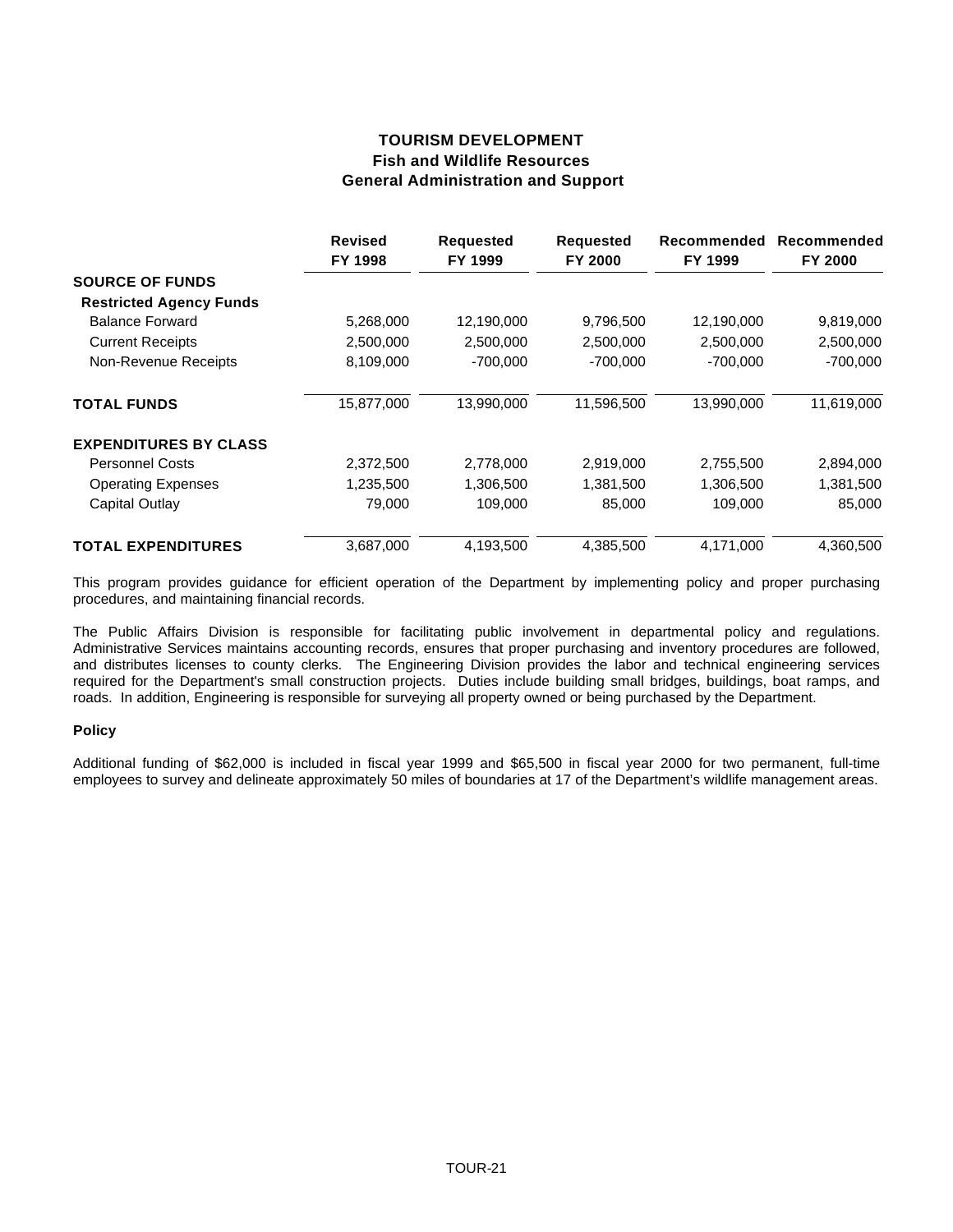# **TOURISM DEVELOPMENT Fish and Wildlife Resources Wildlife Management**

|                                      | <b>Revised</b><br>FY 1998 | <b>Requested</b><br>FY 1999 | <b>Requested</b><br>FY 2000 | Recommended<br>FY 1999 | Recommended<br>FY 2000 |
|--------------------------------------|---------------------------|-----------------------------|-----------------------------|------------------------|------------------------|
| <b>SOURCE OF FUNDS</b>               |                           |                             |                             |                        |                        |
| <b>Restricted Agency Funds</b>       |                           |                             |                             |                        |                        |
| <b>Balance Forward</b>               | 2,166,500                 | 2,634,500                   | 2,093,500                   | 2,634,500              | 2,129,500              |
| <b>Current Receipts</b>              | 3,500,000                 | 3,700,000                   | 3,700,000                   | 3,700,000              | 3,700,000              |
| <b>Total Restricted Agency Funds</b> | 5,666,500                 | 6,334,500                   | 5,793,500                   | 6,334,500              | 5,829,500              |
| <b>Federal Funds</b>                 |                           |                             |                             |                        |                        |
| <b>Balance Forward</b>               | 24,000                    |                             |                             |                        |                        |
| <b>Current Receipts</b>              | 3,140,000                 | 2,500,000                   | 2,500,000                   | 2,500,000              | 2,500,000              |
| <b>Total Federal Funds</b>           | 3,164,000                 | 2,500,000                   | 2,500,000                   | 2,500,000              | 2,500,000              |
| <b>TOTAL FUNDS</b>                   | 8,830,500                 | 8,834,500                   | 8,293,500                   | 8,834,500              | 8,329,500              |
| <b>EXPENDITURES BY CLASS</b>         |                           |                             |                             |                        |                        |
| <b>Personnel Costs</b>               | 4,153,000                 | 4,332,000                   | 4,533,500                   | 4,296,000              | 4,486,000              |
| <b>Operating Expenses</b>            | 1,598,000                 | 1,900,500                   | 1,989,000                   | 1,900,500              | 1,989,000              |
| Capital Outlay                       | 445,000                   | 508,500                     | 527,500                     | 508,500                | 527,500                |
| <b>TOTAL EXPENDITURES</b>            | 6,196,000                 | 6,741,000                   | 7,050,000                   | 6,705,000              | 7,002,500              |

The Wildlife Management program manages, develops, and maintains statewide game and non-game populations consistent with habitat capacity on state owned lands, licensed wildlife management areas, and privately owned lands. Additionally, Wildlife Management conducts statewide surveys to determine the relative abundance of game and non-game wildlife, formulates hunting regulations based upon biological data and recreational demands, restores viable native wildlife species by restocking in suitable habitat, and evaluates the impact of land, water resource, and other construction projects on wildlife resources. Technical guidance is provided to private land owners for improvement of wildlife habitat conditions. A fish and wildlife electronic information system is being developed that includes geographic information such as land types, vegetation conditions, and wildlife populations for use by state agencies.

## **Policy**

Included is \$200,000 in each year of the biennium to provide cost share incentives for private land owners to implement agricultural practices that are beneficial to the management of migratory birds.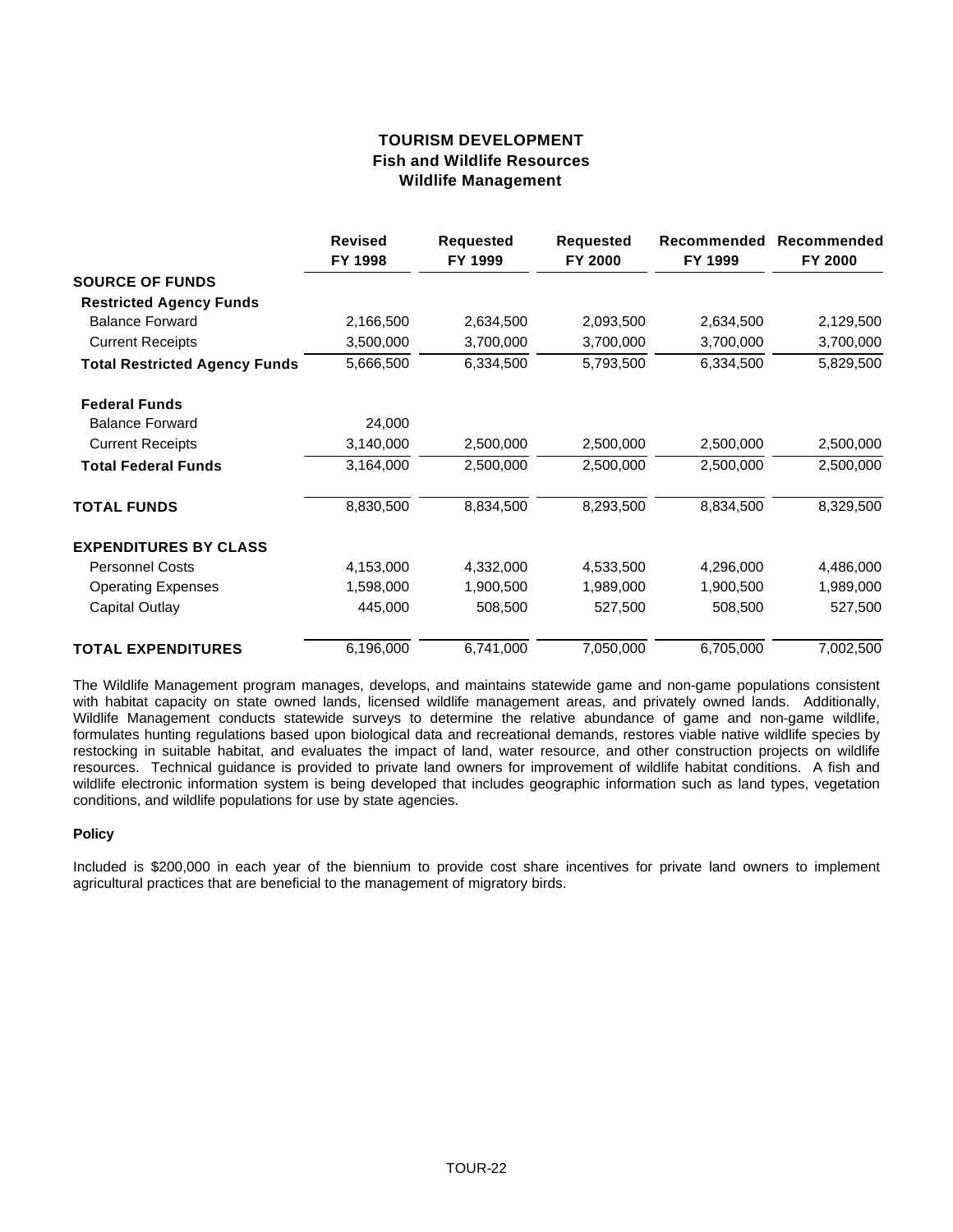# **TOURISM DEVELOPMENT Fish and Wildlife Resources Fisheries Management**

|                                      | <b>Revised</b><br>FY 1998 | <b>Requested</b><br>FY 1999 | <b>Requested</b><br>FY 2000 | Recommended<br>FY 1999 | Recommended<br>FY 2000 |
|--------------------------------------|---------------------------|-----------------------------|-----------------------------|------------------------|------------------------|
| <b>SOURCE OF FUNDS</b>               |                           |                             |                             |                        |                        |
| <b>Restricted Agency Funds</b>       |                           |                             |                             |                        |                        |
| <b>Balance Forward</b>               | 2,424,000                 | 3,831,000                   | 5,010,500                   | 3,831,000              | 5,036,500              |
| <b>Current Receipts</b>              | 2,500,000                 | 2,500,000                   | 2,500,000                   | 2,500,000              | 2,500,000              |
| <b>Total Restricted Agency Funds</b> | 4,924,000                 | 6,331,000                   | 7,510,500                   | 6,331,000              | 7,536,500              |
| <b>Federal Funds</b>                 |                           |                             |                             |                        |                        |
| <b>Balance Forward</b>               | 384,000                   |                             |                             |                        |                        |
| <b>Current Receipts</b>              | 2,594,000                 | 3,145,000                   | 3,260,000                   | 3,145,000              | 3,260,000              |
| <b>Total Federal Funds</b>           | 2,978,000                 | 3,145,000                   | 3,260,000                   | 3,145,000              | 3,260,000              |
| <b>TOTAL FUNDS</b>                   | 7,902,000                 | 9,476,000                   | 10,770,500                  | 9,476,000              | 10,796,500             |
| <b>EXPENDITURES BY CLASS</b>         |                           |                             |                             |                        |                        |
| <b>Personnel Costs</b>               | 2,949,500                 | 3,070,000                   | 3,217,000                   | 3,044,000              | 3,182,500              |
| <b>Operating Expenses</b>            | 912,500                   | 995,500                     | 1,048,000                   | 995,500                | 1,048,000              |
| Grants, Loans or Benefits            |                           | 60,000                      | 80,000                      | 60,000                 | 80,000                 |
| Capital Outlay                       | 209,000                   | 340,000                     | 372,000                     | 340,000                | 372,000                |
| <b>TOTAL EXPENDITURES</b>            | 4,071,000                 | 4,465,500                   | 4,717,000                   | 4,439,500              | 4,682,500              |

The Fisheries Management program manages Kentucky's fishery resources to provide optimum fishing opportunities for anglers through research, surveys, fish stocking, regulation, and technical biological guidance. Fishery biologists manage and develop fish populations and their associated habitats in major impoundments, streams, rivers, and 100,000 acres of small lakes and ponds. In addition, technical guidance is provided to private pond owners. Research biologists provide support to management through evaluation of stocking and regulatory practices.

## **Policy**

Additional funding of \$60,000 in fiscal year 1999 and \$80,000 in fiscal year 2000 is included to provide the Commonwealth's share of the cost of non-mitigation trout production at the Wolf Creek National Fish Hatchery near Jamestown.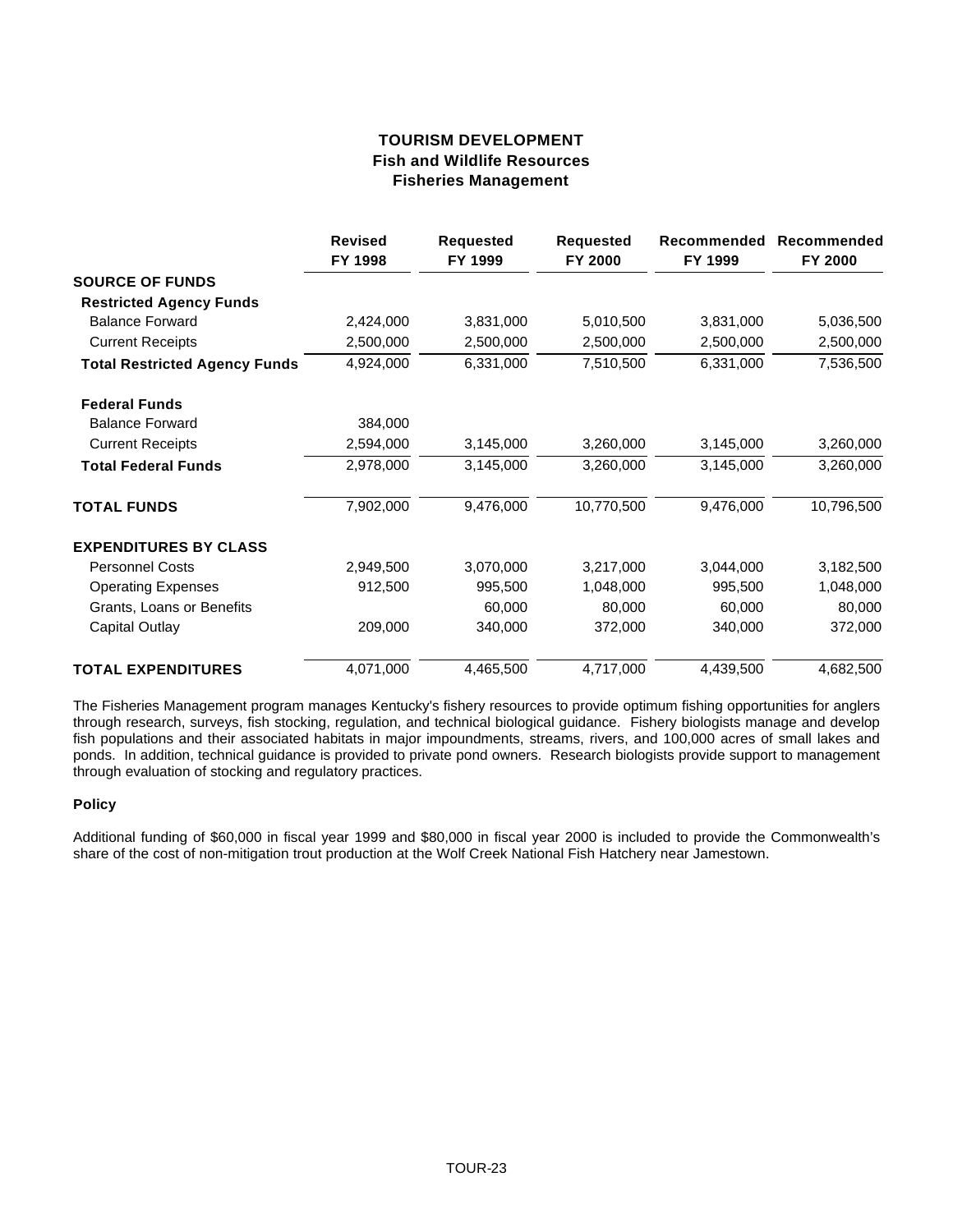# **TOURISM DEVELOPMENT Fish and Wildlife Resources Information and Education**

|                                      | <b>Revised</b><br>FY 1998 | <b>Requested</b><br>FY 1999 | <b>Requested</b><br>FY 2000 | Recommended<br>FY 1999 | Recommended<br>FY 2000 |
|--------------------------------------|---------------------------|-----------------------------|-----------------------------|------------------------|------------------------|
| <b>SOURCE OF FUNDS</b>               |                           |                             |                             |                        |                        |
| <b>Restricted Agency Funds</b>       |                           |                             |                             |                        |                        |
| <b>Balance Forward</b>               | 590,000                   | 1,793,000                   | 2,796,000                   | 1,793,000              | 2,817,500              |
| <b>Current Receipts</b>              | 4,500,000                 | 4,500,000                   | 4,500,000                   | 4,500,000              | 4,500,000              |
| <b>Total Restricted Agency Funds</b> | 5,090,000                 | 6,293,000                   | 7,296,000                   | 6,293,000              | 7,317,500              |
| <b>Federal Funds</b>                 |                           |                             |                             |                        |                        |
| <b>Balance Forward</b>               | 171,000                   |                             |                             |                        |                        |
| <b>Current Receipts</b>              | 834,500                   | 1,019,000                   | 1,071,500                   | 1,019,000              | 1,071,500              |
| <b>Total Federal Funds</b>           | 1,005,500                 | 1,019,000                   | 1,071,500                   | 1,019,000              | 1,071,500              |
| <b>TOTAL FUNDS</b>                   | 6,095,500                 | 7,312,000                   | 8,367,500                   | 7,312,000              | 8,389,000              |
| <b>EXPENDITURES BY CLASS</b>         |                           |                             |                             |                        |                        |
| <b>Personnel Costs</b>               | 2,684,000                 | 2,754,500                   | 2,899,500                   | 2,733,000              | 2,871,500              |
| <b>Operating Expenses</b>            | 1,443,500                 | 1,521,500                   | 1,603,000                   | 1,521,500              | 1,603,000              |
| Capital Outlay                       | 175,000                   | 240,000                     | 247,000                     | 240,000                | 247,000                |
| <b>TOTAL EXPENDITURES</b>            | 4,302,500                 | 4,516,000                   | 4,749,500                   | 4,494,500              | 4,721,500              |

The objective of the Information and Education program is to teach Kentuckians to safely enjoy the recreational opportunities provided by fish and wildlife resources and to create an appreciation and understanding of the need to conserve these resources.

Conservation Education leaders teach approximately 1,200 classes each month for seven months of the school year involving some 100,000 students in the fifth and sixth grades. In addition, they also conduct a conservation camp program during the summer for up to 6,500 students at Camp John Currie, Benton; Camp Earl Wallace, Monticello; and Camp Robert Webb, Grayson. Hunter training officers conduct hunter education classes throughout the state to certify safe hunters.

The Salato Wildlife Education Center at the Game Farm in Frankfort includes a new facility, native landscaping, and nature trails where visitors can learn to appreciate Kentucky's habitat and restoration efforts for wildlife. The Center is expected to draw 125,000 visitors annually.

The Public Information program is responsible for the publication and distribution of the bimonthly magazine, Kentucky Afield, and the production of the weekly Kentucky Afield television program. In addition, this program is responsible for providing information about all Department activities and programs to sportspersons and the general public.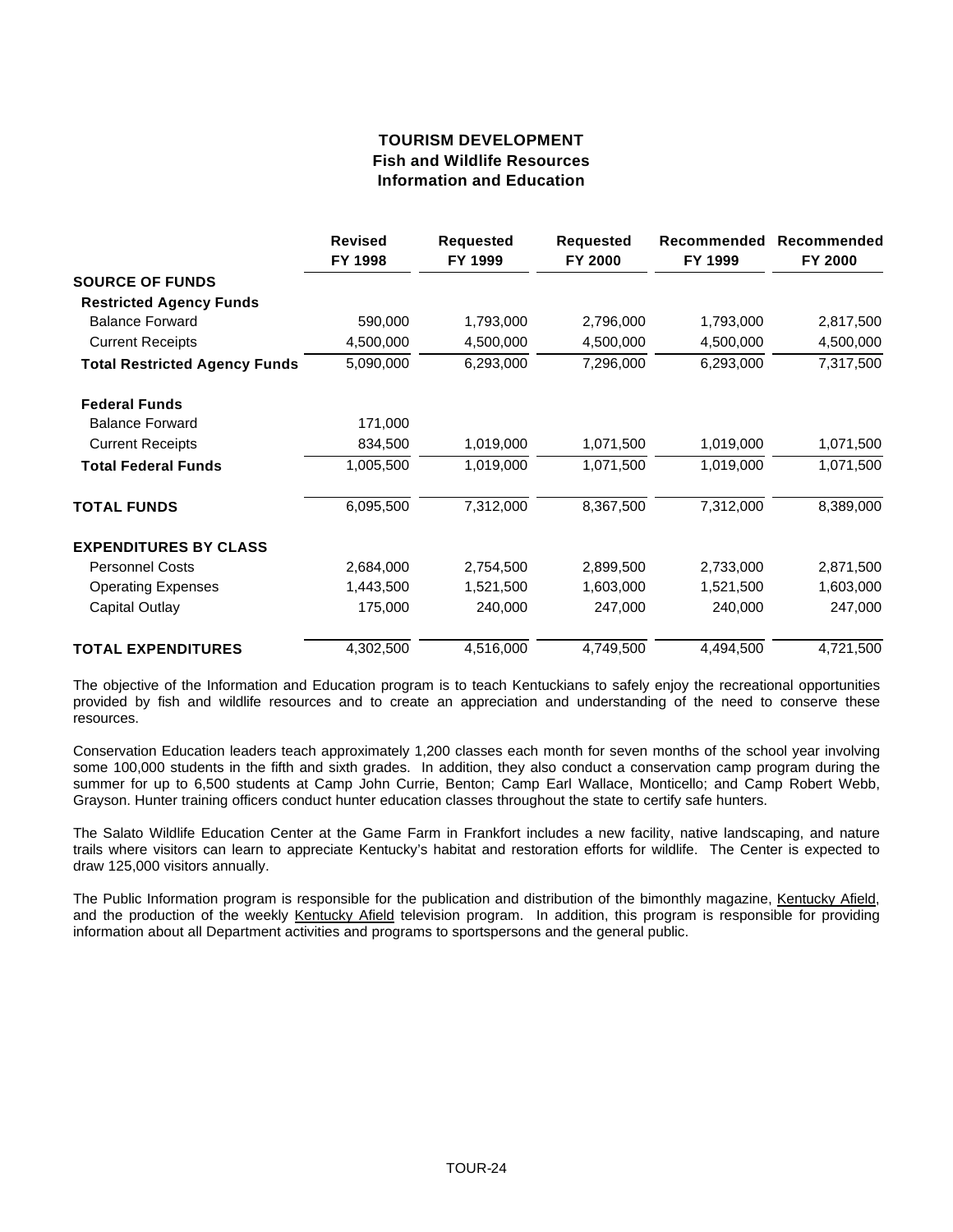# **TOURISM DEVELOPMENT Fish and Wildlife Resources Law Enforcement**

|                                      | <b>Revised</b><br>FY 1998 | <b>Requested</b><br>FY 1999 | <b>Requested</b><br>FY 2000 | Recommended<br>FY 1999 | Recommended<br>FY 2000 |
|--------------------------------------|---------------------------|-----------------------------|-----------------------------|------------------------|------------------------|
| <b>SOURCE OF FUNDS</b>               |                           |                             |                             |                        |                        |
| <b>Restricted Agency Funds</b>       |                           |                             |                             |                        |                        |
| <b>Balance Forward</b>               | 2,625,500                 | 2,250,000                   | 459,000                     | 2,250,000              | 434,000                |
| <b>Current Receipts</b>              | 8,500,000                 | 8,300,000                   | 8,300,000                   | 8,300,000              | 8,300,000              |
| Non-Revenue Receipts                 | 644,500                   |                             |                             |                        |                        |
| <b>Total Restricted Agency Funds</b> | 11,770,000                | 10,550,000                  | 8,759,000                   | 10,550,000             | 8,734,000              |
| <b>Federal Funds</b>                 |                           |                             |                             |                        |                        |
| <b>Balance Forward</b>               | 31,500                    |                             |                             |                        |                        |
| <b>Current Receipts</b>              | 1,013,000                 | 500,000                     | 500,000                     | 500,000                | 500,000                |
| Non-Revenue Receipts                 | $-644,500$                |                             |                             |                        |                        |
| <b>Total Federal Funds</b>           | 400,000                   | 500,000                     | 500,000                     | 500,000                | 500,000                |
| <b>TOTAL FUNDS</b>                   | 12,170,000                | 11,050,000                  | 9,259,000                   | 11,050,000             | 9,234,000              |
| <b>EXPENDITURES BY CLASS</b>         |                           |                             |                             |                        |                        |
| <b>Personnel Costs</b>               | 7,993,500                 | 8,160,500                   | 8,578,500                   | 8,185,500              | 8,583,500              |
| <b>Operating Expenses</b>            | 1,059,000                 | 1,430,500                   | 1,473,500                   | 1,430,500              | 1,473,500              |
| Capital Outlay                       | 867,500                   | 1,000,000                   | 1,030,000                   | 1,000,000              | 1,000,000              |
| <b>TOTAL EXPENDITURES</b>            | 9,920,000                 | 10,591,000                  | 11,082,000                  | 10,616,000             | 11,057,000             |

The Law Enforcement program is responsible for enforcing fish, wildlife, and boating laws. Officers assist other federal, state, and local law enforcement agencies in the enforcement of all criminal laws in the Commonwealth. Officers also provide assistance to the public during times of natural disasters such as floods, forest fires, and severe winter weather.

Conservation officers contact approximately 134,000 resource users, initiate approximately 7,300 prosecutions, issue approximately 1,600 warning notices, and assist approximately 1,500 motorists each year. An officer's average patrol area is 340 square miles.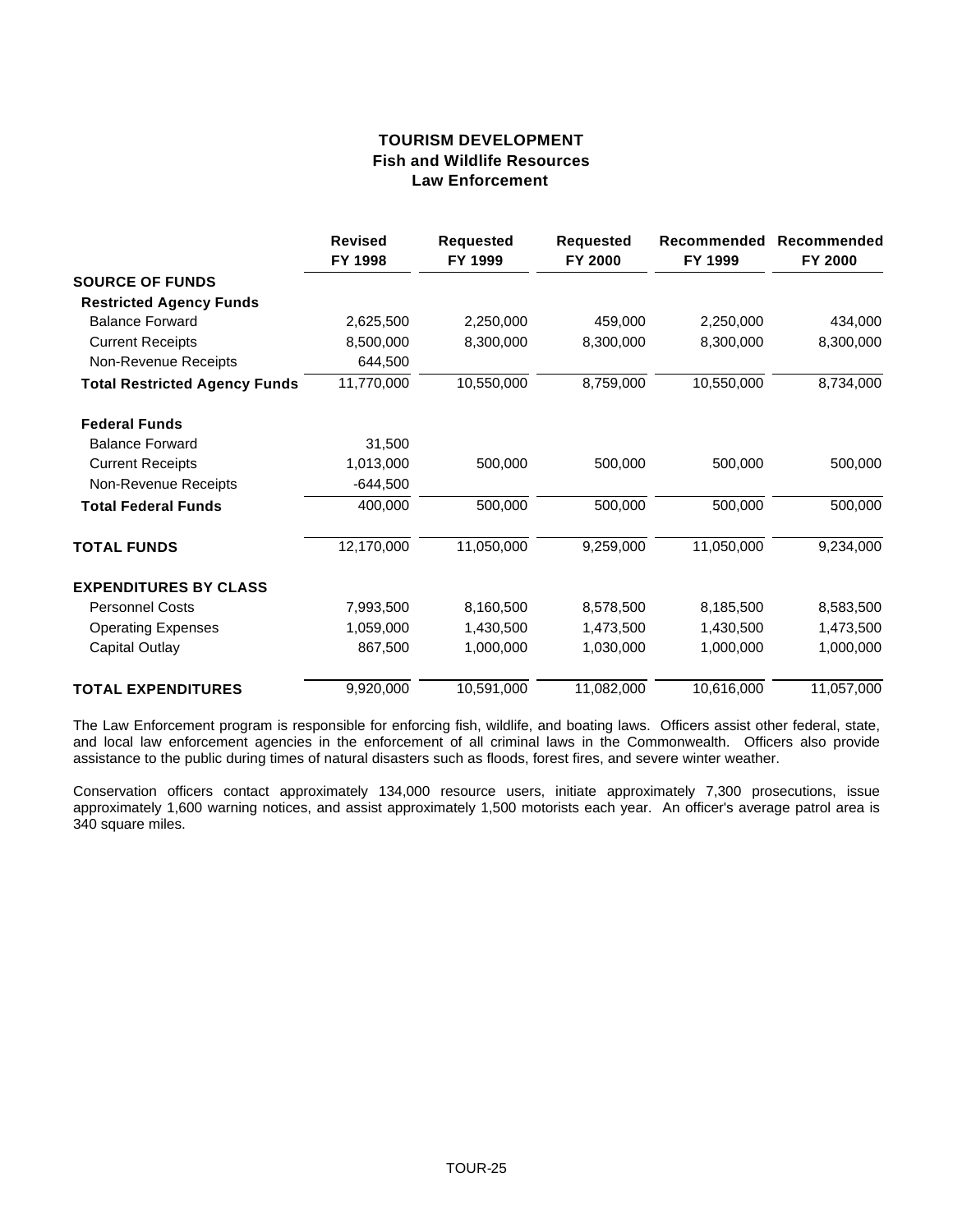# **TRANSPORTATION**

|                                      | <b>Revised</b><br>FY 1998 | <b>Requested</b><br>FY 1999 | <b>Requested</b><br>FY 2000 | FY 1999                 | Recommended Recommended<br>FY 2000 |
|--------------------------------------|---------------------------|-----------------------------|-----------------------------|-------------------------|------------------------------------|
| <b>SOURCE OF FUNDS</b>               |                           |                             |                             |                         |                                    |
| <b>General Fund</b>                  |                           |                             |                             |                         |                                    |
| Regular Appropriation                | 5,526,300                 | 9,535,000                   | 9,543,000                   | 6,186,500               | 6,346,000                          |
| <b>Continuing Appropriation</b>      | 4,301,100                 | 4,301,000                   | 4,301,000                   | 4,301,100               | 4,301,100                          |
| <b>Total General Fund</b>            | 9,827,400                 | 13,836,000                  | 13,844,000                  | 10,487,600              | 10,647,100                         |
| <b>Restricted Agency Funds</b>       |                           |                             |                             |                         |                                    |
| <b>Balance Forward</b>               | 181,118,000               | 25,783,000                  | 3,450,000                   | 25,783,000              | 3,450,000                          |
| <b>Current Receipts</b>              | 26,435,500                | 43,895,000                  | 29,423,000                  | 43,895,000              | 29,423,000                         |
| Non-Revenue Receipts                 | 20,152,000                | 68,838,500                  | 71,468,500                  | 68,838,500              | 71,468,500                         |
| <b>Total Restricted Agency Funds</b> | 227,705,500               | 138,516,500                 | 104,341,500                 | 138,516,500             | 104,341,500                        |
| <b>Federal Funds</b>                 |                           |                             |                             |                         |                                    |
| <b>Balance Forward</b>               | $-2,260,500$              | $-2,431,500$                | $-2,431,500$                | $-2,431,500$            | $-2,431,500$                       |
| <b>Current Receipts</b>              | 346,494,500               | 381,311,000                 | 365,532,500                 | 406,455,000             | 389,563,500                        |
| <b>Total Federal Funds</b>           | 344,234,000               | 378,879,500                 | 363,101,000                 | 404,023,500             | 387,132,000                        |
| <b>Road Fund</b>                     |                           |                             |                             |                         |                                    |
| Regular Appropriation                | 939,302,000               | 976,823,500                 | 1,027,240,500               | 973,632,000             | 1,033,127,000                      |
| Surplus Plan                         | 10,361,500                |                             |                             |                         |                                    |
| <b>Current Year Appropriation</b>    | 2,300,000                 |                             |                             |                         |                                    |
| <b>Total Road Fund</b>               | 951,963,500               | 976,823,500                 | 1,027,240,500               | 973,632,000             | 1,033,127,000                      |
| <b>Highway Bonds</b>                 |                           | 100,000,000                 | 105,000,000                 | 100,000,000             | 105,000,000                        |
| <b>TOTAL FUNDS</b>                   | 1,533,730,400             | 1,608,055,500               | 1,613,527,000               | 1,626,659,600           | 1,640,247,600                      |
| <b>EXPENDITURES BY CLASS</b>         |                           |                             |                             |                         |                                    |
| <b>Personnel Costs</b>               | 284,218,800               | 304,881,500                 | 318,572,500                 | 303,657,500             | 317,265,000                        |
| <b>Operating Expenses</b>            | 146,343,000               | 146,872,500                 | 147, 161, 500               | 147,352,500             | 147,684,500                        |
| Grants, Loans or Benefits            | 117,847,500               | 170,099,000                 | 174,783,000                 | 166,756,000             | 171,591,500                        |
| Debt Service                         | 154,400,500               | 166,183,000                 | 179,700,500                 | 155,010,000             | 177,084,500                        |
| <b>Capital Outlay</b>                | 12,029,000                | 16,936,500                  | 16,956,000                  | 16,936,500              | 16,956,000                         |
| Construction                         | 791,239,000               | 797,763,500                 | 772,020,500                 | 831,627,500             | 805,333,000                        |
| <b>TOTAL EXPENDITURES</b>            | 1,506,077,800             | 1,602,736,000               | 1,609,194,000               | 1,621,340,000           | 1,635,914,500                      |
| <b>EXPENDITURES BY UNIT</b>          |                           |                             |                             |                         |                                    |
| General Administration and           |                           |                             |                             |                         |                                    |
| Support<br>Air Transportation        | 73,259,500<br>2,231,500   | 79,378,500<br>5,589,500     | 87,441,000<br>5,656,500     | 78,114,500<br>2,589,500 | 85,649,000<br>2,656,500            |
| Rail Transportation                  | 66,800                    | 75,000                      | 77,500                      | 69,500                  | 72,000                             |
| <b>Public Transportation</b>         | 7,382,000                 | 57,294,000                  | 59,369,000                  | 56,951,000              | 59,177,500                         |
| <b>Revenue Sharing</b>               | 203,464,000               | 204,091,500                 | 208,717,000                 | 204,091,500             | 208,717,000                        |
| Highways                             | 1,030,345,000             | 1,061,152,500               | 1,045,099,500               | 1,094,278,000           | 1,077,633,000                      |
|                                      |                           | TRANS-1                     |                             |                         |                                    |
|                                      |                           |                             |                             |                         |                                    |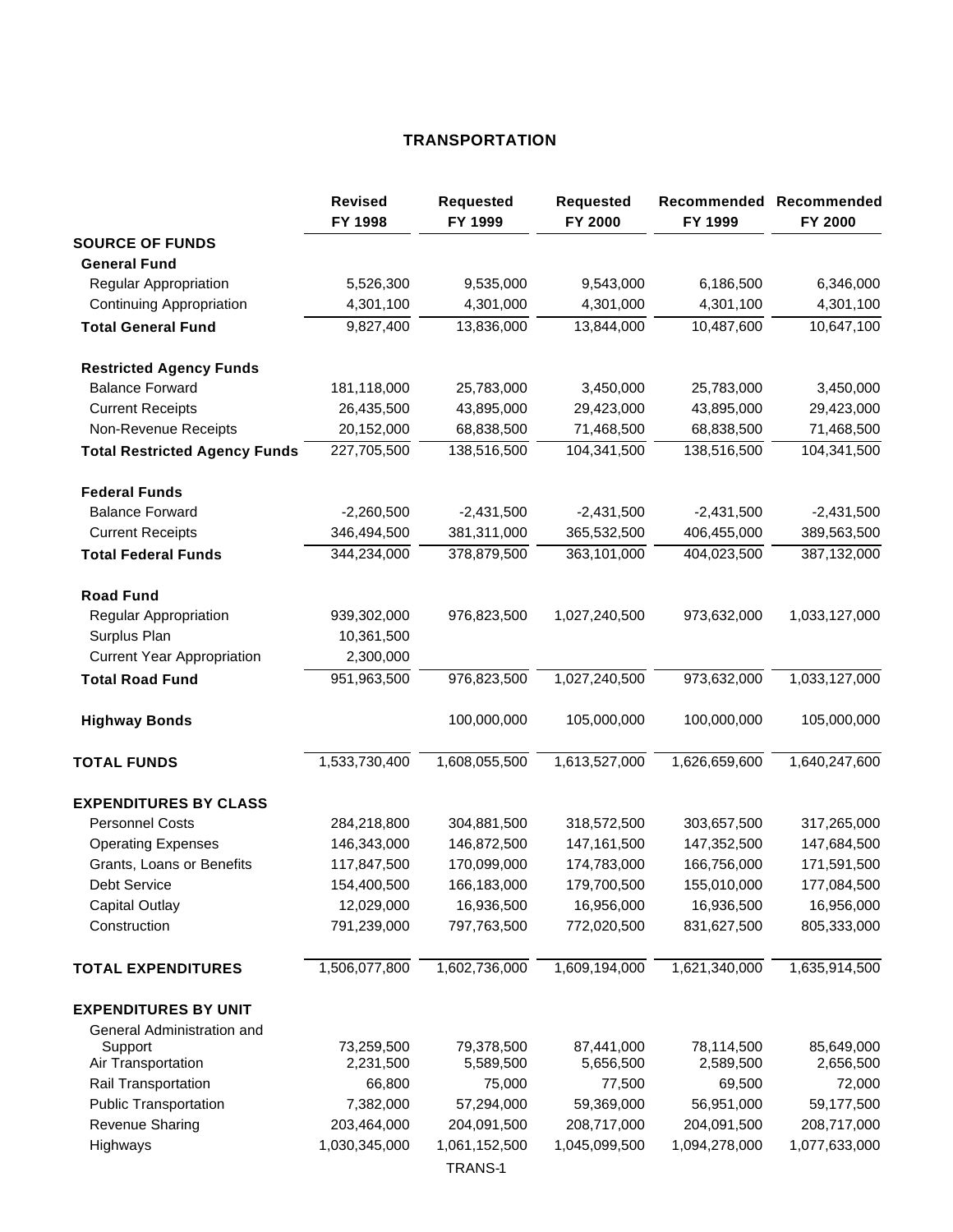|                           | <b>Revised</b> | <b>Requested</b> | <b>Requested</b> | Recommended    | Recommended    |
|---------------------------|----------------|------------------|------------------|----------------|----------------|
|                           | <b>FY 1998</b> | FY 1999          | <b>FY 2000</b>   | <b>FY 1999</b> | <b>FY 2000</b> |
| <b>SOURCE OF FUNDS</b>    |                |                  |                  |                |                |
| Vehicle Regulation        | 31,015,500     | 32.218.500       | 33,376,000       | 32.218.500     | 33,376,000     |
| Debt Service              | 152,330,000    | 162,936,500      | 169.457.500      | 153.027.500    | 168,633,500    |
| Judgements                | 5,983,500      |                  |                  |                |                |
| <b>TOTAL EXPENDITURES</b> | 1,506,077,800  | 1,602,736,000    | 1,609,194,000    | 1,621,340,000  | 1,635,914,500  |

The Transportation Cabinet had its origin as an agency of the Commonwealth of Kentucky in 1912 when the General Assembly established the Department of Highways. The scope of this original unit was significantly broadened by Executive Orders 72- 288 and 73-54 (confirmed by 1974 legislation), which created the Department of Transportation as a consolidation of the Departments of Highways, Motor Transportation, and Aeronautics, plus certain transportation-related functions of the Department of Public Safety and the Department of Revenue. Pursuant to action by the 1982 General Assembly, the Transportation Cabinet was established as a successor to the Department of Transportation and assumed all of the duties formerly associated with it.

The Transportation Cabinet is responsible for maintaining and improving the delivery of transportation services in the Commonwealth. All modes of transportation are addressed by the Cabinet, including air transportation, railroads, waterways, public mass transit, and highways. The organization is headed by the Secretary of Transportation, who is appointed by the Governor. The duties and responsibilities of the Cabinet are specified by the Kentucky Revised Statutes, principally in Titles XV and XVI, which deal with roads, waterways, aviation, and motor vehicles.

The Cabinet receives funding from a variety of sources, mainly the state Road Fund, proceeds from bonds issued by the Kentucky Turnpike Authority, and federal aid apportionments for highways. Other revenue sources are agency receipts, non-highway federal aid, and the state General Fund. The major revenue components of the Road Fund are the motor fuels tax, motor vehicle usage taxes, license and privilege taxes, toll road receipts, interest income, and miscellaneous departmental fees, permits, and sales.

Nine appropriation units comprise the Transportation Cabinet: General Administration and Support, Air Transportation, Rail Transportation, Public Transportation, Revenue Sharing, Highways, Vehicle Regulation, Debt Service, and Judgments. Organizationally, the agency is divided into five departments and seven offices. The departments, each headed by a commissioner directly responsible to the Secretary, are: Administrative Services, Fiscal Management, Vehicle Regulation, Rural and Municipal Aid, and Highways. The remaining units are the Offices of Public Relations, General Counsel, Environmental Affairs, Personnel Management, Minority Affairs, and Policy and Budget, all of which are responsible to the Office of the Secretary.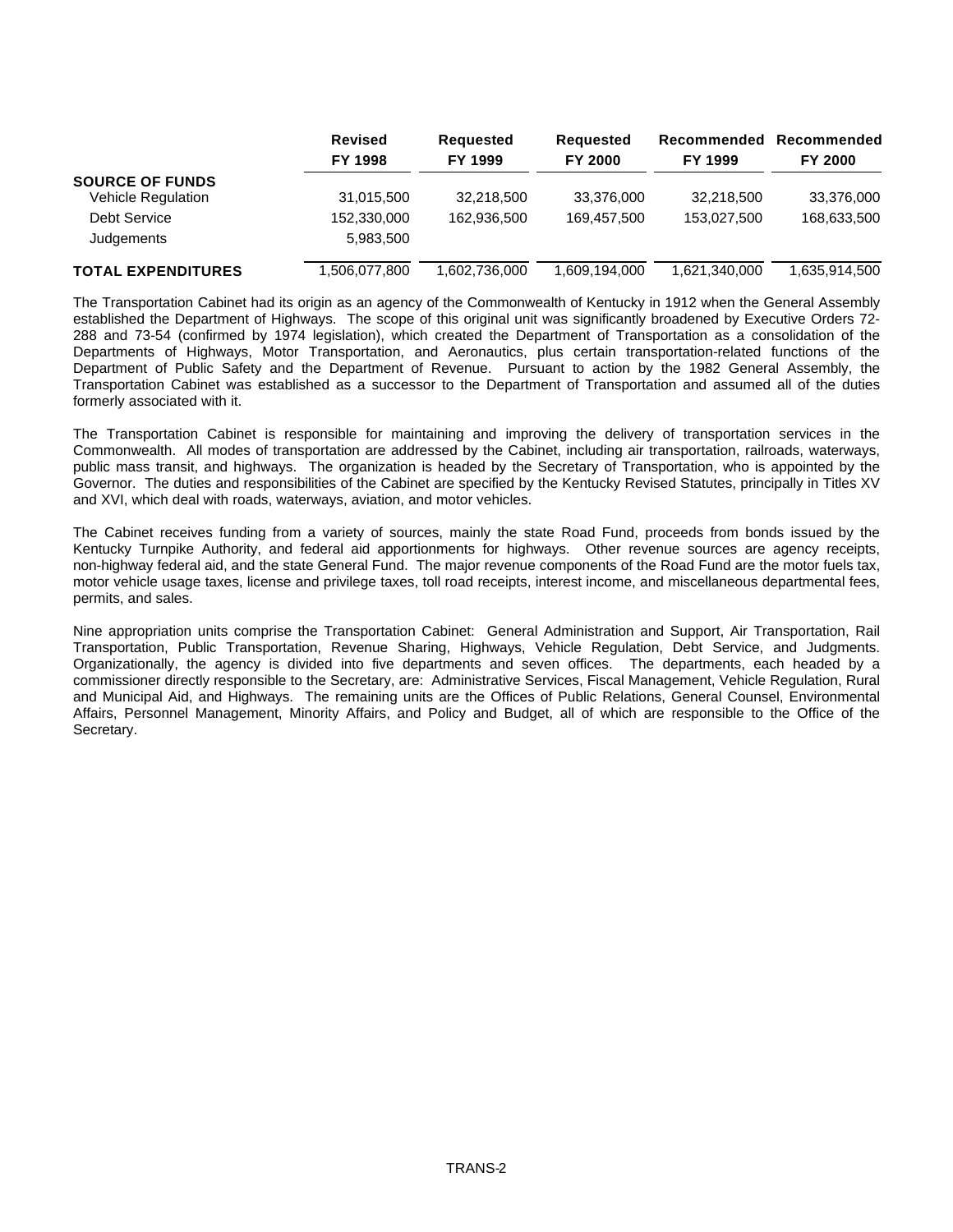## **Policy**

The enacted Road Fund budget approves expenditures from the following sources:

|                                                                                                                                                    | <b>Fiscal Year</b><br>1998 | <b>Fiscal Year</b><br>1999                         | <b>Fiscal Year</b><br>2000                                       |
|----------------------------------------------------------------------------------------------------------------------------------------------------|----------------------------|----------------------------------------------------|------------------------------------------------------------------|
| Official Road Fund Estimate<br>Draft Legislative Proposal<br>Non-Revenue Receipts<br>Road Fund Surplus Account<br>Total Available Road Funds       | 2,300,000<br>2,300,000     | 1,021,407,90<br>275,000<br>125,000<br>1,021,807,90 | 1,062,707,30<br>260,000<br>125,000<br>10,704,700<br>1,073,797,00 |
| Road Fund appropriations are provided as follows:                                                                                                  |                            |                                                    |                                                                  |
| <b>Operating Budget</b><br><b>Transportation Cabinet</b><br><b>Justice Cabinet</b><br><b>Revenue Cabinet</b><br>Finance and Administration Cabinet | 2,300,000                  | 973,632,000<br>35,000,000<br>1,352,000<br>382,000  | 1,033,127,00<br>30,000,000<br>1,352,000<br>395,000               |
| <b>Capital Budget</b><br><b>Transportation Cabinet</b><br><b>Total Road Fund Appropriations</b>                                                    | 2,300,000                  | 10,447,000<br>1,020,813,00                         | 8,923,000<br>1,073,797,00                                        |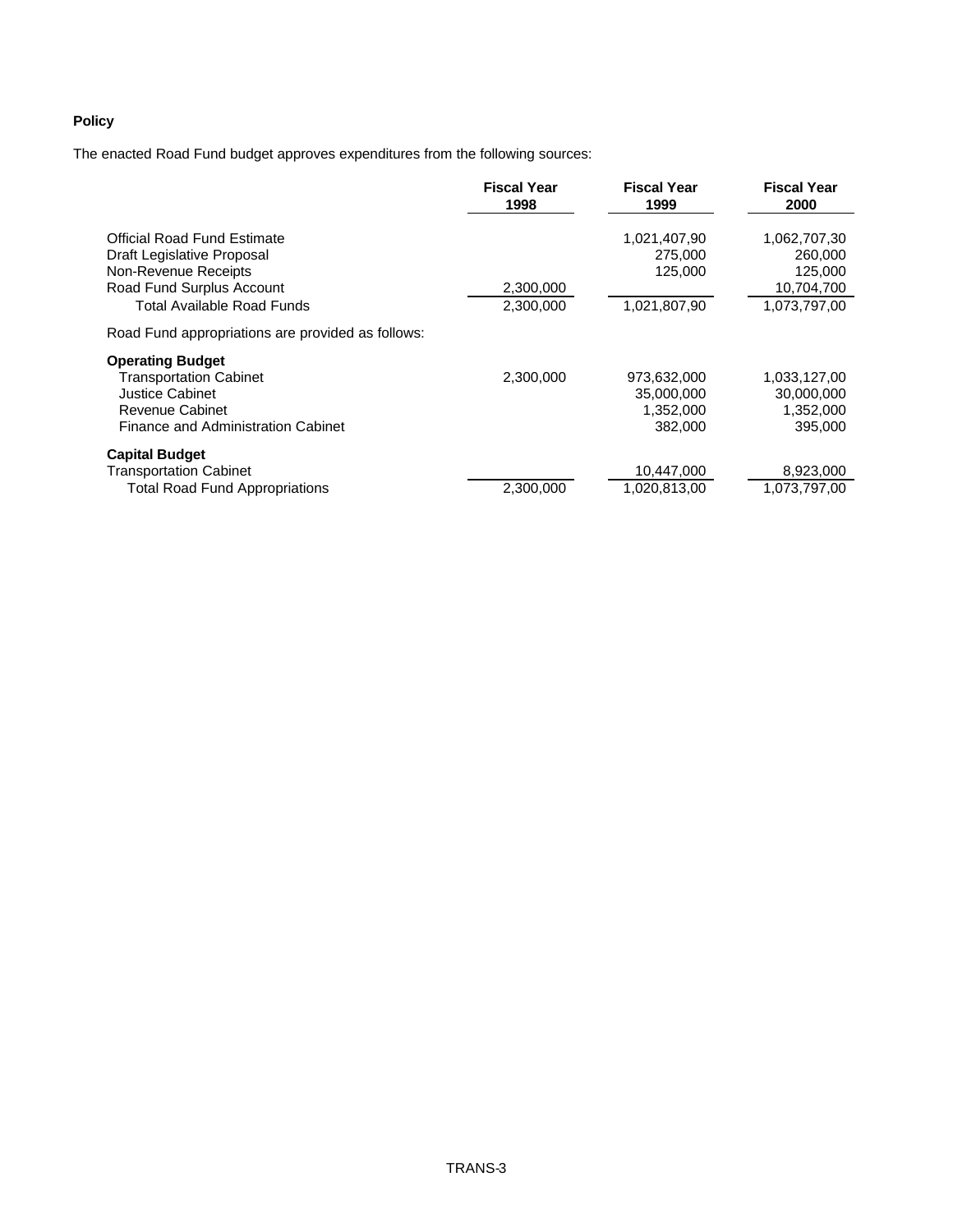# **TRANSPORTATION General Administration and Support**

|                                      | <b>Revised</b><br>FY 1998 | <b>Requested</b><br>FY 1999 | <b>Requested</b><br>FY 2000 | FY 1999    | Recommended Recommended<br>FY 2000 |
|--------------------------------------|---------------------------|-----------------------------|-----------------------------|------------|------------------------------------|
| <b>SOURCE OF FUNDS</b>               |                           |                             |                             |            |                                    |
| <b>Restricted Agency Funds</b>       |                           |                             |                             |            |                                    |
| <b>Balance Forward</b>               | 2,205,500                 | 1,809,500                   | 1,461,500                   | 1,809,500  | 1,461,500                          |
| <b>Current Receipts</b>              | 50,000                    | 50,000                      | 50,000                      | 50,000     | 50,000                             |
| Non-Revenue Receipts                 | 20,250,000                | 20,800,000                  | 21,400,000                  | 20,800,000 | 21,400,000                         |
| <b>Total Restricted Agency Funds</b> | 22,505,500                | 22,659,500                  | 22,911,500                  | 22,659,500 | 22,911,500                         |
| <b>Road Fund</b>                     |                           |                             |                             |            |                                    |
| Regular Appropriation                | 52,868,000                | 58,180,500                  | 65,299,000                  | 56,916,500 | 63,507,000                         |
| Reorganization Adjustment            | $-304,500$                |                             |                             |            |                                    |
| <b>Total Road Fund</b>               | 52,563,500                | 58,180,500                  | 65,299,000                  | 56,916,500 | 63,507,000                         |
| <b>TOTAL FUNDS</b>                   | 75,069,000                | 80,840,000                  | 88,210,500                  | 79,576,000 | 86,418,500                         |
| <b>EXPENDITURES BY CLASS</b>         |                           |                             |                             |            |                                    |
| <b>Personnel Costs</b>               | 30,458,500                | 31,790,000                  | 33,323,000                  | 31,790,000 | 33,323,000                         |
| <b>Operating Expenses</b>            | 29,498,000                | 27,674,500                  | 27,194,000                  | 27,674,500 | 27,194,000                         |
| Grants, Loans or Benefits            | 20,000                    | 22,000                      | 22,500                      | 22,000     | 22,500                             |
| Debt Service                         | 2,070,500                 | 3,246,500                   | 10,243,000                  | 1,982,500  | 8,451,000                          |
| <b>Capital Outlay</b>                | 11,081,500                | 16,590,500                  | 16,602,500                  | 16,590,500 | 16,602,500                         |
| Construction                         | 131,000                   | 55,000                      | 56,000                      | 55,000     | 56,000                             |
| <b>TOTAL EXPENDITURES</b>            | 73,259,500                | 79,378,500                  | 87,441,000                  | 78,114,500 | 85,649,000                         |
| <b>EXPENDITURES BY UNIT</b>          |                           |                             |                             |            |                                    |
| Secretary                            | 11,454,000                | 10,909,000                  | 11,275,500                  | 10,909,000 | 11,275,500                         |
| <b>Administrative Services</b>       | 51,222,500                | 57,532,000                  | 64,644,500                  | 56,268,000 | 62,852,500                         |
| <b>Fiscal Management</b>             | 10,583,000                | 10,937,500                  | 11,521,000                  | 10,937,500 | 11,521,000                         |
| <b>TOTAL EXPENDITURES</b>            | 73,259,500                | 79,378,500                  | 87,441,000                  | 78,114,500 | 85,649,000                         |

The General Administration and Support appropriation unit provides the Transportation Cabinet with the broad range of management and administrative capabilities required for both general policy making and efficient day-to-day operations. Included within this unit are three separate department level programs: Office of Secretary, Administrative Services, and Fiscal Management.

The Office of Secretary encompasses the Office of the Secretary of Transportation, the Office of Policy and Budget, the Office of Environmental Affairs, the Office of Personnel Management, the Office of Minority Affairs, the Office of General Counsel, and the Office of Public Relations. These units provide leadership, management, and staff support to the Transportation Cabinet and provide the Secretary the managerial tools necessary to operate the Cabinet. The Office of Policy and Budget manages the Cabinet's financial resources. The Office of Environmental Affairs is responsible for assuring the agency's compliance with environmental laws and regulations. The Office of Personnel Management oversees the recruitment, administration, and management of the Cabinet's personnel. The Office of Minority Affairs conducts programs to assist minorities in employment and procurement of highway construction contracts. The Office of General Counsel provides the agency with the required legal representation in matters before administrative boards and all levels of the court system. The Office of Public Relations is responsible for the Cabinet's communications with the news media and the general public.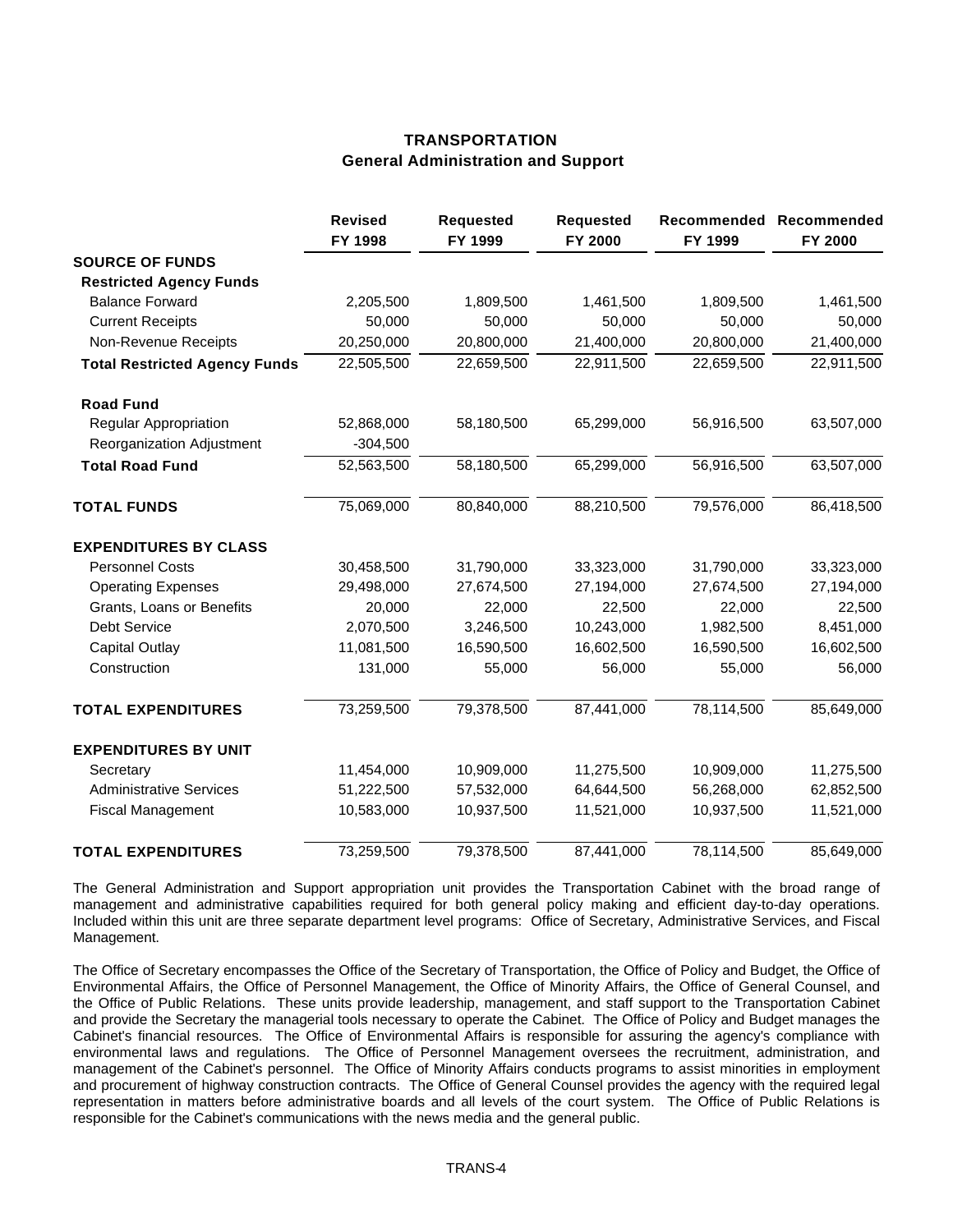The Department of Administrative Services encompasses the sub-programs of: Information Technology, Property and Supply, Administration, and Fleet Management. The Division of Information Technology handles the Information Technology program area and is responsible for all information processing functions in the Cabinet. The Divisions of Service and Supply and Real Property make up the Property and Supply program area. They purchase, receive, store, inventory, and issue to each Cabinet unit the office, engineering and laboratory supplies, equipment, and furniture necessary to operate. Also, this program area maintains the Cabinet's real property, which totals some 900 buildings located throughout the state. The Administration program area is comprised of the Commissioner of Administrative Services, the Division of Employee Safety and Health, the Division of Management Services, and the Division of Purchases. This program area also contains an Administrative Earnings account which accrues reimbursement from non-Road Fund supported units for the various types of administrative support provided by Road Fund units. The Fleet Management program area is operated by the Division of Fleet Management and encompasses the state-wide Motor Pool. The Motor Pool encompasses the passenger vehicles of all state agencies.

The Department of Fiscal Management is composed of the Office of the Commissioner of Fiscal Management, the Division of Accounts, the Division of Audit Review, and the Division of Toll Facilities. The Office of the Commissioner and the Divisions of Accounts and Audit Review are centralized service programs which coordinate the financial management, accounting, and auditing functions within the Cabinet. The Division of Toll Facilities administers the operational functions and programs relative to the Cabinet's toll parkways.

## **Policy**

The Governor's recommended budget provides Road Funds of \$1,160,000 in fiscal year 1999 and \$1,218,500 in fiscal year 2000 in order to continue existing services in this appropriation unit. These funds are required to: 1) cover increased expenses for activities recently transferred to the Cabinet from other agencies (including various legal expenses, costs related to Washington, D.C. functions, and the state's annual dues for the Appalachian Regional Commission); 2) employ adequate information technology support staff to keep the agency's automation efforts on track; and 3) to provide auditing services to assure compliance by highway users with Kentucky's tax laws.

In the department-level program Office of Secretary, funding from the Road Fund is proposed at \$106,000 in fiscal year 1999 and \$111,500 in fiscal year 2000 to allow the Cabinet to pursue its Quality Management initiative and to enhance its internal and external communication efforts.

The Governor's recommended budget contains additional funding to support Transportation's acquisition of state-of-the-art technology for several program areas. Road Funds are provided through five additional budget items, which total \$5,617,000 in fiscal year 1999 and \$3,881,500 in fiscal year 2000. These additional projects, as contained in the agency's Information Resources Plan, will enable the Highway Operations area's EMPOWER Kentucky project, the Department of Vehicle Regulation's CVISN project (a National Intelligent Transportation System initiative), the entire Cabinet's compliance with the Year 2000 computing impacts, plus various computing infrastructure enhancements, and the Division of Information Technology's effort to attract and retain information processing professionals who can manage the agency's technology challenges.

The Governor's recommended budget contains \$6,468,000 in Road Funds in fiscal year 2000 to pay the debt service on bonds for construction of a new transportation office building in Frankfort. This major project has been recommended by the Capital Planning Advisory Board and will allow for the future renovation of the State Office Building.

In the Department of Fiscal Management, the Governor's budget recommends that additional auditing staff be employed at a cost of \$230,000 in fiscal year 1999 and \$305,000 in fiscal year 2000, funded by the Road Fund. This will permit the implementation of proposed legislation relating to the Extended Weight Road System which is designed to improve enforcement of weight limits on vehicles using this system. The additional costs are anticipated to be offset by additional revenues to the Road Fund under the draft bill.

Finally, Road Funds of \$41,000 in each year of the biennium are recommended to conduct a study of audit selection processes aimed at improving tax compliance.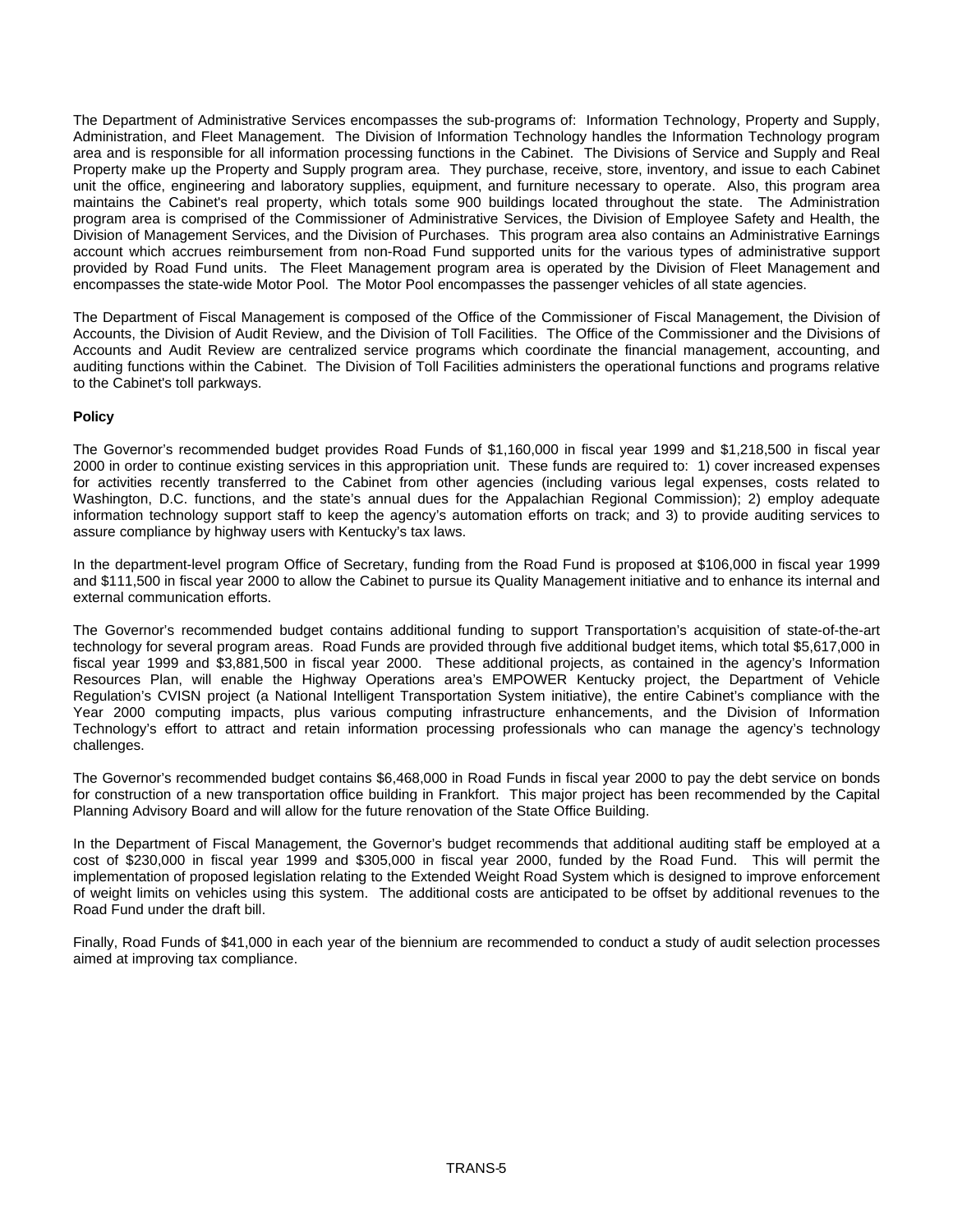## **TRANSPORTATION Air Transportation**

|                                      | <b>Revised</b><br>FY 1998 | <b>Requested</b><br>FY 1999 | <b>Requested</b><br>FY 2000 | FY 1999   | Recommended Recommended<br>FY 2000 |
|--------------------------------------|---------------------------|-----------------------------|-----------------------------|-----------|------------------------------------|
| <b>SOURCE OF FUNDS</b>               |                           |                             |                             |           |                                    |
| <b>General Fund</b>                  |                           |                             |                             |           |                                    |
| <b>Regular Appropriation</b>         | 2,164,000                 | 5,201,000                   | 5,267,000                   | 2,201,000 | 2,267,000                          |
| <b>Continuing Appropriation</b>      | 3,009,700                 | 3,009,500                   | 3,009,500                   | 3,009,700 | 3,009,700                          |
| <b>Total General Fund</b>            | 5,173,700                 | 8,210,500                   | 8,276,500                   | 5,210,700 | 5,276,700                          |
| <b>Restricted Agency Funds</b>       |                           |                             |                             |           |                                    |
| <b>Balance Forward</b>               | 34,000                    | 34,000                      | 34,000                      | 34,000    | 34,000                             |
| <b>Current Receipts</b>              | 53,500                    | 29,500                      | 30,500                      | 29,500    | 30,500                             |
| <b>Total Restricted Agency Funds</b> | 87,500                    | 63,500                      | 64,500                      | 63,500    | 64,500                             |
| <b>Federal Funds</b>                 |                           |                             |                             |           |                                    |
| <b>Current Receipts</b>              | 14,000                    | 359,000                     | 359,000                     | 359,000   | 359,000                            |
| <b>TOTAL FUNDS</b>                   | 5,275,200                 | 8,633,000                   | 8,700,000                   | 5,633,200 | 5,700,200                          |
| <b>EXPENDITURES BY CLASS</b>         |                           |                             |                             |           |                                    |
| <b>Personnel Costs</b>               | 987,000                   | 1,023,500                   | 1,063,500                   | 1,023,500 | 1,063,500                          |
| <b>Operating Expenses</b>            | 217,000                   | 216,500                     | 223,500                     | 216,500   | 223,500                            |
| Grants, Loans or Benefits            | 1,027,500                 | 3,999,500                   | 4,019,500                   | 999,500   | 1,019,500                          |
| Construction                         |                           | 350,000                     | 350,000                     | 350,000   | 350,000                            |
| <b>TOTAL EXPENDITURES</b>            | 2,231,500                 | 5,589,500                   | 5,656,500                   | 2,589,500 | 2,656,500                          |
| <b>EXPENDITURES BY UNIT</b>          |                           |                             |                             |           |                                    |
| Airport Inspections                  | 14,000                    | 3,009,000                   | 3,009,000                   | 9,000     | 9,000                              |
| Air Regulatory Administration        | 75,000                    | 77,500                      | 80,000                      | 77,500    | 80,000                             |
| <b>Airport Striping</b>              | 53,500                    | 29,500                      | 30,500                      | 29,500    | 30,500                             |
| Air Development Construction         | 1,501,500                 | 1,807,500                   | 1,836,500                   | 1,807,500 | 1,836,500                          |
| Aeronautics                          | 527,500                   | 578,500                     | 608,000                     | 578,500   | 608,000                            |
| <b>Flight Services</b>               | 60,000                    | 87,500                      | 92,500                      | 87,500    | 92,500                             |
| <b>TOTAL EXPENDITURES</b>            | 2,231,500                 | 5,589,500                   | 5,656,500                   | 2,589,500 | 2,656,500                          |

The Air Transportation program is charged under KRS 183.090(1) to inspect and determine the safety and adequacy of all airport facilities in the state. There are 135 airports and heliports which require the issuance of certificates of approval of licenses for operation. The legislative mandate, KRS 183.861, charges the Kentucky Airport Zoning Commission with the protection and safety of the navigable airspace within the state. The program also provides for the development of airports throughout the state with financial grants and administration, implementation, and management of airport construction, maintenance, striping, and flight services.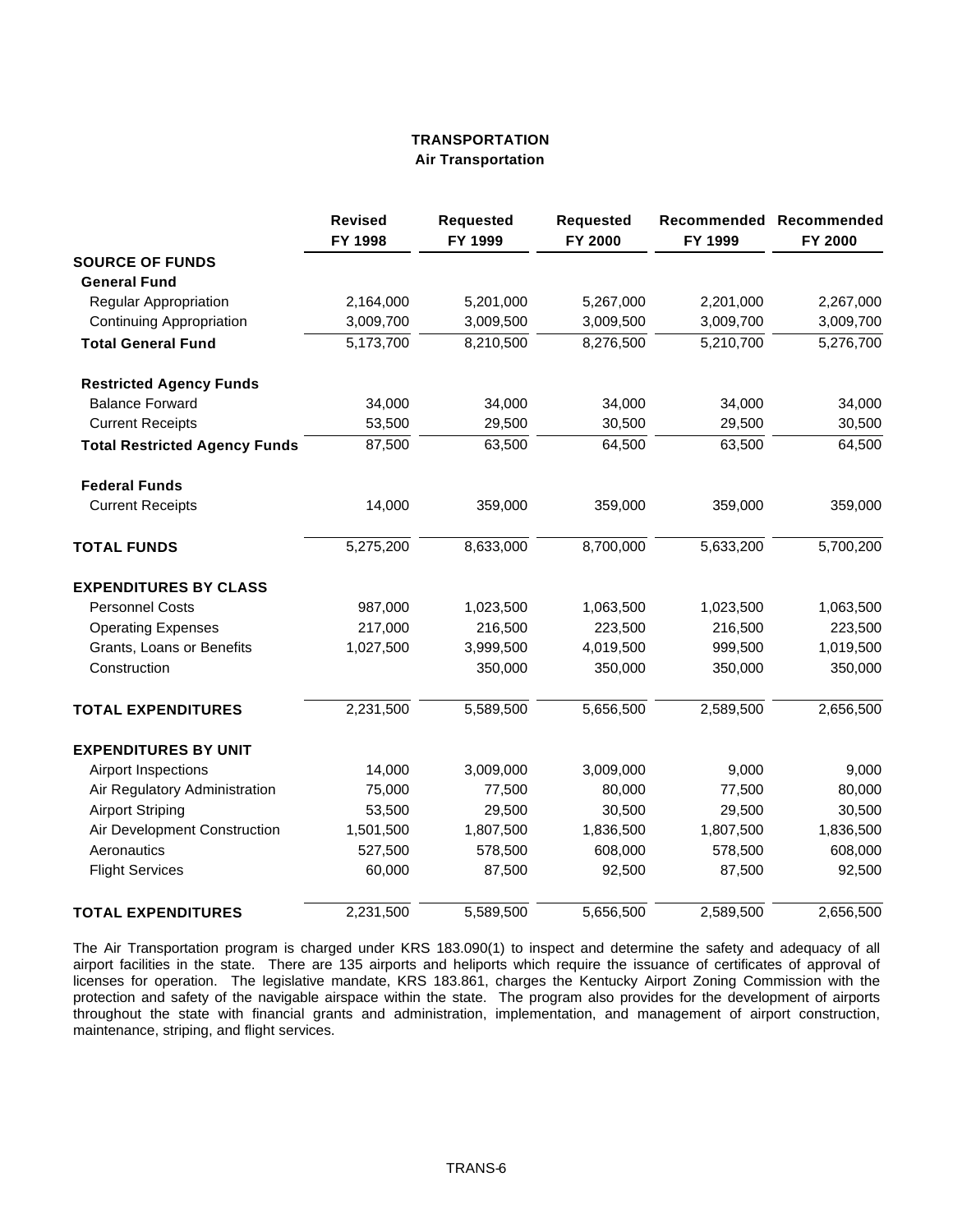# **TRANSPORTATION Rail Transportation**

|                              | <b>Revised</b><br>FY 1998 | <b>Requested</b><br>FY 1999 | <b>Requested</b><br><b>FY 2000</b> | Recommended<br>FY 1999 | Recommended<br><b>FY 2000</b> |
|------------------------------|---------------------------|-----------------------------|------------------------------------|------------------------|-------------------------------|
| <b>SOURCE OF FUNDS</b>       |                           |                             |                                    |                        |                               |
| <b>General Fund</b>          |                           |                             |                                    |                        |                               |
| Regular Appropriation        | 66,800                    | 75,000                      | 77.500                             | 69.500                 | 72,000                        |
| <b>TOTAL FUNDS</b>           | 66,800                    | 75,000                      | 77,500                             | 69,500                 | 72,000                        |
| <b>EXPENDITURES BY CLASS</b> |                           |                             |                                    |                        |                               |
| <b>Personnel Costs</b>       | 59,300                    | 67,500                      | 69,500                             | 62,000                 | 64,000                        |
| <b>Operating Expenses</b>    | 7.500                     | 7,500                       | 8.000                              | 7,500                  | 8.000                         |
| <b>TOTAL EXPENDITURES</b>    | 66,800                    | 75,000                      | 77,500                             | 69.500                 | 72.000                        |

The Rail Transportation program is comprised of two subprograms: the Kentucky Railroad Commission and Rail Development. Section 209 of the Kentucky Constitution and KRS Chapter 276 establish the Railroad Commission of Kentucky. The Commission is responsible for regulation and safety of Kentucky's railway system and they also regulate rates and tariffs. In recent years, the budget unit has received relatively small amounts of federal funds. The Rail Development program provides financial assistance under the federal Local Rail Service Assistance Program to assist in mitigating the adverse affects of railroad abandonment on shippers and communities by providing funds for rail rehabilitation and encouraging lines to be purchased and operated as short lines. However, Congress has only provided funding for existing projects under the Local Rail Service Assistance program in recent years and federal funding for new projects is not anticipated during the 1998-2000 biennium.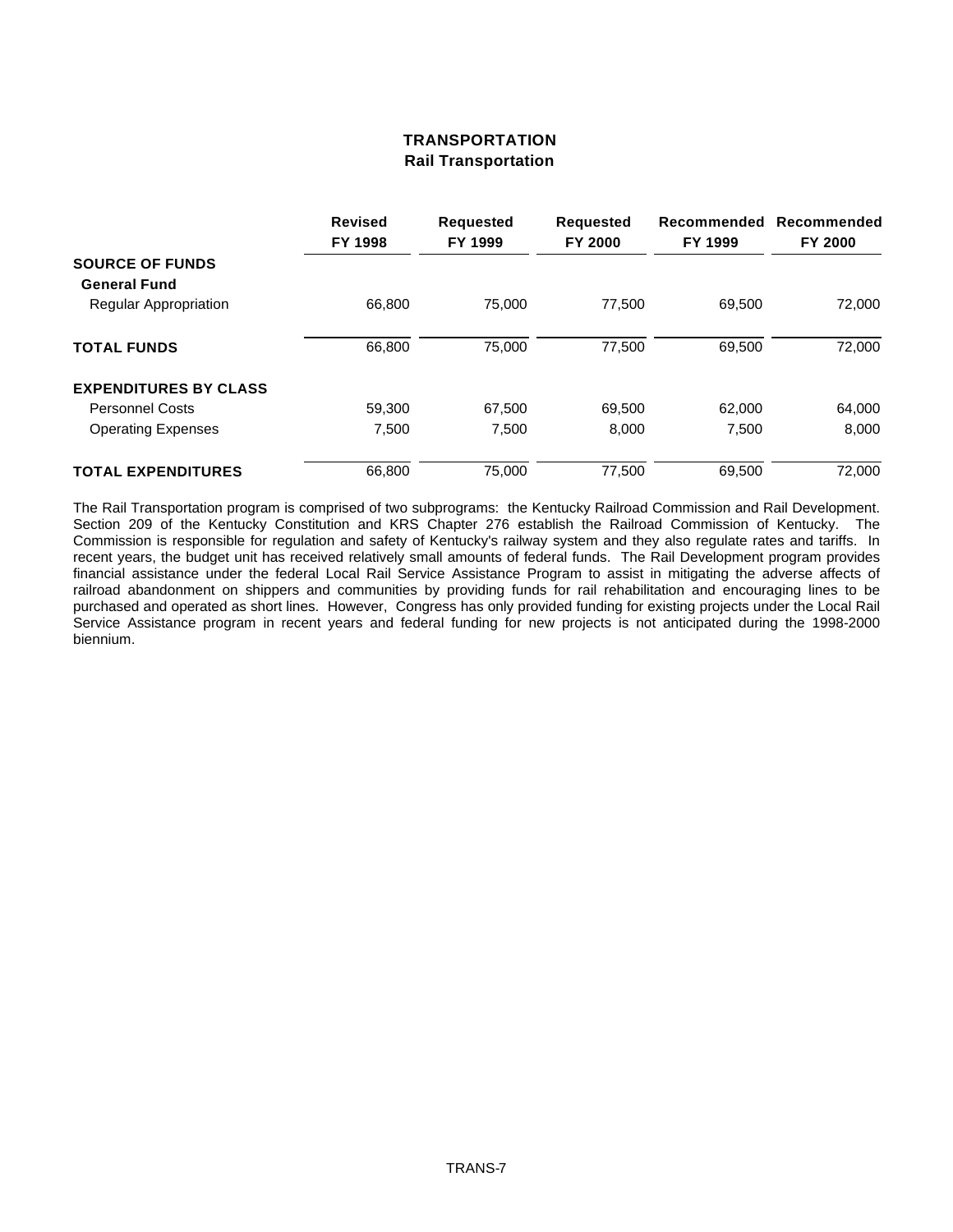# **TRANSPORTATION Public Transportation**

|                                           | <b>Revised</b><br>FY 1998 | <b>Requested</b><br>FY 1999 | <b>Requested</b><br>FY 2000 | FY 1999    | Recommended Recommended<br>FY 2000 |
|-------------------------------------------|---------------------------|-----------------------------|-----------------------------|------------|------------------------------------|
| <b>SOURCE OF FUNDS</b>                    |                           |                             |                             |            |                                    |
| <b>General Fund</b>                       |                           |                             |                             |            |                                    |
| <b>Regular Appropriation</b>              | 3,295,500                 | 4,259,000                   | 4,198,500                   | 3,916,000  | 4,007,000                          |
| <b>Continuing Appropriation</b>           | 1,291,400                 | 1,291,500                   | 1,291,500                   | 1,291,400  | 1,291,400                          |
| <b>Total General Fund</b>                 | 4,586,900                 | 5,550,500                   | 5,490,000                   | 5,207,400  | 5,298,400                          |
| <b>Restricted Agency Funds</b>            |                           |                             |                             |            |                                    |
| Non-Revenue Receipts                      |                           | 48,038,500                  | 50,068,500                  | 48,038,500 | 50,068,500                         |
| <b>Federal Funds</b>                      |                           |                             |                             |            |                                    |
| <b>Balance Forward</b>                    | $-29,500$                 | $-29,500$                   | $-29,500$                   | $-29,500$  | $-29,500$                          |
| <b>Current Receipts</b>                   | 4,086,500                 | 4,996,500                   | 5,102,000                   | 4,996,500  | 5,102,000                          |
| <b>Total Federal Funds</b>                | 4,057,000                 | 4,967,000                   | 5,072,500                   | 4,967,000  | 5,072,500                          |
| <b>TOTAL FUNDS</b>                        | 8,643,900                 | 58,556,000                  | 60,631,000                  | 58,212,900 | 60,439,400                         |
| <b>EXPENDITURES BY CLASS</b>              |                           |                             |                             |            |                                    |
| <b>Personnel Costs</b>                    | 692,500                   | 1,081,000                   | 1,127,500                   | 1,081,000  | 1,127,500                          |
| <b>Operating Expenses</b>                 | 33,500                    | 715,500                     | 729,000                     | 715,500    | 729,000                            |
| Grants, Loans or Benefits                 | 6,656,000                 | 55,497,500                  | 57,512,500                  | 55,154,500 | 57,321,000                         |
| <b>TOTAL EXPENDITURES</b>                 | 7,382,000                 | 57,294,000                  | 59,369,000                  | 56,951,000 | 59,177,500                         |
| <b>EXPENDITURES BY UNIT</b>               |                           |                             |                             |            |                                    |
| <b>Public Transportation</b>              | 4,902,500                 | 6,686,500                   | 6,676,000                   | 5,843,500  | 5,984,500                          |
| Non-Public School                         |                           |                             |                             |            |                                    |
| Transportation                            | 2,000,000                 | 2,000,000                   | 2,000,000                   | 2,500,000  | 2,500,000                          |
| Multi-Modal Planning                      | 479,500                   | 569,000                     | 624,500                     | 569,000    | 624,500                            |
| Human Services Transportation<br>Delivery |                           | 48,038,500                  | 50,068,500                  | 48,038,500 | 50,068,500                         |
| <b>TOTAL EXPENDITURES</b>                 | 7,382,000                 | 57,294,000                  | 59,369,000                  | 56,951,000 | 59,177,500                         |

The Public Transportation Development program provides technical and financial assistance to public transportation providers throughout the Commonwealth principally through the following federal programs: Section 5303 of the 1964 UMTA Act funds technical assistance; operating, administrative, and capital assistance is funded by Section 5311; additional capital assistance is afforded by Section 5309, 5310, and Section 5307. KRS 96A.095 and KAR 603 7:030 authorize state funding for these programs. Also located within this budget unit is the Multi-Modal Planning function, which is concerned with addressing the development of the various types of transportation modes as part of an efficient, interrelated system. Both activities are performed by the Division of Multi-Modal Programs.

This program area also handles the distribution of grants to county governments for the transportation of non-public school students.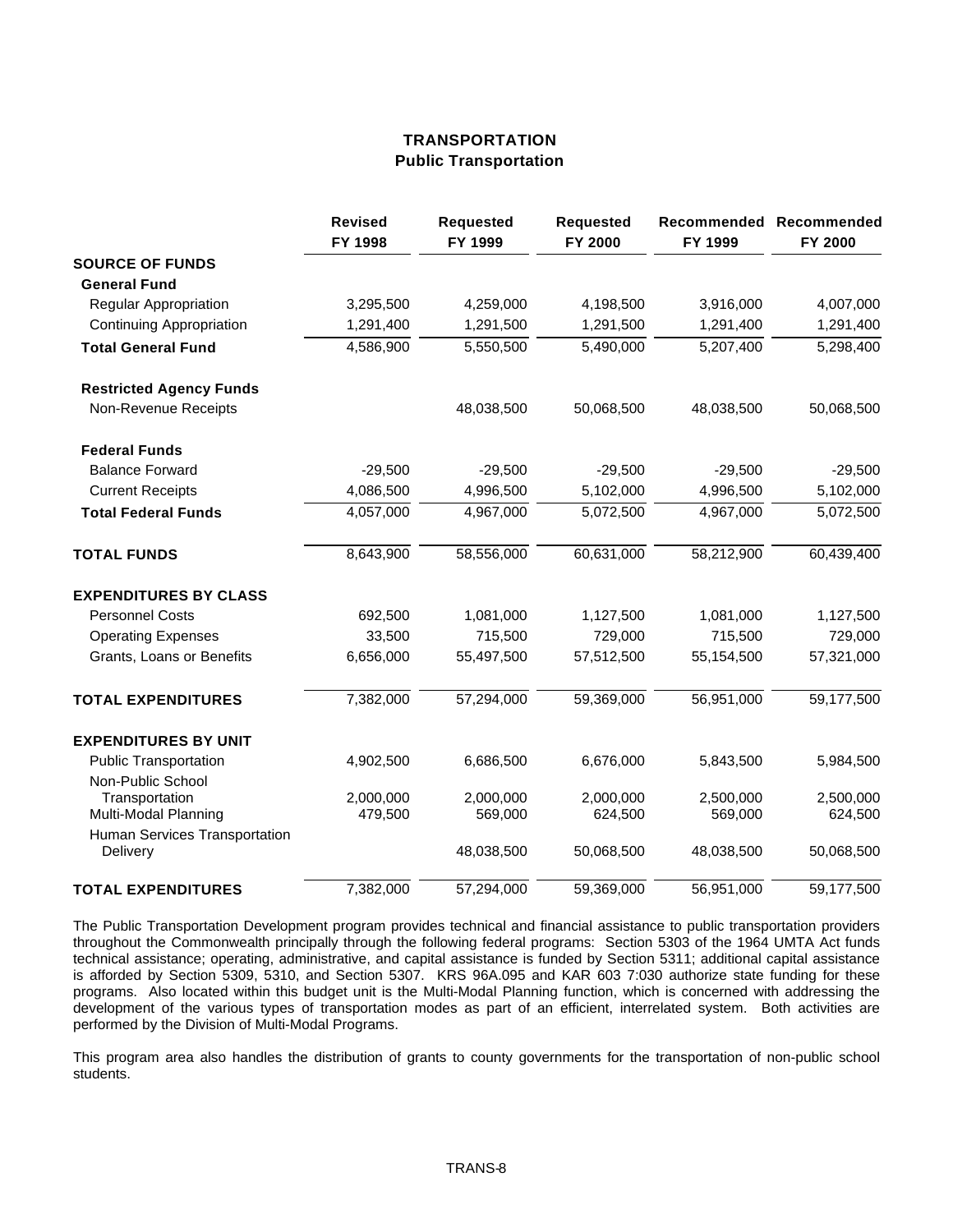## **Policy**

The Governor's recommended budget includes additional funding of \$500,000 in fiscal year 1999 and \$500,000 in fiscal year 2000 to provide for reimbursements to county government for costs relating to the transportation of non-public school students.

Additional non-revenue restricted funds in the amount of \$48,038,500 in fiscal year 1999 and \$50,068,500 in fiscal year 2000 are provided in the Governor's recommended budget from existing health and human service appropriations in the Cabinet for Health Services, Cabinet for Families and Children, and the Workforce Development Cabinet. The Empower Kentucky Human Service Transportation Delivery initiative is an inter-agency program where the Transportation Cabinet operates a formal mechanism to serve the human service transportation needs of clients for Medicaid Non-Emergency Transportation (KRS 205.520), Transitional Assistance for Needy Families (TANF) (KRS 205.200), and Vocational Rehabilitation and Department for the Blind.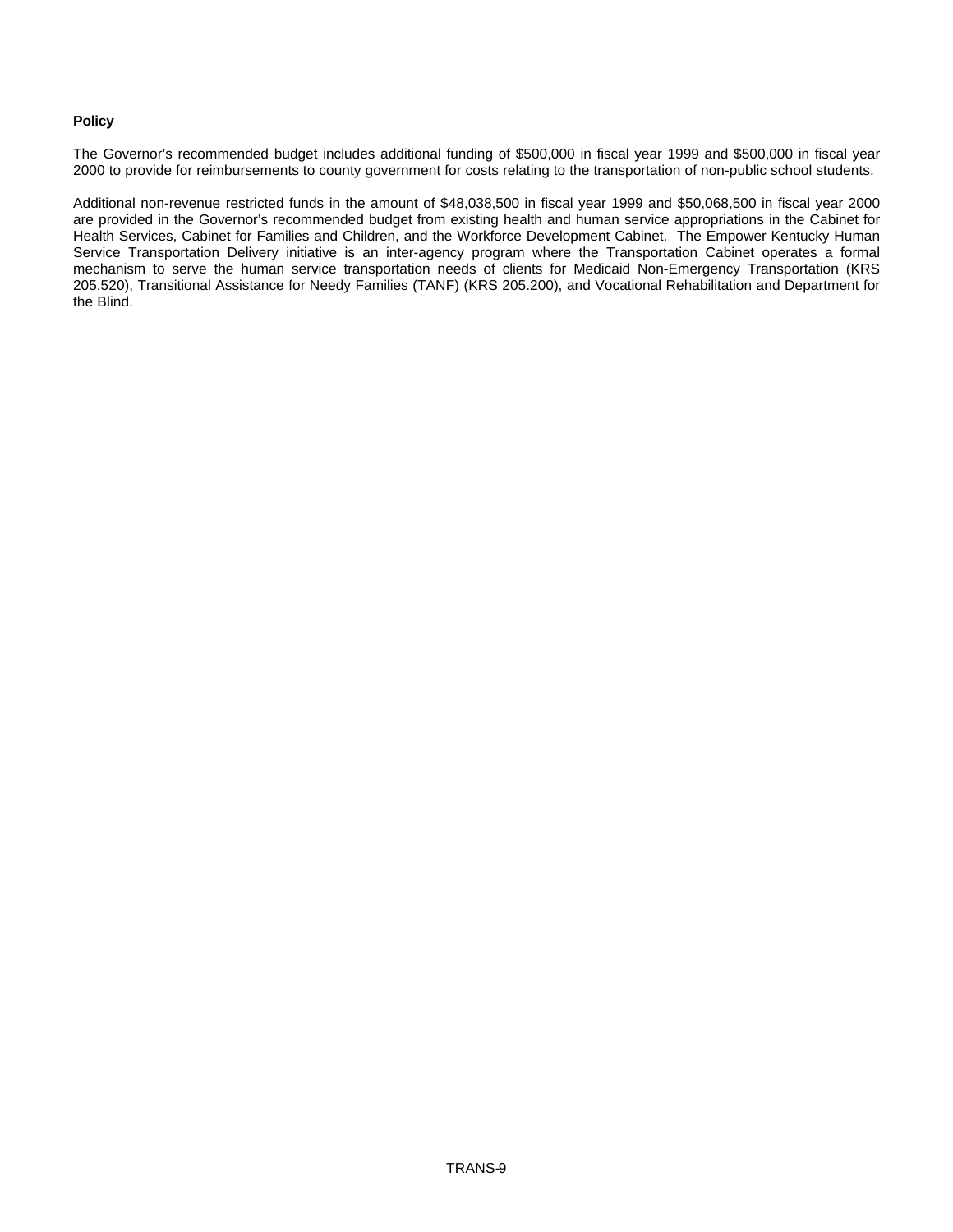## **TRANSPORTATION Revenue Sharing**

|                                            | <b>Revised</b><br>FY 1998 | <b>Requested</b><br>FY 1999 | <b>Requested</b><br>FY 2000 | Recommended<br>FY 1999 | Recommended<br>FY 2000 |
|--------------------------------------------|---------------------------|-----------------------------|-----------------------------|------------------------|------------------------|
| <b>SOURCE OF FUNDS</b><br><b>Road Fund</b> |                           |                             |                             |                        |                        |
|                                            |                           |                             |                             |                        |                        |
| Regular Appropriation                      | 203,462,500               | 204,091,500                 | 208,717,000                 | 204,091,500            | 208,717,000            |
| Reorganization Adjustment                  | 1,500                     |                             |                             |                        |                        |
| <b>TOTAL FUNDS</b>                         | 203,464,000               | 204,091,500                 | 208,717,000                 | 204,091,500            | 208,717,000            |
| <b>EXPENDITURES BY CLASS</b>               |                           |                             |                             |                        |                        |
| <b>Personnel Costs</b>                     | 14,035,000                | 14,752,000                  | 15,531,500                  | 14,752,000             | 15,531,500             |
| <b>Operating Expenses</b>                  | 27,956,500                | 28,728,500                  | 28,931,000                  | 28,728,500             | 28,931,000             |
| Grants, Loans or Benefits                  | 109,236,500               | 109,590,000                 | 112,083,500                 | 109,590,000            | 112,083,500            |
| Construction                               | 52,236,000                | 51,021,000                  | 52,171,000                  | 51,021,000             | 52,171,000             |
| <b>TOTAL EXPENDITURES</b>                  | 203,464,000               | 204,091,500                 | 208,717,000                 | 204,091,500            | 208,717,000            |
| <b>EXPENDITURES BY UNIT</b>                |                           |                             |                             |                        |                        |
| County Road Aid                            | 76,885,500                | 77,188,000                  | 78,946,000                  | 77,188,000             | 78,946,000             |
| <b>Rural Secondary</b>                     | 93,272,500                | 93,573,000                  | 95,702,000                  | 93,573,000             | 95,702,000             |
| Municipal Aid                              | 32,351,000                | 32,455,500                  | 33,194,000                  | 32,455,500             | 33,194,000             |
| <b>Energy Recovery Road</b>                | 950,000                   | 875,000                     | 875,000                     | 875,000                | 875,000                |
| <b>Energy Recovery Coop</b>                | 5,000                     |                             |                             |                        |                        |
| <b>TOTAL EXPENDITURES</b>                  | 203,464,000               | 204,091,500                 | 208,717,000                 | 204,091,500            | 208,717,000            |

There are four components of the Revenue Sharing Program: County Road Aid, Rural Secondary, Municipal Road Aid, and the Energy Recovery Road Fund. All of these programs are mandated and controlled by statute, with the distribution of funds based on the amount of certain taxes or fees collected.

The County Road Aid Program and the Rural Secondary Program are set up to distribute a portion of the state's motor fuels tax collections to counties. Authorized by KRS 179.410-179.430, the County Road Aid Program distributes 18.3 percent of the total motor fuels tax collections, with the funds being sent to the counties monthly. The Rural Secondary Program, authorized by KRS 177.320, provides maintenance on secondary and rural roads and is funded by 22.2 percent of the motor fuels tax collections. This program is administered by the Department of Highways with the funds being expended on behalf of the counties.

Funds for both these programs are allocated through a formula known as the statutory "formula of fifths." Each county receives a portion of the statewide total as follows: one-fifth is divided evenly among all counties, one-fifth is divided proportionately based on the amount of rural population in each county, one-fifth is distributed on the basis of rural road mileage in each county, and two-fifths is apportioned according to each county's share of the total land area in the state.

The Municipal Road Aid Program is established under the authority of KRS 177.365 and funding is also a statutory portion (7.7 percent) of the motor fuels tax collections. Distribution is made through a formula based on the population contained in each city or unincorporated urban area of 10,000 or more.

County Fiscal Courts and the governments of local municipalities may enter into contracts with the Transportation Cabinet to assist them in administering their County Road Aid and Municipal Road Aid funds.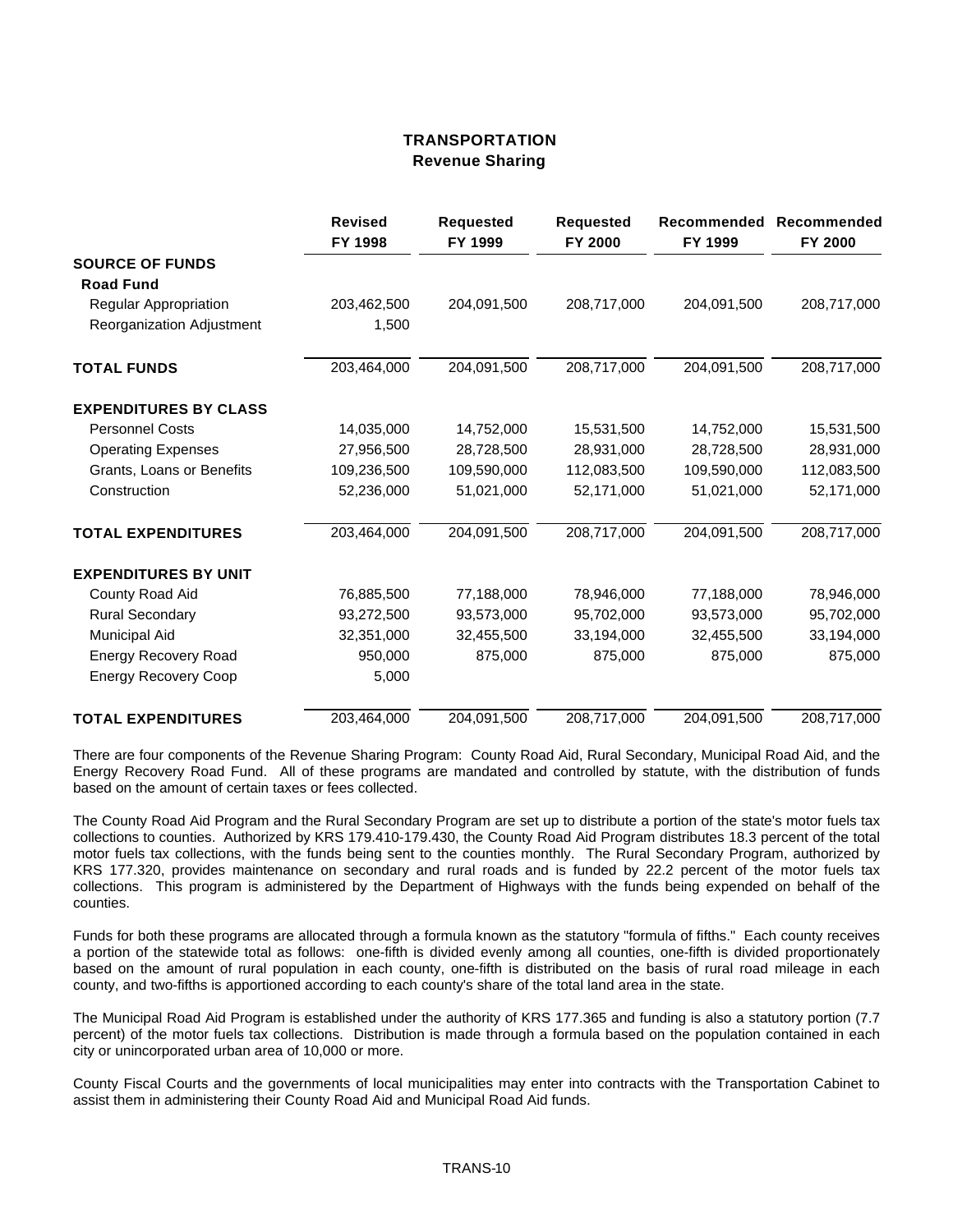KRS 177.977 - 177.979 establishes the Energy Recovery Road Fund, which allows for the transport of coal over certain roads at extended vehicle weights when a special fee is paid. The fees are then used for the upkeep of these same roads. In addition, the statutes allow for cooperative agreements between coal haulers and the Cabinet to provide funds for maintaining roads on which non-registered trucks may travel.

## **Policy**

The Governor's recommended budget reflects proposed draft legislation which provides that funding for the Kentucky Transportation Center be drawn uniformly from both the Revenue Sharing Programs and the State Share of the Motor Fuels Tax. The appropriation to the Kentucky Transportation Center is contained in the Highways Research program.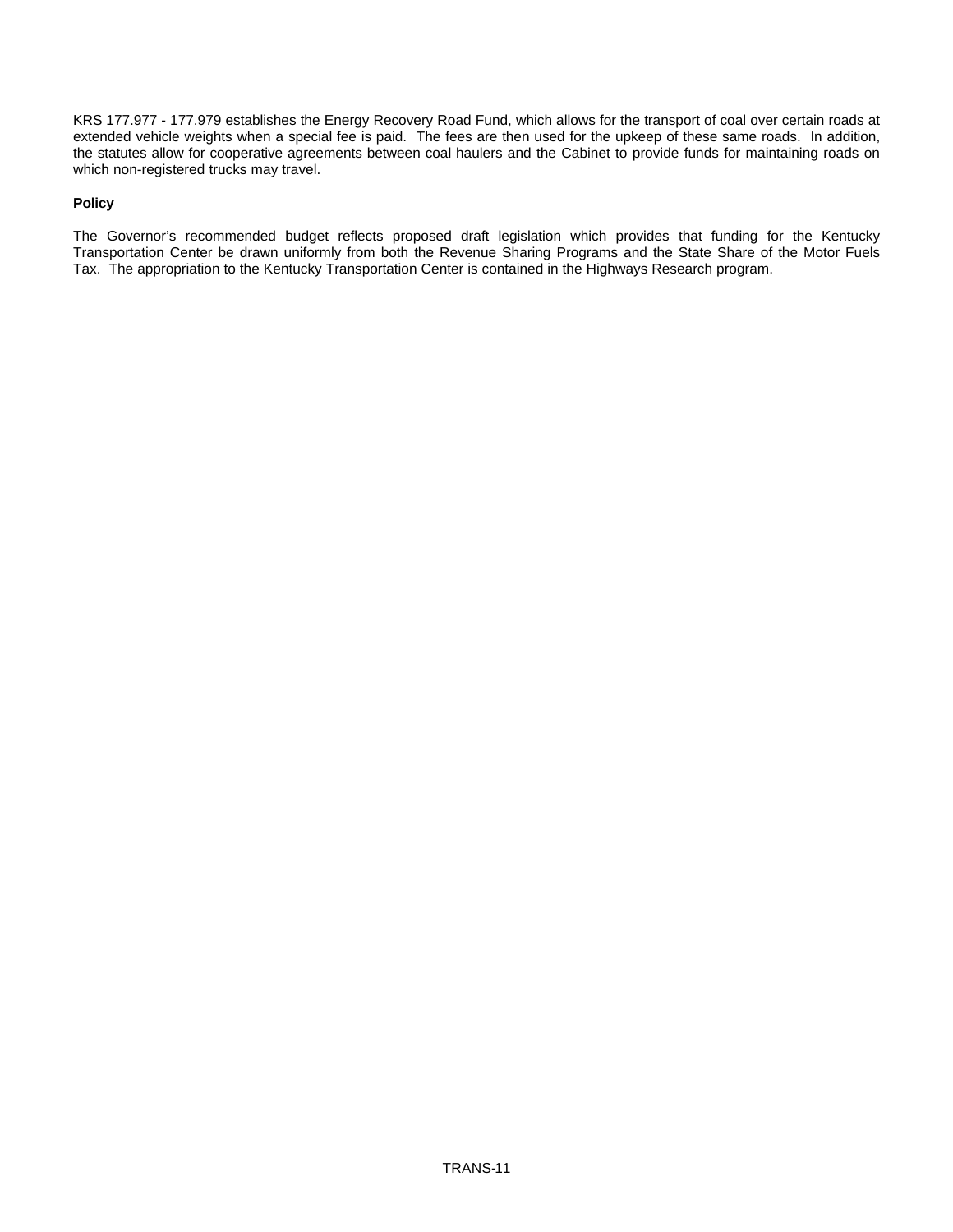# **TRANSPORTATION Highways**

|                                      | <b>Revised</b><br>FY 1998 | <b>Requested</b><br>FY 1999 | <b>Requested</b><br>FY 2000 | FY 1999       | Recommended Recommended<br>FY 2000 |
|--------------------------------------|---------------------------|-----------------------------|-----------------------------|---------------|------------------------------------|
| <b>SOURCE OF FUNDS</b>               |                           |                             |                             |               |                                    |
| <b>Restricted Agency Funds</b>       |                           |                             |                             |               |                                    |
| <b>Balance Forward</b>               | 176,361,500               | 21,532,500                  | $-345,500$                  | 21,532,500    | $-345,500$                         |
| <b>Current Receipts</b>              | 24,064,000                | 41,450,000                  | 27,065,000                  | 41,450,000    | 27,065,000                         |
| <b>Total Restricted Agency Funds</b> | 200,425,500               | 62,982,500                  | 26,719,500                  | 62,982,500    | 26,719,500                         |
| <b>Federal Funds</b>                 |                           |                             |                             |               |                                    |
| <b>Balance Forward</b>               | $-846,500$                | $-846,500$                  | $-846,500$                  | $-846,500$    | $-846,500$                         |
| <b>Current Receipts</b>              | 341,005,500               | 374,455,500                 | 358,571,500                 | 399,599,500   | 382,602,500                        |
| <b>Total Federal Funds</b>           | 340,159,000               | 373,609,000                 | 357,725,000                 | 398,753,000   | 381,756,000                        |
| <b>Road Fund</b>                     |                           |                             |                             |               |                                    |
| Regular Appropriation                | 499,723,000               | 523,369,000                 | 554,463,000                 | 531,350,500   | 562,965,500                        |
| Surplus Plan                         | 10,361,500                |                             |                             |               |                                    |
| Reorganization Adjustment            | 362,000                   |                             |                             |               |                                    |
| <b>Total Road Fund</b>               | 510,446,500               | 523,369,000                 | 554,463,000                 | 531,350,500   | 562,965,500                        |
| <b>Highway Bonds</b>                 |                           | 100,000,000                 | 105,000,000                 | 100,000,000   | 105,000,000                        |
| <b>TOTAL FUNDS</b>                   | 1,051,031,000             | 1,059,960,500               | 1,043,907,500               | 1,093,086,000 | 1,076,441,000                      |
| <b>EXPENDITURES BY CLASS</b>         |                           |                             |                             |               |                                    |
| <b>Personnel Costs</b>               | 217,905,500               | 233,169,500                 | 242,780,500                 | 232,431,000   | 242,001,500                        |
| <b>Operating Expenses</b>            | 71,762,500                | 80,395,500                  | 81,465,500                  | 80,395,500    | 81,465,500                         |
| Grants, Loans or Benefits            | 907,500                   | 990,000                     | 1,145,000                   | 990,000       | 1,145,000                          |
| <b>Capital Outlay</b>                | 897,500                   | 260,000                     | 265,000                     | 260,000       | 265,000                            |
| Construction                         | 738,872,000               | 746,337,500                 | 719,443,500                 | 780,201,500   | 752,756,000                        |
| <b>TOTAL EXPENDITURES</b>            | 1,030,345,000             | 1,061,152,500               | 1,045,099,500               | 1,094,278,000 | 1,077,633,000                      |
| <b>EXPENDITURES BY UNIT</b>          |                           |                             |                             |               |                                    |
| Research                             | 2,003,500                 | 2,551,000                   | 2,686,000                   | 2,551,000     | 2,686,000                          |
| Construction                         | 830,742,500               | 843,249,000                 | 818,409,000                 | 877,113,000   | 851,721,500                        |
| Maintenance                          | 162,478,500               | 179,516,000                 | 186,531,500                 | 178,777,500   | 185,752,500                        |
| Engineering                          | 6,800,500                 | 7,991,500                   | 8,317,500                   | 7,991,500     | 8,317,500                          |
| Planning                             | 8,280,000                 | 7,978,500                   | 8,320,500                   | 7,978,500     | 8,320,500                          |
| <b>Highway Operations</b>            | 17,540,000                | 18,866,500                  | 19,835,000                  | 18,866,500    | 19,835,000                         |
| <b>Equipment Services</b>            | 2,500,000                 | 1,000,000                   | 1,000,000                   | 1,000,000     | 1,000,000                          |
| <b>TOTAL EXPENDITURES</b>            | 1,030,345,000             | 1,061,152,500               | 1,045,099,500               | 1,094,278,000 | 1,077,633,000                      |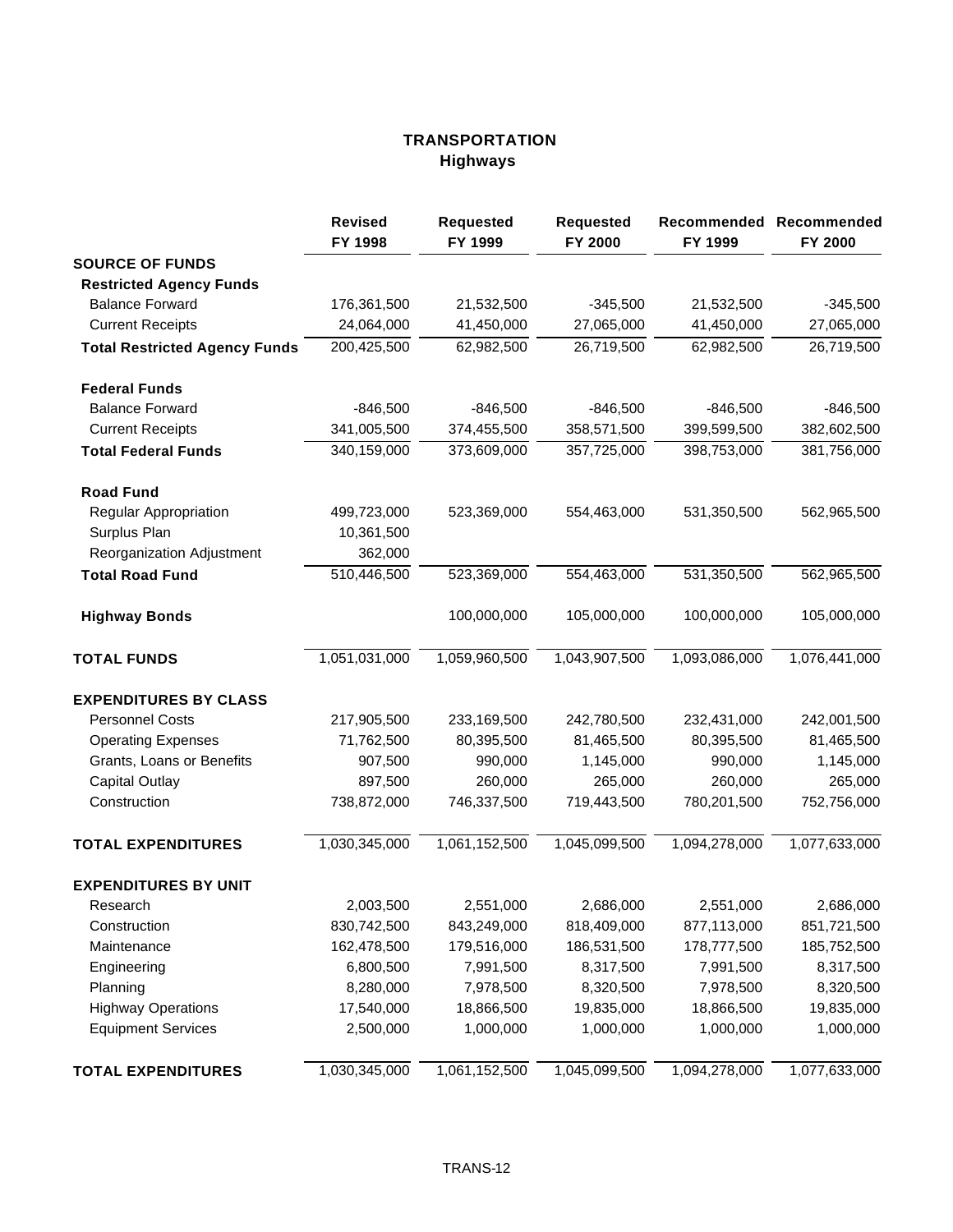The Highways appropriation unit is the largest major program in the Transportation Cabinet. There are seven individual program areas which encompass the activities of this unit: Research, Construction, Maintenance, Engineering Administration, Highway Planning, Highway Operations, and Equipment Services. The construction program is divided into three subprograms: Bond Funded Construction, State Funded Construction, and Federal Funded Construction.

The Department of Highways is responsible for the construction, reconstruction, and maintenance of the State Primary Road System through authority granted by KRS 177.020. The Department is headed by a Commissioner who is appointed by the Governor on recommendation of the Secretary of Transportation. This agency administers all of the programs listed within the Highways appropriation unit.

Motor vehicles travel some 42 billion miles per year on Kentucky's 73,200 miles of roads and streets. The State Primary Road System carries approximately 85 percent of all traffic. This network consists of approximately 23,900 miles of interstate highways, resource recovery roads, parkways, economic development roads, primary, secondary, rural, and unclassified roads, and some 8,900 bridges. Kentucky's parkway system, consisting of 700 miles of state roads built to interstate standards, is the largest in the nation.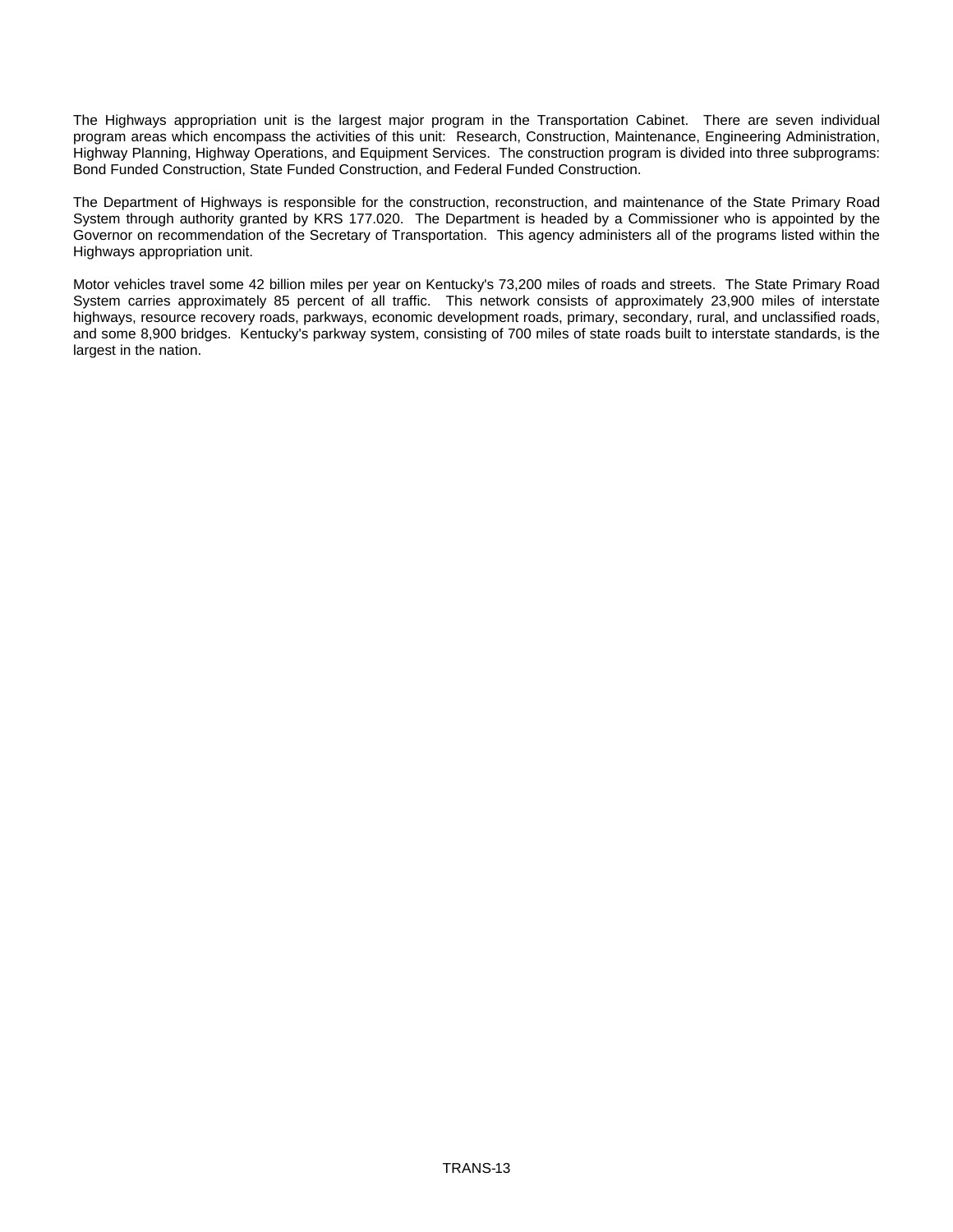## **TRANSPORTATION Highways Research**

|                              | <b>Revised</b><br>FY 1998 | <b>Requested</b><br>FY 1999 | <b>Requested</b><br>FY 2000 | Recommended<br>FY 1999 | Recommended<br>FY 2000 |
|------------------------------|---------------------------|-----------------------------|-----------------------------|------------------------|------------------------|
| <b>SOURCE OF FUNDS</b>       |                           |                             |                             |                        |                        |
| <b>Federal Funds</b>         |                           |                             |                             |                        |                        |
| <b>Current Receipts</b>      | 1,050,000                 | 1,500,000                   | 1,600,000                   | 1,500,000              | 1,600,000              |
| <b>Road Fund</b>             |                           |                             |                             |                        |                        |
| <b>Regular Appropriation</b> | 953,500                   | 1,051,000                   | 1,086,000                   | 1,051,000              | 1,086,000              |
| <b>TOTAL FUNDS</b>           | 2,003,500                 | 2,551,000                   | 2,686,000                   | 2,551,000              | 2,686,000              |
| <b>EXPENDITURES BY CLASS</b> |                           |                             |                             |                        |                        |
| <b>Personnel Costs</b>       | 1,713,500                 | 2,361,000                   | 2,496,000                   | 2,361,000              | 2,496,000              |
| <b>Operating Expenses</b>    | 290,000                   | 190,000                     | 190,000                     | 190,000                | 190,000                |
| <b>TOTAL EXPENDITURES</b>    | 2,003,500                 | 2,551,000                   | 2,686,000                   | 2,551,000              | 2,686,000              |

The Research Program is primarily a problem solving service available to the Department of Highways. The program provides studies relating to traffic safety and operations, pavement mechanics and performance, and materials characteristics and behavior. The Research function is mandated by the Commonwealth's use of federal highway funds in accordance with Title 23 of the Federal Code.

This program also distributes the statutory funding for the Kentucky Transportation Center at the University of Kentucky. The amount provided under KRS Chapter 177 is one-tenth of one percent of the motor fuels tax collections, not to exceed \$190,000 per year from the State Road Fund. The 1992, 1994, and 1996 Budget Bills mandated the transfer of an additional \$100,000 per year from the Revenue Sharing appropriation unit to this program for the Kentucky Transportation Center. Total funding for the Center of \$290,000 each year was thereby provided in the stated fiscal years.

### **Policy**

The enacted budget provides an approximate three percent cost-of-living increase in each year of the biennium to the Kentucky Transportation Center for funding of \$300,000 in fiscal year 1999 and \$310,000 in fiscal year 2000. These levels are accommodated through suspension of KRS 177.320. Proposed budget bill language also provides for equitable support of the center from both the Revenue Sharing Programs and the State Road Fund.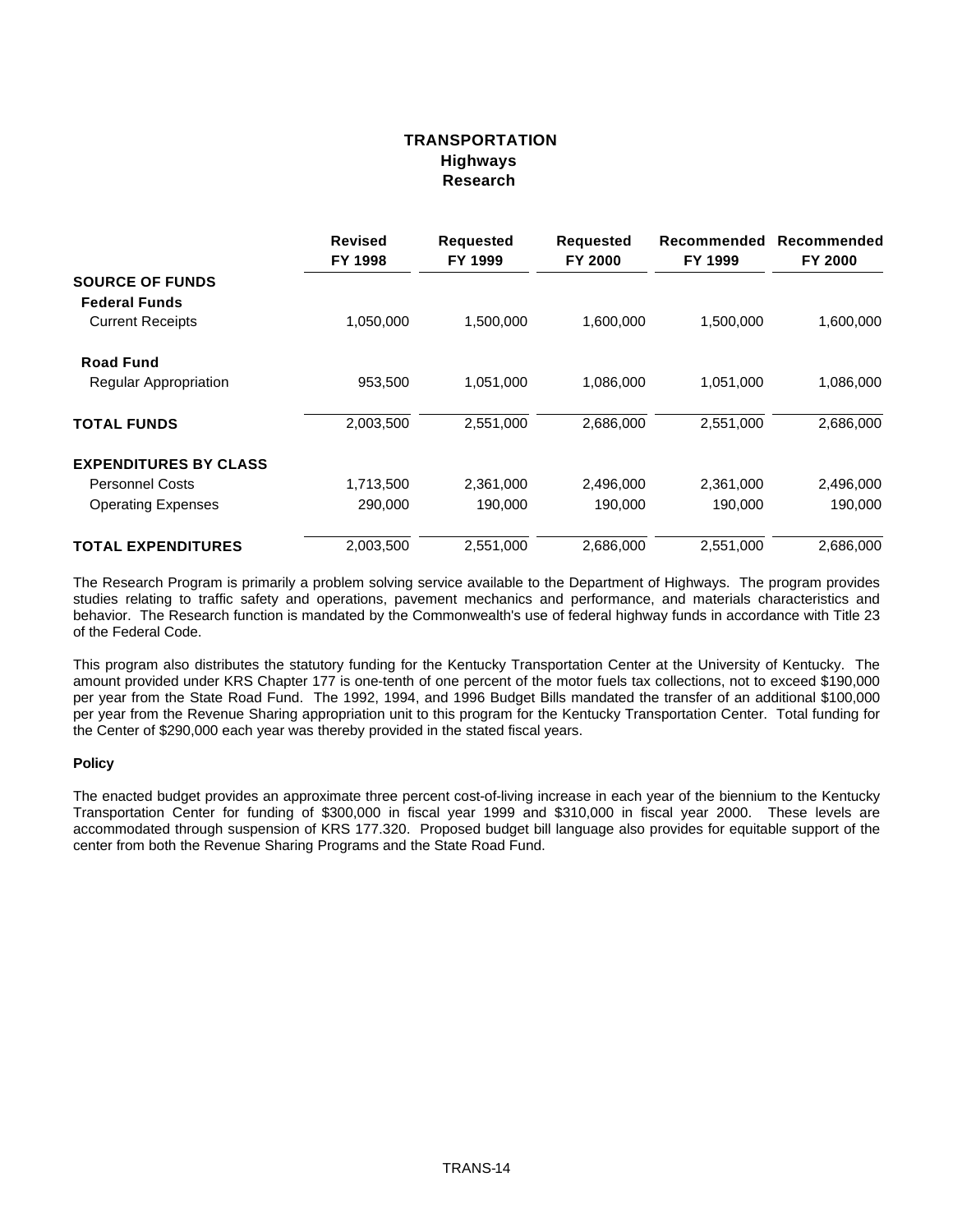## **TRANSPORTATION Highways Construction**

|                                      | <b>Revised</b><br>FY 1998 | <b>Requested</b><br>FY 1999 | <b>Requested</b><br>FY 2000 | FY 1999     | Recommended Recommended<br>FY 2000 |
|--------------------------------------|---------------------------|-----------------------------|-----------------------------|-------------|------------------------------------|
| <b>SOURCE OF FUNDS</b>               |                           |                             |                             |             |                                    |
| <b>Restricted Agency Funds</b>       |                           |                             |                             |             |                                    |
| <b>Balance Forward</b>               | 176,707,000               | 21,878,000                  |                             | 21,878,000  |                                    |
| <b>Current Receipts</b>              | 21,764,000                | 38,350,000                  | 23,965,000                  | 38,350,000  | 23,965,000                         |
| <b>Total Restricted Agency Funds</b> | 198,471,000               | 60,228,000                  | 23,965,000                  | 60,228,000  | 23,965,000                         |
| <b>Federal Funds</b>                 |                           |                             |                             |             |                                    |
| <b>Balance Forward</b>               | $-846,500$                | $-846,500$                  | $-846,500$                  | $-846,500$  | $-846,500$                         |
| <b>Current Receipts</b>              | 329,372,500               | 367,102,500                 | 350,856,000                 | 392,246,500 | 374,887,000                        |
| <b>Total Federal Funds</b>           | 328,526,000               | 366,256,000                 | 350,009,500                 | 391,400,000 | 374,040,500                        |
| <b>Road Fund</b>                     |                           |                             |                             |             |                                    |
| <b>Regular Appropriation</b>         | 314,415,500               | 315,918,500                 | 338,588,000                 | 324,638,500 | 347,869,500                        |
| Surplus Plan                         | 10,361,500                |                             |                             |             |                                    |
| <b>Total Road Fund</b>               | 324,777,000               | 315,918,500                 | 338,588,000                 | 324,638,500 | 347,869,500                        |
| <b>Highway Bonds</b>                 |                           | 100,000,000                 | 105,000,000                 | 100,000,000 | 105,000,000                        |
| <b>TOTAL FUNDS</b>                   | 851,774,000               | 842,402,500                 | 817,562,500                 | 876,266,500 | 850,875,000                        |
| <b>EXPENDITURES BY CLASS</b>         |                           |                             |                             |             |                                    |
| <b>Personnel Costs</b>               | 95,201,000                | 95,878,000                  | 97,698,500                  | 95,878,000  | 97,698,500                         |
| <b>Operating Expenses</b>            | 3,938,500                 | 4,950,000                   | 4,961,500                   | 4,950,000   | 4,961,500                          |
| Grants, Loans or Benefits            | 907,500                   | 990,000                     | 1,145,000                   | 990,000     | 1,145,000                          |
| <b>Capital Outlay</b>                | 646,500                   |                             |                             |             |                                    |
| Construction                         | 730,049,000               | 741,431,000                 | 714,604,000                 | 775,295,000 | 747,916,500                        |
| <b>TOTAL EXPENDITURES</b>            | 830,742,500               | 843,249,000                 | 818,409,000                 | 877,113,000 | 851,721,500                        |
| <b>EXPENDITURES BY UNIT</b>          |                           |                             |                             |             |                                    |
| <b>Bond Funded Construction</b>      | 173,949,500               | 127,878,000                 | 105,000,000                 | 127,878,000 | 105,000,000                        |
| <b>State Funded Construction</b>     | 261,004,500               | 235,883,000                 | 261,003,000                 | 239,099,500 | 265,133,000                        |
| <b>Federal Funded Construction</b>   | 395,788,500               | 479,488,000                 | 452,406,000                 | 510,135,500 | 481,588,500                        |
| <b>TOTAL EXPENDITURES</b>            | 830,742,500               | 843,249,000                 | 818,409,000                 | 877,113,000 | 851,721,500                        |

The Construction Program is the largest single funding component within the Highways appropriation unit. It encompasses all construction and major reconstruction of roadways which are a part of the State Primary Road System. The Construction Program is divided into three sub-programs: Bond Funded Construction, State Funded Construction, and Federal Funded Construction.

Bond Funded Construction has been utilized by the Commonwealth for the construction of several different road "systems" over the past 40 years. General Obligation Bonds were sold to finance the original construction of the Interstate System. The Turnpike Authority of Kentucky was created and sold revenue bonds to generate proceeds which were expended to build the Toll Road System which criss-crosses the state. Resource Recovery Bonds were sold in the late 1970's for construction of the Resource Recovery Road System, a network of highways over which coal resources could be efficiently hauled. Finally, the Turnpike Authority sold bonds in 1984, 1987, 1990, 1993, and 1995 for projects identified as part of the Economic Development Road System.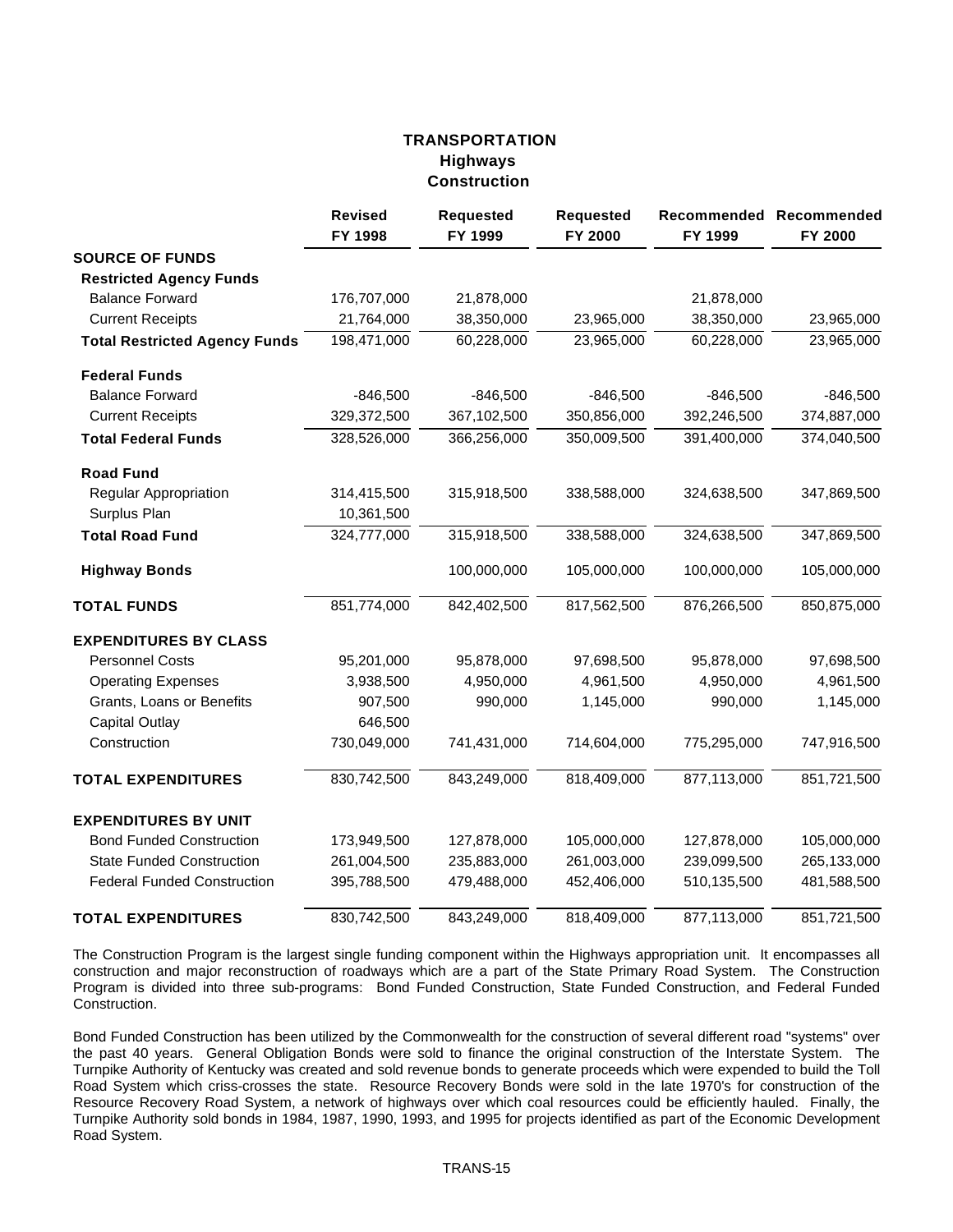All of the roads constructed using proceeds from Turnpike Authority bonds are built by the Cabinet on behalf of the Authority, and then are leased to the Cabinet until the bonds are retired, at which time they are transferred to the Cabinet and become a part of the state highway system. State Funded Construction provides for many highway improvement needs, emergency needs, industrial access roads, parkway and primary road pavement rehabilitation, and other projects unsuited for federal funding. The state resurfacing program is a part of this sub-program area and provides for resurfacing of roads on the state maintained highway system.

The Federal Construction program addresses the major construction, reconstruction, and rehabilitation needs for nearly 12,000 miles of Interstate, primary, secondary, urban systems, and Appalachian routes across the state. This funding is provided under Titles 23 and 40 of the U.S. Code. Extensive changes in the programs which provide federal monies to the states were made by the Intermodal Surface Transportation Efficiency Act (ISTEA), which was enacted by Congress in 1991.

## **Policy**

The Bond Funded Construction program provides bond fund resources of \$100 million in fiscal year 1999 and \$105 million in fiscal year 2000 for highway construction projects listed in the Transportation Cabinet Six-Year Road Plan as state-funded projects. These bonds are proposed to be authorized by the General Assembly and issued by the Kentucky Turnpike Authority under existing statutory authority for the Economic Development Road Revenue Bond program.

Within the State Funded Construction Program, the recommended budget provides Road Fund moneys of \$61.3 million in fiscal year 1999 and \$63 million in fiscal year 2000 for state resurfacing projects and \$450,000 in each year of the biennium for the specialized contracts account. The State Resurfacing Program has been increased each year by approximately \$12.4 million above the current services level with funds made available through the recommended suspension of statutory deposits to the Debt Payment Acceleration Fund (KRS 175.505). Road Funds are also provided in the amount of \$40 million each year of the biennium for the Highway Construction Contingency Account.

Under the Federal Funded Construction Program, the amount of available funding from the Federal Highway Administration remained uncertain at the time of budget development. The federal funding act (ISTEA) expired on September 30, 1997, and a new reauthorization bill has not been enacted. Furthermore, there appears to be little prospect that Congress will soon reauthorize the highway and transit programs, other than with short-term, "continuing" appropriations. Given the uncertainty of Congressional action, the Governor's recommended budget for fiscal year 1999 and fiscal year 2000 uses the Transportation Cabinet's current best estimates of future federal funds based on an analysis of the various reauthorization proposals being circulated in Washington.

State Road Funds are provided in the Federal Funded Construction Program totaling \$93,889,000 in fiscal year 1999 and \$87,886,500 in fiscal year 2000 to provide the anticipated required state participation in federally funded projects.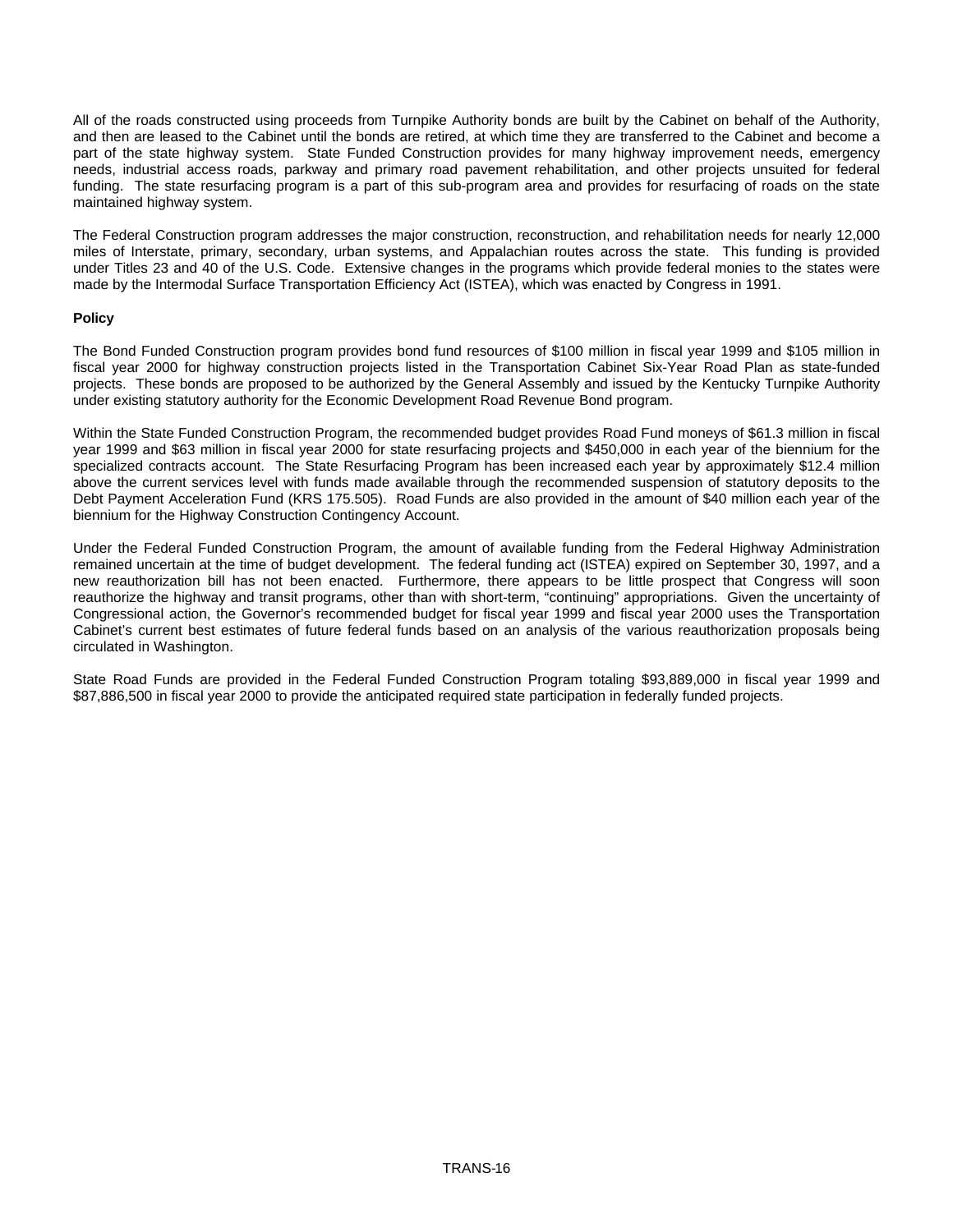## **TRANSPORTATION Highways Maintenance**

|                                      | <b>Revised</b><br>FY 1998 | <b>Requested</b><br>FY 1999 | <b>Requested</b><br>FY 2000 | FY 1999     | Recommended Recommended<br>FY 2000 |
|--------------------------------------|---------------------------|-----------------------------|-----------------------------|-------------|------------------------------------|
| <b>SOURCE OF FUNDS</b>               |                           |                             |                             |             |                                    |
| <b>Restricted Agency Funds</b>       |                           |                             |                             |             |                                    |
| <b>Balance Forward</b>               | $-361,000$                | $-361,000$                  | $-361,000$                  | $-361,000$  | $-361,000$                         |
| <b>Current Receipts</b>              | 1,800,000                 | 2,100,000                   | 2,100,000                   | 2,100,000   | 2,100,000                          |
| <b>Total Restricted Agency Funds</b> | 1,439,000                 | 1,739,000                   | 1,739,000                   | 1,739,000   | 1,739,000                          |
| <b>Federal Funds</b>                 |                           |                             |                             |             |                                    |
| <b>Current Receipts</b>              | 4,958,000                 |                             |                             |             |                                    |
| <b>Road Fund</b>                     |                           |                             |                             |             |                                    |
| <b>Regular Appropriation</b>         | 155,440,500               | 177,416,000                 | 184,431,500                 | 176,677,500 | 183,652,500                        |
| Reorganization Adjustment            | 280,000                   |                             |                             |             |                                    |
| <b>Total Road Fund</b>               | 155,720,500               | 177,416,000                 | 184,431,500                 | 176,677,500 | 183,652,500                        |
| <b>TOTAL FUNDS</b>                   | 162,117,500               | 179,155,000                 | 186,170,500                 | 178,416,500 | 185,391,500                        |
| <b>EXPENDITURES BY CLASS</b>         |                           |                             |                             |             |                                    |
| <b>Personnel Costs</b>               | 78,555,000                | 88,823,000                  | 94,013,000                  | 88,084,500  | 93,234,000                         |
| <b>Operating Expenses</b>            | 82,273,500                | 88,895,000                  | 90,685,500                  | 88,895,000  | 90,685,500                         |
| <b>Capital Outlay</b>                | 250,000                   | 248,000                     | 253,000                     | 248,000     | 253,000                            |
| Construction                         | 1,400,000                 | 1,550,000                   | 1,580,000                   | 1,550,000   | 1,580,000                          |
| <b>TOTAL EXPENDITURES</b>            | 162,478,500               | 179,516,000                 | 186,531,500                 | 178,777,500 | 185,752,500                        |
| <b>EXPENDITURES BY UNIT</b>          |                           |                             |                             |             |                                    |
| Roadway Maintenance                  | 113,548,000               | 133,501,500                 | 139,112,500                 | 132,763,000 | 138,333,500                        |
| Rest Area Maintenance                | 7,896,000                 | 7,853,500                   | 8,089,500                   | 7,853,500   | 8,089,500                          |
| <b>Bridge Maintenance</b>            | 11,040,000                | 8,885,000                   | 9,076,500                   | 8,885,000   | 9,076,500                          |
| Traffic                              | 29,994,500                | 29,276,000                  | 30,253,000                  | 29,276,000  | 30,253,000                         |
| <b>TOTAL EXPENDITURES</b>            | 162,478,500               | 179,516,000                 | 186,531,500                 | 178,777,500 | 185,752,500                        |

The Maintenance program is the unit within the Department of Highways charged with the responsibility of ensuring that the State Primary Road System is maintained in such a manner as to ensure the safest and most serviceable roadways possible. The program goal is to provide the highway user maximum safety and comfort with minimum travel interruptions.

The Maintenance program incorporates four sub-programs consisting of: Roadway Maintenance, Bridge Maintenance, Rest Area Maintenance, and Traffic. The Roadway Maintenance unit is responsible for maintenance on the highways in the State Primary Road System. The unit handles routine upkeep such as surface repairs, ditch cleaning, mowing, litter pickup, snow and ice removal, and maintenance relating to drainage, shoulders, and guardrails on approximately 15,200 miles of highways in Kentucky.

The Rest Area Maintenance program provides upkeep and janitorial services at 29 rest area facilities across the state. Twenty of these sites are maintained under contracts with agencies that hire and train individuals with disabilities. Nine sites are maintained with state forces.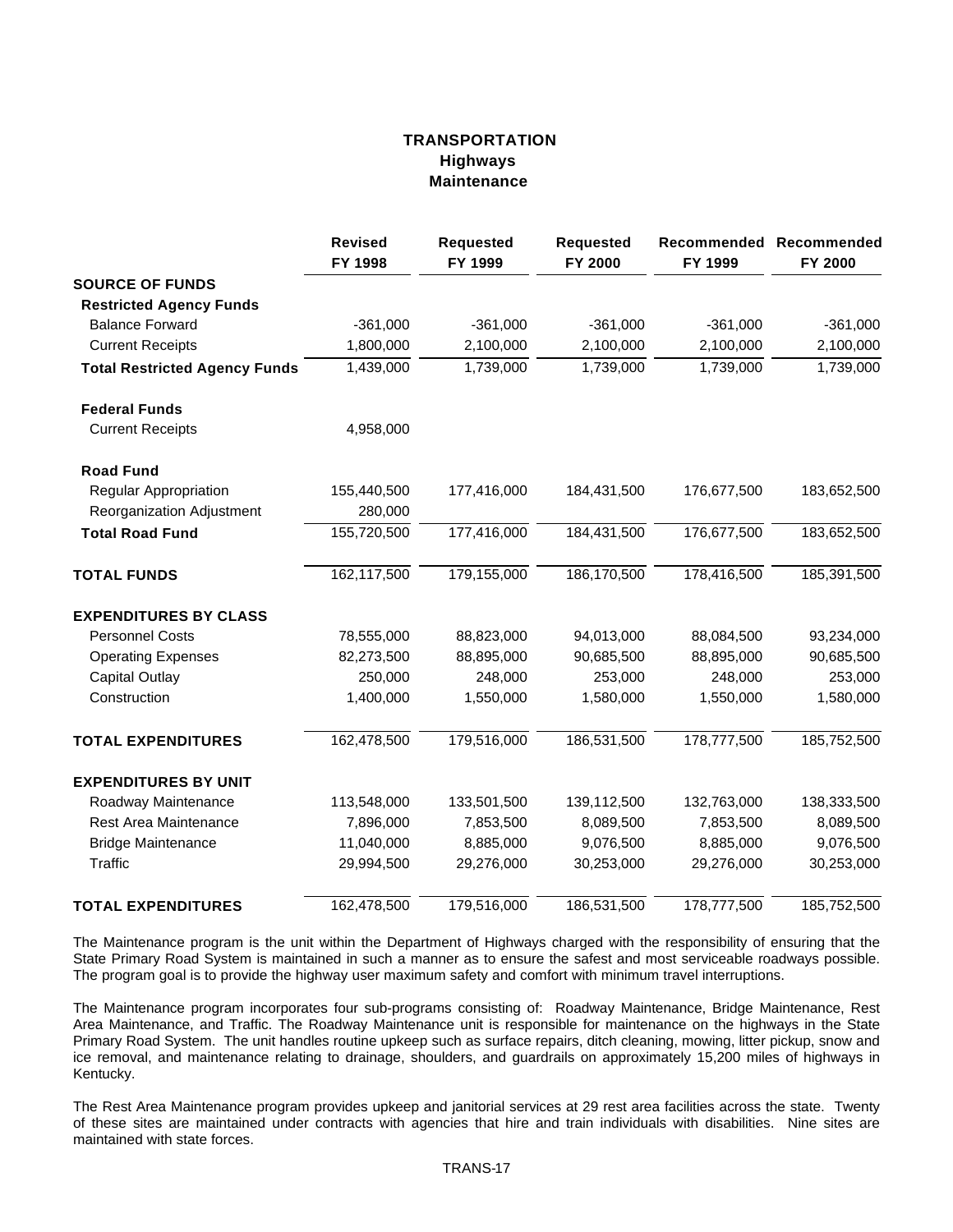The Bridge Maintenance program performs preservation activities on bridges such as painting, deck repair, and structural work on the Commonwealth's 5,870 primary system bridges.

The Traffic program is responsible for the installation and maintenance of traffic control devices on approximately 25,000 miles of highways. It also maintains a statewide accident surveillance program and reviews all Department design plans for possible operational problems.

## **Policy**

The Governor's recommended budget provides Road Funds of \$5,292,000 in fiscal year 1999 and \$5,503,500 in fiscal year 2000 to continue existing services in this program area. These resources primarily support minimal staffing levels in the Cabinet's county maintenance crews for adequate capabilities in snow and ice emergencies and to prevent further deterioration in highway marking, signage, lighting, and signalization.

The Governor's recommended budget provides additional Road Funds in the amount of \$1,000,000 in each year of the biennium to begin bringing into compliance an estimated 26,000 no-passing zones with revised National Highway design standards.

In conjunction with the EMPOWER Kentucky initiative, funding is provided totaling \$436,000 in fiscal year 1999 and \$895,000 in fiscal year 2000 to begin to upgrade the compensation levels for certain Maintenance Operations staff. This will allow the Cabinet to hire and retain personnel capable of performing the increasingly complex and demanding duties which EMPOWER will bring.

Additional Road Funds of \$603,000 in fiscal year 1999 and \$866,000 in fiscal year 2000 are proposed to implement initiatives growing out of the Cabinet's Rest Area Operations EMPOWER process redesign. These dollars will allow the agency to address safety concerns by providing more rest area parking for commercial trucks, install a weather information system, and also to operate a newly expanded Welcome Center in Shelby County.

Three separate additional funding initiatives are encompassed in the Governor's recommended budget which are each focused on maintenance activities with a direct infrastructure preservation mission. Road Funds of \$1,000,000 in each year of the biennium are proposed for bridge maintenance and repairs, roadway drainage structures repairs and replacement, and repair, replacement and installation of guardrails. This \$6 million in total additional funding over the biennium will allow the Cabinet to make substantial progress in reducing a documented backlog in these critical highway components.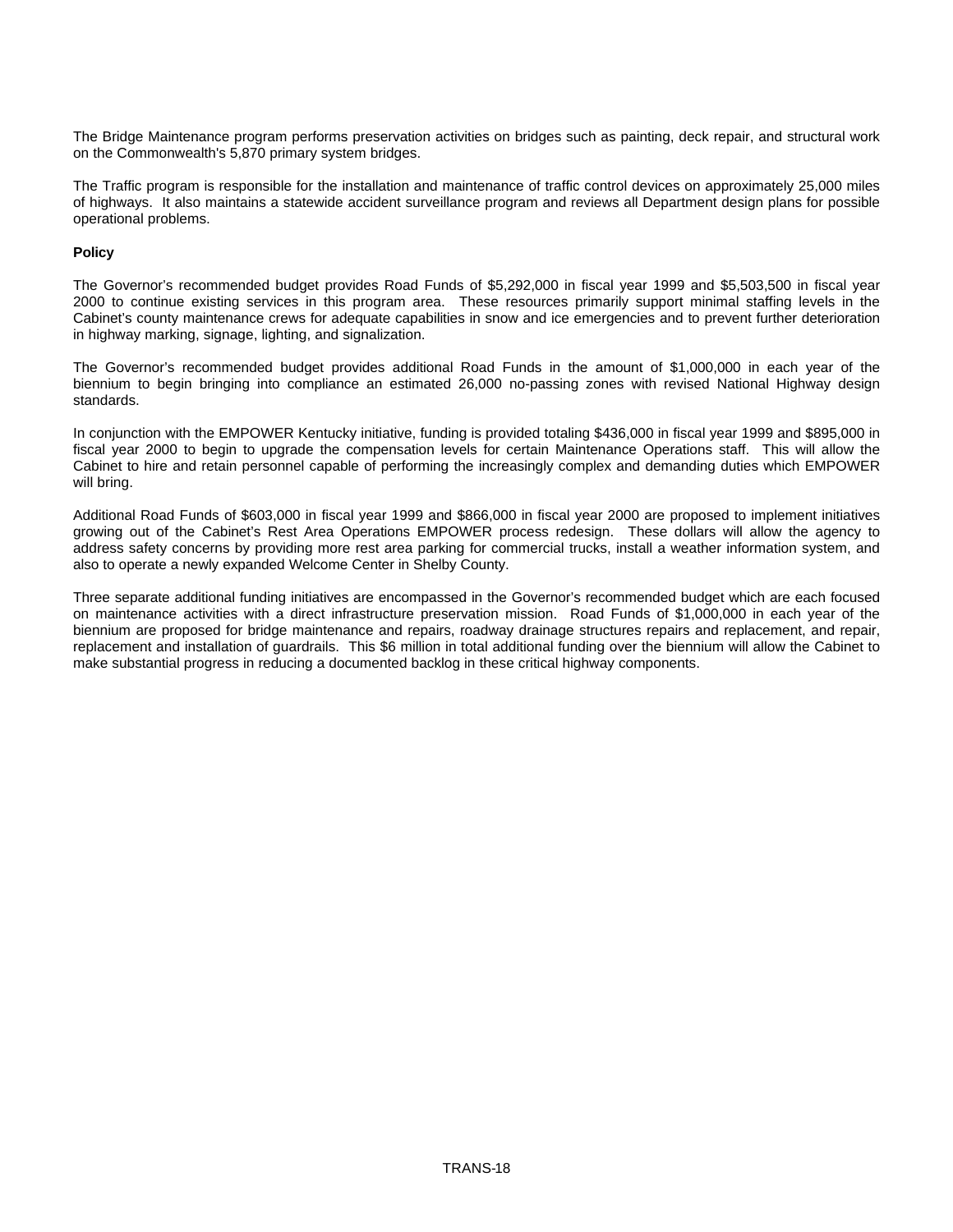## **TRANSPORTATION Highways Engineering Administration**

|                              | <b>Revised</b><br>FY 1998 | <b>Requested</b><br>FY 1999 | <b>Requested</b><br>FY 2000 | Recommended<br>FY 1999 | Recommended<br>FY 2000 |
|------------------------------|---------------------------|-----------------------------|-----------------------------|------------------------|------------------------|
| <b>SOURCE OF FUNDS</b>       |                           |                             |                             |                        |                        |
| <b>Road Fund</b>             |                           |                             |                             |                        |                        |
| Regular Appropriation        | 6,723,000                 | 7,991,500                   | 8,317,500                   | 7,991,500              | 8,317,500              |
| Reorganization Adjustment    | 77,500                    |                             |                             |                        |                        |
| <b>TOTAL FUNDS</b>           | 6,800,500                 | 7,991,500                   | 8,317,500                   | 7,991,500              | 8,317,500              |
| <b>EXPENDITURES BY CLASS</b> |                           |                             |                             |                        |                        |
| <b>Personnel Costs</b>       | 8,715,000                 | 9,608,000                   | 10,217,000                  | 9,608,000              | 10,217,000             |
| <b>Operating Expenses</b>    | 1,112,500                 | 1,640,000                   | 1,458,000                   | 1,640,000              | 1,458,000              |
| Capital Outlay               |                           | 3,000                       | 3,000                       | 3,000                  | 3,000                  |
| Construction                 | $-3,027,000$              | $-3,259,500$                | $-3,360,500$                | $-3,259,500$           | $-3,360,500$           |
| <b>TOTAL EXPENDITURES</b>    | 6,800,500                 | 7,991,500                   | 8,317,500                   | 7,991,500              | 8,317,500              |

The Engineering Administration program area provides for the design, right of way acquisition, and construction of all major highway projects on the state-maintained roadway system, and oversees the maintenance and overall operation of the state and federal highway systems within the Commonwealth. This program accounts for general administration and supervision costs not associated with specific construction or maintenance projects. The engineering costs related to specific projects are charged directly to those project accounts and the funds for such charges are budgeted in each Construction sub-program. Although this program involves a large number of employees, only a fraction of the personnel costs for these individuals is funded through the Engineering Administration program unit.

### **Policy**

The Governor's recommended budget provides additional Road Funds of \$433,000 for fiscal year 1999 and \$456,500 for fiscal year 2000 to facilitate the expanded Road Construction Program with additional engineering and support staff.

Additional Road Funds of \$750,000 for fiscal year 1999 and \$750,000 for fiscal year 2000 for the Empower Kentucky Construction Management process are provided to streamline the administration and inspection of construction contracts for the Cabinet.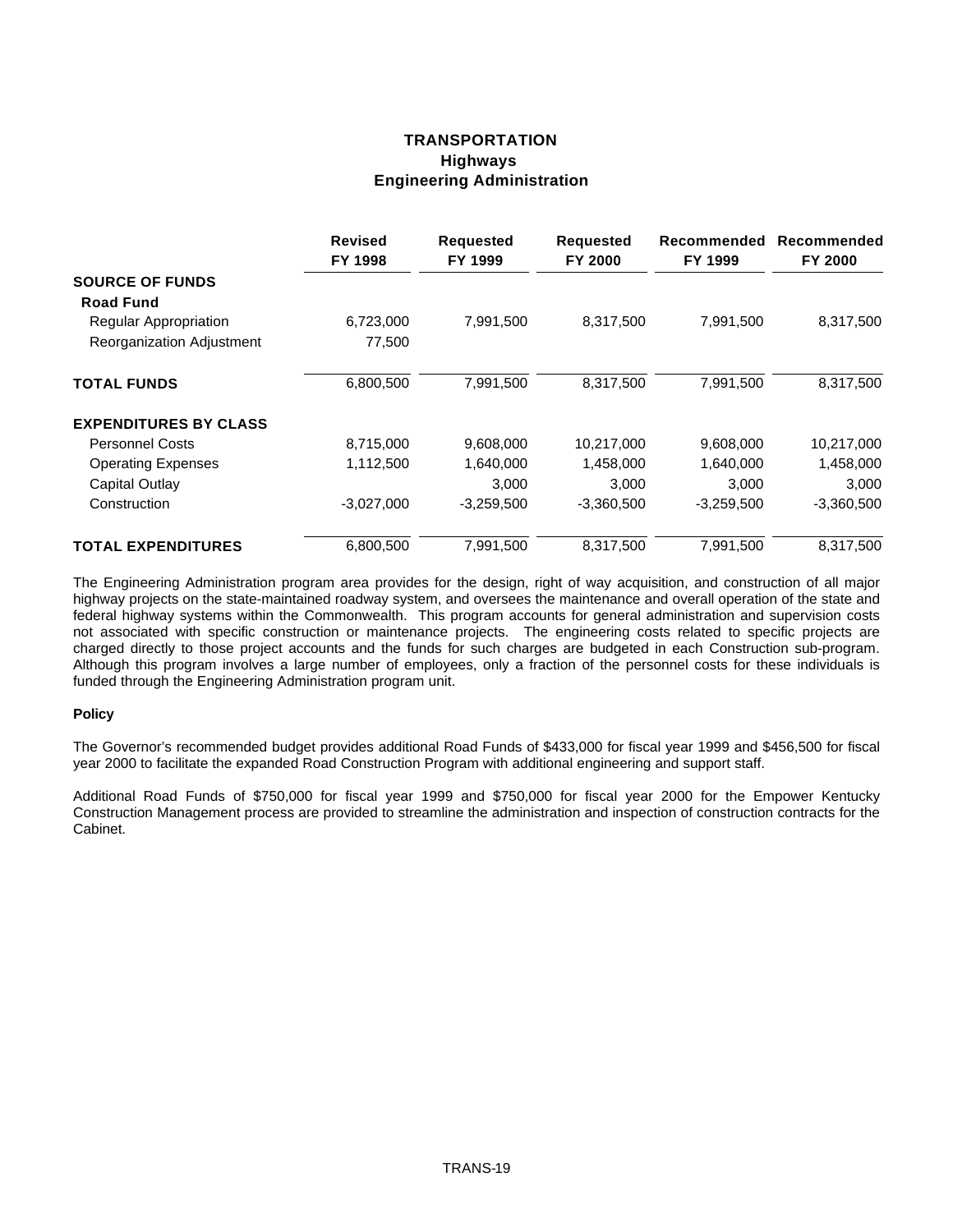# **TRANSPORTATION Highways Highway Planning**

|                              | <b>Revised</b><br>FY 1998 | <b>Requested</b><br>FY 1999 | <b>Requested</b><br>FY 2000 | FY 1999   | Recommended Recommended<br>FY 2000 |
|------------------------------|---------------------------|-----------------------------|-----------------------------|-----------|------------------------------------|
| <b>SOURCE OF FUNDS</b>       |                           |                             |                             |           |                                    |
| <b>Federal Funds</b>         |                           |                             |                             |           |                                    |
| <b>Current Receipts</b>      | 5,525,000                 | 5,853,000                   | 6,115,500                   | 5,853,000 | 6,115,500                          |
| <b>Road Fund</b>             |                           |                             |                             |           |                                    |
| Regular Appropriation        | 2,750,500                 | 2,125,500                   | 2,205,000                   | 2,125,500 | 2,205,000                          |
| Reorganization Adjustment    | 4,500                     |                             |                             |           |                                    |
| <b>Total Road Fund</b>       | 2,755,000                 | 2,125,500                   | 2,205,000                   | 2,125,500 | 2,205,000                          |
| <b>TOTAL FUNDS</b>           | 8,280,000                 | 7,978,500                   | 8,320,500                   | 7,978,500 | 8,320,500                          |
| <b>EXPENDITURES BY CLASS</b> |                           |                             |                             |           |                                    |
| <b>Personnel Costs</b>       | 6,761,500                 | 7,689,500                   | 8,024,500                   | 7,689,500 | 8,024,500                          |
| <b>Operating Expenses</b>    | 1,068,500                 | 288,500                     | 295,500                     | 288,500   | 295,500                            |
| Construction                 | 450,000                   | 500                         | 500                         | 500       | 500                                |
| <b>TOTAL EXPENDITURES</b>    | 8,280,000                 | 7,978,500                   | 8,320,500                   | 7,978,500 | 8,320,500                          |

The Highway Planning area conducts a comprehensive program of roadway system evaluation for the approximately 70,000 miles of streets and highways in the Commonwealth. The goal of this function is to ensure that available state and federal highway funds are utilized to maximum efficiency. This program area collects and reviews information concerning the physical and operational characteristics of all highway systems in the state. This includes maintaining an inventory of all roadway classifications and preparing city, county, and state road maps for distribution. The unit performs engineering and planning studies for federal aid highway projects and state-financed construction. In addition, the program gathers and furnishes various statistics required by the Federal Highway Administration and state and local government decision makers.

This budget unit provides oversight for the Cabinet's Transportation Enhancement Program, which involves various beautification and historic preservation projects. The staff also coordinates statewide planning activities with the state's seven Metropolitan Planning Organizations and with the 15 Area Development Districts in the Commonwealth. Finally, this service unit is increasingly involved with the Cabinet's Intelligent Transportation Systems Program.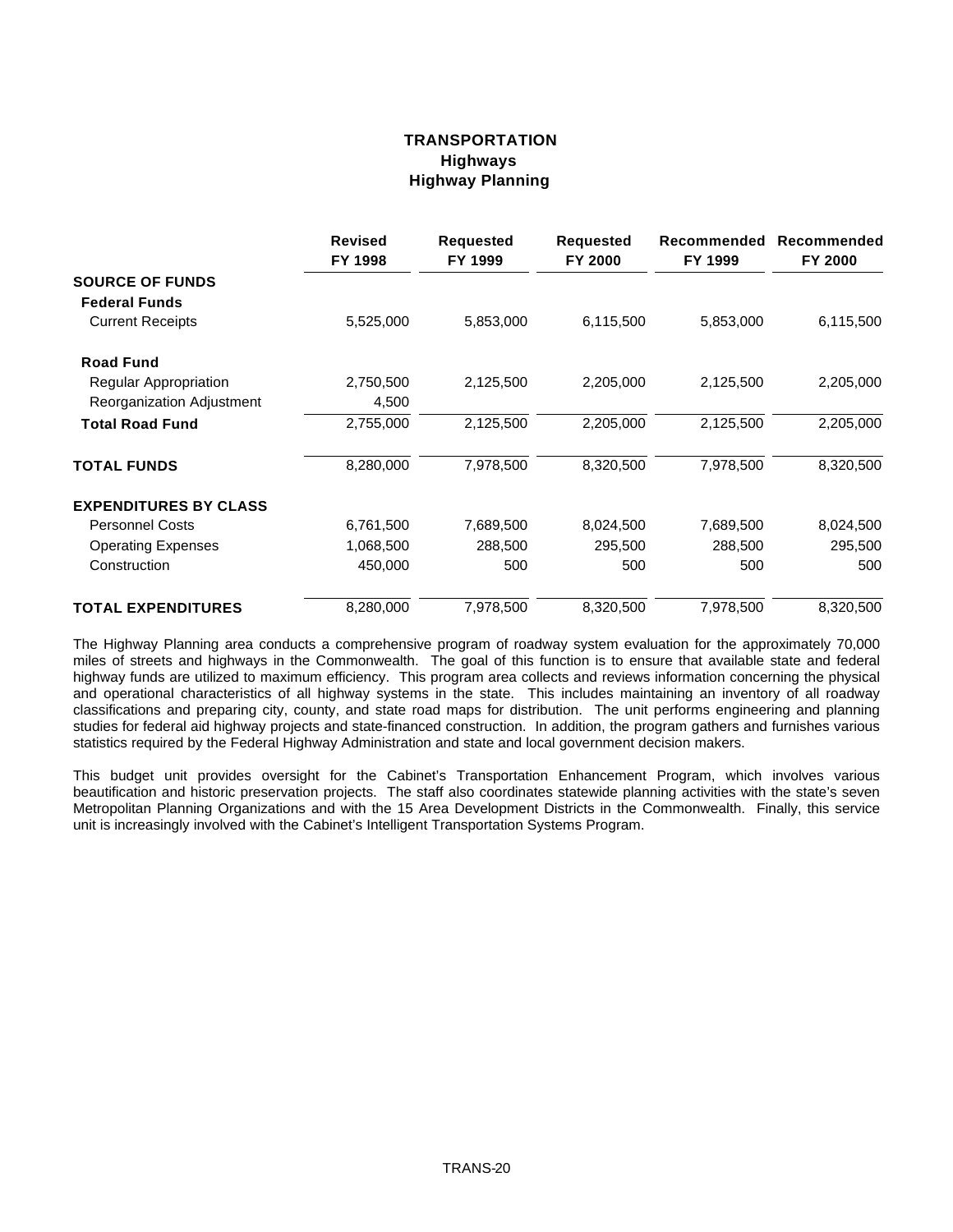# **TRANSPORTATION Highways Highway Operations**

|                              | <b>Revised</b><br>FY 1998 | <b>Requested</b><br>FY 1999 | <b>Requested</b><br><b>FY 2000</b> | Recommended<br>FY 1999 | Recommended<br>FY 2000 |
|------------------------------|---------------------------|-----------------------------|------------------------------------|------------------------|------------------------|
| <b>SOURCE OF FUNDS</b>       |                           |                             |                                    |                        |                        |
| <b>Federal Funds</b>         |                           |                             |                                    |                        |                        |
| <b>Current Receipts</b>      | 100.000                   |                             |                                    |                        |                        |
| <b>Road Fund</b>             |                           |                             |                                    |                        |                        |
| Regular Appropriation        | 17,440,000                | 18,866,500                  | 19,835,000                         | 18,866,500             | 19,835,000             |
| <b>TOTAL FUNDS</b>           | 17,540,000                | 18,866,500                  | 19,835,000                         | 18,866,500             | 19,835,000             |
| <b>EXPENDITURES BY CLASS</b> |                           |                             |                                    |                        |                        |
| <b>Personnel Costs</b>       | 16,297,500                | 17,685,000                  | 18,616,500                         | 17,685,000             | 18,616,500             |
| <b>Operating Expenses</b>    | 1,242,500                 | 1,173,000                   | 1,210,000                          | 1,173,000              | 1,210,000              |
| <b>Capital Outlay</b>        |                           | 8,500                       | 8,500                              | 8,500                  | 8,500                  |
| <b>TOTAL EXPENDITURES</b>    | 17,540,000                | 18,866,500                  | 19,835,000                         | 18,866,500             | 19,835,000             |

The Highway Operations program is charged with the administrative functions related directly to the Department of Highways. It encompasses the State Highway Engineer's Office, the Commissioner of Highways Office, the Division of Contract Procurement, and the 12 Highway District Offices located throughout the state. This area's functions include the management of the Department, the procurement of contract services relating to construction and maintenance activities, the assignment of personnel, and the handling of general policy matters relating to the operations of the Cabinet's regional office system. These offices assist and interact with virtually all other functions of the Department of Highways to provide efficient and effective maintenance and construction work throughout the Commonwealth.

### **Policy**

The Governor's recommended budget provides additional Road Funds of \$62,000 in fiscal year 1999 and \$65,000 in fiscal year 2000 for clerical personnel needed to prepare and review construction contracts and award orders for accuracy and adherence to laws, rules, and regulations, and to handle scheduling of EEO and wage hour reviews.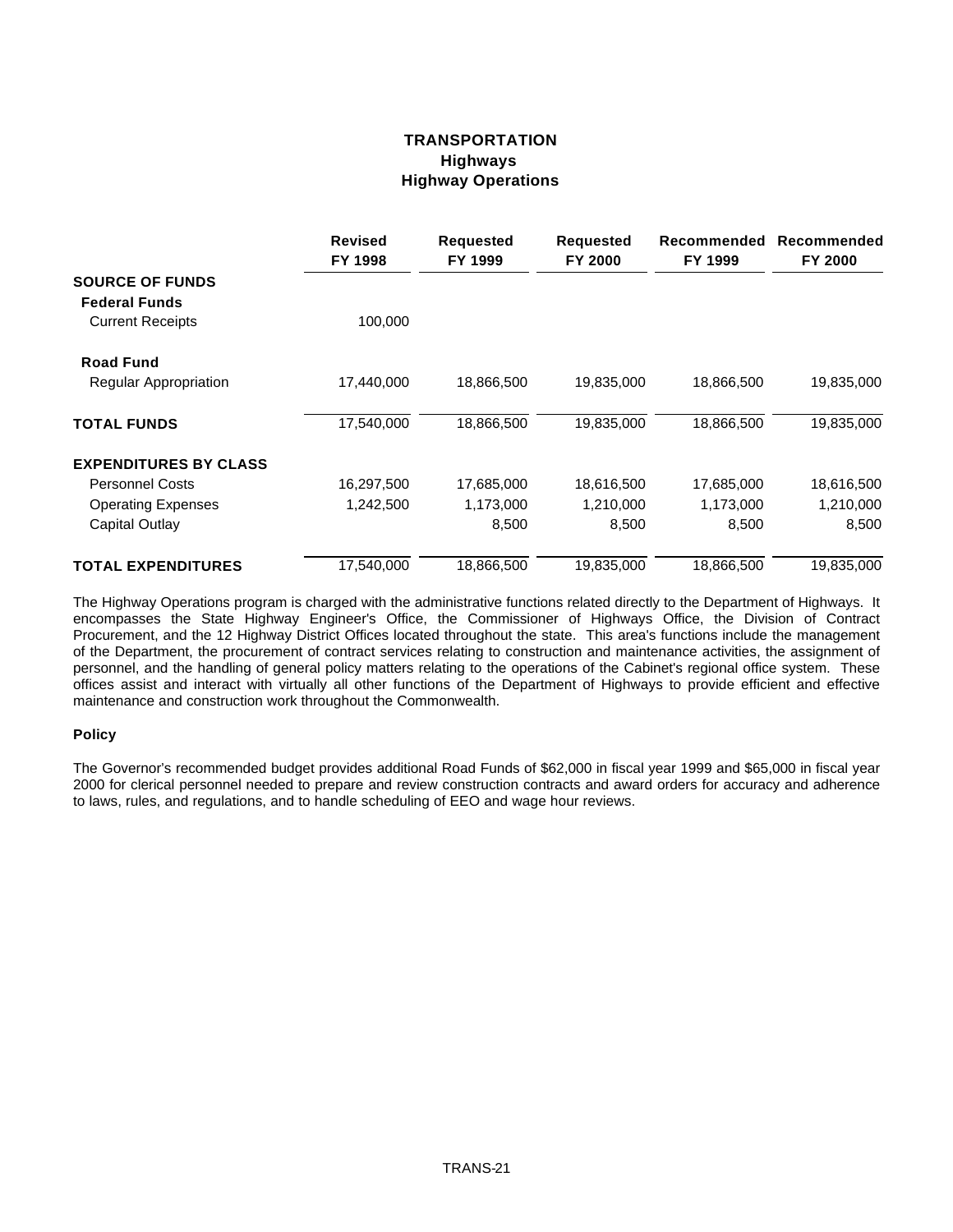## **TRANSPORTATION Highways Equipment Services**

|                                      | <b>Revised</b><br>FY 1998 | <b>Requested</b><br>FY 1999 | <b>Requested</b><br>FY 2000 | FY 1999       | Recommended Recommended<br>FY 2000 |
|--------------------------------------|---------------------------|-----------------------------|-----------------------------|---------------|------------------------------------|
| <b>SOURCE OF FUNDS</b>               |                           |                             |                             |               |                                    |
| <b>Restricted Agency Funds</b>       |                           |                             |                             |               |                                    |
| <b>Balance Forward</b>               | 15,500                    | 15,500                      | 15,500                      | 15,500        | 15,500                             |
| <b>Current Receipts</b>              | 500,000                   | 1,000,000                   | 1,000,000                   | 1,000,000     | 1,000,000                          |
| <b>Total Restricted Agency Funds</b> | 515,500                   | 1,015,500                   | 1,015,500                   | 1,015,500     | 1,015,500                          |
| <b>Road Fund</b>                     |                           |                             |                             |               |                                    |
| <b>Regular Appropriation</b>         | 2,000,000                 |                             |                             |               |                                    |
| <b>TOTAL FUNDS</b>                   | 2,515,500                 | 1,015,500                   | 1,015,500                   | 1,015,500     | 1,015,500                          |
| <b>EXPENDITURES BY CLASS</b>         |                           |                             |                             |               |                                    |
| <b>Personnel Costs</b>               | 10,662,000                | 11,125,000                  | 11,715,000                  | 11,125,000    | 11,715,000                         |
| <b>Operating Expenses</b>            | $-18,163,000$             | $-16,741,000$               | $-17,335,000$               | $-16,741,000$ | $-17,335,000$                      |
| <b>Capital Outlay</b>                | 1,000                     | 500                         | 500                         | 500           | 500                                |
| Construction                         | 10,000,000                | 6,615,500                   | 6,619,500                   | 6,615,500     | 6,619,500                          |
| <b>TOTAL EXPENDITURES</b>            | 2,500,000                 | 1,000,000                   | 1,000,000                   | 1,000,000     | 1,000,000                          |
| <b>EXPENDITURES BY UNIT</b>          |                           |                             |                             |               |                                    |
| <b>Equipment Operations</b>          | 31,415,000                | 26,894,500                  | 27,687,500                  | 26,894,500    | 27,687,500                         |
| New Maintenance and                  |                           |                             |                             |               |                                    |
| Equipment                            | 8,500,000                 | 6,400,000                   | 6,400,000                   | 6,400,000     | 6,400,000                          |
| <b>Estimated Equipment Rental</b>    | $-31,415,000$             | $-26,894,500$               | $-27,687,500$               | $-26,894,500$ | $-27,687,500$                      |
| Depreciation of Equipment            | $-6,000,000$              | $-5,400,000$                | $-5,400,000$                | $-5,400,000$  | $-5,400,000$                       |
| <b>TOTAL EXPENDITURES</b>            | 2,500,000                 | 1,000,000                   | 1,000,000                   | 1,000,000     | 1,000,000                          |

The mission of the Equipment Services program area is to provide highway construction and maintenance equipment for use by the Department of Highways in the accomplishment of its objectives. The unit purchases and maintains all the Cabinet's trucks, heavy equipment, and various pieces of support machinery. This program provides its services through a network of 18 repair garages located throughout the state.

Expenditures in this program are offset, for the most part, by depreciation earnings and rental charges made to other Cabinet programs for the use of equipment. The program effectively operates as an internal service unit, therefore, the only expenditures it ultimately posts against the Road Fund budget are those costs which are not offset by earnings.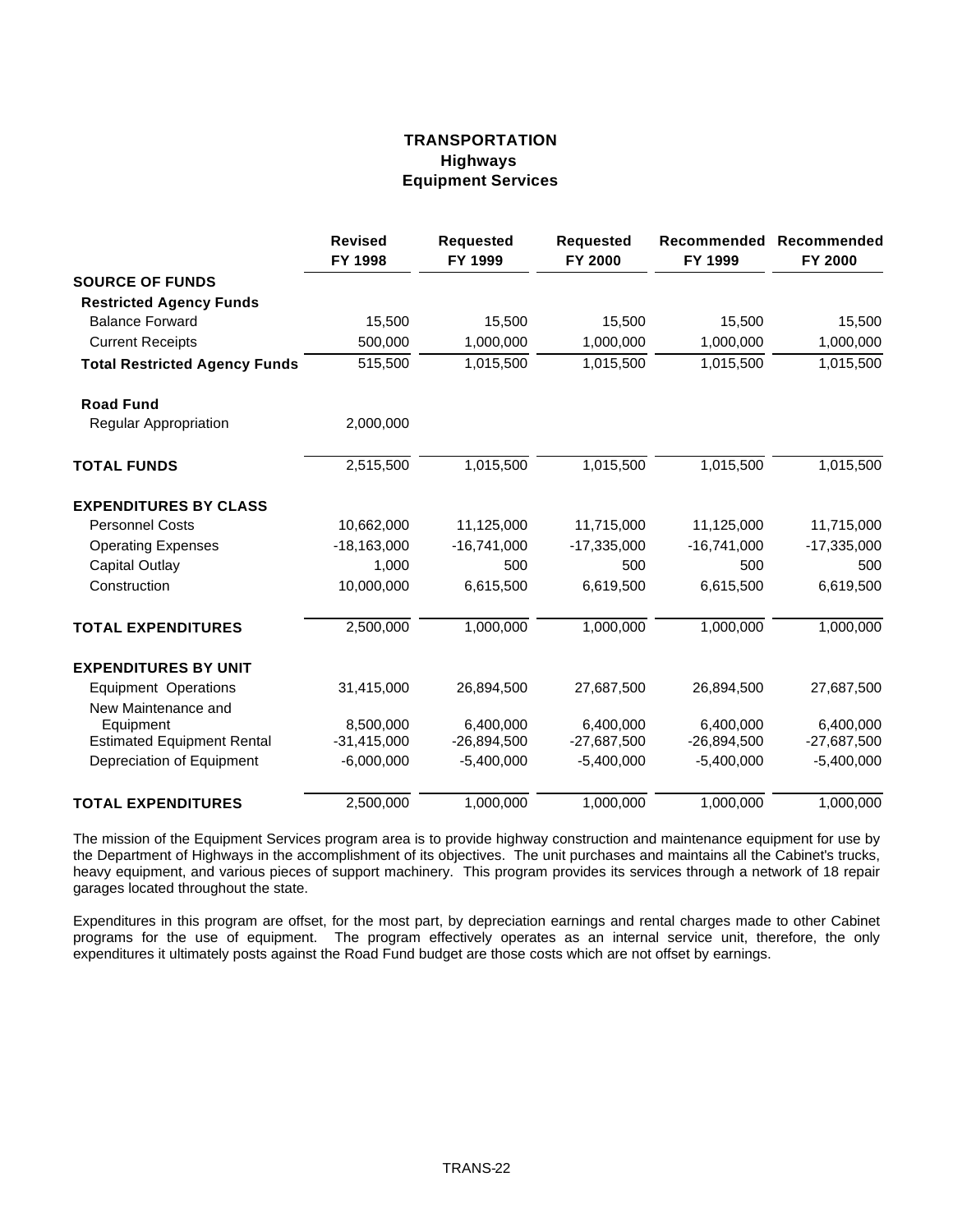# **TRANSPORTATION Vehicle Regulation**

|                                      | <b>Revised</b><br>FY 1998 | <b>Requested</b><br>FY 1999 | Requested<br>FY 2000 | FY 1999      | Recommended Recommended<br>FY 2000 |
|--------------------------------------|---------------------------|-----------------------------|----------------------|--------------|------------------------------------|
| <b>SOURCE OF FUNDS</b>               |                           |                             |                      |              |                                    |
| <b>Restricted Agency Funds</b>       |                           |                             |                      |              |                                    |
| <b>Balance Forward</b>               | 2,517,000                 | 2,407,000                   | 2,300,000            | 2,407,000    | 2,300,000                          |
| <b>Current Receipts</b>              | 2,268,000                 | 2,365,500                   | 2,277,500            | 2,365,500    | 2,277,500                          |
| Non-Revenue Receipts                 | $-98,000$                 |                             |                      |              |                                    |
| <b>Total Restricted Agency Funds</b> | 4,687,000                 | 4,772,500                   | 4,577,500            | 4,772,500    | 4,577,500                          |
| <b>Federal Funds</b>                 |                           |                             |                      |              |                                    |
| <b>Balance Forward</b>               | $-1,384,500$              | $-1,555,500$                | $-1,555,500$         | $-1,555,500$ | $-1,555,500$                       |
| <b>Current Receipts</b>              | 1,388,500                 | 1,500,000                   | 1,500,000            | 1,500,000    | 1,500,000                          |
| <b>Total Federal Funds</b>           | 4,000                     | $-55,500$                   | $-55,500$            | $-55,500$    | $-55,500$                          |
| <b>Road Fund</b>                     |                           |                             |                      |              |                                    |
| <b>Regular Appropriation</b>         | 24,935,000                | 28,246,000                  | 29,304,000           | 28,246,000   | 29,304,000                         |
| <b>Current Year Appropriation</b>    | 2,300,000                 |                             |                      |              |                                    |
| Reorganization Adjustment            | $-59,000$                 |                             |                      |              |                                    |
| <b>Total Road Fund</b>               | 27,176,000                | 28,246,000                  | 29,304,000           | 28,246,000   | 29,304,000                         |
| <b>TOTAL FUNDS</b>                   | 31,867,000                | 32,963,000                  | 33,826,000           | 32,963,000   | 33,826,000                         |
| <b>EXPENDITURES BY CLASS</b>         |                           |                             |                      |              |                                    |
| <b>Personnel Costs</b>               | 20,081,000                | 22,998,000                  | 24,677,000           | 22,518,000   | 24,154,000                         |
| <b>Operating Expenses</b>            | 10,884,500                | 9,134,500                   | 8,610,500            | 9,614,500    | 9,133,500                          |
| <b>Capital Outlay</b>                | 50,000                    | 86,000                      | 88,500               | 86,000       | 88,500                             |
| <b>TOTAL EXPENDITURES</b>            | 31,015,500                | 32,218,500                  | 33,376,000           | 32,218,500   | 33,376,000                         |
| <b>EXPENDITURES BY UNIT</b>          |                           |                             |                      |              |                                    |
| Commissioner                         | 548,000                   | 699,000                     | 732,500              | 699,000      | 732,500                            |
| <b>Driver Licensing</b>              | 6,511,000                 | 7,149,000                   | 7,424,000            | 7,149,000    | 7,424,000                          |
| <b>Motor Carriers</b>                | 1,964,000                 | 2,054,000                   | 2,158,500            | 2,054,000    | 2,158,500                          |
| Motor Vehicle Licensing              | 9,135,500                 | 6,105,500                   | 5,460,500            | 6,105,500    | 5,460,500                          |
| Motor Vehicle Enforcement            | 12,114,000                | 15,467,500                  | 16,826,000           | 15,467,500   | 16,826,000                         |
| Motor Vehicle Commission             | 743,000                   | 743,500                     | 774,500              | 743,500      | 774,500                            |
| <b>TOTAL EXPENDITURES</b>            | 31,015,500                | 32,218,500                  | 33,376,000           | 32,218,500   | 33,376,000                         |

The Department of Vehicle Regulation encompasses the Office of the Commissioner, the Division of Driver Licensing, the Division of Motor Carriers, the Division of Motor Vehicle Licensing, and the Division of Motor Vehicle Enforcement. Each division within the Department of Vehicle Regulation administers specific chapters of the Kentucky Revised Statutes.

The Administration unit, through the Commissioner's Office, coordinates and provides staff functions for the Vehicle Regulation program. This includes the development of central policies and administrative procedures for the implementation of legislatively-mandated programs, in addition to providing administrative support services.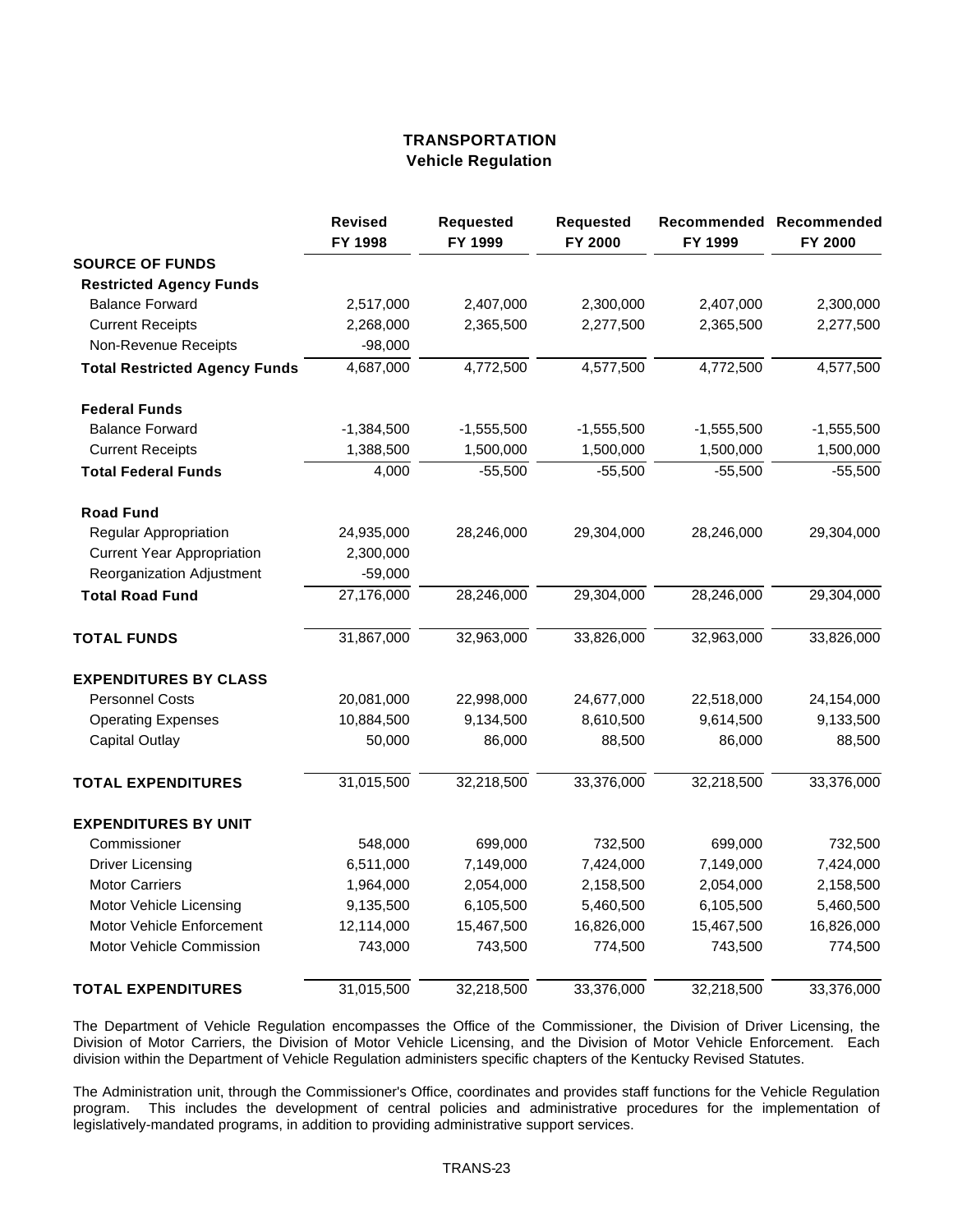The Division of Driver Licensing administers KRS Chapter 186, Chapter 187, Chapter 189A, Chapter 218, and Chapter 281A, along with 601 Kentucky Administrative Regulations, Chapter 11, 12, and 13. By law, this Division administers driver history records; enforces driver license suspensions, revocations, driver limitations programs; and provides state traffic school programs. Field offices are located in Louisville, Lexington, Crescent Springs, Prestonsburg, Bowling Green, Paducah, Elizabethtown, Hazard, Catlettsburg, Hopkinsville, and Madisonville, along with 141 Circuit Clerk Offices, which provide licensing services.

The Division of Motor Carriers performs the following statutory functions: collection and processing fuel and highway use tax from the motor carrier industry (KRS 138.655 through 138.725), register and assign apportioned plates to interstate motor carriers (KRS 186.050), qualify all for-hire transportation within the state (KRS Chapter 281), regulate the rates charged and services rendered by for-hire Kentucky motor carriers of passengers, permitting and routing of over-weight/over-dimensional loads (KRS 189.240), maintain a solid waste permitting system (KRS 174.400), and regulate the States U-Drive-It rental and leasing operations (KRS Chapter 138).

The Division of Motor Vehicle Licensing administers KRS 186.020, 186.050, 186A.010 and 186A.015. This Division operates and maintains a registration and licensing system for vehicles other than passenger-for-hire types. The Division also calculates and collects fees, issues tags, distributes proportional fees to participating states for trucks licensed under the International Registration Plan. The Division develops and maintains the Automated Vehicle Information System (AVIS), central title distribution function, and administers the boat numbering, registration, and titling requirements.

The Division of Motor Vehicle Enforcement administers KRS Chapters: 138, 174, 177, 186, 186A, 189, 189A, and 281. This Division consists of Central Office staff, sworn officers, and weigh station technicians who enforce all laws and regulations pertaining to vehicle size, weight, registration, operating authority, fuel tax reporting, insurance, and safety requirements for commercial vehicles. Also, this Division conducts vehicle safety and hazardous materials inspections.

The Division of Hearings is responsible for the administration of the provisions of KRS Chapter 281, Sections 620, 630, 632,640, 780, and 801. The Division conducts hearings and prepares legal opinions and briefs for the Department and other Cabinet units concerning the interpretation of statutes and regulations administered by the Department of Vehicle Regulation.

The Kentucky Motor Vehicle Commission, authorized by KRS Chapter 190 and attached for administrative purposes to this appropriation unit, licenses and regulates all vehicle manufacturers, dealers, and salespersons conducting business in the Commonwealth. The Commission is funded through various fees which are deposited to a restricted agency fund account.

## **Policy**

The Governor's recommended budget provides additional Road Funds in the amounts of \$1,430,000 in fiscal year 1999 and \$2,012,000 in fiscal year 2000 for continuing existing services throughout the Department of Vehicle Regulation. In all of the divisions, this funding will maintain staffing levels at approximately the same levels as authorized in the 1996-98 biennium. These levels are required to provide acceptable service to the motoring public in the issuance of drivers' licenses, the registration and titling of vehicles, the processing of permits and tax returns for the trucking industry, and the enforcement of motor carrier safety and regulatory laws.

In the Division of Motor Vehicle Licensing, the proposed budget provides Road Funds of \$2,300,000 in fiscal year 1998 (current year appropriation) and \$838,000 in fiscal year 1999 for the statewide reissuance of license plates for passenger vehicles. This effort, which is required under State law, will allow for the replacement of nearly three million plates during calendar year 1998.

The Governor's recommended budget proposes that Road Funds of \$325,500 in fiscal year 1999 and \$477,500 in fiscal year 2000 be appropriated for an EMPOWER Kentucky project designed to improve the vehicle enforcement process through the application of modern technology and more effective deployment of personnel.

The Governor's recommended budget provides Road Funds of \$480,000 in fiscal year 1999 and \$523,000 in fiscal year 2000 for the purpose of allowing Motor Vehicle Enforcement (MVE) officers to participate in the Hazardous Duty Retirement System. This will enhance morale and improve the quality of the MVE officer complement.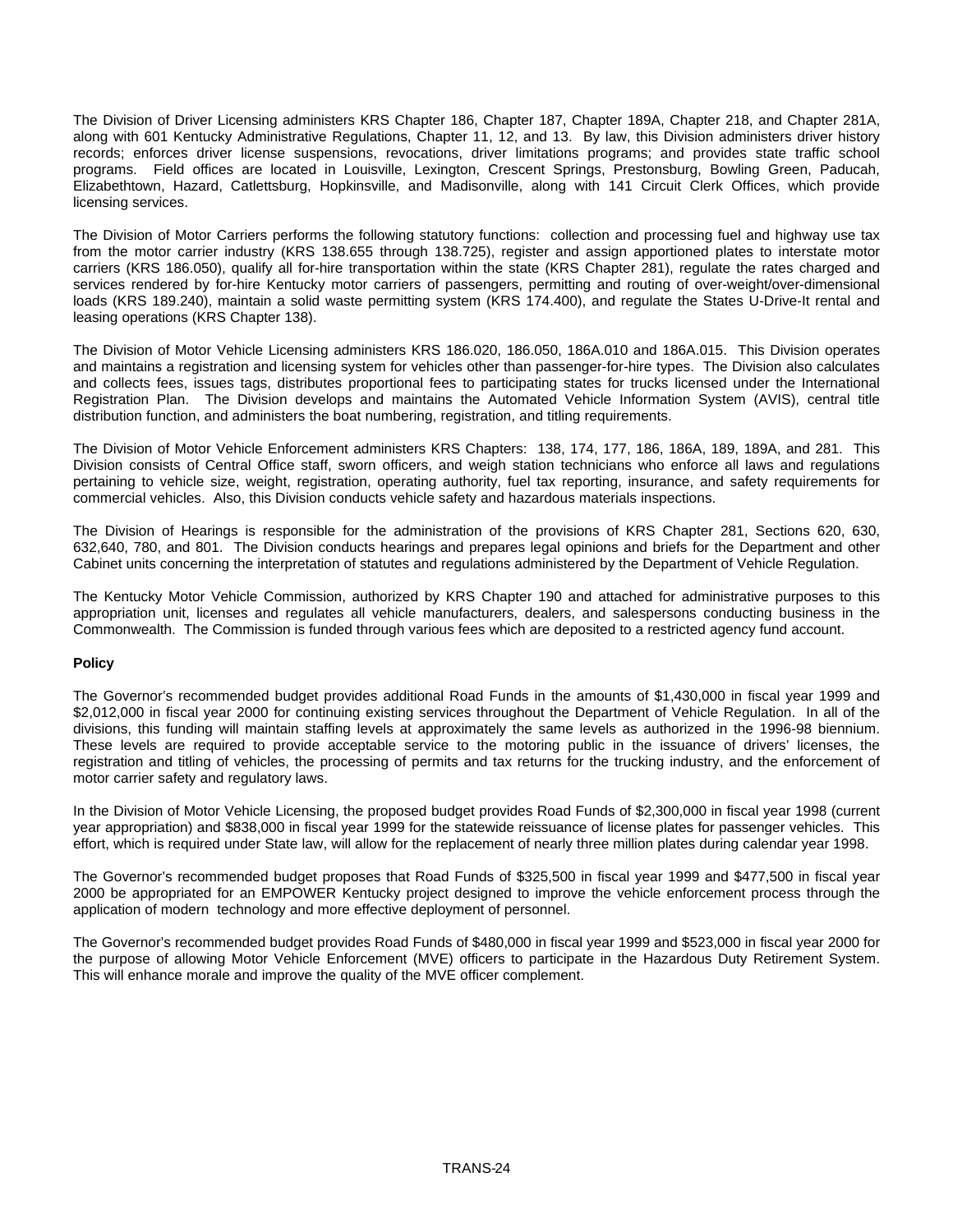## **TRANSPORTATION Debt Service**

|                              | <b>Revised</b><br>FY 1998 | <b>Requested</b><br>FY 1999 | <b>Requested</b><br>FY 2000 | Recommended<br>FY 1999 | Recommended<br>FY 2000 |
|------------------------------|---------------------------|-----------------------------|-----------------------------|------------------------|------------------------|
| <b>SOURCE OF FUNDS</b>       |                           |                             |                             |                        |                        |
| <b>Road Fund</b>             |                           |                             |                             |                        |                        |
| <b>Regular Appropriation</b> | 152,330,000               | 162,936,500                 | 169,457,500                 | 153,027,500            | 168,633,500            |
| <b>EXPENDITURES BY CLASS</b> |                           |                             |                             |                        |                        |
| Debt Service                 | 152,330,000               | 162,936,500                 | 169,457,500                 | 153,027,500            | 168,633,500            |
| <b>EXPENDITURES BY UNIT</b>  |                           |                             |                             |                        |                        |
| Toll Roads Lease Rental      | 15,260,500                | 14,589,500                  | 3,478,000                   | 14,589,500             | 3,478,000              |
| Resource Recovery Lease      |                           |                             |                             |                        |                        |
| Rental                       | 65,419,500                | 43,670,000                  | 53,447,000                  | 43,670,000             | 53,447,000             |
| Economic Development Lease   |                           |                             |                             |                        |                        |
| Rental                       | 71,650,000                | 104,677,000                 | 112,532,500                 | 94,768,000             | 111,708,500            |
| <b>TOTAL EXPENDITURES</b>    | 152,330,000               | 162,936,500                 | 169,457,500                 | 153,027,500            | 168,633,500            |

The Debt Service Program is the budget entity through which payments of principal and interest are made on the revenue bonds the Commonwealth has issued to finance highway construction.

Revenue bonds for the construction of the Commonwealth's system of toll roads were sold by the Kentucky Turnpike Authority in the 1960's. Virtually all of the toll road bonds have been refunded in recent years to take advantage of lower interest rates. Debt service on the outstanding bonds is provided in the form of "lease rental payments" from the Transportation Cabinet to the Turnpike Authority.

The Energy Resource Recovery Act passed by the 1976 General Assembly authorized the issuance of Resource Recovery Road Bonds to finance construction and reconstruction of highways which bear a large portion of Kentucky's coal haul traffic. The original bonds were issued in 1977, 1978, and 1979, and have been refinanced to take advantage of falling interest rates.

In 1980, the General Assembly empowered the Turnpike Authority to issue bonds for the purpose of improving the Commonwealth's Economic Development Road System. The original issue of \$300 million was made in May of 1984 and has since been refunded. The 1990 General Assembly authorized another \$600 million of these bonds in KRS Chapter 175. Approximately \$300 million of these bonds were sold in October, 1991, as authorized in the 1990 Appropriations Act; \$150 million in bonds were sold in April, 1993, as provided in the 1992 Appropriations Act. The remaining \$150 million in bonds were sold in April, 1995, as provided in the 1994 Appropriations Act.

### **Policy**

The Governor's recommended budget assumes suspension during the 1998-2000 biennium of KRS 175.505, which provides for deposits to the Debt Payment Acceleration Fund account. The funding made available by this suspension is proposed for use in the state funded construction program.

The Governor's recommended budget provides for the issuance of \$200 million in Economic Development Road Revenue Bonds by the Turnpike Authority of Kentucky. Additional Road Fund resources of \$18,994,000 in fiscal year 2000 are proposed to support the estimated lease rental for the projects constructed with these bonds.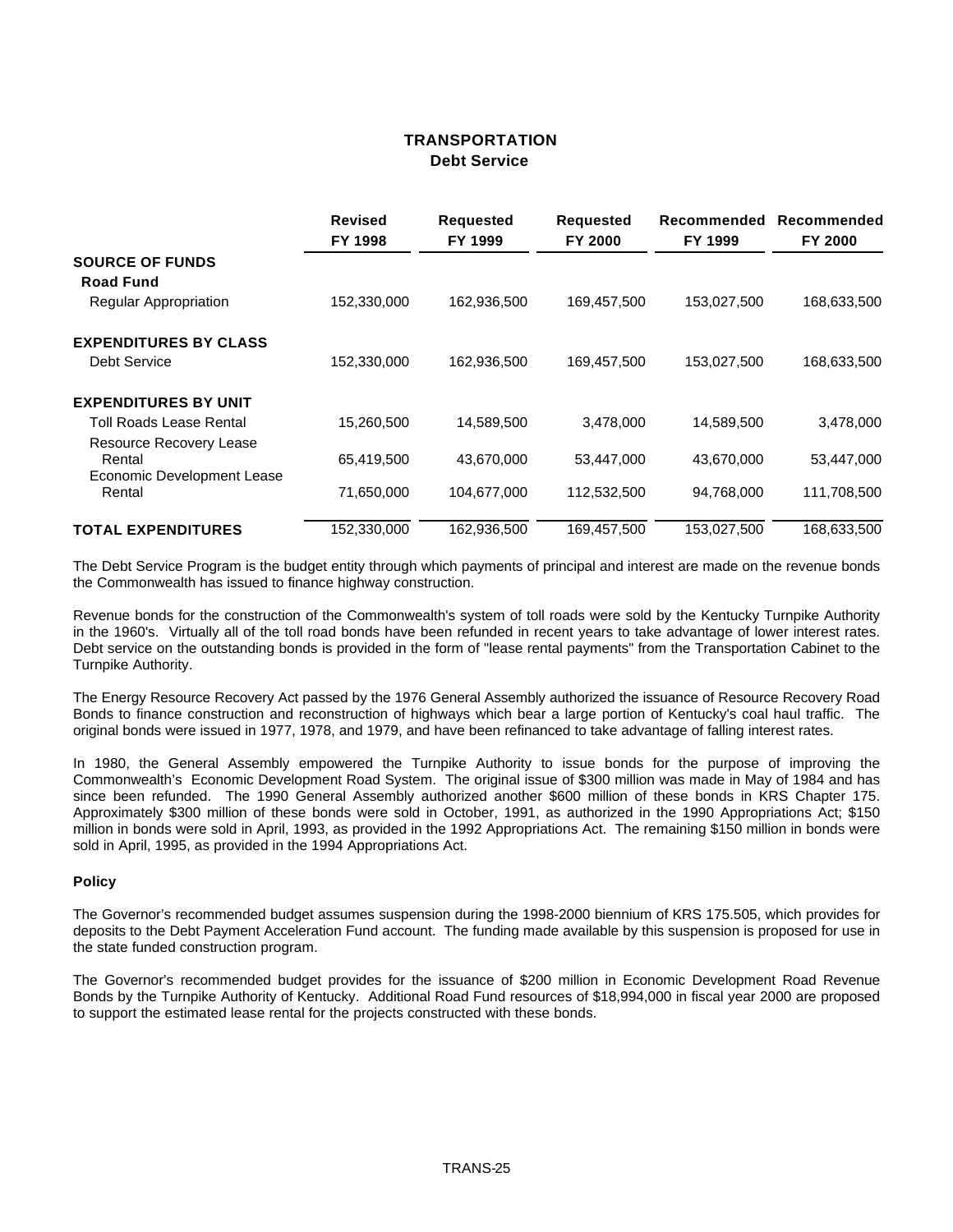## **TRANSPORTATION Judgments**

|                                            | <b>Revised</b><br>FY 1998 | <b>Requested</b><br>FY 1999 | Requested<br>FY 2000 | FY 1999 | Recommended Recommended<br><b>FY 2000</b> |
|--------------------------------------------|---------------------------|-----------------------------|----------------------|---------|-------------------------------------------|
| <b>SOURCE OF FUNDS</b><br><b>Road Fund</b> |                           |                             |                      |         |                                           |
| <b>Regular Appropriation</b>               | 5,983,500                 |                             |                      |         |                                           |
| <b>EXPENDITURES BY CLASS</b>               |                           |                             |                      |         |                                           |
| <b>Operating Expenses</b>                  | 5,983,500                 |                             |                      |         |                                           |
| <b>EXPENDITURES BY UNIT</b>                |                           |                             |                      |         |                                           |
| Paschall Inc. v. Trans. Cab.               | 5,983,500                 |                             |                      |         |                                           |

The Judgments appropriation unit exists to record disbursements by the Transportation Cabinet in regard to court-ordered refunds and other costs of litigation. These payments are made in accordance with KRS 45A.270 and 45A.275.

### **Policy**

The 1996 General Assembly added language to the Appropriations Act (HB 379) which stated that "Funds required to pay judgments shall be transferred from the State Construction Account at the time when actual payments must be disbursed from the State Treasury." This method of dealing with these unknown contingent liabilities is continued in the Governor's recommended budget; therefore, no funding for this budget unit is proposed in the form of regular appropriations.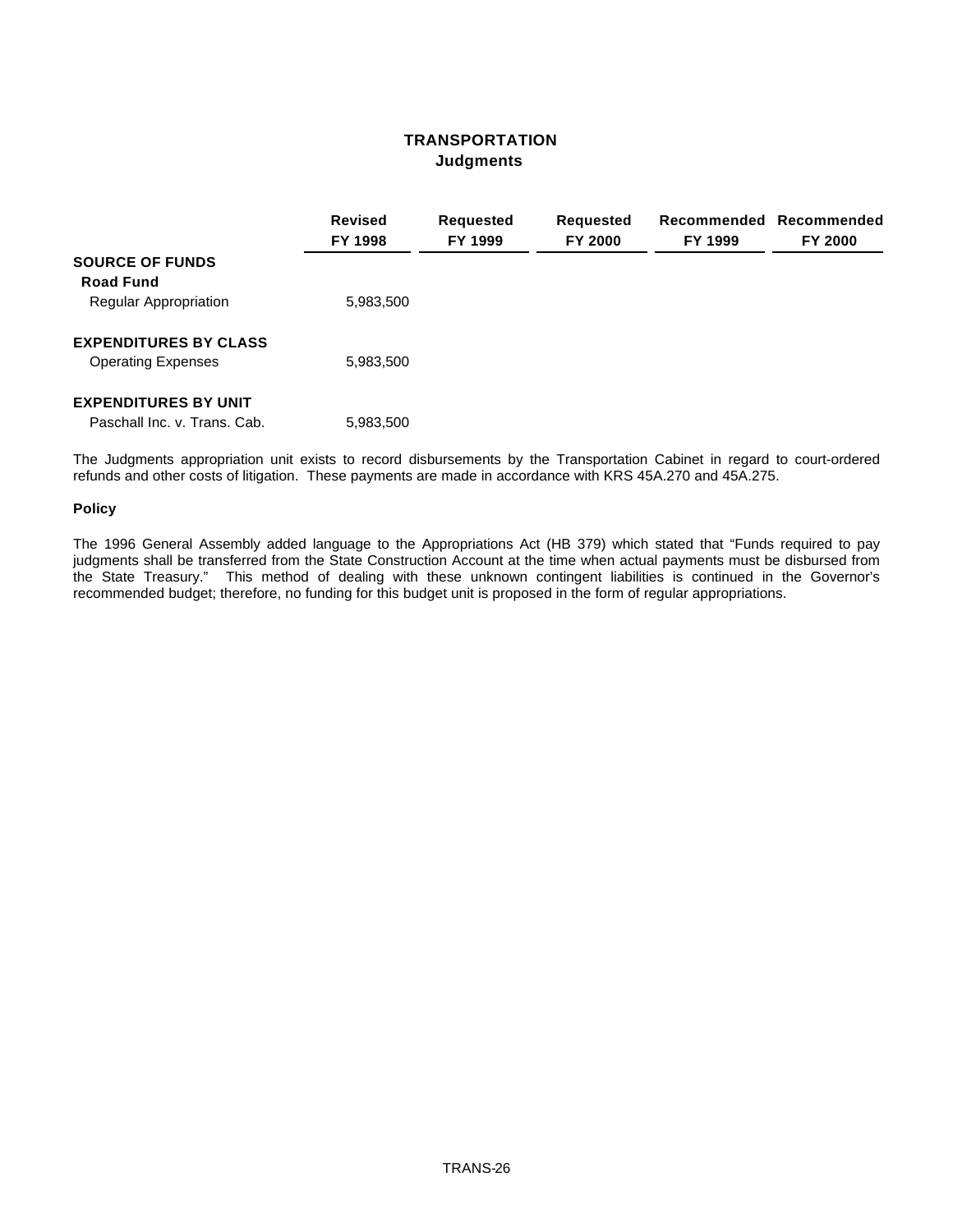# **WORKFORCE DEVELOPMENT**

|                                                                              | <b>Revised</b><br>FY 1998 | <b>Requested</b><br>FY 1999 | <b>Requested</b><br>FY 2000 | FY 1999      | Recommended Recommended<br>FY 2000 |
|------------------------------------------------------------------------------|---------------------------|-----------------------------|-----------------------------|--------------|------------------------------------|
| <b>SOURCE OF FUNDS</b>                                                       |                           |                             |                             |              |                                    |
| <b>General Fund</b>                                                          |                           |                             |                             |              |                                    |
| Regular Appropriation                                                        | 107,596,800               | 56,627,500                  | 56,152,500                  | 49,238,500   | 50,484,100                         |
| <b>Current Year Appropriation</b>                                            | 294,000                   |                             |                             |              |                                    |
| Special Appropriation                                                        | 2,000,000                 |                             |                             |              |                                    |
| <b>Total General Fund</b>                                                    | 109,890,800               | 56,627,500                  | 56,152,500                  | 49,238,500   | 50,484,100                         |
| <b>Restricted Agency Funds</b>                                               |                           |                             |                             |              |                                    |
| <b>Balance Forward</b>                                                       | 5,435,100                 | 2,469,500                   | 1,408,000                   | 2,468,000    | 1,407,500                          |
| <b>Current Receipts</b>                                                      | 34,330,100                | 15,230,500                  | 15,459,500                  | 15,231,000   | 15,459,500                         |
| Non-Revenue Receipts                                                         | 18,611,000                | 20,168,000                  | 21,800,000                  | 20,168,500   | 21,800,000                         |
| <b>Total Restricted Agency Funds</b>                                         | 58,376,200                | 37,868,000                  | 38,667,500                  | 37,867,500   | 38,667,000                         |
| <b>Federal Funds</b>                                                         |                           |                             |                             |              |                                    |
| <b>Balance Forward</b>                                                       | 1,324,000                 | 60,000                      | 62,000                      | 60,000       | 62,000                             |
| <b>Current Receipts</b>                                                      | 407,480,600               | 412,789,000                 | 420,184,000                 | 412,908,000  | 420,630,000                        |
| Non-Revenue Receipts                                                         | 2,667,700                 | 2,693,000                   | 2,750,000                   | 2,693,000    | 2,750,000                          |
| Revenue Redistribution                                                       | $-7,056,100$              | $-6,497,000$                | $-8,583,000$                | $-6,513,500$ | $-8,603,500$                       |
| <b>Total Federal Funds</b>                                                   | 404,416,200               | 409,045,000                 | 414,413,000                 | 409,147,500  | 414,838,500                        |
| <b>TOTAL FUNDS</b>                                                           | 572,683,200               | 503,540,500                 | 509,233,000                 | 496,253,500  | 503,989,600                        |
| <b>EXPENDITURES BY CLASS</b>                                                 |                           |                             |                             |              |                                    |
| <b>Personnel Costs</b>                                                       | 164,788,500               | 104,448,000                 | 106,016,500                 | 104,035,700  | 105,413,700                        |
| <b>Operating Expenses</b>                                                    | 44,957,500                | 31,125,000                  | 29,988,500                  | 29,093,300   | 29,082,400                         |
| Grants, Loans or Benefits                                                    | 354,603,800               | 360,761,500                 | 367,454,000                 | 360,761,500  | 367,454,000                        |
| Debt Service                                                                 | 3,641,000                 |                             |                             |              |                                    |
| <b>Capital Outlay</b>                                                        | 2,164,400                 | 5,736,000                   | 4,915,500                   | 893,500      | 856,000                            |
| <b>TOTAL EXPENDITURES</b>                                                    | 570,155,200               | 502,070,500                 | 508,374,500                 | 494,784,000  | 502,806,100                        |
| <b>EXPENDITURES BY UNIT</b>                                                  |                           |                             |                             |              |                                    |
| General Administration and                                                   |                           |                             |                             |              |                                    |
| Program Support<br>State Board for Adult and                                 | 22,402,400                | 12,963,500                  | 9,549,000                   | 12,772,000   | 9,340,000                          |
| <b>Technical Education</b><br><b>Technical Education</b>                     | 33,600                    | 30,000                      | 30,500                      | 30,000       | 30,500                             |
| Adult Education and Literacy                                                 | 131,038,300               | 60,053,000<br>21,553,500    | 58,858,500                  | 53,099,600   | 53,681,700                         |
| Vocational Rehabilitation                                                    | 21,065,200                | 49,482,000                  | 22,370,000                  | 21,528,200   | 22,337,900                         |
|                                                                              | 47,399,200                |                             | 51,179,000                  | 49,464,100   | 51,148,800                         |
| Department for the Blind                                                     | 12,964,700                | 12,111,000                  | 11,677,000                  | 12,029,700   | 11,578,100                         |
| Governor's Council on Vocational<br>Education<br>State Board for Proprietary | 152,500                   |                             |                             |              |                                    |
| Education                                                                    | 235,000                   | 110,500                     | 116,000                     | 110,500      | 116,000                            |
| <b>Job Training Coordinating</b><br>Council                                  | 138,900                   | 132,500                     | 139,000                     | 132,500      | 139,000                            |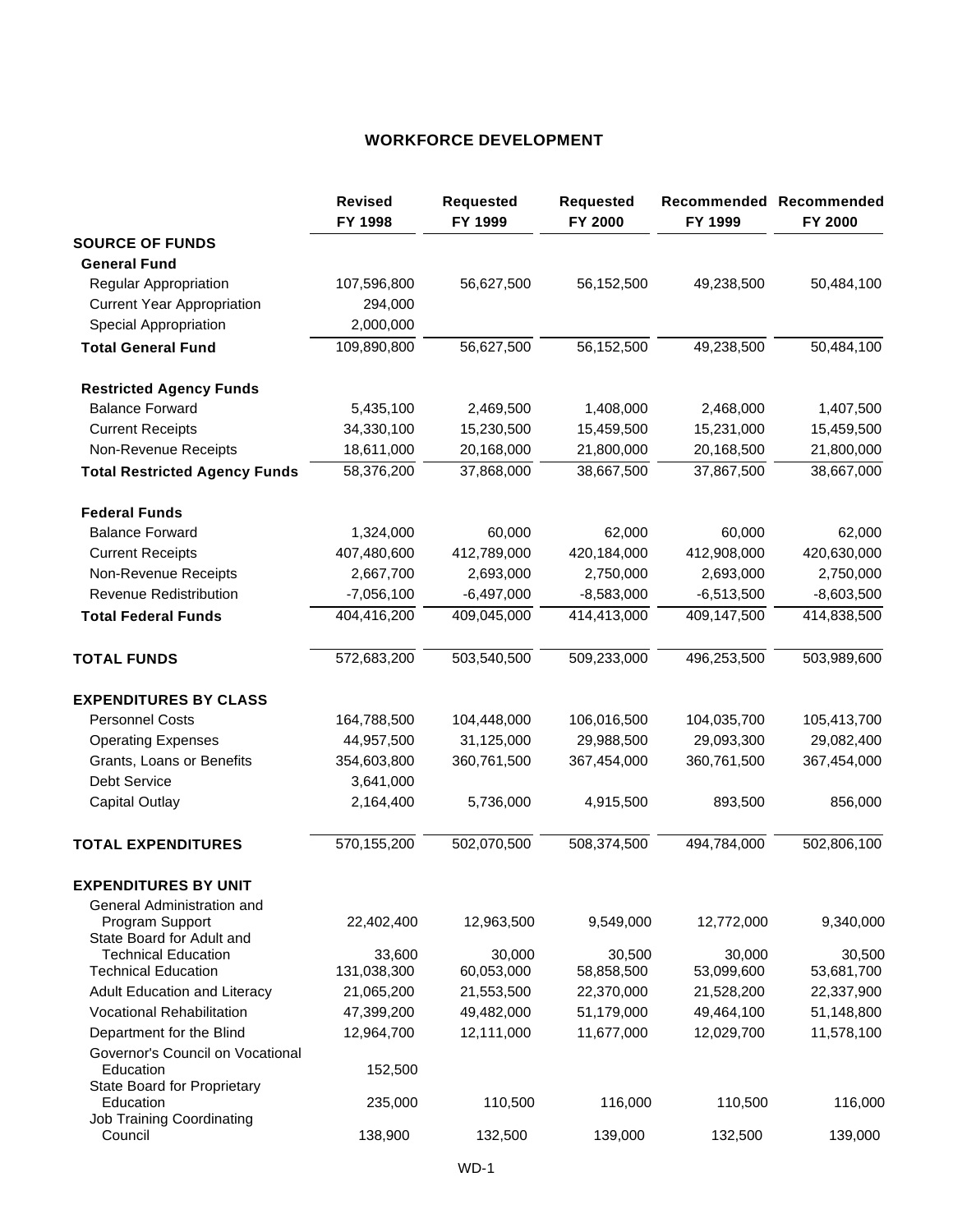|                                                                              | <b>Revised</b><br>FY 1998 | <b>Requested</b><br>FY 1999 | <b>Requested</b><br><b>FY 2000</b> | Recommended<br>FY 1999  | Recommended<br><b>FY 2000</b> |
|------------------------------------------------------------------------------|---------------------------|-----------------------------|------------------------------------|-------------------------|-------------------------------|
| Teachers' Retirement - Employer<br>Contribution<br>Training and Reemployment | 9,266,100<br>42,682,000   | 4.313.500<br>36,824,500     | 4,530,500<br>40,510,500            | 4,313,500<br>36,824,500 | 4,530,500<br>40,510,500       |
| <b>Employment Services</b>                                                   | 282.777.300               | 304.496.500                 | 309.414.500                        | 304.479.400             | 309,393,100                   |
| <b>TOTAL EXPENDITURES</b>                                                    | 570,155,200               | 502,070,500                 | 508,374,500                        | 494,784,000             | 502,806,100                   |

The Workforce Development Cabinet has experienced tremendous change since its inception over seven years ago, and continues to evolve in response to shifting economic, social and political environments. Creation of the Cabinet in 1990 reflected the comprehensive approach that is now understood to be absolutely fundamental—an approach to the broader definition of "workforce development" that is built on partnerships among employees, labor, education and all levels of government—and an approach to make workforce development an integral component of state and local economic development policies.

The Cabinet serves a broad constituency, each with its own unique characteristics and requirements. Clients who benefit from Cabinet programs include:

- business and industry;
- dislocated workers;
- adults requiring basic education and literacy training;
- incumbent workers needing upgrade training;
- individuals making the transition from welfare-to-work;
- new job force entrants:
- persons with disabilities seeking employment;
- economically disadvantaged youth;
- youth preparing for postsecondary education or work;
- career transitioning workers;
- other job seekers.

Recently, two major legislative initiatives have required that the Cabinet marshal resources and redesign programs to better serve customers. Passage of the Kentucky Postsecondary Education Improvement Act of 1997, along with federal welfare reform, has magnified the Cabinet's central role in the broader scope of workforce development. Subsequent to this sweeping legislation, new strategies and innovative approaches are being designed and the Cabinet is helping shape greater public awareness of the interdependence of a skilled workforce to Kentucky's social and economic development needs. Cabinet programs continue to serve as a linchpin to address Kentucky's current and long-term workforce needs.

Throughout fiscal biennium 1998-2000 and beyond, the Cabinet will seek to:

- Place more emphasis on secondary vocational-technical education through programs at the 54 area technology centers;
- Respond to permanent changes in traditional economic bases through One-Stop Career Centers, employment and training, as well as adult education programs;
- Empower educationally disadvantaged workers through adult education and literacy services and other employment services, such as the upgrade of training;
- Foster enactment of welfare reform in order that individuals may lead more enriched lives by virtue of Cabinet programs that can assist in breaking the cycle of dependency;
- Enable individuals with disabilities to participate in the workforce;
- Respond to federal consolidation legislation that will build integrated workforce development systems that are more customer-focused by improving system-wide accountability and adopting high performance practices.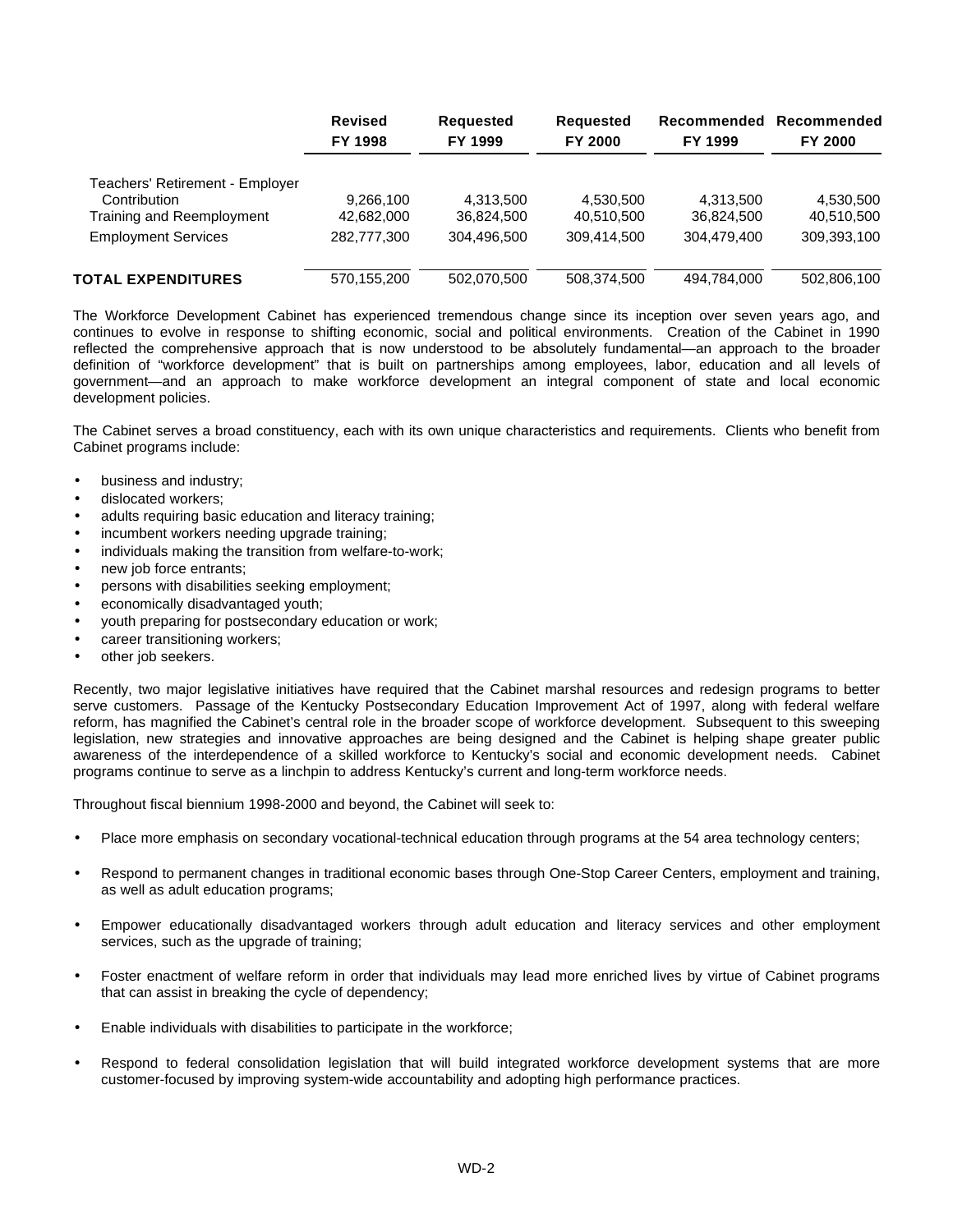## **Policy**

The Governor's recommended budget reflects the organizational changes that will take place on July 1, 1998, when the postsecondary technical institutions currently housed in the Workforce Development Cabinet are transferred to the Kentucky Community and Technical College System as a result of the passage of the Kentucky Postsecondary Education Improvement Act during the First Extraordinary Session of 1997.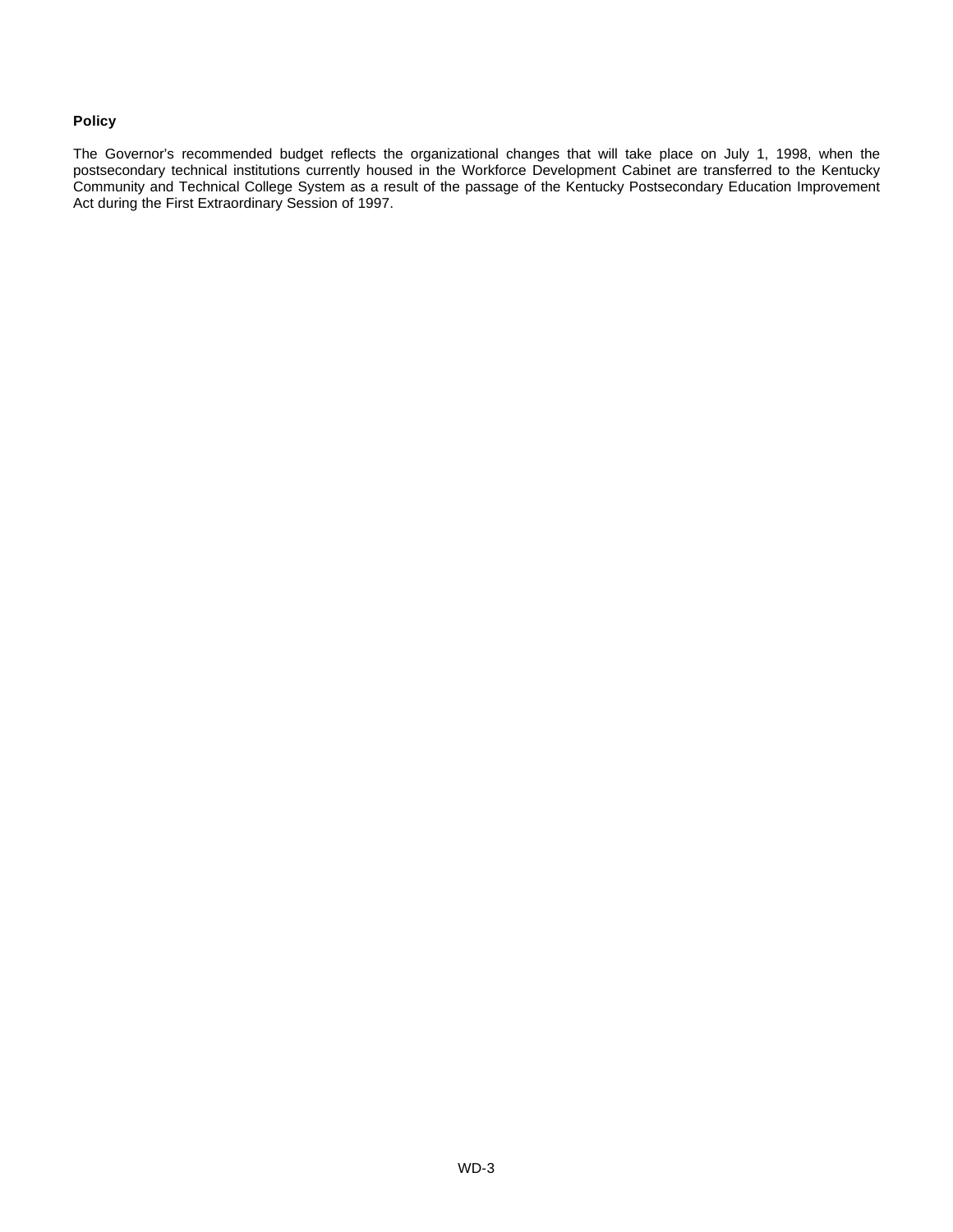# **WORKFORCE DEVELOPMENT General Administration and Program Support**

|                                                        | <b>Revised</b><br>FY 1998 | <b>Requested</b><br>FY 1999 | <b>Requested</b><br>FY 2000 | FY 1999    | Recommended Recommended<br>FY 2000 |
|--------------------------------------------------------|---------------------------|-----------------------------|-----------------------------|------------|------------------------------------|
| <b>SOURCE OF FUNDS</b>                                 |                           |                             |                             |            |                                    |
| <b>General Fund</b>                                    |                           |                             |                             |            |                                    |
| <b>Regular Appropriation</b>                           | 7,521,900                 | 1,993,500                   | 2,062,500                   | 1,802,000  | 1,853,500                          |
| <b>Restricted Agency Funds</b>                         |                           |                             |                             |            |                                    |
| <b>Balance Forward</b>                                 | 890,000                   | 288,500                     | 287,500                     | 288,500    | 287,500                            |
| Non-Revenue Receipts                                   | 4,364,000                 | 5,246,500                   | 5,468,000                   | 5,246,500  | 5,468,000                          |
| <b>Total Restricted Agency Funds</b>                   | 5,254,000                 | 5,535,000                   | 5,755,500                   | 5,535,000  | 5,755,500                          |
| <b>Federal Funds</b>                                   |                           |                             |                             |            |                                    |
| <b>Balance Forward</b>                                 | 8,000                     | 9,500                       | 11,500                      | 9,500      | 11,500                             |
| <b>Current Receipts</b>                                | 6,711,500                 | 2,389,500                   | 248,000                     | 2,389,500  | 573,000                            |
| <b>Revenue Redistribution</b>                          | 3,205,000                 | 3,335,000                   | 1,428,000                   | 3,335,000  | 1,428,000                          |
| <b>Total Federal Funds</b>                             | 9,924,500                 | 5,734,000                   | 1,687,500                   | 5,734,000  | 2,012,500                          |
| <b>TOTAL FUNDS</b>                                     | 22,700,400                | 13,262,500                  | 9,505,500                   | 13,071,000 | 9,621,500                          |
| <b>EXPENDITURES BY CLASS</b>                           |                           |                             |                             |            |                                    |
| <b>Personnel Costs</b>                                 | 6,455,400                 | 6,114,500                   | 6,432,500                   | 6,032,800  | 6,339,600                          |
| <b>Operating Expenses</b>                              | 3,266,000                 | 1,953,000                   | 1,969,500                   | 1,843,200  | 1,853,400                          |
| Grants, Loans or Benefits                              | 9,040,000                 | 4,896,000                   | 1,147,000                   | 4,896,000  | 1,147,000                          |
| <b>Debt Service</b>                                    | 3,641,000                 |                             |                             |            |                                    |
| <b>TOTAL EXPENDITURES</b>                              | 22,402,400                | 12,963,500                  | 9,549,000                   | 12,772,000 | 9,340,000                          |
| <b>EXPENDITURES BY UNIT</b>                            |                           |                             |                             |            |                                    |
| Secretary                                              | 617,000                   | 772,500                     | 806,500                     | 772,500    | 806,500                            |
| <b>General Counsel</b>                                 | 406,000                   | 426,000                     | 447,500                     | 426,000    | 447,500                            |
| Communications                                         | 261,000                   | 271,000                     | 283,500                     | 271,000    | 283,500                            |
| Development and Industry<br>Relations                  | 101,500                   | 105,500                     | 111,000                     | 105,500    | 111,000                            |
| Workforce Analysis and<br>Research                     | 143,800                   | 113,000                     | 118,500                     | 113,000    | 118,500                            |
| School-to-Work                                         | 6,200,000                 | 2,036,000                   | 325,000                     | 2,036,000  | 325,000                            |
| One Stop Career Centers                                | 2,300,500                 | 2,165,000                   |                             | 2,165,000  |                                    |
| <b>Budget/Personnel Services</b>                       | 2,877,700                 | 3,000,000                   | 3,233,000                   | 3,000,000  | 3,233,000                          |
| <b>Administrative Services</b>                         | 4,537,400                 | 3,916,000                   | 4,064,500                   | 3,916,000  | 4,064,500                          |
| <b>Facilities Maintenance</b>                          | 1,316,500                 | 158,500                     | 159,500                     | 158,500    | 159,500                            |
| Debt Service                                           | 3,641,000                 |                             |                             |            |                                    |
| <b>EMPOWER Kentucky General</b><br><b>Fund Savings</b> |                           |                             |                             | $-191,500$ | $-209,000$                         |
| <b>TOTAL EXPENDITURES</b>                              | 22,402,400                | 12,963,500                  | 9,549,000                   | 12,772,000 | 9,340,000                          |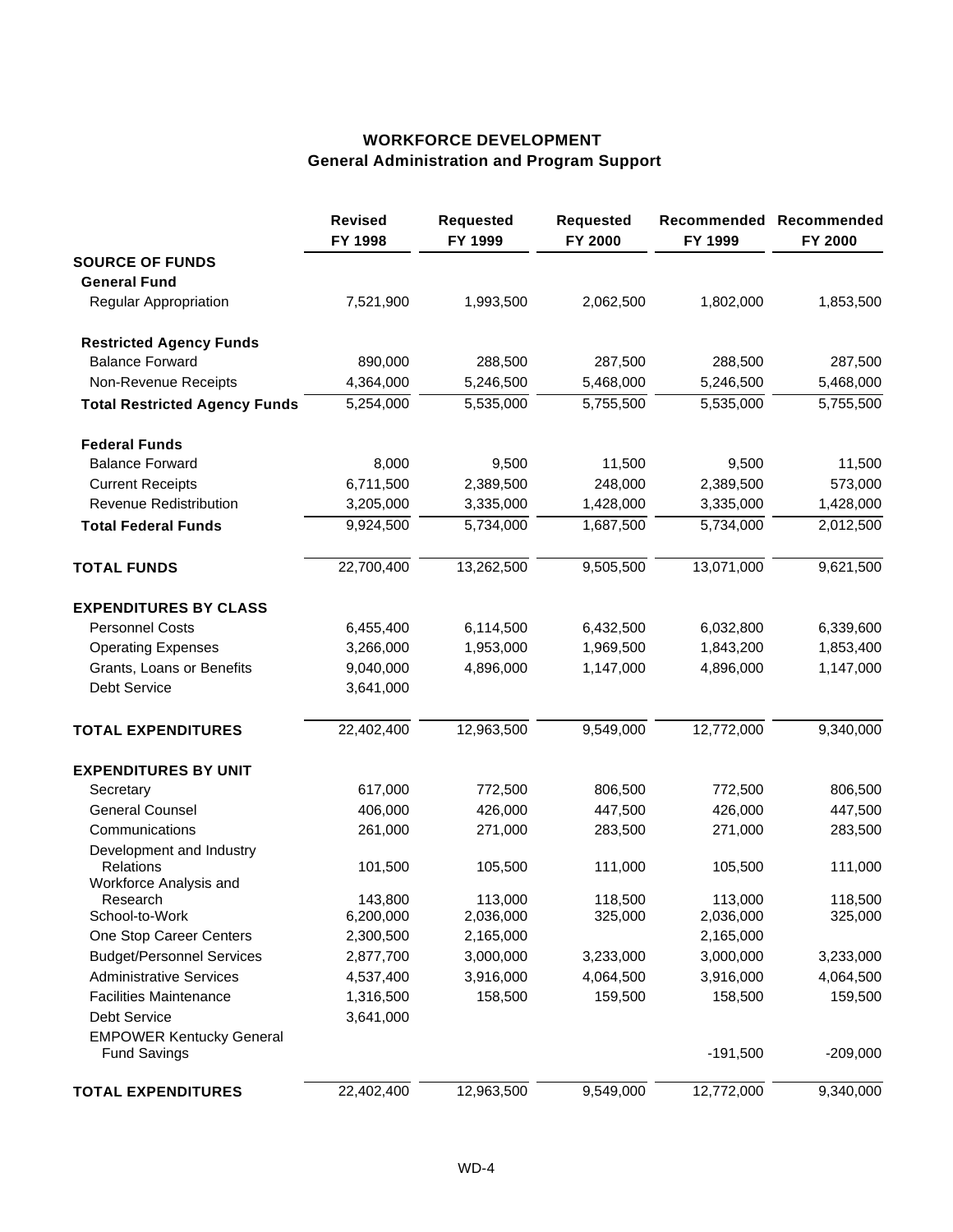General Administration and Program Support provides central coordination and direction for the overall planning, management and oversight of the agencies within the Cabinet. The Program is responsible for policy and budget development, personnel transactions, legal services, including legislative and regulatory development, communications, economic analysis and research, as well as school-to-work activities. The following offices make up the General Administration program:

The Office of the Secretary provides the strategic direction and leadership for the Cabinet, including the coordination of Cabinet activities among the departments and agencies. The Secretary serves as the Chief Executive Officer for the Cabinet and is an advisor to the Governor and the General Assembly regarding workforce issues.

The Office of School-to-Work was created in 1994 by Executive Order 94-904. The Office is headed by an Executive Director appointed by the Secretary of the Workforce Cabinet. The Office is supported with federal funding. This federally-funded, timelimited program sunsets September of 1999 with responsibility to sustain the initiative falling back to the state.

One-Stop Career Centers System implementation began upon receipt of a federal grant on September 13, 1995. One of four states to initially receive this grant in conjunction with a School-to-Work grant, and the first of 16 nationwide, Kentucky was awarded a three-year grant totaling \$7,954,843. Intended to allow states more flexibility in designing a cohesive system, Kentucky's One-Stop is facilitating the local design and re-engineering of employment and training service delivery, integrating performance outcomes, customer satisfaction and quality initiatives, adopting a universal customer approach, and the streamlining of customer services. The rapid progression toward state-of-the-art technology and PC-based architecture has been the most critical challenge and investment for One-Stop. Staff for the System are attached to the Office of the Secretary. One-Stop is headed by a Statewide Coordinator, recommended by the State Workforce Partnership Council and appointed by the Secretary. The federal funds for this program expire at the end of fiscal year 1999.

The Office of General Counsel provides legal advice and representation, including review of contracts, memoranda of agreements, personnel legal actions, regulations, legislation and policy review.

The Office of Workforce Analysis and Research is responsible for data collection and analytical research on economic and employment trends. The Kentucky Occupational Information Coordinating Committee (KOICC) is administratively attached to this office. The KOICC coordinates the development and dissemination of occupational, labor market, education training, and career information for use by counselors, students, and others. It is federally funded.

The Office of Development and Industry Relations serves as the central point of contact for the private sector to access adult education and job training services. It performs both an outreach and a partnership function between the Cabinet and Kentucky businesses. This linkage will assist in fulfilling Kentucky's need to substantially increase the number of employees with globally competitive skills.

The Office of Communications provides internal and external communications, disseminating information about the Cabinet and its components to employees, the media and the general public. The Office also produces all departmental publications and distributes news releases.

Effective August 28, 1997, Executive Order 97-117 reorganized the Office for Policy, Budget and Personnel by separating the unit into two offices: establishing the Office of Personnel Services, and renaming the policy and budget unit, the Office for Policy and Budget.

The Office of Personnel Services is responsible for personnel activities which include processing personnel and payroll documents, providing benefit services to Cabinet employees, preparing an array of staffing reports, and monitoring compliance with statutes and regulations. In addition, the Office is responsible for auditing functions of the Cabinet which includes the general audit and student aid audit of schools within the Department for Technical Education, and other audits of various Cabinet units.

The Office for Policy and Budget provides assistance to the Cabinet Secretary by providing coordination and analysis for policy formation and Cabinet management; preparation and oversight of the biennial budget; coordination and monitoring of state and federal legislative activities; technical support to departments and offices; and a variety of programmatic and financial matters. Also attached to the office is the Job Training Partnership Act (JTPA) Education and Coordination Branch and the Client Assistance Branch.

The JTPA Education and Coordination Branch is responsible for the administration of federal funds provided through the Job Training Partnership Act. These funds represent eight percent of the Titles IIA (year-round adult training) and IIC (year-round youth training) allocations. To be eligible for eight percent funds, an individual must be economically disadvantaged and have one other barrier to employment, such as a deficiency in basic skills.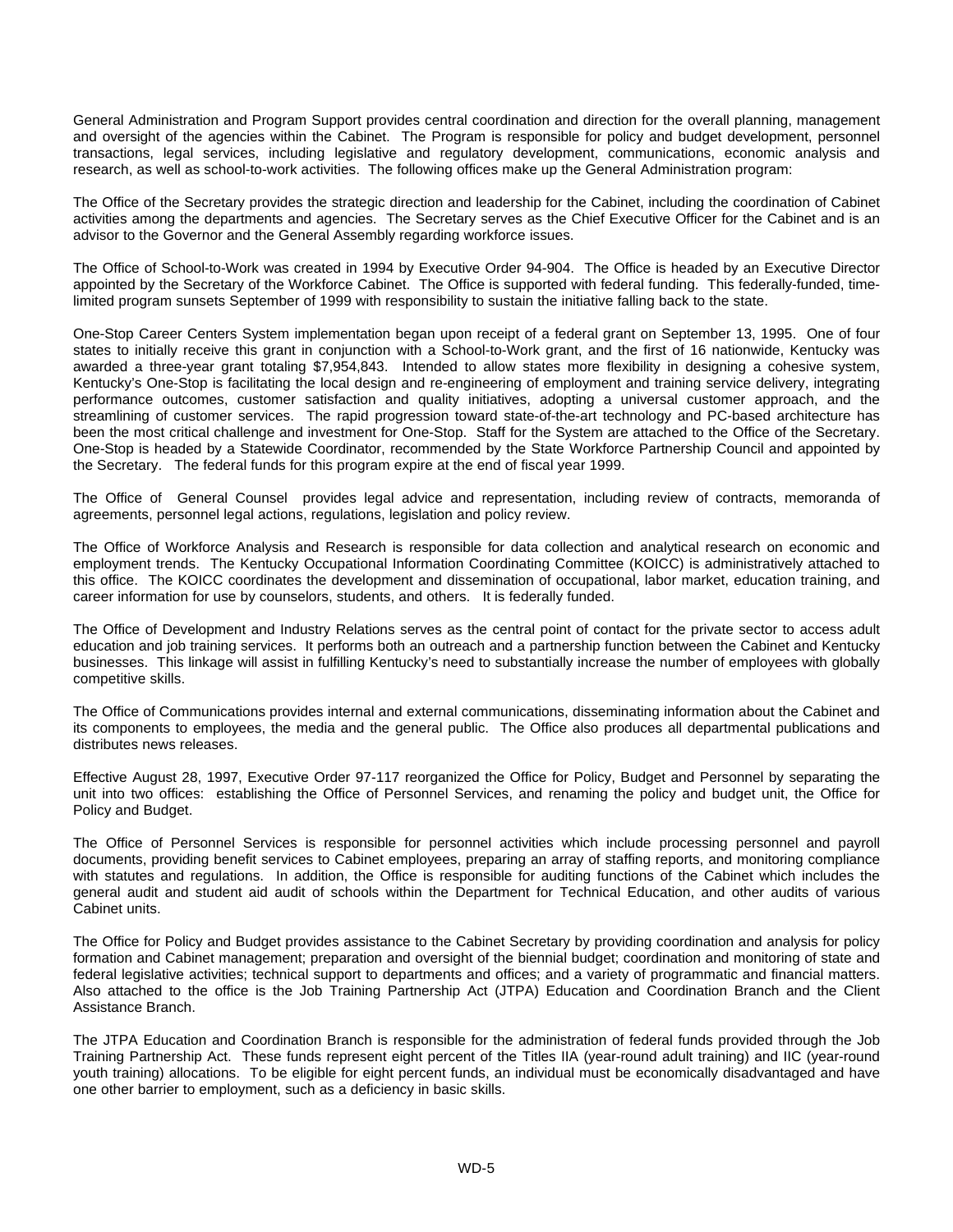The Client Assistant Branch is a federally mandated and funded program that ensures the protection of rights of disabled individuals under the Rehabilitation Act of 1973, as amended.

The Office of Administrative Services was established pursuant to Executive Order 95-289. The Computer Services Division within the Office serves as the central location for all Cabinet data processing programs statewide. The Division of Fiscal Services is responsible for all central office purchasing, auditing and processing of financial documents and maintenance of the STARS accounting system. The Division of Facilities Management is responsible for the physical management of all stateowned/state-operated facilities, equipment and property assigned to agencies within the Cabinet. Specific functions include programming and planning for new facilities; providing a quality learning and/or work environment for students and staff through comprehensive Major Plan Maintenance, Safety and Insurance programs; managing and accounting for all inventory owned or leased by the Cabinet; coordinating the leasing of space for use by Cabinet personnel and the processing of payment documents for same, as well as mail, and supply service management.

## **Policy**

General Administration and Policy Support will be reorganized effective July 1, 1998, to reflect the separation of Postsecondary Technical Education from the Workforce Development Cabinet to the Kentucky Community and Technical College System (KCTCS), pursuant to House Bill 1 as enacted during the First Extraordinary Session of 1997. The change will occur within the Office of Administration and Policy Support as staff and operating functions necessary to provide facilities management/maintenance will be transferred to the KCTCS. The estimated value of this service is \$1,905,500 in fiscal year 1999 and \$1,954,500 in fiscal year 2000. The recommended budget reflects this change in fiscal year 1999 and fiscal year 2000.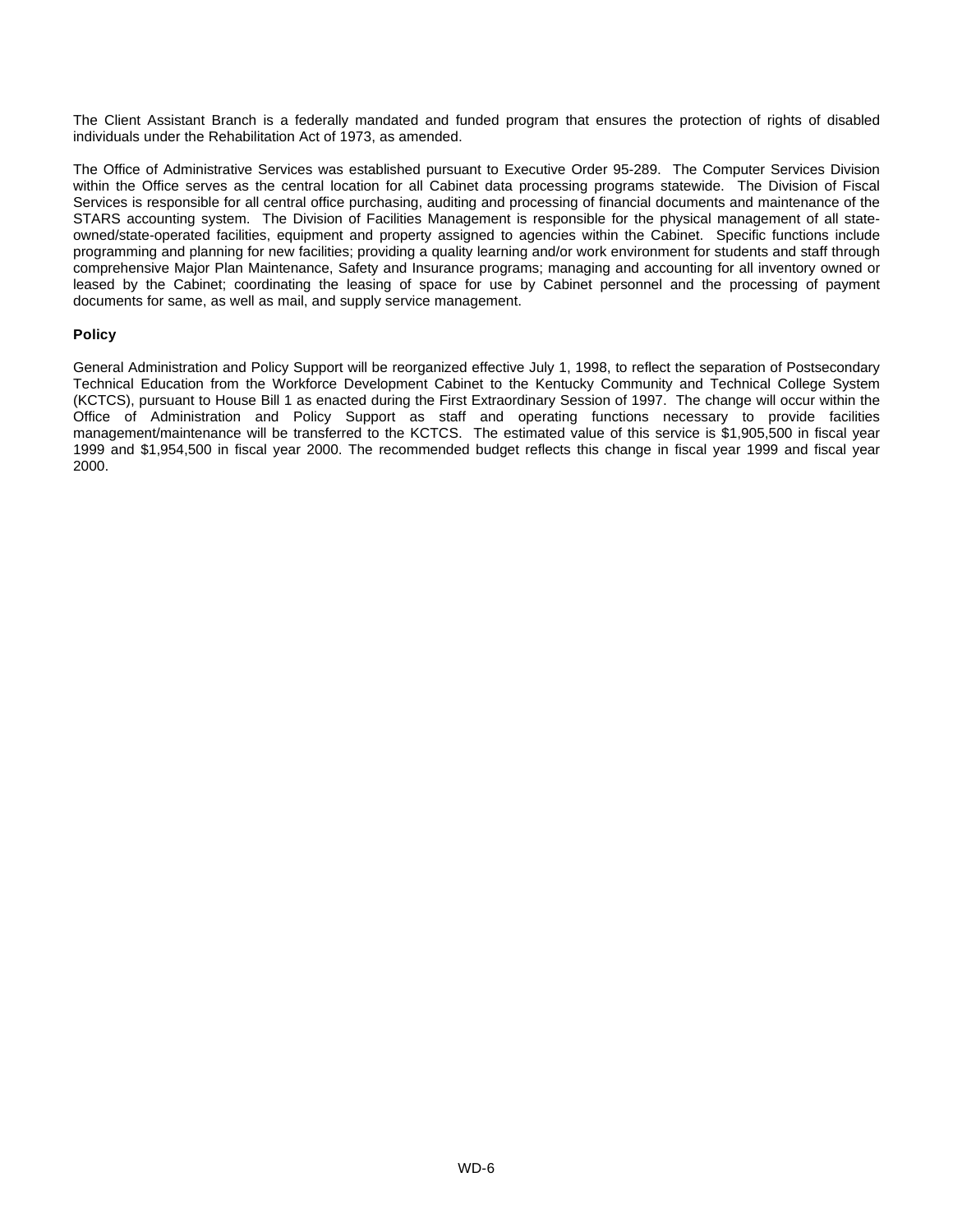# **WORKFORCE DEVELOPMENT State Board For Adult and Technical Education**

|                              | <b>Revised</b><br>FY 1998 | <b>Requested</b><br>FY 1999 | Requested<br>FY 2000 | Recommended<br>FY 1999 | Recommended<br>FY 2000 |
|------------------------------|---------------------------|-----------------------------|----------------------|------------------------|------------------------|
| <b>SOURCE OF FUNDS</b>       |                           |                             |                      |                        |                        |
| <b>General Fund</b>          |                           |                             |                      |                        |                        |
| <b>Regular Appropriation</b> | 33.600                    | 30,000                      | 30.500               | 30,000                 | 30,500                 |
| <b>EXPENDITURES BY CLASS</b> |                           |                             |                      |                        |                        |
| <b>Personnel Costs</b>       | 14.900                    | 13,500                      | 13,500               | 13,500                 | 13,500                 |
| <b>Operating Expenses</b>    | 18.700                    | 16,500                      | 17.000               | 16,500                 | 17,000                 |
| <b>TOTAL EXPENDITURES</b>    | 33,600                    | 30.000                      | 30.500               | 30,000                 | 30,500                 |

The State Board for Adult and Technical Education was established by the 1990 General Assembly and operates under the provisions of KRS Chapter 151.032. The Board consists of nine voting members, one from each Supreme Court district and two from the state at large, who are appointed by the Governor.

The primary purpose of the Board is to develop and adopt the regulations which govern the planning, coordinating, administering, supervising, operating, and evaluating of the adult and technical programs, services, and activities within the Department for Technical Education and the Department for Adult Education and Literacy. The Board is authorized to establish administration and operating procedures for state-operated area technology centers and staff, as well as to recommend to the State Board for Elementary and Secondary Education standards pertaining to secondary technical education curriculum, accreditation, equipment, facilities, and related matters. The Board also administers the personnel system as authorized by KRS 151B and employs over 900 permanent and certified/equivalent staff.

The Board must meet a minimum of four times per year and has three standing committees: the program committee, the finance committee, and the long-term planning committee. Special task forces and work groups are appointed as needed.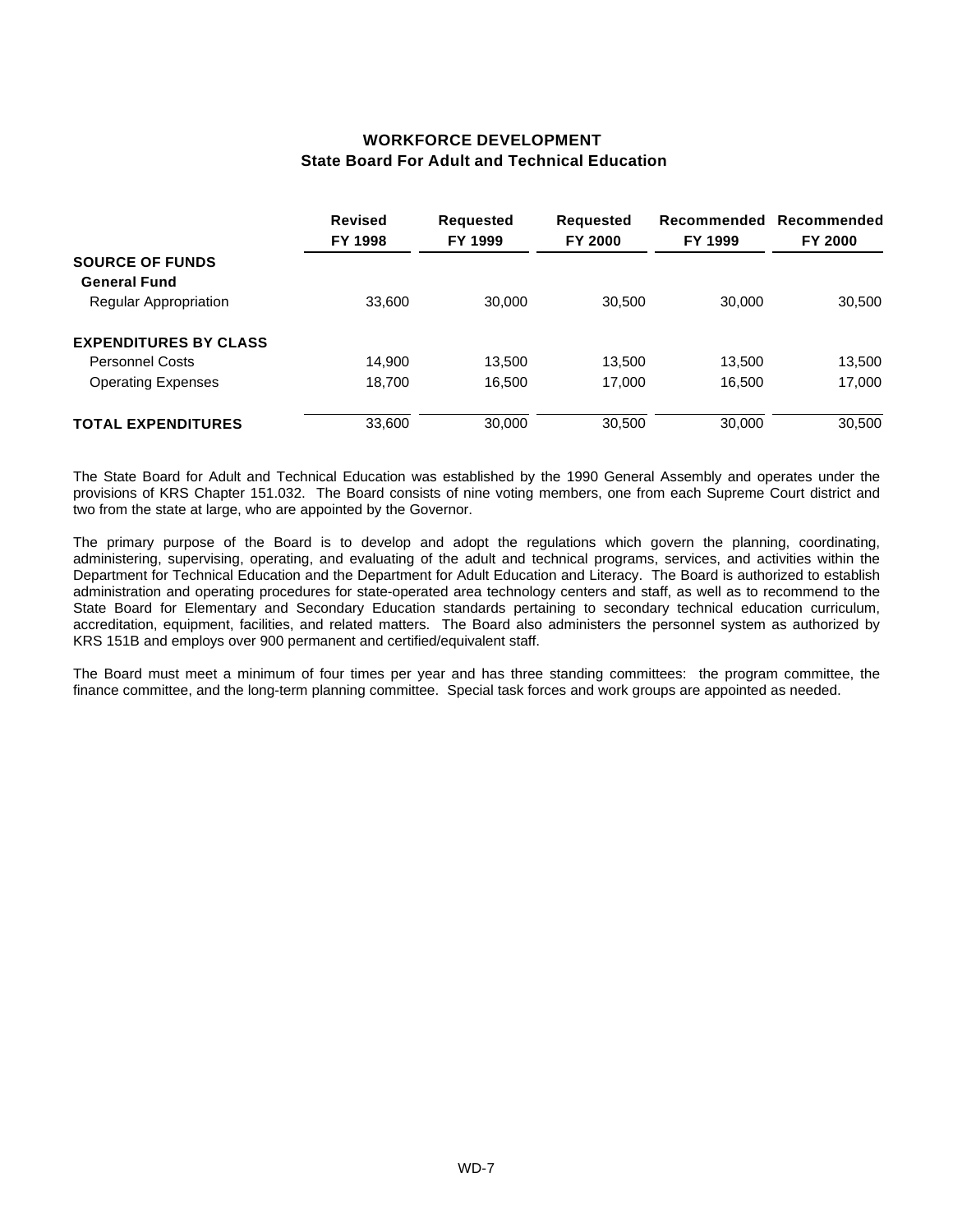## **WORKFORCE DEVELOPMENT Technical Education**

|                                                        | <b>Revised</b><br>FY 1998 | <b>Requested</b><br>FY 1999 | <b>Requested</b><br>FY 2000 | FY 1999      | Recommended Recommended<br>FY 2000 |
|--------------------------------------------------------|---------------------------|-----------------------------|-----------------------------|--------------|------------------------------------|
| <b>SOURCE OF FUNDS</b>                                 |                           |                             |                             |              |                                    |
| <b>General Fund</b>                                    |                           |                             |                             |              |                                    |
| Regular Appropriation                                  | 69,175,300                | 25,748,500                  | 24,242,500                  | 18,795,100   | 19,065,700                         |
| <b>Current Year Appropriation</b>                      | 294,000                   |                             |                             |              |                                    |
| <b>Total General Fund</b>                              | 69,469,300                | 25,748,500                  | 24,242,500                  | 18,795,100   | 19,065,700                         |
| <b>Restricted Agency Funds</b>                         |                           |                             |                             |              |                                    |
| <b>Balance Forward</b>                                 | 1,877,900                 | 796,500                     | 58,500                      | 795,000      | 58,000                             |
| <b>Current Receipts</b>                                | 22,867,800                | 3,117,000                   | 3,250,500                   | 3,117,500    | 3,250,500                          |
| Non-Revenue Receipts                                   | 14,128,000                | 14,799,500                  | 16,207,000                  | 14,800,000   | 16,207,000                         |
| <b>Total Restricted Agency Funds</b>                   | 38,873,700                | 18,713,000                  | 19,516,000                  | 18,712,500   | 19,515,500                         |
| <b>Federal Funds</b>                                   |                           |                             |                             |              |                                    |
| <b>Balance Forward</b>                                 | 228,500                   |                             |                             |              |                                    |
| <b>Current Receipts</b>                                | 29,193,600                | 20,950,000                  | 20,300,000                  | 20,950,000   | 20,300,000                         |
| Non-Revenue Receipts                                   | $-21,800$                 |                             |                             |              |                                    |
| <b>Revenue Redistribution</b>                          | $-5,910,000$              | $-5,300,000$                | $-5,100,000$                | $-5,300,000$ | $-5,100,000$                       |
| <b>Total Federal Funds</b>                             | 23,490,300                | 15,650,000                  | 15,200,000                  | 15,650,000   | 15,200,000                         |
| <b>TOTAL FUNDS</b>                                     | 131,833,300               | 60,111,500                  | 58,958,500                  | 53,157,600   | 53,781,200                         |
| <b>EXPENDITURES BY CLASS</b>                           |                           |                             |                             |              |                                    |
| <b>Personnel Costs</b>                                 | 86,457,100                | 28,895,000                  | 29,907,000                  | 28,688,100   | 29,550,700                         |
| <b>Operating Expenses</b>                              | 25,953,900                | 14,856,500                  | 13,612,500                  | 12,952,500   | 12,851,500                         |
| Grants, Loans or Benefits                              | 16,710,900                | 10,720,500                  | 10,543,500                  | 10,720,500   | 10,543,500                         |
| <b>Capital Outlay</b>                                  | 1,916,400                 | 5,581,000                   | 4,795,500                   | 738,500      | 736,000                            |
| <b>TOTAL EXPENDITURES</b>                              | 131,038,300               | 60,053,000                  | 58,858,500                  | 53,099,600   | 53,681,700                         |
| <b>EXPENDITURES BY UNIT</b>                            |                           |                             |                             |              |                                    |
| Kentucky Tech System                                   | 120,914,000               | 45,978,000                  | 45,200,000                  | 39,271,500   | 40,471,000                         |
| <b>Federal and Support Programs</b>                    | 10,124,300                | 14,075,000                  | 13,658,500                  | 14,075,000   | 13,658,500                         |
| <b>EMPOWER Kentucky General</b><br><b>Fund Savings</b> |                           |                             |                             | $-246,900$   | $-447,800$                         |
| <b>TOTAL EXPENDITURES</b>                              | 131,038,300               | 60,053,000                  | 58,858,500                  | 53,099,600   | 53,681,700                         |

The Department for Adult and Technical Education was established effective July 1, 1990 by KRS Chapter 151B. It was reorganized in 1994 and renamed the Department for Technical Education. The Department has two major roles, including the management and operation of the 54 area technology centers. The other role involves serving as the state agency for the Carl D. Perkins Vocational and Applied Technology Education Act of 1990 (Public Law 101-392) federal grant for the Commonwealth. The Department is divided into three divisions, including the Division of Curriculum Services, Division of School Operations and the Division of Federal and Support Programs. The Division of Curriculum Services has primary responsibility for curriculum, program supervision, staff development, and programmatic technical assistance to the regional offices and the area technology centers.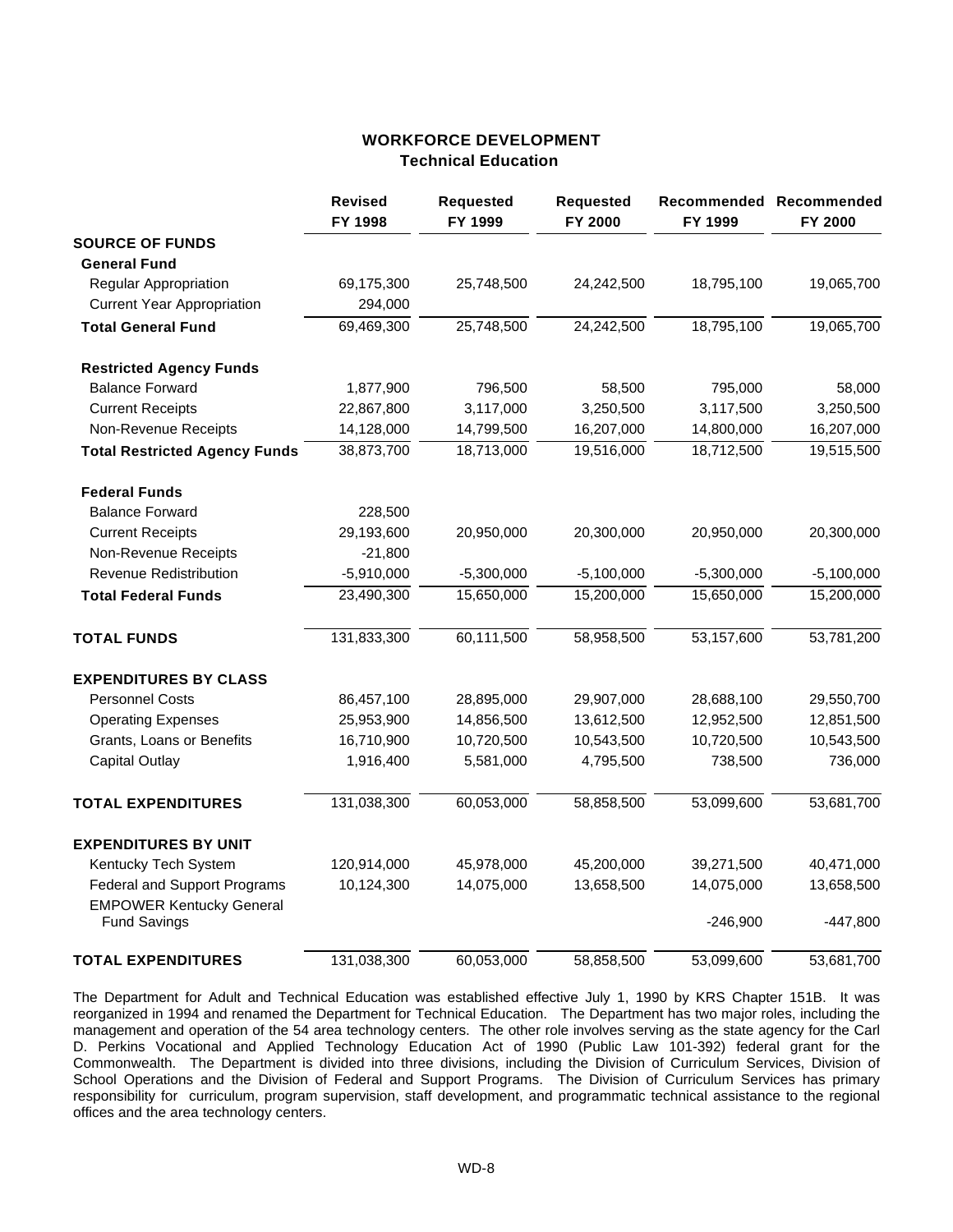The Division of School Operations has primary responsibility for administrative functions, including liaison activities with local school districts as well as business and industry. There are six regional offices within this division which are placed in strategic geographical locations throughout the state. The Division of Federal and Support Programs has primary responsibility for implementing the provisions of the federal grant for technical education in Kentucky, budget preparation and oversight, the student information system, contracts, and personnel.

The Department is regulated by the State Board for Adult and Technical Education.

### **Policy**

The Kentucky Postsecondary Education Improvement Act of 1997 separates the 25 postsecondary technical schools from the Department to join the new Kentucky Community and Technical College System effective July 1, 1998. The Governor's recommended budget reflects this reorganization.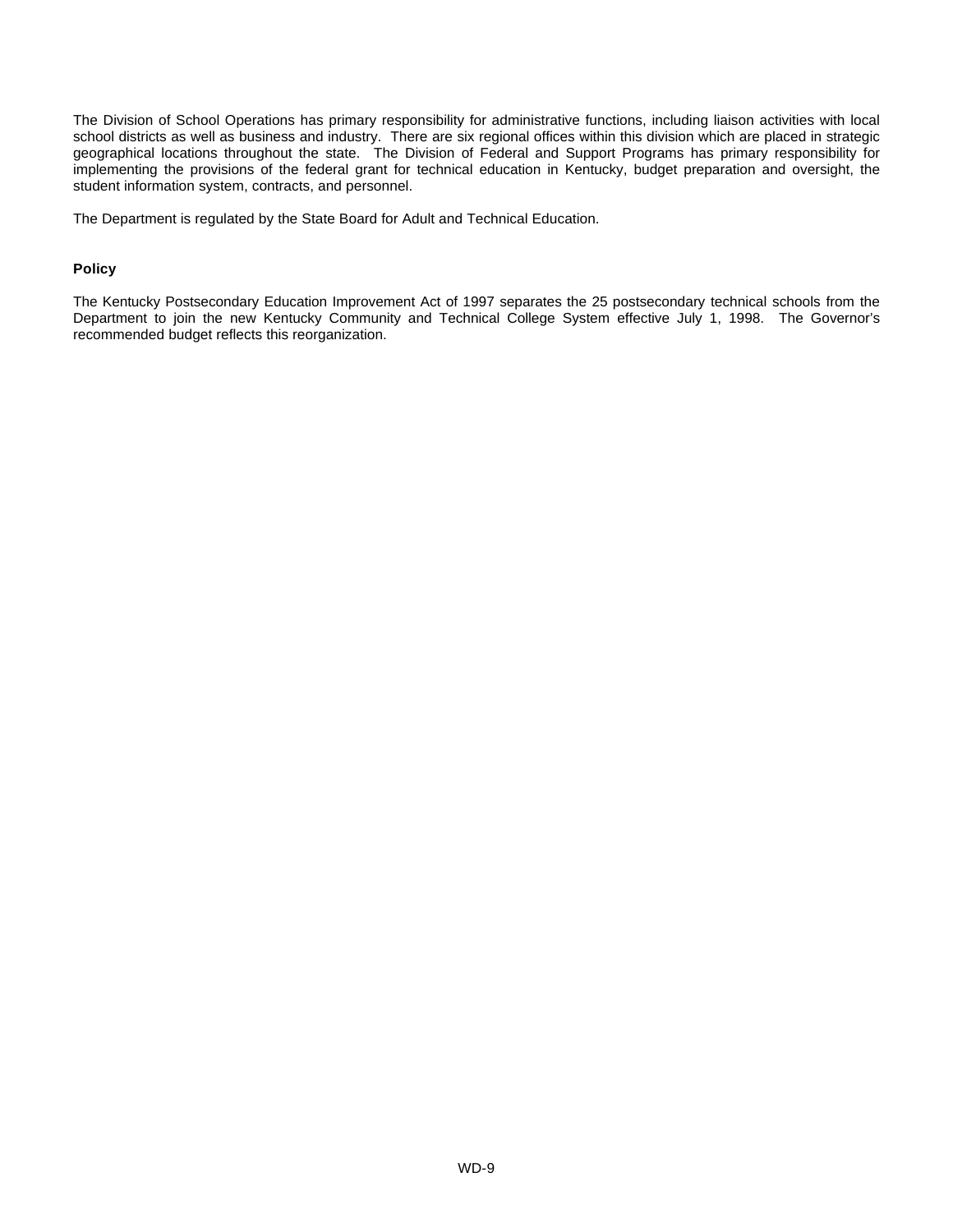## **WORKFORCE DEVELOPMENT Technical Education Kentucky Tech System**

|                                      | <b>Revised</b><br>FY 1998 | <b>Requested</b><br>FY 1999 | <b>Requested</b><br>FY 2000 | FY 1999    | Recommended Recommended<br>FY 2000 |
|--------------------------------------|---------------------------|-----------------------------|-----------------------------|------------|------------------------------------|
| <b>SOURCE OF FUNDS</b>               |                           |                             |                             |            |                                    |
| <b>General Fund</b>                  |                           |                             |                             |            |                                    |
| Regular Appropriation                | 69,123,600                | 25,695,000                  | 24,187,000                  | 18,988,500 | 19,458,000                         |
| <b>Current Year Appropriation</b>    | 294,000                   |                             |                             |            |                                    |
| <b>Total General Fund</b>            | 69,417,600                | 25,695,000                  | 24,187,000                  | 18,988,500 | 19,458,000                         |
| <b>Restricted Agency Funds</b>       |                           |                             |                             |            |                                    |
| <b>Balance Forward</b>               | 1,849,000                 | 789,600                     | 58,500                      | 788,500    | 58,000                             |
| <b>Current Receipts</b>              | 22,859,800                | 3,108,900                   | 3,250,500                   | 3,109,000  | 3,250,500                          |
| Non-Revenue Receipts                 | 14,128,000                | 14,799,500                  | 16,207,000                  | 14,800,000 | 16,207,000                         |
| <b>Total Restricted Agency Funds</b> | 38,836,800                | 18,698,000                  | 19,516,000                  | 18,697,500 | 19,515,500                         |
| <b>Federal Funds</b>                 |                           |                             |                             |            |                                    |
| <b>Balance Forward</b>               | 118,800                   |                             |                             |            |                                    |
| <b>Current Receipts</b>              | 13,351,100                | 1,643,500                   | 1,597,000                   | 1,643,500  | 1,597,000                          |
| Non-Revenue Receipts                 | $-21,800$                 |                             |                             |            |                                    |
| <b>Total Federal Funds</b>           | 13,448,100                | 1,643,500                   | 1,597,000                   | 1,643,500  | 1,597,000                          |
| <b>TOTAL FUNDS</b>                   | 121,702,500               | 46,036,500                  | 45,300,000                  | 39,329,500 | 40,570,500                         |
| <b>EXPENDITURES BY CLASS</b>         |                           |                             |                             |            |                                    |
| <b>Personnel Costs</b>               | 85,787,500                | 28,408,000                  | 29,431,000                  | 28,334,000 | 29,351,500                         |
| <b>Operating Expenses</b>            | 25,390,600                | 10,047,000                  | 8,955,500                   | 8,257,000  | 8,365,500                          |
| Grants, Loans or Benefits            | 7,889,500                 | 2,008,500                   | 2,083,000                   | 2,008,500  | 2,083,000                          |
| <b>Capital Outlay</b>                | 1,846,400                 | 5,514,500                   | 4,730,500                   | 672,000    | 671,000                            |
| <b>TOTAL EXPENDITURES</b>            | 120,914,000               | 45,978,000                  | 45,200,000                  | 39,271,500 | 40,471,000                         |
| <b>EXPENDITURES BY UNIT</b>          |                           |                             |                             |            |                                    |
| Administration                       | 6,586,700                 | 6,319,000                   | 4,340,000                   | 3,672,000  | 3,690,500                          |
| <b>Continuing Education</b>          | 8,185,000                 | 502,000                     | 523,000                     | 502,000    | 523,000                            |
| <b>Equipment Procurement</b>         | 4,838,700                 | 5,932,500                   | 5,932,500                   | 1,873,000  | 1,873,000                          |
| Postsecondary                        | 62,025,000                |                             |                             |            |                                    |
| Secondary                            | 30,791,100                | 33,224,500                  | 34,404,500                  | 33,224,500 | 34,384,500                         |
| <b>Student Services</b>              | 8,487,500                 |                             |                             |            |                                    |
| <b>TOTAL EXPENDITURES</b>            | 120,914,000               | 45,978,000                  | 45,200,000                  | 39,271,500 | 40,471,000                         |

The Kentucky Tech System is composed of 54 area technology centers. These centers serve primarily secondary students and operate on a schedule similar to high schools during the day, but some operate extended schedules to serve adults, and business and industry during evenings and weekends. The 375 full-time and 285 short-term training programs served over 23,000 Kentuckians in the 1996-97 school year. Area centers provide valuable experiences and have a proven track record with the national School-to-Work initiative: work-based learning, primarily co-op, work experience and mentoring, have been components of the area centers' curricula for many years.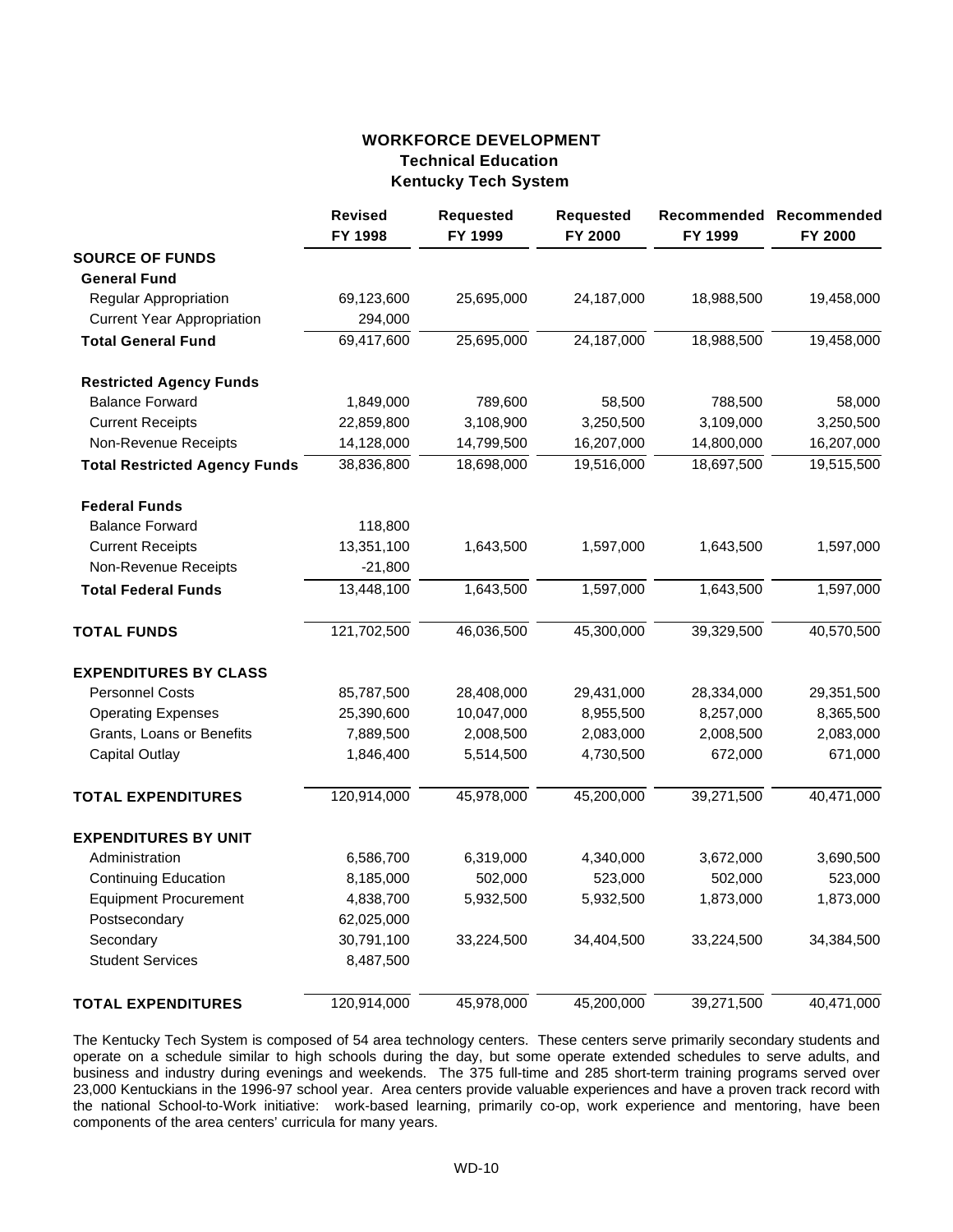# **WORKFORCE DEVELOPMENT Technical Education Federal Programs and Support**

|                                      | <b>Revised</b><br>FY 1998 | <b>Requested</b><br>FY 1999 | <b>Requested</b><br>FY 2000 | FY 1999      | Recommended Recommended<br>FY 2000 |
|--------------------------------------|---------------------------|-----------------------------|-----------------------------|--------------|------------------------------------|
| <b>SOURCE OF FUNDS</b>               |                           |                             |                             |              |                                    |
| <b>General Fund</b>                  |                           |                             |                             |              |                                    |
| <b>Regular Appropriation</b>         | 51,700                    | 53,500                      | 55,500                      | 53,500       | 55,500                             |
| <b>Restricted Agency Funds</b>       |                           |                             |                             |              |                                    |
| <b>Balance Forward</b>               | 28,900                    | 6,900                       |                             | 6,500        |                                    |
| <b>Current Receipts</b>              | 8,000                     | 8,100                       |                             | 8,500        |                                    |
| <b>Total Restricted Agency Funds</b> | 36,900                    | 15,000                      |                             | 15,000       |                                    |
| <b>Federal Funds</b>                 |                           |                             |                             |              |                                    |
| <b>Balance Forward</b>               | 109,700                   |                             |                             |              |                                    |
| <b>Current Receipts</b>              | 15,842,500                | 19,306,500                  | 18,703,000                  | 19,306,500   | 18,703,000                         |
| <b>Revenue Redistribution</b>        | $-5,910,000$              | $-5,300,000$                | $-5,100,000$                | $-5,300,000$ | $-5,100,000$                       |
| <b>Total Federal Funds</b>           | 10,042,200                | 14,006,500                  | 13,603,000                  | 14,006,500   | 13,603,000                         |
| <b>TOTAL FUNDS</b>                   | 10,130,800                | 14,075,000                  | 13,658,500                  | 14,075,000   | 13,658,500                         |
| <b>EXPENDITURES BY CLASS</b>         |                           |                             |                             |              |                                    |
| <b>Personnel Costs</b>               | 669,600                   | 487,000                     | 476,000                     | 487,000      | 476,000                            |
| <b>Operating Expenses</b>            | 563,300                   | 4,809,500                   | 4,657,000                   | 4,809,500    | 4,657,000                          |
| Grants, Loans or Benefits            | 8,821,400                 | 8,712,000                   | 8,460,500                   | 8,712,000    | 8,460,500                          |
| Capital Outlay                       | 70,000                    | 66,500                      | 65,000                      | 66,500       | 65,000                             |
| <b>TOTAL EXPENDITURES</b>            | 10,124,300                | 14,075,000                  | 13,658,500                  | 14,075,000   | 13,658,500                         |

The Division of Federal and Support Programs includes the major functions of: coordinating the development of the State Plan for Vocational-Technical Education, as required by the Carl D. Perkins Vocational and Applied Technology Education Act of 1990 (Public Law 101-392), and related provisions regarding distribution of technical funds, developing a statewide system of standards and measures for technical programs, tracking and monitoring of sub-grants to eligible recipients, and developing an annual evaluation system; serving as liaison with occupational and support programs in community colleges and universities assisted under the federal Vocational-Technical Act; providing in-service and technical assistance to educational institutions on the provision and requirements of the federal Vocational-Technical Act; managing the Department's annual and biennial budget; operating and maintaining an automated student information system containing selected characteristics for technical programs and students; and developing and implementing a Methods of Administration (MOA) to comply with the requirements of the Office of Civil Rights relating to equity in technical programs.

The Perkins Act provides federal funds to states for the improvement of technical programs and for implementing new initiatives. The Act is composed of two major components: the basic grant and Tech Prep. Most funds are for program improvement. Tech Prep funds are earmarked for the development and modification of programs to provide opportunities for students to develop new learning techniques necessary to meet the challenges of a technological society. Other key aspects of Tech Prep are to integrate academic and technical options, and increase competencies of high school students in math, science, communication skills, and problem solving skills. The Office of Kentucky Tech provides statewide direction and leadership for this initiative.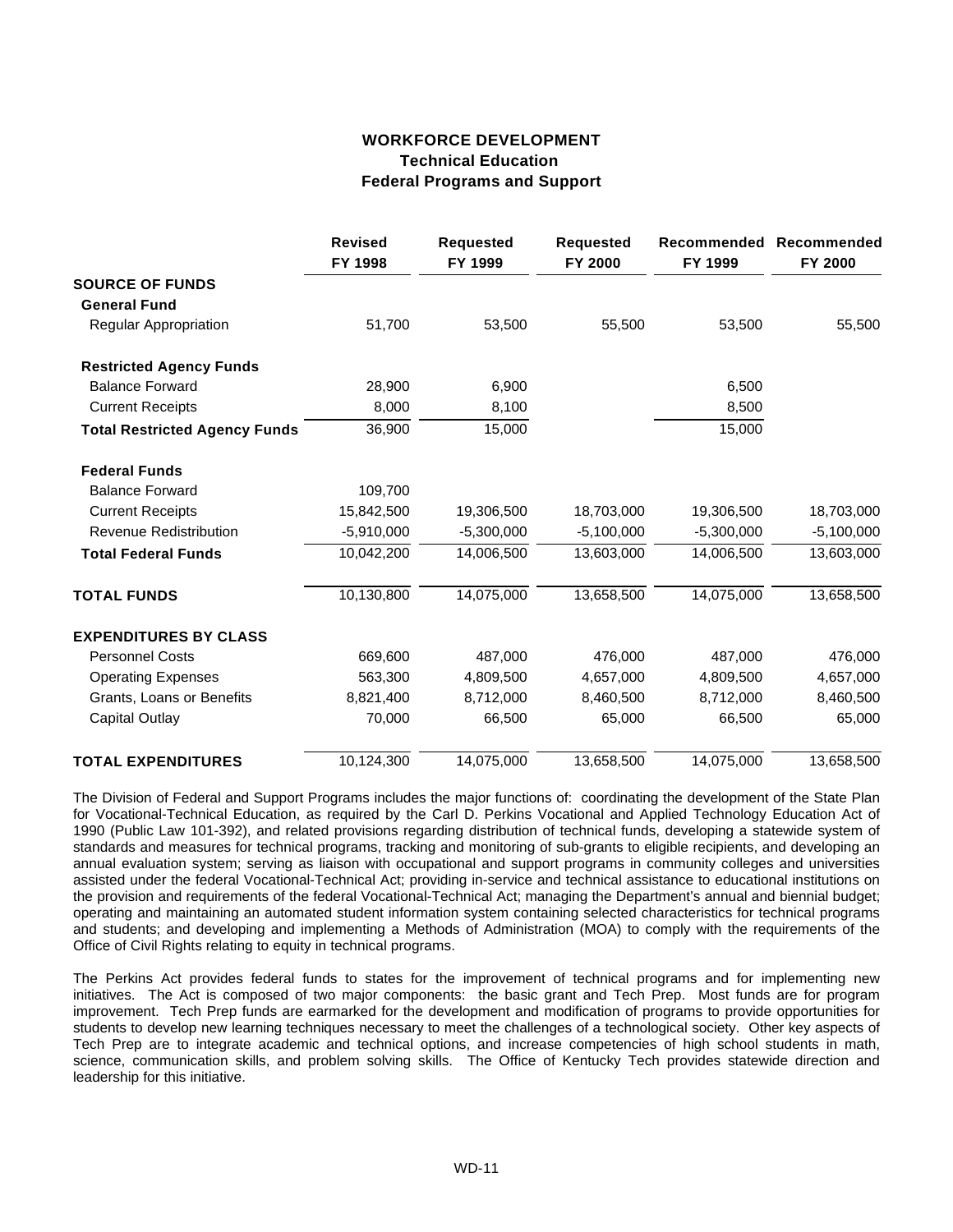# **WORKFORCE DEVELOPMENT Adult Education and Literacy**

|                                                        | <b>Revised</b><br>FY 1998 | <b>Requested</b><br>FY 1999 | <b>Requested</b><br>FY 2000 | FY 1999    | Recommended Recommended<br>FY 2000 |
|--------------------------------------------------------|---------------------------|-----------------------------|-----------------------------|------------|------------------------------------|
| <b>SOURCE OF FUNDS</b>                                 |                           |                             |                             |            |                                    |
| <b>General Fund</b>                                    |                           |                             |                             |            |                                    |
| <b>Regular Appropriation</b>                           | 10,051,700                | 12,555,500                  | 12,932,000                  | 12,411,200 | 12,779,400                         |
| <b>Special Appropriation</b>                           | 2,000,000                 |                             |                             |            |                                    |
| <b>Total General Fund</b>                              | 12,051,700                | 12,555,500                  | 12,932,000                  | 12,411,200 | 12,779,400                         |
| <b>Restricted Agency Funds</b>                         |                           |                             |                             |            |                                    |
| <b>Balance Forward</b>                                 | 244,700                   | 73,500                      | 36,500                      | 73,500     | 36,500                             |
| <b>Current Receipts</b>                                | 797,300                   | 837,000                     | 879,000                     | 837,000    | 879,000                            |
| <b>Total Restricted Agency Funds</b>                   | 1,042,000                 | 910,500                     | 915,500                     | 910,500    | 915,500                            |
| <b>Federal Funds</b>                                   |                           |                             |                             |            |                                    |
| <b>Balance Forward</b>                                 | 45,500                    | 45,500                      | 45,500                      | 45,500     | 45,500                             |
| <b>Current Receipts</b>                                | 7,055,500                 | 7,084,000                   | 7,428,500                   | 7,203,000  | 7,549,500                          |
| Non-Revenue Receipts                                   | 1,089,500                 | 1,143,000                   | 1,200,000                   | 1,143,000  | 1,200,000                          |
| Revenue Redistribution                                 | $-100,000$                | $-103,000$                  | $-106,000$                  | $-103,000$ | $-106,000$                         |
| <b>Total Federal Funds</b>                             | 8,090,500                 | 8,169,500                   | 8,568,000                   | 8,288,500  | 8,689,000                          |
| <b>TOTAL FUNDS</b>                                     | 21,184,200                | 21,635,500                  | 22,415,500                  | 21,610,200 | 22,383,900                         |
| <b>EXPENDITURES BY CLASS</b>                           |                           |                             |                             |            |                                    |
| <b>Personnel Costs</b>                                 | 1,846,000                 | 1,935,500                   | 2,033,500                   | 1,911,900  | 2,004,300                          |
| <b>Operating Expenses</b>                              | 547,000                   | 503,000                     | 520,000                     | 501,300    | 517,100                            |
| Grants, Loans or Benefits                              | 18,672,200                | 19,115,000                  | 19,816,500                  | 19,115,000 | 19,816,500                         |
| <b>TOTAL EXPENDITURES</b>                              | 21,065,200                | 21,553,500                  | 22,370,000                  | 21,528,200 | 22,337,900                         |
| <b>EXPENDITURES BY UNIT</b>                            |                           |                             |                             |            |                                    |
| Management and Support                                 |                           |                             |                             |            |                                    |
| <b>Services</b>                                        | 1,135,500                 | 1,120,000                   | 1,174,000                   | 1,107,000  | 1,159,500                          |
| <b>Program Services</b>                                | 19,929,700                | 20,433,500                  | 21,196,000                  | 20,423,500 | 21,184,500                         |
| <b>EMPOWER Kentucky General</b><br><b>Fund Savings</b> |                           |                             |                             | $-2,300$   | $-6,100$                           |
| <b>TOTAL EXPENDITURES</b>                              | 21,065,200                | 21,553,500                  | 22,370,000                  | 21,528,200 | 22,337,900                         |

The duties and responsibilities of the Office of Adult Education Services and the Governor's Commission on Literacy were transferred by Executive Order 93-593 on June 23, 1993, to create the only Department level agency of its kind in the country. According to the 1990 U.S. Census, the Commonwealth of Kentucky ranks 49th in the number of adults completing high school. Among Kentucky's adult population, 36 percent do not possess a high school diploma and, of those, 18 percent did not complete the eighth grade. In addition, the recent Kentucky Adult Literacy Survey revealed that 40 percent of the Commonwealth's adults performed in the lowest two skills levels (levels one and two) in prose, document, and quantitative literacy.

Currently, the Department provides over 200 adult basic education and literacy programs to over 50,000 adults. This instruction may be in literacy, workplace basic skills, adult basic education, GED preparation, correctional education, and family literacy.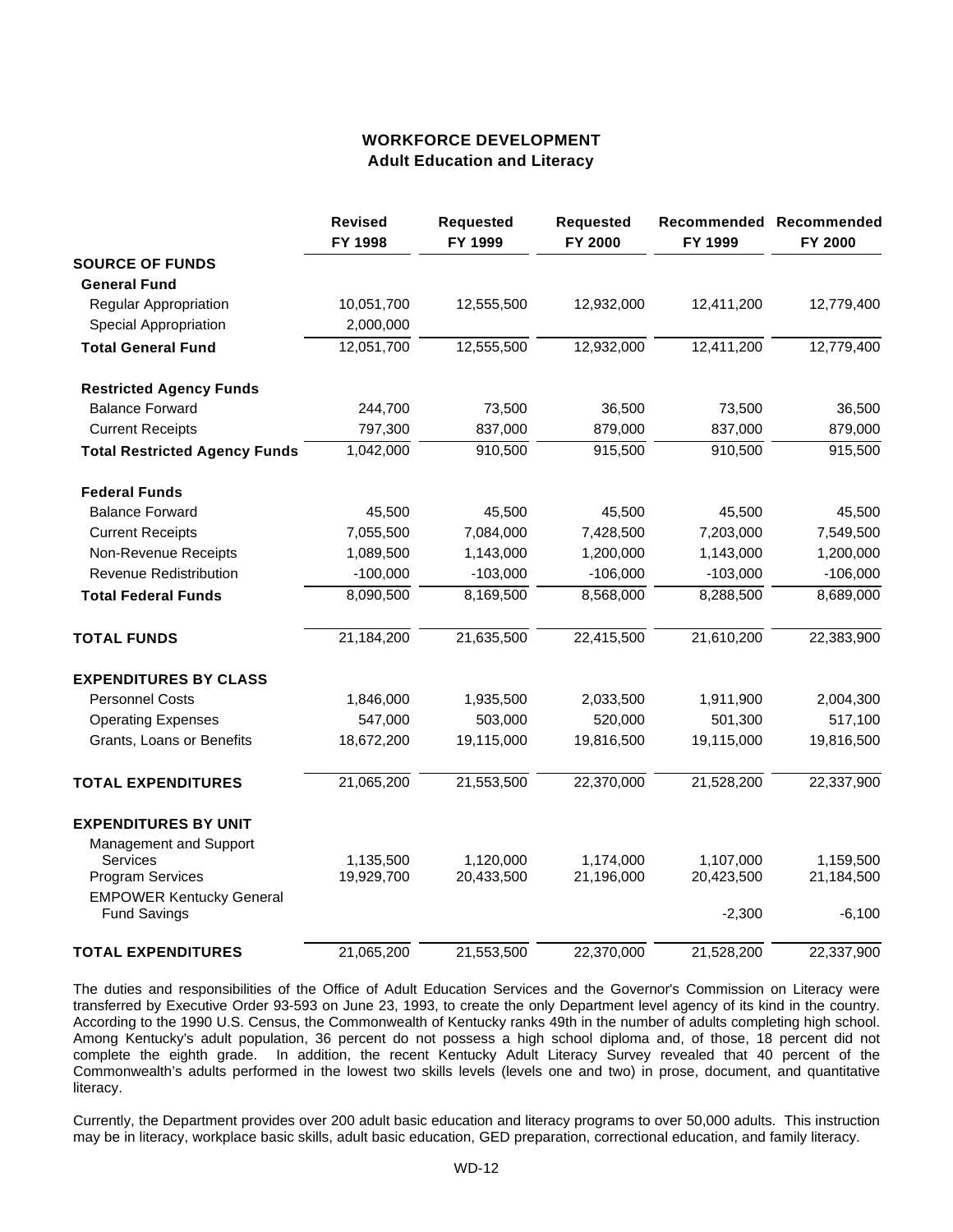Department programs serve to meet the demands of adult learners, business and industry, welfare and education reform initiatives, and economic development. Program services are designed to help reduce the problems caused by illiteracy and undereducation.

The Department enhances the Commonwealth's commitment to those in need of adult basic education and literacy services. Because the Department provides a more systematic approach through unified planning and a continuum of student services, it increases the opportunities for cooperative efforts between the volunteer literacy and adult basic education communities. In addition, it eliminates duplicative services and better utilizes limited resources by combining funds for one service delivery system.

### **Policy**

A total of two million in General Funds in each year of the biennium is recommended for continuation of the literacy grants provided through House Bill 4 of the Postsecondary Education Reform legislation which was enacted in the First Extraordinary Session of 1997.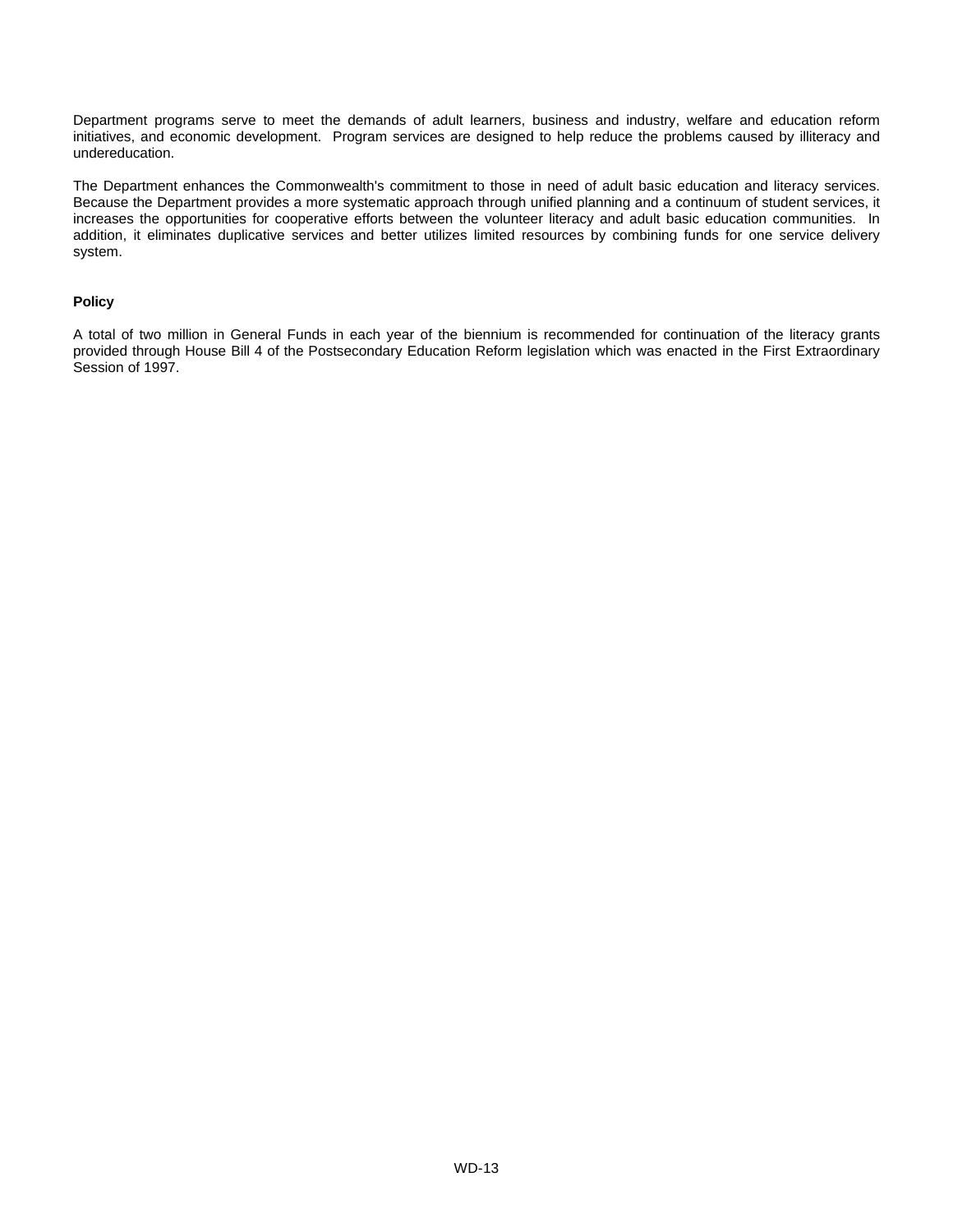## **WORKFORCE DEVELOPMENT Vocational Rehabilitation**

|                                                        | <b>Revised</b><br>FY 1998 | <b>Requested</b><br>FY 1999 | <b>Requested</b><br>FY 2000 | FY 1999      | Recommended Recommended<br>FY 2000 |
|--------------------------------------------------------|---------------------------|-----------------------------|-----------------------------|--------------|------------------------------------|
| <b>SOURCE OF FUNDS</b>                                 |                           |                             |                             |              |                                    |
| <b>General Fund</b>                                    |                           |                             |                             |              |                                    |
| <b>Regular Appropriation</b>                           | 9,172,700                 | 9,439,000                   | 9,703,000                   | 9,421,100    | 9,672,800                          |
| <b>Restricted Agency Funds</b>                         |                           |                             |                             |              |                                    |
| <b>Balance Forward</b>                                 | 1,192,500                 | 905,500                     | 842,000                     | 905,500      | 842,000                            |
| <b>Current Receipts</b>                                | 1,997,000                 | 2,225,000                   | 2,142,000                   | 2,225,000    | 2,142,000                          |
| Non-Revenue Receipts                                   | 100,000                   | 103,000                     | 106,000                     | 103,000      | 106,000                            |
| <b>Total Restricted Agency Funds</b>                   | 3,289,500                 | 3,233,500                   | 3,090,000                   | 3,233,500    | 3,090,000                          |
| <b>Federal Funds</b>                                   |                           |                             |                             |              |                                    |
| <b>Balance Forward</b>                                 | 415,500                   |                             |                             |              |                                    |
| <b>Current Receipts</b>                                | 37,181,500                | 39,302,000                  | 40,823,000                  | 39,302,000   | 40,823,000                         |
| Non-Revenue Receipts                                   | 100,000                   | 50,000                      | 50,000                      | 50,000       | 50,000                             |
| <b>Revenue Redistribution</b>                          | $-1,854,500$              | $-1,700,500$                | $-1,803,500$                | $-1,700,500$ | $-1,803,500$                       |
| <b>Total Federal Funds</b>                             | 35,842,500                | 37,651,500                  | 39,069,500                  | 37,651,500   | 39,069,500                         |
| <b>TOTAL FUNDS</b>                                     | 48,304,700                | 50,324,000                  | 51,862,500                  | 50,306,100   | 51,832,300                         |
| <b>EXPENDITURES BY CLASS</b>                           |                           |                             |                             |              |                                    |
| <b>Personnel Costs</b>                                 | 18,564,700                | 19,580,000                  | 20,568,000                  | 19,572,600   | 20,552,400                         |
| <b>Operating Expenses</b>                              | 3,907,500                 | 3,844,000                   | 3,879,000                   | 3,833,500    | 3,864,400                          |
| Grants, Loans or Benefits                              | 24,753,000                | 25,903,000                  | 26,612,000                  | 25,903,000   | 26,612,000                         |
| <b>Capital Outlay</b>                                  | 174,000                   | 155,000                     | 120,000                     | 155,000      | 120,000                            |
| <b>TOTAL EXPENDITURES</b>                              | 47,399,200                | 49,482,000                  | 51,179,000                  | 49,464,100   | 51,148,800                         |
| <b>EXPENDITURES BY UNIT</b>                            |                           |                             |                             |              |                                    |
| Administrative Management                              | 1,684,500                 | 1,742,500                   | 1,803,500                   | 1,742,500    | 1,803,500                          |
| Carl D. Perkins Comprehensive                          |                           |                             |                             |              |                                    |
| <b>Rehabilitation Center</b><br>Program Planning and   | 6,456,700                 | 6,705,500                   | 6,937,500                   | 6,705,500    | 6,937,500                          |
| Development                                            | 1,506,500                 | 1,509,000                   | 1,508,000                   | 1,509,000    | 1,508,000                          |
| <b>Program Services</b>                                | 37,751,500                | 39,525,000                  | 40,930,000                  | 39,525,000   | 40,930,000                         |
| <b>EMPOWER Kentucky General</b><br><b>Fund Savings</b> |                           |                             |                             | $-17,900$    | $-30,200$                          |
| <b>TOTAL EXPENDITURES</b>                              | 47,399,200                | 49,482,000                  | 51,179,000                  | 49,464,100   | 51,148,800                         |

The Department of Vocational Rehabilitation was created to provide for and improve the vocational rehabilitation of citizens with physical and mental disabilities to increase their social and economic well-being. The mission of the Department is to empower eligible persons with disabilities to achieve suitable employment.

The Department uses vocational assessments, counseling and guidance services to match the abilities of workers with disabilities to labor market needs. Job preparation activities may include on-the-job training, vocational or classroom instruction. Job development and placement services assist the individual in obtaining and maintaining suitable employment. Transition activities support a move from the classroom to the workplace. Rehabilitation technology adapts the physical environment at work or home to meet employment needs. Follow-up services ensure that employment is progressing satisfactorily.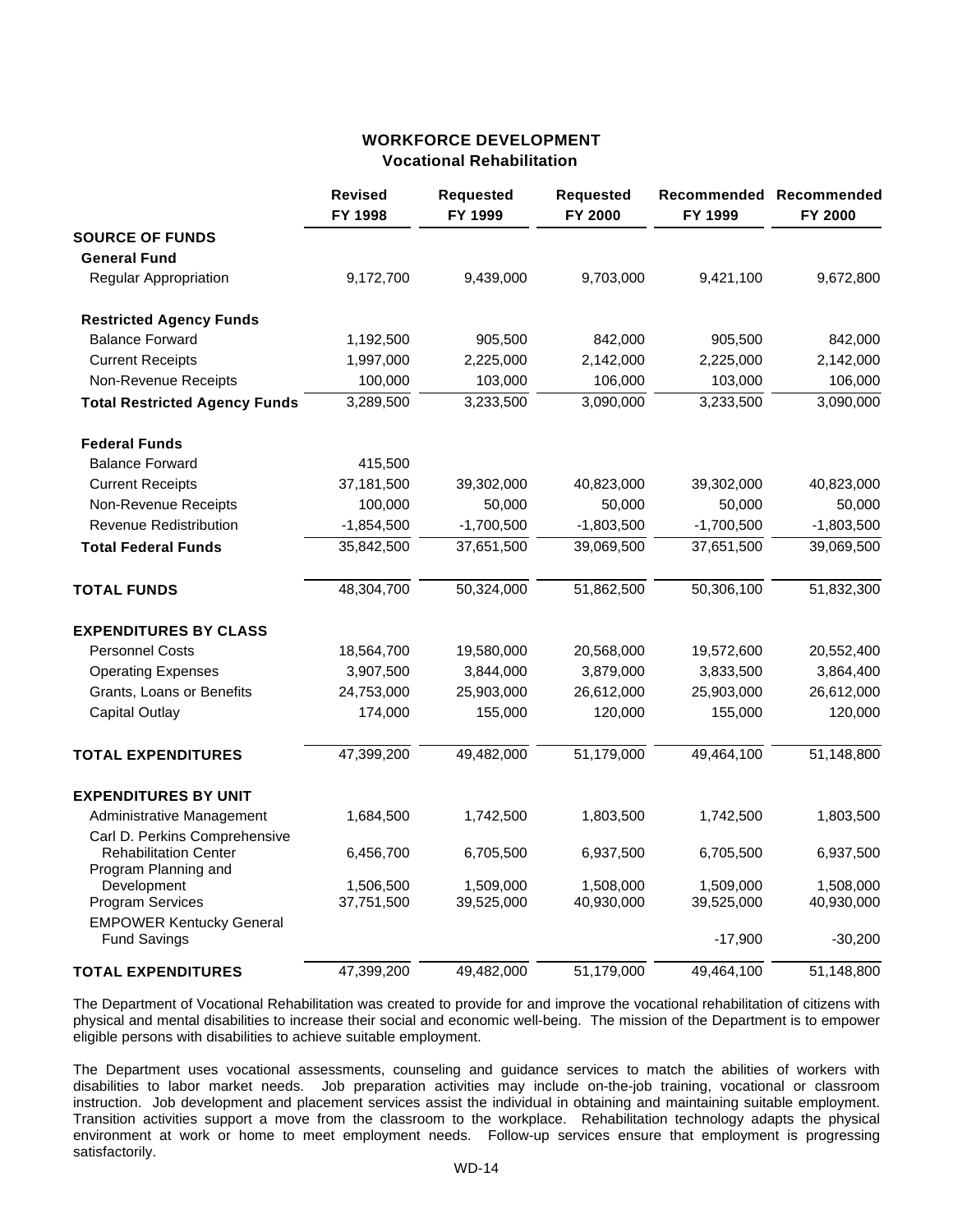The Department also provides services for employers. The Department prepares job-qualified applicants, conducts job analyses, recommends job modifications, and conducts disability awareness programs. Other services may include disability awareness training programs, affirmative action planning and services to employees with disability related problems.

The Rehabilitation Act of 1973, as amended (29 USC § 791 et seq.), authorizes and provides federal funding for state vocational rehabilitation programs. KRS 151B.180-210 complies with all provisions of the Acts. The Code of Federal Regulations (CFR Chapter 34) and Title 781 of Kentucky Administrative Regulations establish functions of the program. The Department also complies with other relevant sections of the Education Department General Administrative Regulations.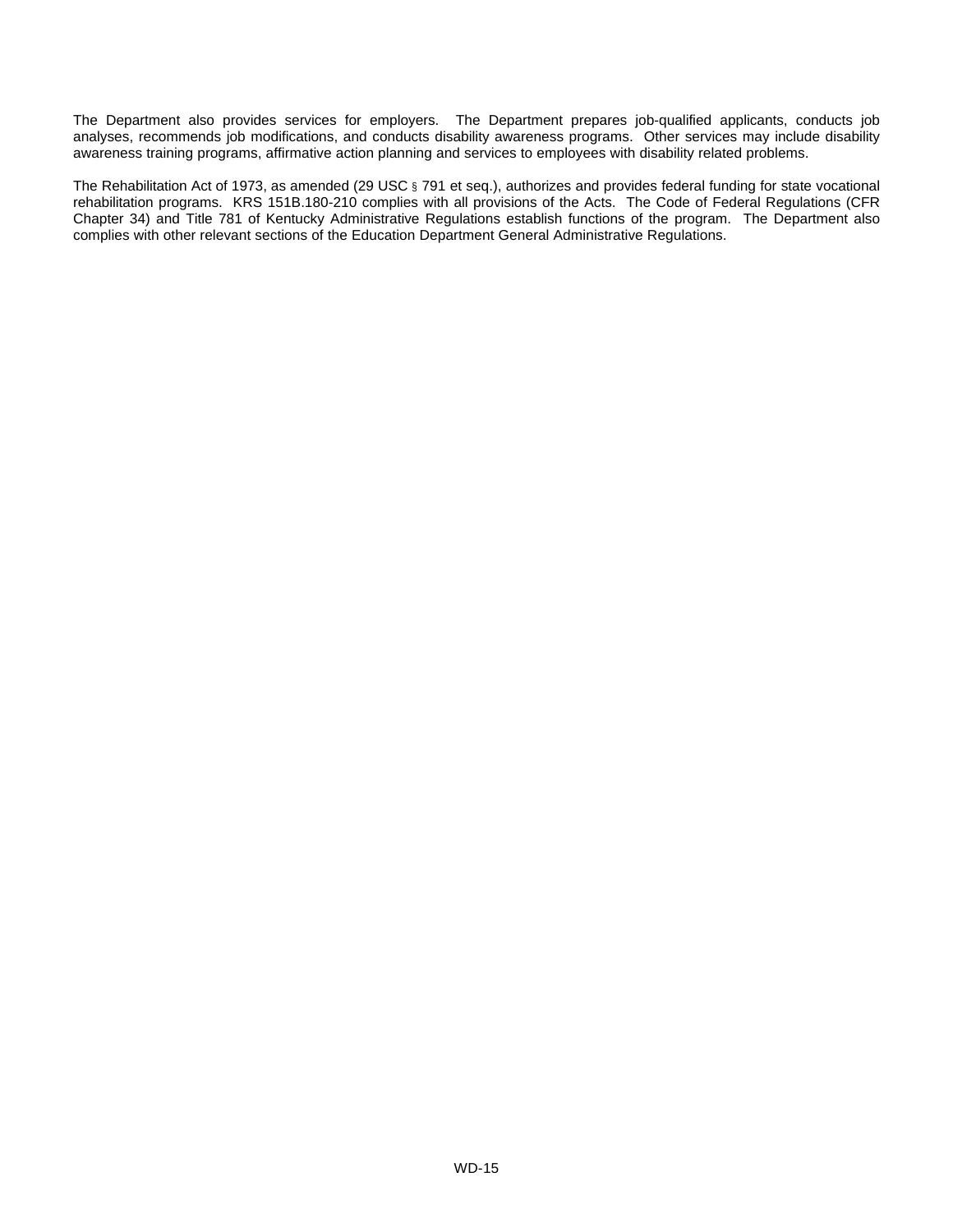# **WORKFORCE DEVELOPMENT CABINET Vocational Rehabilitation Administrative Management**

|                              | <b>Revised</b><br>FY 1998 | <b>Requested</b><br>FY 1999 | <b>Requested</b><br>FY 2000 | Recommended<br>FY 1999 | Recommended<br>FY 2000 |
|------------------------------|---------------------------|-----------------------------|-----------------------------|------------------------|------------------------|
| <b>SOURCE OF FUNDS</b>       |                           |                             |                             |                        |                        |
| <b>Federal Funds</b>         |                           |                             |                             |                        |                        |
| <b>Balance Forward</b>       | 88,500                    |                             |                             |                        |                        |
| <b>Current Receipts</b>      | 1,810,000                 | 1,956,500                   | 2,017,500                   | 1,956,500              | 2,017,500              |
| Revenue Redistribution       | $-214,000$                | $-214.000$                  | $-214,000$                  | $-214.000$             | $-214,000$             |
| <b>TOTAL FUNDS</b>           | 1,684,500                 | 1,742,500                   | 1,803,500                   | 1,742,500              | 1,803,500              |
| <b>EXPENDITURES BY CLASS</b> |                           |                             |                             |                        |                        |
| <b>Personnel Costs</b>       | 1,379,500                 | 1,448,000                   | 1,522,500                   | 1,448,000              | 1,522,500              |
| <b>Operating Expenses</b>    | 300,000                   | 289,500                     | 281,000                     | 289,500                | 281,000                |
| Capital Outlay               | 5,000                     | 5,000                       |                             | 5,000                  |                        |
| <b>TOTAL EXPENDITURES</b>    | 1,684,500                 | 1,742,500                   | 1,803,500                   | 1,742,500              | 1,803,500              |

The Division provides all administrative, technical and budget related services for the Department and is responsive to the needs of the direct service delivery program staff. Responsibilities include budgeting, purchasing, financial reporting and federal grant accounting. The Division oversees implementation and administration of the automated case management system and coordinates the development of application programs. Staff in the Division are also responsible for records retention and maintenance of the Department's inventory records.

The Division also coordinates the recouping of program income through the Social Security Administration (SSA). This is coordinated with SSA for the reimbursement of paid vocational rehabilitation services for those individuals receiving SSI/disability benefits who have been successfully rehabilitated by the Department and have worked for nine months. The Division also negotiates on behalf of the Department and certain Community Rehabilitation Programs for the purchase of facility and community-based competitive employment outcomes and vocational evaluations. The staff then monitors the success of purchased services.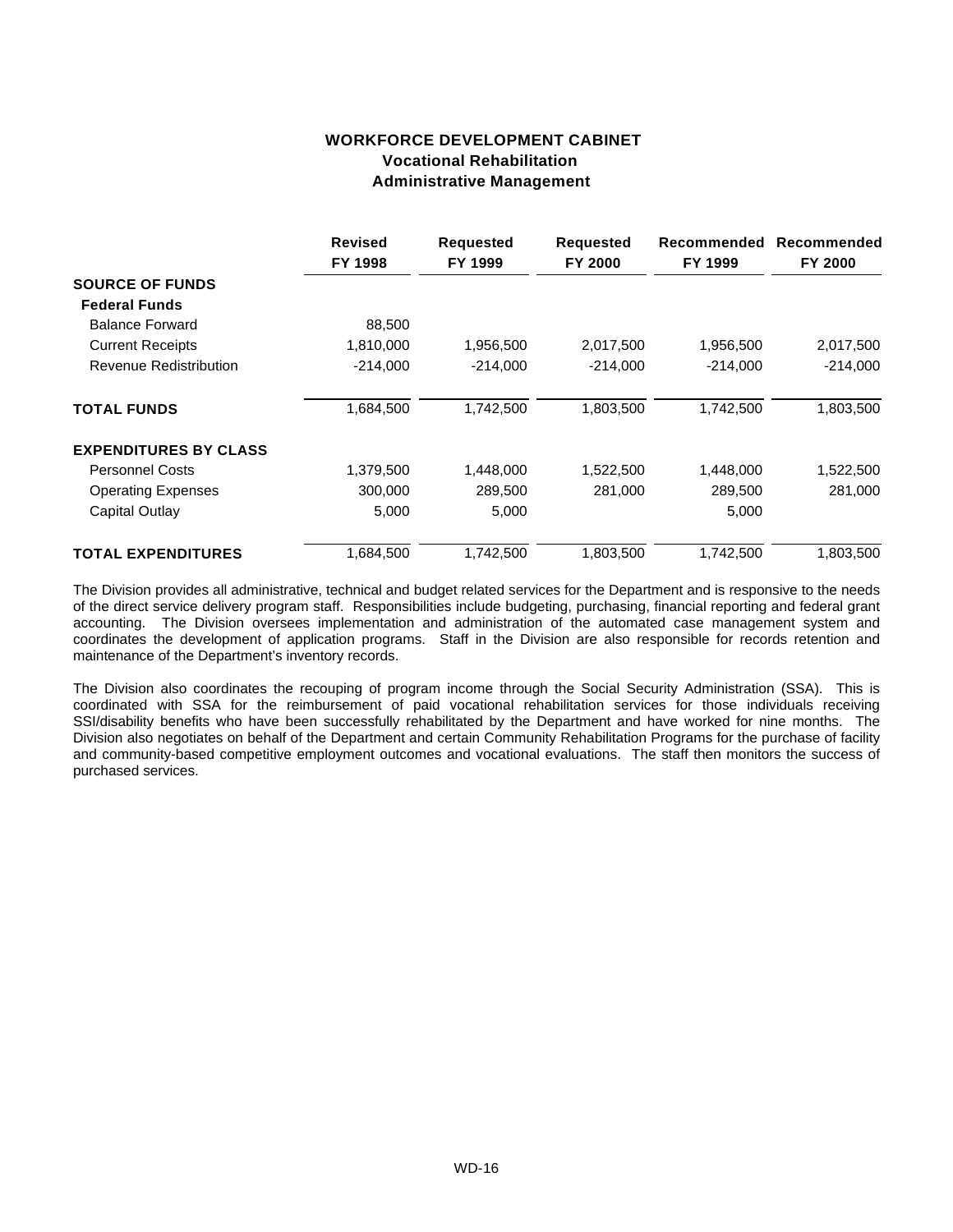# **WORKFORCE DEVELOPMENT Vocational Rehabilitation Carl D. Perkins Comprehensive Rehabilitation Center**

|                                      | <b>Revised</b><br>FY 1998 | <b>Requested</b><br>FY 1999 | <b>Requested</b><br>FY 2000 | Recommended<br>FY 1999 | Recommended<br>FY 2000 |
|--------------------------------------|---------------------------|-----------------------------|-----------------------------|------------------------|------------------------|
| <b>SOURCE OF FUNDS</b>               |                           |                             |                             |                        |                        |
| <b>General Fund</b>                  |                           |                             |                             |                        |                        |
| Regular Appropriation                | 793,700                   | 817,000                     | 841,500                     | 817,000                | 841,500                |
| <b>Restricted Agency Funds</b>       |                           |                             |                             |                        |                        |
| <b>Balance Forward</b>               | 116,000                   | 147,000                     | 177,000                     | 147,000                | 177,000                |
| <b>Current Receipts</b>              | 203,000                   | 207,000                     | 211,000                     | 207,000                | 211,000                |
| <b>Total Restricted Agency Funds</b> | 319,000                   | 354,000                     | 388,000                     | 354,000                | 388,000                |
| <b>Federal Funds</b>                 |                           |                             |                             |                        |                        |
| <b>Current Receipts</b>              | 5,862,000                 | 6,082,500                   | 6,284,500                   | 6,082,500              | 6,284,500              |
| Revenue Redistribution               | $-371,000$                | $-371,000$                  | $-371,000$                  | $-371,000$             | $-371,000$             |
| <b>Total Federal Funds</b>           | 5,491,000                 | 5,711,500                   | 5,913,500                   | 5,711,500              | 5,913,500              |
| <b>TOTAL FUNDS</b>                   | 6,603,700                 | 6,882,500                   | 7,143,000                   | 6,882,500              | 7,143,000              |
| <b>EXPENDITURES BY CLASS</b>         |                           |                             |                             |                        |                        |
| <b>Personnel Costs</b>               | 3,880,200                 | 4,092,500                   | 4,295,000                   | 4,092,500              | 4,295,000              |
| <b>Operating Expenses</b>            | 847,500                   | 853,000                     | 867,000                     | 853,000                | 867,000                |
| Grants, Loans or Benefits            | 1,571,000                 | 1,615,000                   | 1,660,500                   | 1,615,000              | 1,660,500              |
| Capital Outlay                       | 158,000                   | 145,000                     | 115,000                     | 145,000                | 115,000                |
| <b>TOTAL EXPENDITURES</b>            | 6,456,700                 | 6,705,500                   | 6,937,500                   | 6,705,500              | 6,937,500              |

The Carl D. Perkins Comprehensive Rehabilitation Center (CDPCRC) at Thelma, Kentucky, is a multi-disciplinary residential rehabilitation facility owned and operated by the Department subject to the provisions of the federal Rehabilitation Act. Although CDPCRC is located in the eastern part of the state, known to have the highest incidence of disability, it serves the entire state as the only comprehensive, residential rehabilitation facility.

CDPCRC provides five major programs: Vocational Evaluation, Work Adjustment, Vocational Training, Physical Restoration/Outpatient Medical Rehabilitation, and the Brain Injury Community Re-Entry Program. The following professional services are offered: vocational assessment, physical therapy, occupational therapy, speech therapy, nursing services, physician services, personal and social adjustment services, psychological and psychiatric services, adult basic education, driver's education, vocational skills training, therapeutic recreation, vocational rehabilitation counseling, social services, chaplain services, housing, transportation and administrative services.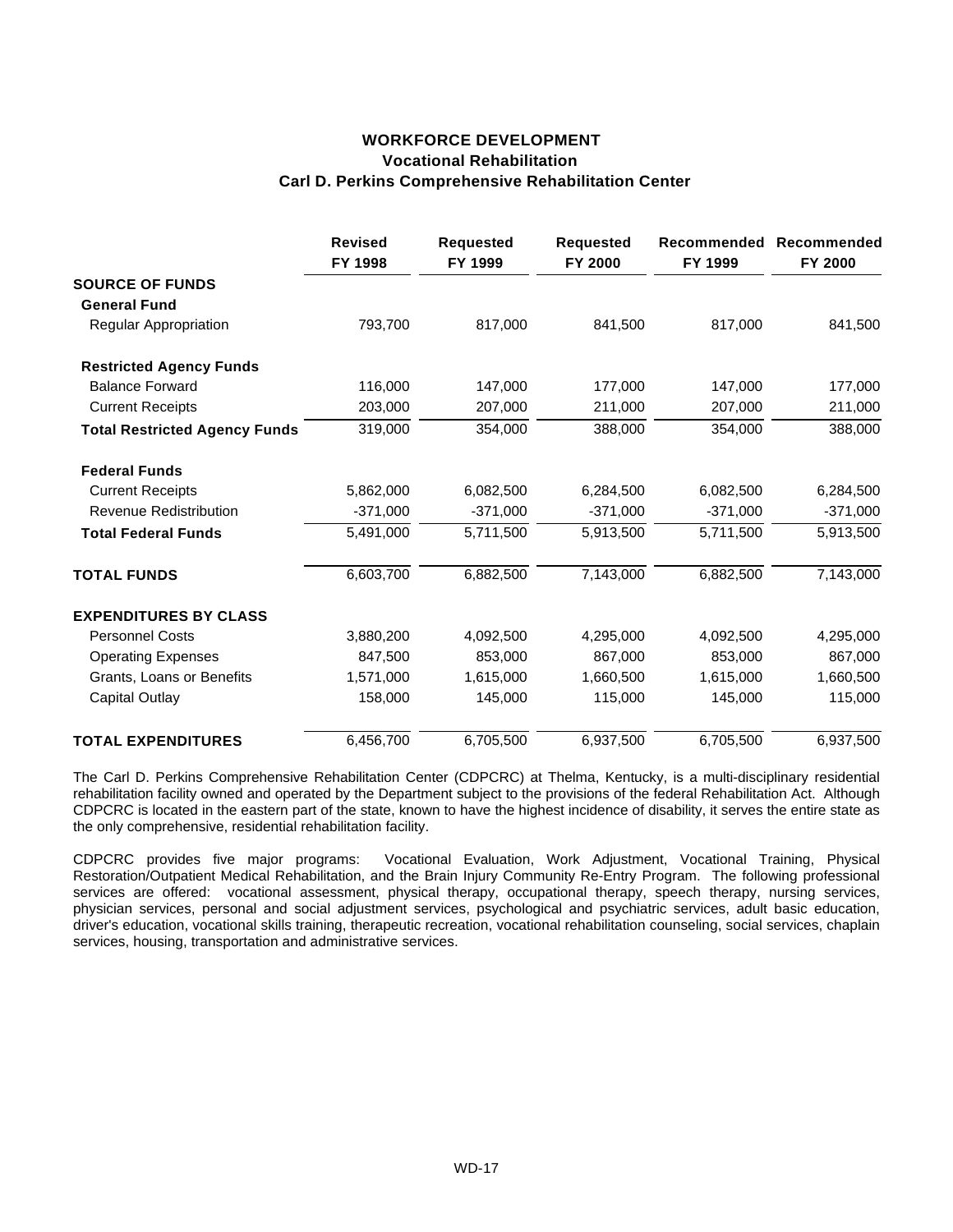# **WORKFORCE DEVELOPMENT Vocational Rehabilitation Program Planning and Development**

|                                      | <b>Revised</b><br>FY 1998 | <b>Requested</b><br>FY 1999 | <b>Requested</b><br>FY 2000 | FY 1999   | Recommended Recommended<br>FY 2000 |
|--------------------------------------|---------------------------|-----------------------------|-----------------------------|-----------|------------------------------------|
| <b>SOURCE OF FUNDS</b>               |                           |                             |                             |           |                                    |
| <b>General Fund</b>                  |                           |                             |                             |           |                                    |
| Regular Appropriation                | 46,500                    | 47,000                      | 47,000                      | 47,000    | 47,000                             |
| <b>Restricted Agency Funds</b>       |                           |                             |                             |           |                                    |
| <b>Balance Forward</b>               | 22,500                    | 7,500                       | 7,500                       | 7,500     | 7,500                              |
| <b>Current Receipts</b>              | 45,000                    | 60,000                      | 60,000                      | 60,000    | 60,000                             |
| <b>Total Restricted Agency Funds</b> | 67,500                    | 67,500                      | 67,500                      | 67,500    | 67,500                             |
| <b>Federal Funds</b>                 |                           |                             |                             |           |                                    |
| <b>Balance Forward</b>               | 296,500                   |                             |                             |           |                                    |
| <b>Current Receipts</b>              | 1,155,000                 | 1,453,500                   | 1,452,500                   | 1,453,500 | 1,452,500                          |
| Revenue Redistribution               | $-51,500$                 | $-51,500$                   | $-51,500$                   | $-51,500$ | $-51,500$                          |
| <b>Total Federal Funds</b>           | 1,400,000                 | 1,402,000                   | 1,401,000                   | 1,402,000 | 1,401,000                          |
| <b>TOTAL FUNDS</b>                   | 1,514,000                 | 1,516,500                   | 1,515,500                   | 1,516,500 | 1,515,500                          |
| <b>EXPENDITURES BY CLASS</b>         |                           |                             |                             |           |                                    |
| <b>Personnel Costs</b>               | 546,500                   | 561,000                     | 587,500                     | 561,000   | 587,500                            |
| <b>Operating Expenses</b>            | 180,000                   | 185,000                     | 185,000                     | 185,000   | 185,000                            |
| Grants, Loans or Benefits            | 775,000                   | 758,000                     | 730,500                     | 758,000   | 730,500                            |
| <b>Capital Outlay</b>                | 5,000                     | 5,000                       | 5,000                       | 5,000     | 5,000                              |
| <b>TOTAL EXPENDITURES</b>            | 1,506,500                 | 1,509,000                   | 1,508,000                   | 1,509,000 | 1,508,000                          |
| <b>EXPENDITURES BY UNIT</b>          |                           |                             |                             |           |                                    |
| Program Planning and                 |                           |                             |                             |           |                                    |
| Development                          | 1,065,000                 | 1,095,000                   | 1,134,500                   | 1,095,000 | 1,134,500                          |
| Independent Living                   | 353,500                   | 323,500                     | 283,000                     | 323,500   | 283,000                            |
| Human Resource Development           | 88,000                    | 90,500                      | 90,500                      | 90,500    | 90,500                             |
| <b>TOTAL EXPENDITURES</b>            | 1,506,500                 | 1,509,000                   | 1,508,000                   | 1,509,000 | 1,508,000                          |

The Rehabilitation Act of 1973, as amended, provides statutory and regulatory authority for the Vocational Rehabilitation Program. Program Planning and Development provides administrative and staff functions to enhance equitable, efficient service delivery to eligible individuals with disabilities. The Division has statewide responsibility for program planning, program evaluation, policy development, human resource development, job development and placement, and development of new and innovative programs. The Division also provides staff support to the Statewide Advisory Council for Vocational Rehabilitation and the Statewide Independent Living Council. Federal regulations require an approved State Plan for Vocational Rehabilitation Services under Title I of the Rehabilitation Act as a condition for receiving federal funds. State plans, administrative regulations and policy development are housed in Planning and Development. Strategic, long-range planning addresses the economic and public policy needs of the identified 346,000 Kentuckians of working age with disabilities who are unemployed, as well as the more than 60,000 children with severe disabilities who will soon enter the vocational rehabilitation service delivery system.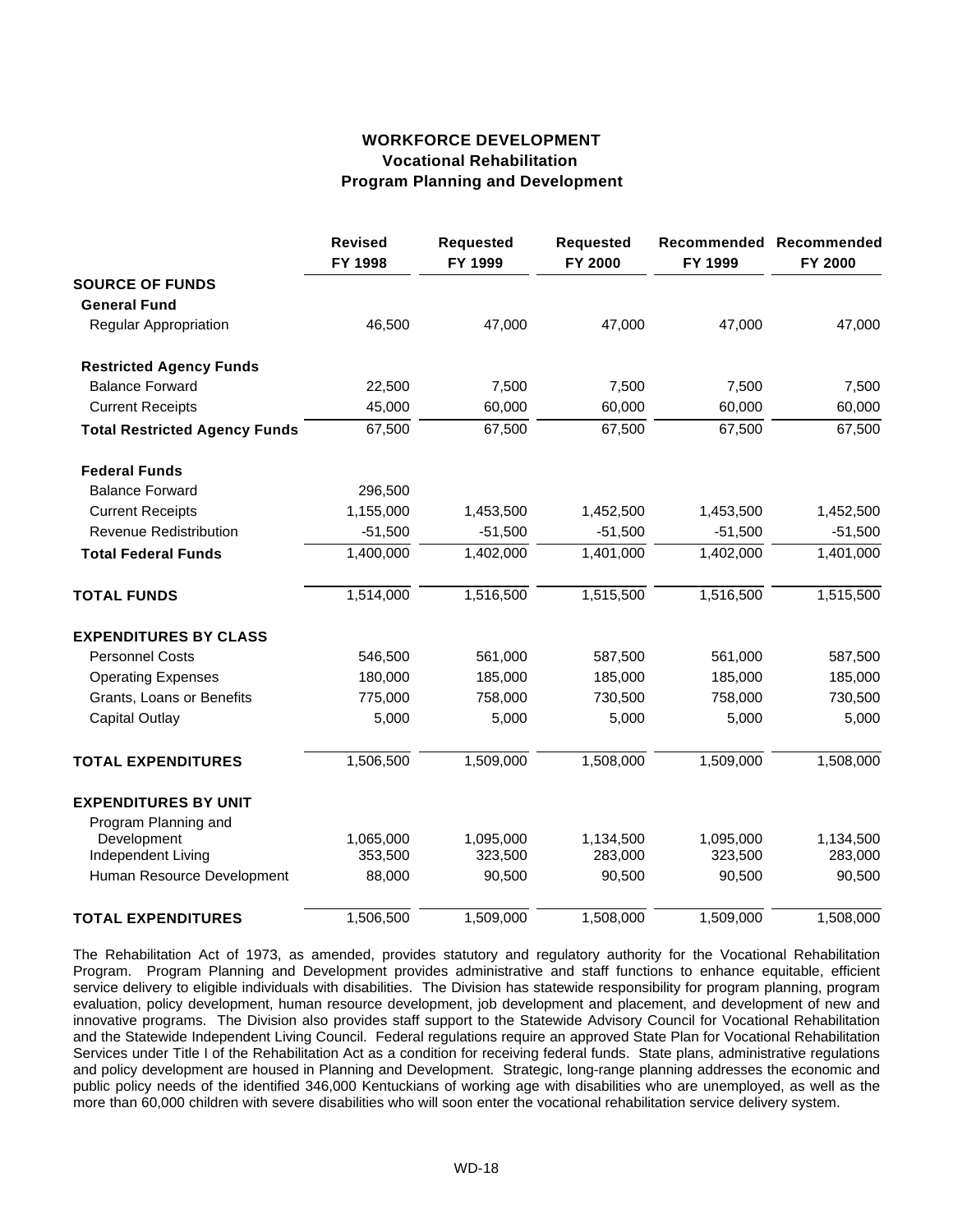# **WORKFORCE DEVELOPMENT Vocational Rehabilitation Program Services**

|                                      | <b>Revised</b><br>FY 1998 | <b>Requested</b><br>FY 1999 | <b>Requested</b><br>FY 2000 | FY 1999      | Recommended Recommended<br>FY 2000 |
|--------------------------------------|---------------------------|-----------------------------|-----------------------------|--------------|------------------------------------|
| <b>SOURCE OF FUNDS</b>               |                           |                             |                             |              |                                    |
| <b>General Fund</b>                  |                           |                             |                             |              |                                    |
| Regular Appropriation                | 8,332,500                 | 8,575,000                   | 8,814,500                   | 8,575,000    | 8,814,500                          |
| <b>Restricted Agency Funds</b>       |                           |                             |                             |              |                                    |
| <b>Balance Forward</b>               | 1,054,000                 | 751,000                     | 657,500                     | 751,000      | 657,500                            |
| <b>Current Receipts</b>              | 1,749,000                 | 1,958,000                   | 1,871,000                   | 1,958,000    | 1,871,000                          |
| Non-Revenue Receipts                 | 100,000                   | 103,000                     | 106,000                     | 103,000      | 106,000                            |
| <b>Total Restricted Agency Funds</b> | 2,903,000                 | 2,812,000                   | 2,634,500                   | 2,812,000    | 2,634,500                          |
| <b>Federal Funds</b>                 |                           |                             |                             |              |                                    |
| <b>Balance Forward</b>               | 30,500                    |                             |                             |              |                                    |
| <b>Current Receipts</b>              | 28,354,500                | 29,809,500                  | 31,068,500                  | 29,809,500   | 31,068,500                         |
| Non-Revenue Receipts                 | 100,000                   | 50,000                      | 50,000                      | 50,000       | 50,000                             |
| <b>Revenue Redistribution</b>        | $-1,218,000$              | $-1,064,000$                | $-1,167,000$                | $-1,064,000$ | $-1,167,000$                       |
| <b>Total Federal Funds</b>           | 27,267,000                | 28,795,500                  | 29,951,500                  | 28,795,500   | 29,951,500                         |
| <b>TOTAL FUNDS</b>                   | 38,502,500                | 40,182,500                  | 41,400,500                  | 40,182,500   | 41,400,500                         |
| <b>EXPENDITURES BY CLASS</b>         |                           |                             |                             |              |                                    |
| <b>Personnel Costs</b>               | 12,758,500                | 13,478,500                  | 14,163,000                  | 13,478,500   | 14,163,000                         |
| <b>Operating Expenses</b>            | 2,580,000                 | 2,516,500                   | 2,546,000                   | 2,516,500    | 2,546,000                          |
| Grants, Loans or Benefits            | 22,407,000                | 23,530,000                  | 24,221,000                  | 23,530,000   | 24,221,000                         |
| <b>Capital Outlay</b>                | 6,000                     |                             |                             |              |                                    |
| <b>TOTAL EXPENDITURES</b>            | 37,751,500                | 39,525,000                  | 40,930,000                  | 39,525,000   | 40,930,000                         |
| <b>EXPENDITURES BY UNIT</b>          |                           |                             |                             |              |                                    |
| Program Services                     | 36,455,000                | 38,224,000                  | 39,610,000                  | 38,224,000   | 39,610,000                         |
| <b>Supported Employment</b>          | 796,500                   | 798,500                     | 808,000                     | 798,500      | 808,000                            |
| <b>Local School District Match</b>   | 500,000                   | 502,500                     | 512,000                     | 502,500      | 512,000                            |
| <b>TOTAL EXPENDITURES</b>            | 37,751,500                | 39,525,000                  | 40,930,000                  | 39,525,000   | 40,930,000                         |

The Program Services unit provides direct vocational rehabilitation services to eligible individuals who have physical or mental disabilities to enable them to achieve suitable employment. Program Services is responsible for the actual intake and client service delivery efforts of the Department and performs certain administration functions.

The Division implements the federal Rehabilitation Act of 1973, as amended, and must make available services appropriate to the needs of individuals with disabilities. The services enumerated in the Rehabilitation Act include: evaluation of vocational rehabilitation potential; counseling and guidance; physical and mental restoration services; vocational and other training services; maintenance; transportation; services to family members; interpreter services and note-taking services for persons who are deaf; reader services and note-taking services for persons who are blind; assistive technology; personal assistance services; recruitment and training services; placement; post-employment services; occupational licenses, equipment, initial stock, and supplies; and other goods and services needed for employment.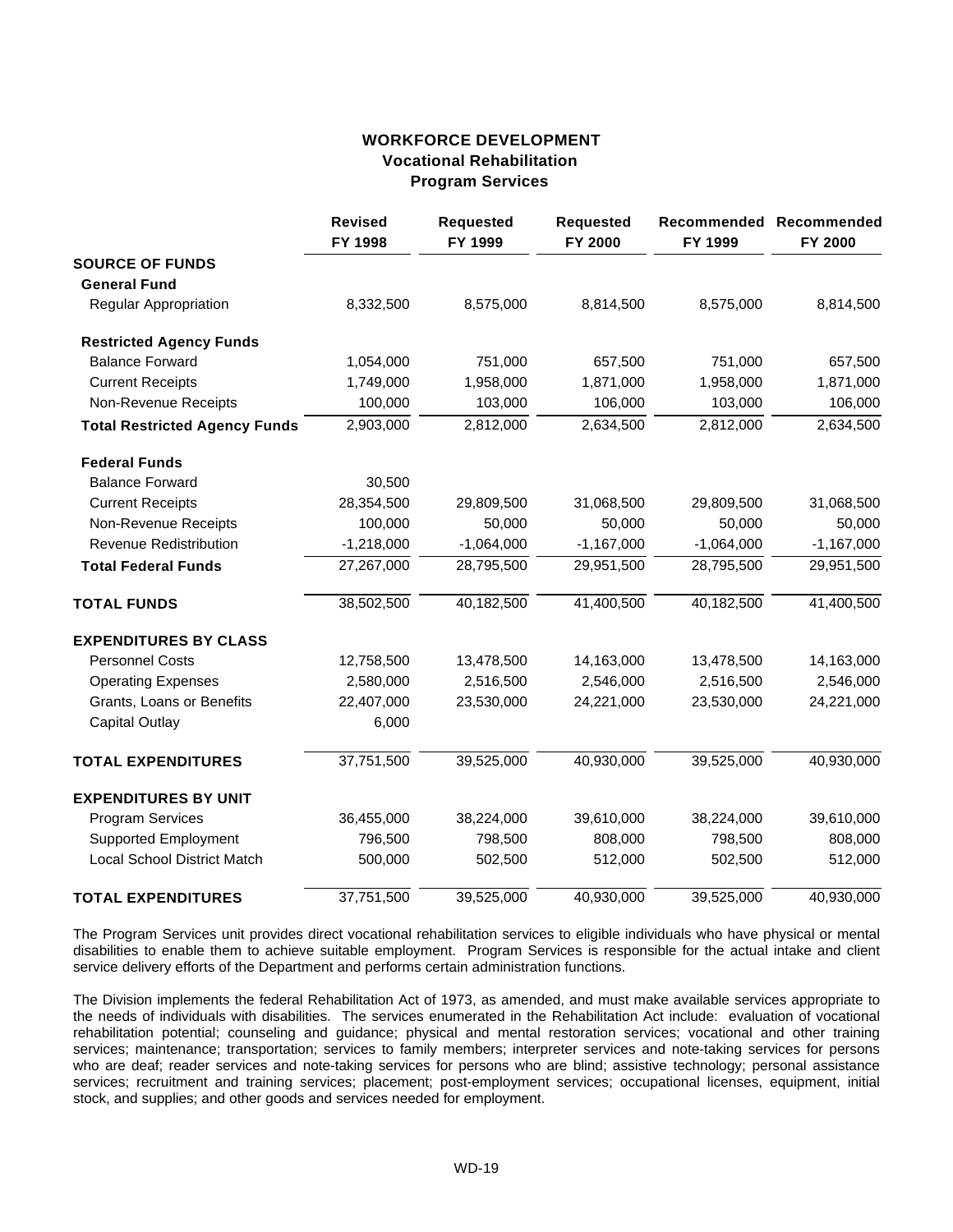## **WORKFORCE DEVELOPMENT Department for the Blind**

|                                                        | <b>Revised</b><br>FY 1998 | <b>Requested</b><br>FY 1999 | <b>Requested</b><br>FY 2000 | FY 1999    | Recommended Recommended<br>FY 2000 |
|--------------------------------------------------------|---------------------------|-----------------------------|-----------------------------|------------|------------------------------------|
| <b>SOURCE OF FUNDS</b>                                 |                           |                             |                             |            |                                    |
| <b>General Fund</b>                                    |                           |                             |                             |            |                                    |
| <b>Regular Appropriation</b>                           | 1,792,700                 | 1,965,000                   | 2,051,500                   | 1,883,700  | 1,952,600                          |
| <b>Restricted Agency Funds</b>                         |                           |                             |                             |            |                                    |
| <b>Balance Forward</b>                                 | 849,500                   | 396,000                     | 171,000                     | 396,000    | 171,000                            |
| <b>Current Receipts</b>                                | 3,024,500                 | 3,031,000                   | 3,033,000                   | 3,031,000  | 3,033,000                          |
| Non-Revenue Receipts                                   | 19,000                    | 19,000                      | 19,000                      | 19,000     | 19,000                             |
| <b>Total Restricted Agency Funds</b>                   | 3,893,000                 | 3,446,000                   | 3,223,000                   | 3,446,000  | 3,223,000                          |
| <b>Federal Funds</b>                                   |                           |                             |                             |            |                                    |
| <b>Balance Forward</b>                                 | 48,500                    |                             |                             |            |                                    |
| <b>Current Receipts</b>                                | 7,820,500                 | 7,071,000                   | 6,663,500                   | 7,071,000  | 6,663,500                          |
| <b>Revenue Redistribution</b>                          | $-194,000$                | $-200,000$                  | $-206,000$                  | $-200,000$ | $-206,000$                         |
| <b>Total Federal Funds</b>                             | 7,675,000                 | 6,871,000                   | 6,457,500                   | 6,871,000  | 6,457,500                          |
| <b>TOTAL FUNDS</b>                                     | 13,360,700                | 12,282,000                  | 11,732,000                  | 12,200,700 | 11,633,100                         |
| <b>EXPENDITURES BY CLASS</b>                           |                           |                             |                             |            |                                    |
| <b>Personnel Costs</b>                                 | 5,851,500                 | 6,255,000                   | 6,398,000                   | 6,178,800  | 6,309,700                          |
| <b>Operating Expenses</b>                              | 2,533,500                 | 2,207,500                   | 2,154,000                   | 2,202,400  | 2,143,400                          |
| Grants, Loans or Benefits                              | 4,509,700                 | 3,648,500                   | 3,125,000                   | 3,648,500  | 3,125,000                          |
| <b>Capital Outlay</b>                                  | 70,000                    |                             |                             |            |                                    |
| <b>TOTAL EXPENDITURES</b>                              | 12,964,700                | 12,111,000                  | 11,677,000                  | 12,029,700 | 11,578,100                         |
| <b>EXPENDITURES BY UNIT</b>                            |                           |                             |                             |            |                                    |
| <b>Assistive Technology</b>                            | 801,500                   | 370,000                     |                             | 370,000    |                                    |
| <b>Business Enterprises Program</b>                    | 1,010,000                 | 996,500                     | 1,025,000                   | 996,500    | 1,025,000                          |
| Industries for the Blind                               | 2,724,000                 | 2,686,000                   | 2,541,500                   | 2,614,500  | 2,463,000                          |
| Independent Living                                     | 559,000                   | 561,500                     | 583,000                     | 561,500    | 583,000                            |
| <b>General Blind Services</b>                          | 7,870,200                 | 7,497,000                   | 7,527,500                   | 7,497,000  | 7,527,500                          |
| <b>EMPOWER Kentucky General</b><br><b>Fund Savings</b> |                           |                             |                             | $-9,800$   | $-20,400$                          |
| <b>TOTAL EXPENDITURES</b>                              | 12,964,700                | 12,111,000                  | 11,677,000                  | 12,029,700 | 11,578,100                         |

Pursuant to KRS 163.470, the Department provides a wide array of services to assist individuals with severe visual disabilities in preparing for and obtaining employment. Client services, provided in ten regional offices, range from counseling, medical and vocational evaluation, recording and reader services to training, placement, and on-the-job training.

The Charles McDowell Rehabilitation Center for the Blind provides personal adjustment services such as counseling, cane travel, Braille, and adaptation and training in computers and other assistive devices.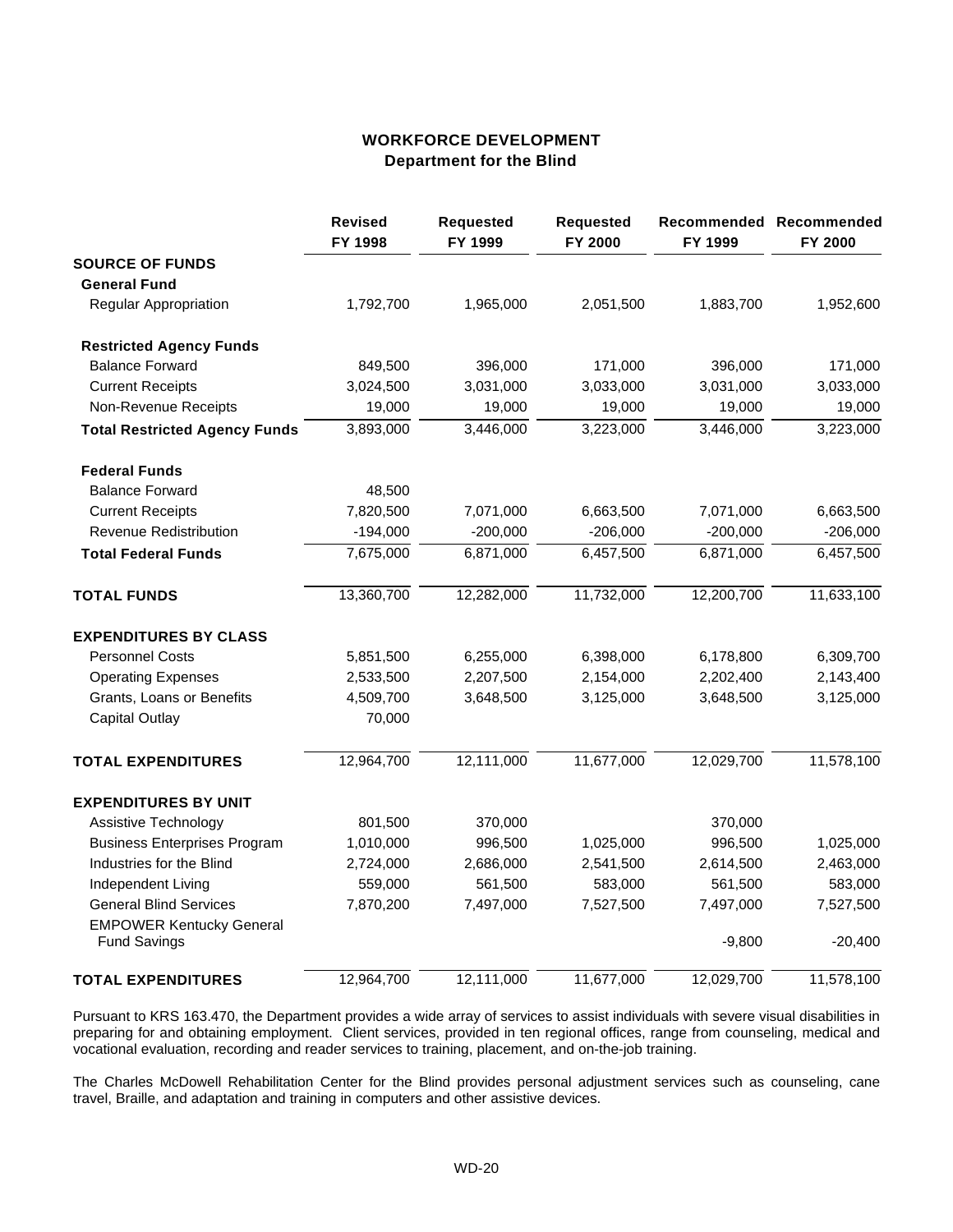The Independent Living program offers short-term services to individuals who are blind and who wish to become more independent in the home or community.

Two employment programs for the blind are administered by the Department: the Kentucky Industries for the Blind (KIB) and the Business Enterprise Program. The KIB is a manufacturing facility which employs blind and visually impaired persons to produce subcontract work for private industry. The KIB provides industrial evaluation, training, and employment for these persons to prepare them for placement in competitive or long-term employment. The Business Enterprise Program establishes vending facilities on state, federal, and other property for the purpose of providing employment for licensed blind vendors who are trained and appointed by the Department to operate these facilities.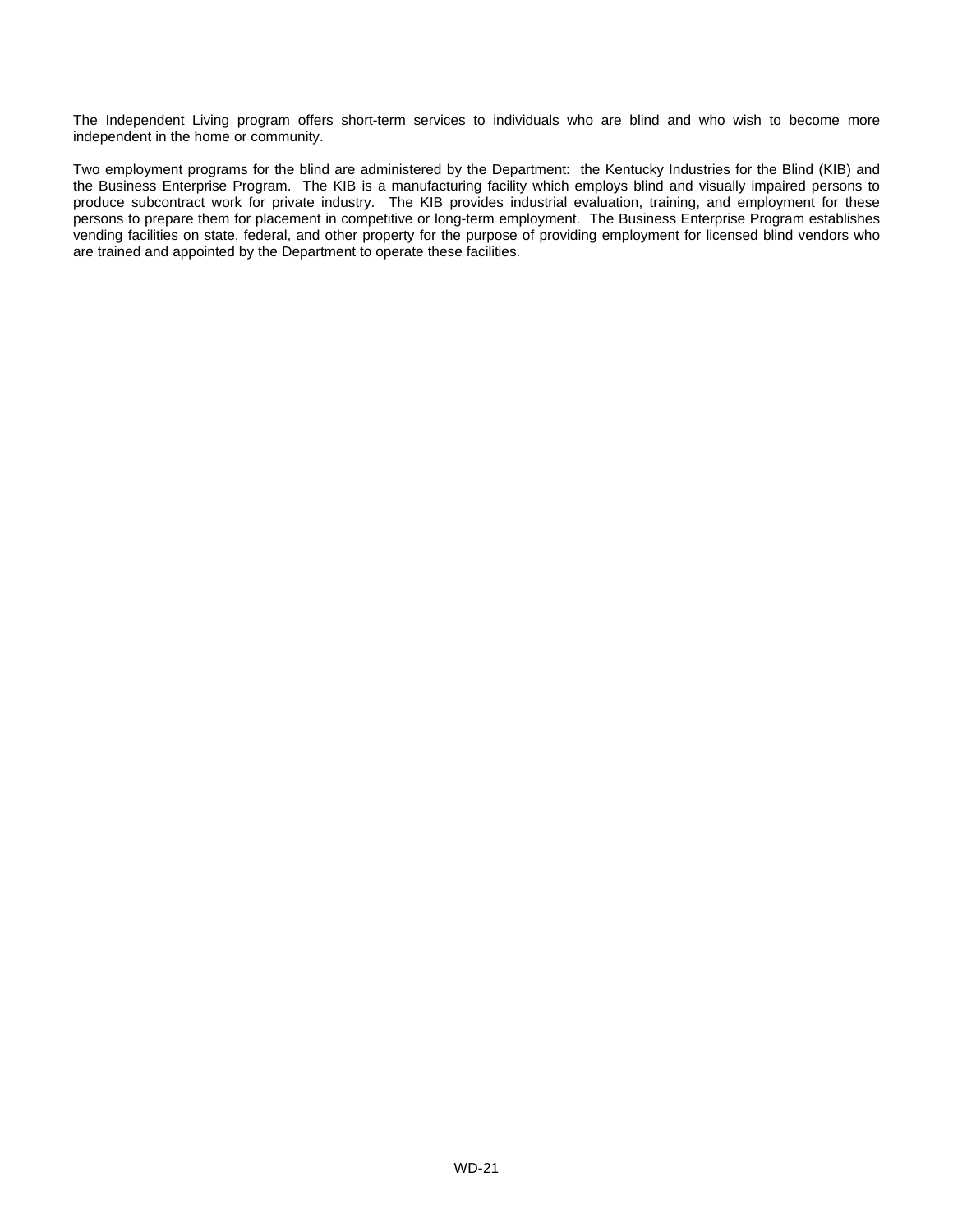### **WORKFORCE DEVELOPMENT Department for the Blind Assistive Technology**

|                                                 | <b>Revised</b><br>FY 1998 | <b>Requested</b><br>FY 1999 | <b>Requested</b><br>FY 2000 | FY 1999 | Recommended Recommended<br>FY 2000 |
|-------------------------------------------------|---------------------------|-----------------------------|-----------------------------|---------|------------------------------------|
| <b>SOURCE OF FUNDS</b>                          |                           |                             |                             |         |                                    |
| <b>Restricted Agency Funds</b>                  |                           |                             |                             |         |                                    |
| <b>Balance Forward</b>                          | 6,000                     |                             |                             |         |                                    |
| <b>Federal Funds</b>                            |                           |                             |                             |         |                                    |
| <b>Balance Forward</b>                          | 4,000                     |                             |                             |         |                                    |
| <b>Current Receipts</b>                         | 791,500                   | 370,000                     |                             | 370,000 |                                    |
| <b>Total Federal Funds</b>                      | 795,500                   | 370,000                     |                             | 370,000 |                                    |
| <b>TOTAL FUNDS</b>                              | 801,500                   | 370,000                     |                             | 370,000 |                                    |
| <b>EXPENDITURES BY CLASS</b>                    |                           |                             |                             |         |                                    |
| <b>Personnel Costs</b>                          | 162,500                   | 175,500                     |                             | 175,500 |                                    |
| <b>Operating Expenses</b>                       | 55,000                    | 56,500                      |                             | 56,500  |                                    |
| Grants, Loans or Benefits                       | 584,000                   | 138,000                     |                             | 138,000 |                                    |
| <b>TOTAL EXPENDITURES</b>                       | 801,500                   | 370,000                     |                             | 370,000 |                                    |
| <b>EXPENDITURES BY UNIT</b>                     |                           |                             |                             |         |                                    |
| Kentucky Assistive Technology                   |                           |                             |                             |         |                                    |
| <b>Network</b>                                  | 795,500                   | 370,000                     |                             | 370,000 |                                    |
| Kentucky Assistive Technology<br><b>Network</b> | 6,000                     |                             |                             |         |                                    |
| <b>TOTAL EXPENDITURES</b>                       | 801,500                   | 370,000                     |                             | 370,000 |                                    |

The Kentucky Assistive Technology Service (KATS) Network is a statewide collaborative system of organizations charged with making assistive technologies available to all Kentucky citizens with disabilities needing services. This program implements the mandate of the Technology-Related Assistance for Individuals with Disabilities Act of 1988 (Public Law 100-407), as amended in 1994 (PL 103-218), under the auspices of the Kentucky Department for the Blind.

Kentucky was among the first nine states funded under the Technical Act of 1988, as amended (PL 103-218). Since then, Tech Act projects have been established in all 50 states, the District of Columbia, and four U.S. territories. The Tech Act will "sunset" as of September 30, 1999.

In addition to the state staff, there are four Assistive Technology Resource Centers in Kentucky. These centers stimulate outreach activities, perform evaluation and needs assessment, provide training and technical assistance, loan assistive and adaptive devices to consumers, and identify and recruit appropriate agencies to join the network.

#### **Policy**

The amount of annual awards to individual states under the Tech Act are determined by formula. As required by the Act, funding levels will be reduced by 50 percent in fiscal year 1999, after which it will terminate. Funding is not recommended for four federally funded vacant positions due to the sunsetting of the program in fiscal year 1999.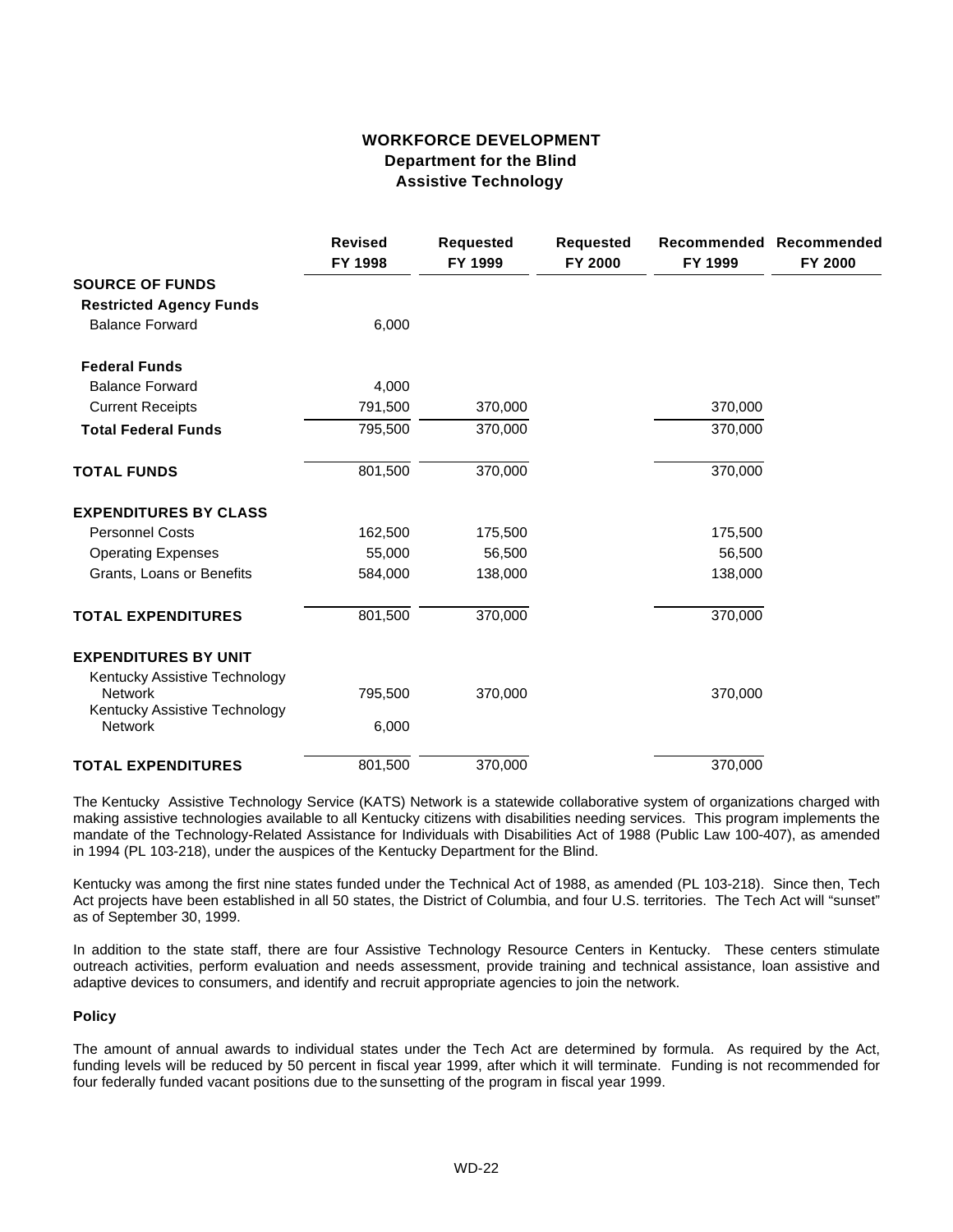## **WORKFORCE DEVELOPMENT Department for the Blind Business Enterprise Program**

|                                      | <b>Revised</b><br>FY 1998 | <b>Requested</b><br>FY 1999 | <b>Requested</b><br>FY 2000 | FY 1999 | Recommended Recommended<br>FY 2000 |
|--------------------------------------|---------------------------|-----------------------------|-----------------------------|---------|------------------------------------|
| <b>SOURCE OF FUNDS</b>               |                           |                             |                             |         |                                    |
| <b>Restricted Agency Funds</b>       |                           |                             |                             |         |                                    |
| <b>Balance Forward</b>               | 65,000                    |                             |                             |         |                                    |
| <b>Current Receipts</b>              | 862,500                   | 864,500                     | 866,500                     | 864,500 | 866,500                            |
| <b>Total Restricted Agency Funds</b> | 927,500                   | 864,500                     | 866,500                     | 864,500 | 866,500                            |
| <b>Federal Funds</b>                 |                           |                             |                             |         |                                    |
| <b>Current Receipts</b>              | 82,500                    | 132,000                     | 158,500                     | 132,000 | 158,500                            |
| <b>TOTAL FUNDS</b>                   | 1,010,000                 | 996,500                     | 1,025,000                   | 996,500 | 1,025,000                          |
| <b>EXPENDITURES BY CLASS</b>         |                           |                             |                             |         |                                    |
| <b>Personnel Costs</b>               | 512,000                   | 540,500                     | 569,000                     | 540,500 | 569,000                            |
| <b>Operating Expenses</b>            | 388,000                   | 371,000                     | 371,000                     | 371,000 | 371,000                            |
| Grants, Loans or Benefits            | 85,000                    | 85,000                      | 85,000                      | 85,000  | 85,000                             |
| <b>Capital Outlay</b>                | 25,000                    |                             |                             |         |                                    |
| <b>TOTAL EXPENDITURES</b>            | 1,010,000                 | 996,500                     | 1,025,000                   | 996,500 | 1,025,000                          |
| <b>EXPENDITURES BY UNIT</b>          |                           |                             |                             |         |                                    |
| Interstate Vending Program           | 752,500                   | 749,500                     | 749,500                     | 749,500 | 749,500                            |
| <b>Vendors Setaside</b>              | 175,000                   | 115,000                     | 117,000                     | 115,000 | 117,000                            |
| <b>General Blind Services</b>        | 82,500                    | 132,000                     | 158,500                     | 132,000 | 158,500                            |
| <b>TOTAL EXPENDITURES</b>            | 1,010,000                 | 996,500                     | 1,025,000                   | 996,500 | 1,025,000                          |

Pursuant to KRS 163.470(12) and the federal Randolph-Sheppard Act, the Division of Business Enterprises Program (BEP) establishes vending facilities on state, federal, and other property to provide remunerative employment for licensed visually impaired merchants who are appointed to operate the facilities. This program provides management services and training to visually impaired individuals, identifies and develops new sites suitable for vending facilities, and repairs and replaces equipment in existing vending facilities.

The Department for the Blind receives a commission based upon the percentage of gross sales from vending operations located in all interstate highway rest areas. The visually impaired merchants contribute five percent of their income to the Department. The funds received from the interstate vending contract are utilized exclusively in the Business Enterprises program.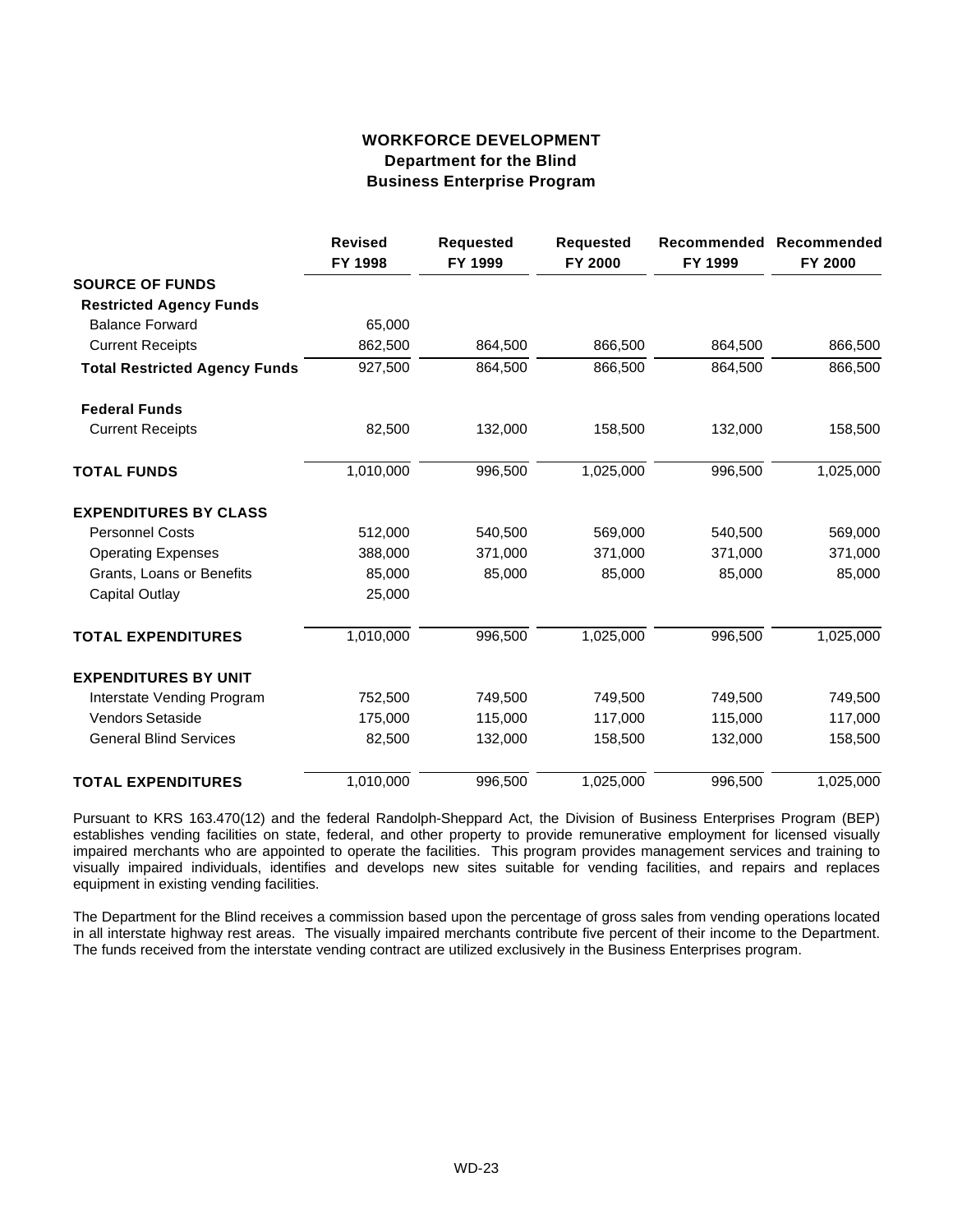## **WORKFORCE DEVELOPMENT Department for the Blind Industries for the Blind**

|                                      | <b>Revised</b><br>FY 1998 | <b>Requested</b><br>FY 1999 | <b>Requested</b><br>FY 2000 | Recommended<br>FY 1999 | Recommended<br>FY 2000 |
|--------------------------------------|---------------------------|-----------------------------|-----------------------------|------------------------|------------------------|
| <b>SOURCE OF FUNDS</b>               |                           |                             |                             |                        |                        |
| <b>General Fund</b>                  |                           |                             |                             |                        |                        |
| Regular Appropriation                | 899,500                   | 933,000                     | 961,000                     | 861,500                | 882,500                |
| <b>Restricted Agency Funds</b>       |                           |                             |                             |                        |                        |
| <b>Balance Forward</b>               | 363,000                   | 146,500                     | 1,500                       | 146,500                | 1,500                  |
| <b>Current Receipts</b>              | 1,608,000                 | 1,608,000                   | 1,608,000                   | 1,608,000              | 1,608,000              |
| <b>Total Restricted Agency Funds</b> | 1,971,000                 | 1,754,500                   | 1,609,500                   | 1,754,500              | 1,609,500              |
| <b>TOTAL FUNDS</b>                   | 2,870,500                 | 2,687,500                   | 2,570,500                   | 2,616,000              | 2,492,000              |
| <b>EXPENDITURES BY CLASS</b>         |                           |                             |                             |                        |                        |
| <b>Personnel Costs</b>               | 813,000                   | 854,000                     | 900,500                     | 782,500                | 822,000                |
| <b>Operating Expenses</b>            | 1,077,500                 | 941,000                     | 941,000                     | 941,000                | 941,000                |
| Grants, Loans or Benefits            | 788,500                   | 891,000                     | 700,000                     | 891,000                | 700,000                |
| Capital Outlay                       | 45,000                    |                             |                             |                        |                        |
| <b>TOTAL EXPENDITURES</b>            | 2,724,000                 | 2,686,000                   | 2,541,500                   | 2,614,500              | 2,463,000              |

Kentucky Industries for the Blind is legislated by KRS 163.470 (13) to provide evaluation, training, and long-term employment opportunities for blind and visually impaired persons at the Kentucky Industries for the Blind (KIB).

The transition from a Kentucky State Government agency to a non-profit status will be completed as of June 30, 2000. Effective July 1, 2000, the employees of KIB are to become employees of the non-profit operation housed at 1900 Brownsboro Road, Louisville, Kentucky.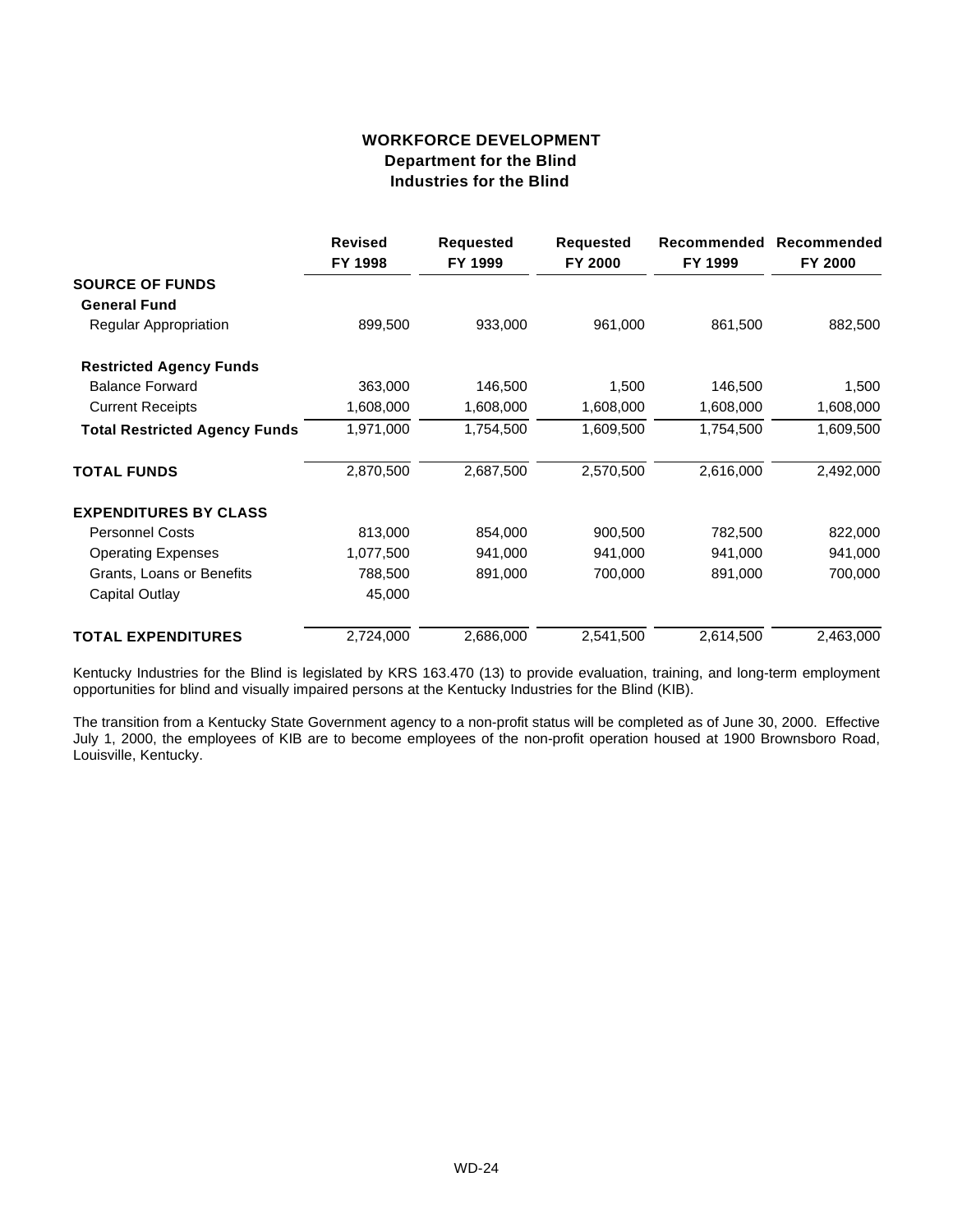### **WORKFORCE DEVELOPMENT Department for the Blind Independent Living**

|                                               | <b>Revised</b><br>FY 1998 | <b>Requested</b><br>FY 1999 | <b>Requested</b><br>FY 2000 | FY 1999 | Recommended Recommended<br>FY 2000 |
|-----------------------------------------------|---------------------------|-----------------------------|-----------------------------|---------|------------------------------------|
| <b>SOURCE OF FUNDS</b>                        |                           |                             |                             |         |                                    |
| <b>General Fund</b>                           |                           |                             |                             |         |                                    |
| Regular Appropriation                         | 173,500                   | 173,500                     | 179,000                     | 173,500 | 179,000                            |
| <b>Restricted Agency Funds</b>                |                           |                             |                             |         |                                    |
| <b>Balance Forward</b>                        | 15,500                    |                             |                             |         |                                    |
| <b>Current Receipts</b>                       | 144,000                   | 180,000                     | 190,000                     | 180,000 | 190,000                            |
| <b>Total Restricted Agency Funds</b>          | 159,500                   | 180,000                     | 190,000                     | 180,000 | 190,000                            |
| <b>Federal Funds</b>                          |                           |                             |                             |         |                                    |
| <b>Balance Forward</b>                        | 3,500                     |                             |                             |         |                                    |
| <b>Current Receipts</b>                       | 222,500                   | 208,000                     | 214,000                     | 208,000 | 214,000                            |
| <b>Total Federal Funds</b>                    | 226,000                   | 208,000                     | 214,000                     | 208,000 | 214,000                            |
| <b>TOTAL FUNDS</b>                            | 559,000                   | 561,500                     | 583,000                     | 561,500 | 583,000                            |
| <b>EXPENDITURES BY CLASS</b>                  |                           |                             |                             |         |                                    |
| <b>Personnel Costs</b>                        | 368,000                   | 399,500                     | 420,500                     | 399,500 | 420,500                            |
| <b>Operating Expenses</b>                     | 35,500                    | 35,500                      | 36,000                      | 35,500  | 36,000                             |
| Grants, Loans or Benefits                     | 155,500                   | 126,500                     | 126,500                     | 126,500 | 126,500                            |
| <b>TOTAL EXPENDITURES</b>                     | 559,000                   | 561,500                     | 583,000                     | 561,500 | 583,000                            |
| <b>EXPENDITURES BY UNIT</b>                   |                           |                             |                             |         |                                    |
| Independent Living Older Blind                | 185,500                   | 193,000                     | 199,000                     | 193,000 | 199,000                            |
| Independent Living Part B                     | 27,500                    | 15,000                      | 15,000                      | 15,000  | 15,000                             |
| Independent Living<br>Administration on Aging | 13,000                    |                             |                             |         |                                    |
| Independent Living Agency<br>Receipts         | 57,500                    | 46,500                      | 46,500                      | 46,500  | 46,500                             |
| <b>Social Security Funds</b>                  | 102,000                   | 133,500                     | 143,500                     | 133,500 | 143,500                            |
| Independent Living General                    |                           |                             |                             |         |                                    |
| Funds                                         | 173,500                   | 173,500                     | 179,000                     | 173,500 | 179,000                            |
| <b>TOTAL EXPENDITURES</b>                     | 559,000                   | 561,500                     | 583,000                     | 561,500 | 583,000                            |

Pursuant to KRS 163.470 and Title VII of the Rehabilitation Act, as amended in 1992, independent living specialists located in regional offices provide short-term, individualized instruction at the home or worksite for individuals who are blind so they may be able to function independently. Services include information, counseling, and skills training in activities of daily living. Mobility training, assistive devices, referrals to community resources in housing and transportation, and information on services offered by other agencies are provided. The service population consists mainly of individuals who are elderly or unable to work due to the severity of disabilities.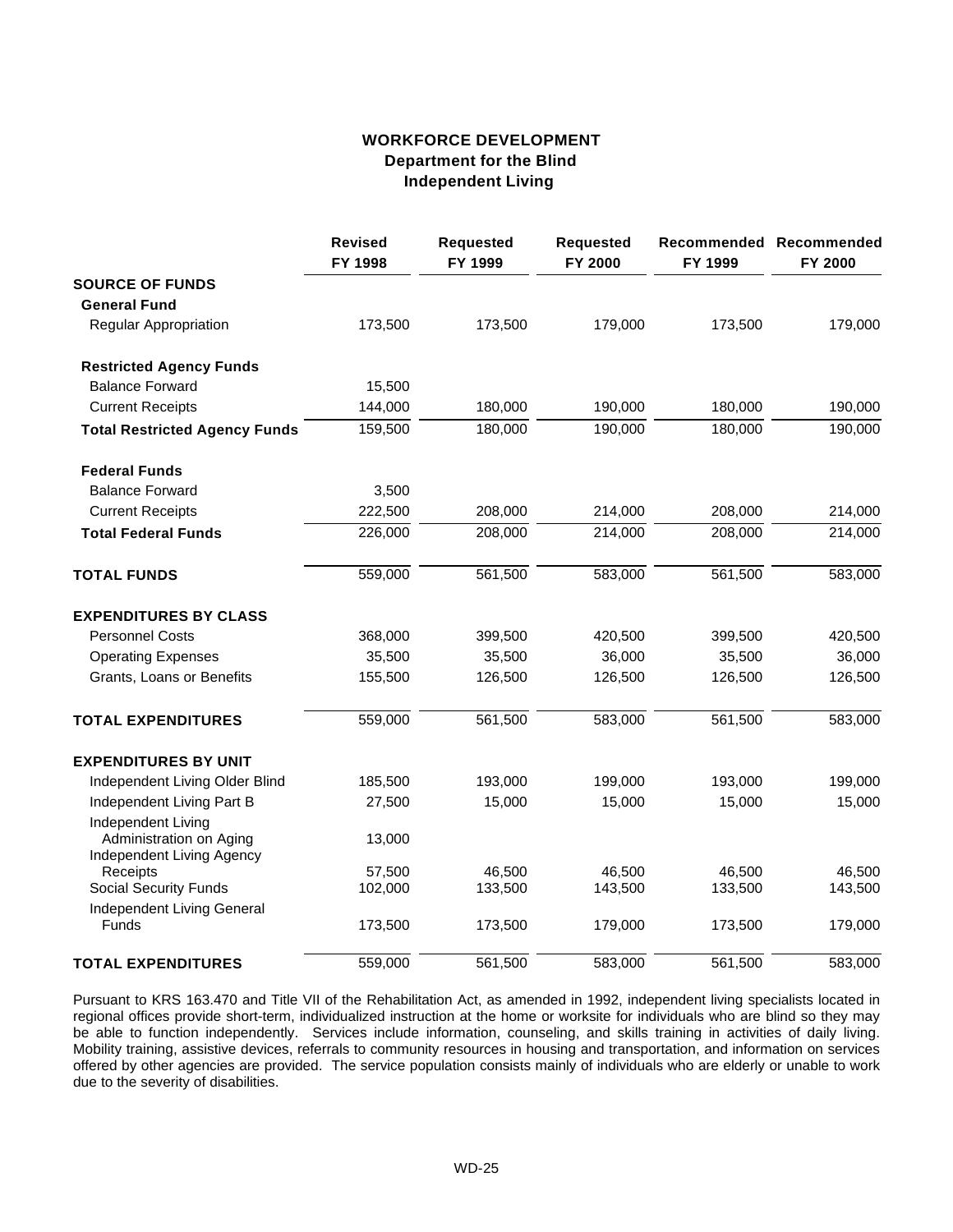The Department employs seven independent living specialists who are located throughout the state. The average caseload for an independent living specialist is currently 100 new cases annually. These specialists make home visits and provide speciallyadapted aids and appliances such as Braille and talking watches, controls on stoves, writing guides, phone dials, and canes. They provide limited instruction in household tasks such as cooking, keeping time and learning in the home. The specialists also work with families to educate them about blindness and how to promote independent living.

The most recent needs assessment which was performed by the Department indicates that Kentucky has one of the highest prevalence rates of blindness in the country. Diabetes is one reason; lack of knowledge is another. Currently, it is estimated that there are over 30,000 older blind and visually impaired Kentuckians. Over 60 percent of blind persons are 60 years of age and older. The population of the Independent Living program makes up two-thirds of the blind population in the State.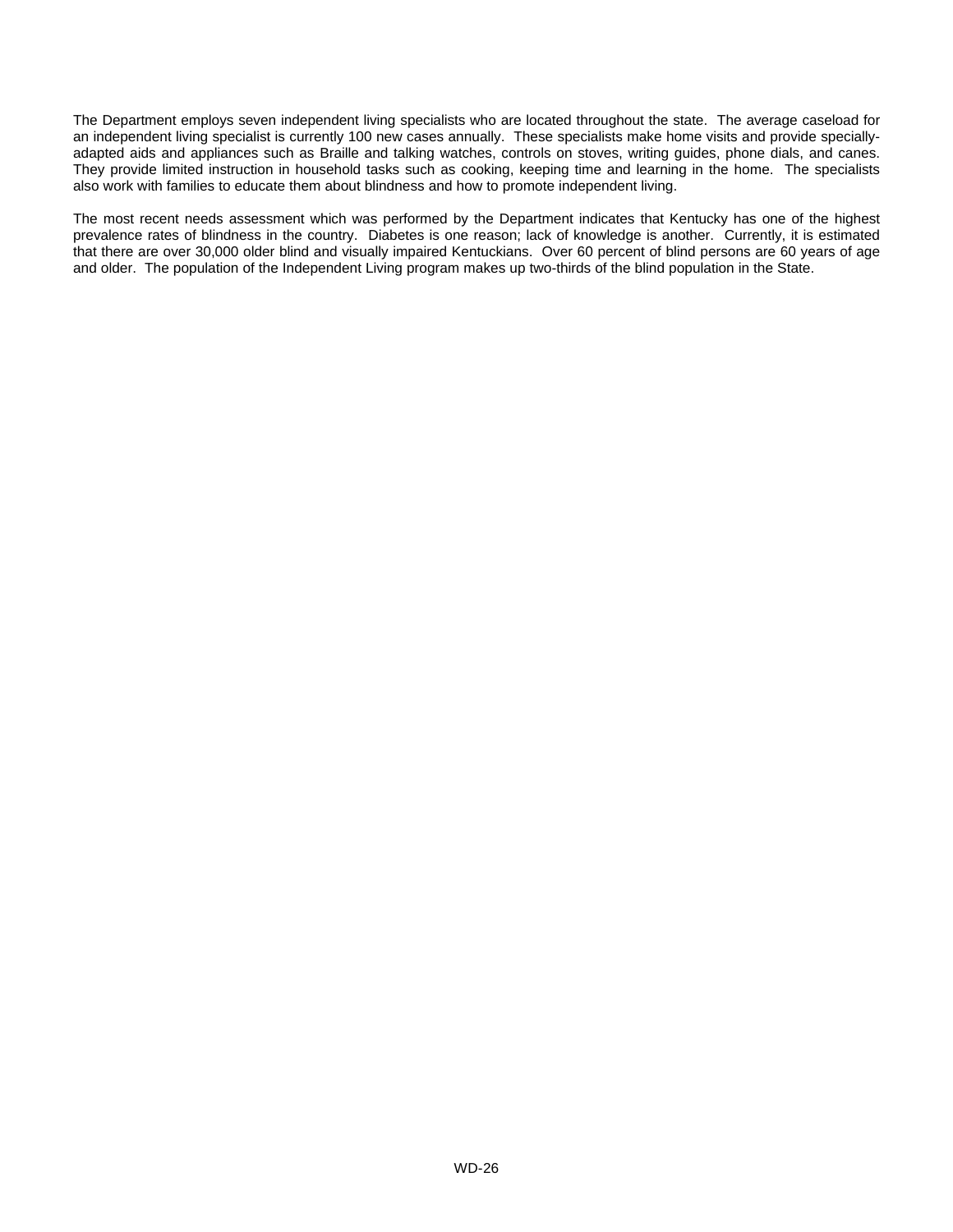## **WORKFORCE DEVELOPMENT Department for the Blind General Blind Services**

|                                      | <b>Revised</b><br>FY 1998 | <b>Requested</b><br>FY 1999 | <b>Requested</b><br>FY 2000 | FY 1999    | Recommended Recommended<br>FY 2000 |
|--------------------------------------|---------------------------|-----------------------------|-----------------------------|------------|------------------------------------|
| <b>SOURCE OF FUNDS</b>               |                           |                             |                             |            |                                    |
| <b>General Fund</b>                  |                           |                             |                             |            |                                    |
| Regular Appropriation                | 719,700                   | 858,500                     | 911,500                     | 858,500    | 911,500                            |
| <b>Restricted Agency Funds</b>       |                           |                             |                             |            |                                    |
| <b>Balance Forward</b>               | 400,000                   | 249,500                     | 169,500                     | 249,500    | 169,500                            |
| <b>Current Receipts</b>              | 410,000                   | 378,500                     | 368,500                     | 378,500    | 368,500                            |
| Non-Revenue Receipts                 | 19,000                    | 19,000                      | 19,000                      | 19,000     | 19,000                             |
| <b>Total Restricted Agency Funds</b> | 829,000                   | 647,000                     | 557,000                     | 647,000    | 557,000                            |
| <b>Federal Funds</b>                 |                           |                             |                             |            |                                    |
| <b>Balance Forward</b>               | 41,000                    |                             |                             |            |                                    |
| <b>Current Receipts</b>              | 6,724,000                 | 6,361,000                   | 6,291,000                   | 6,361,000  | 6,291,000                          |
| <b>Revenue Redistribution</b>        | $-194,000$                | $-200,000$                  | $-206,000$                  | $-200,000$ | $-206,000$                         |
| <b>Total Federal Funds</b>           | 6,571,000                 | 6,161,000                   | 6,085,000                   | 6,161,000  | 6,085,000                          |
| <b>TOTAL FUNDS</b>                   | 8,119,700                 | 7,666,500                   | 7,553,500                   | 7,666,500  | 7,553,500                          |
| <b>EXPENDITURES BY CLASS</b>         |                           |                             |                             |            |                                    |
| <b>Personnel Costs</b>               | 3,996,000                 | 4,285,500                   | 4,508,000                   | 4,285,500  | 4,508,000                          |
| <b>Operating Expenses</b>            | 977,500                   | 803,500                     | 806,000                     | 803,500    | 806,000                            |
| Grants, Loans or Benefits            | 2,896,700                 | 2,408,000                   | 2,213,500                   | 2,408,000  | 2,213,500                          |
| <b>TOTAL EXPENDITURES</b>            | 7,870,200                 | 7,497,000                   | 7,527,500                   | 7,497,000  | 7,527,500                          |
| <b>EXPENDITURES BY UNIT</b>          |                           |                             |                             |            |                                    |
| <b>Basic Support</b>                 | 7,208,200                 | 6,938,500                   | 6,914,000                   | 6,938,500  | 6,914,000                          |
| <b>Training Grant</b>                | 35,000                    | 32,000                      | 32,000                      | 32,000     | 32,000                             |
| <b>Supported Employment</b>          | 47,500                    | 49,000                      | 50,500                      | 49,000     | 50,500                             |
| Social Security Program Income       | 519,500                   | 417,500                     | 471,000                     | 417,500    | 471,000                            |
| <b>General Blind Services</b>        | 60,000                    | 60,000                      | 60,000                      | 60,000     | 60,000                             |
| <b>TOTAL EXPENDITURES</b>            | 7,870,200                 | 7,497,000                   | 7,527,500                   | 7,497,000  | 7,527,500                          |

Pursuant to KRS 163.470 (11) and 782 KAR 1:020-050 and the federal Rehabilitation Act of 1973, the mission of the General Blind Services program is to provide vocational rehabilitation to individuals with severe visual disabilities which will result in gainful employment. The program consists of the Division of Client Services with ten statewide offices, where qualified staff provide services in vocational counseling, evaluation, restoration, college and other vocational training, rehabilitation teaching, prescriptive adaptive devices, rehabilitation technology, job placement and other services which enable individuals to be productive in the workplace. The Charles McDowell Rehabilitation Center for the Blind provides comprehensive personal adjustment services, including training in life skills, orientation and mobility, Braille, assistive technology, and vocational services, including career assessment, vocational planning and work adjustment.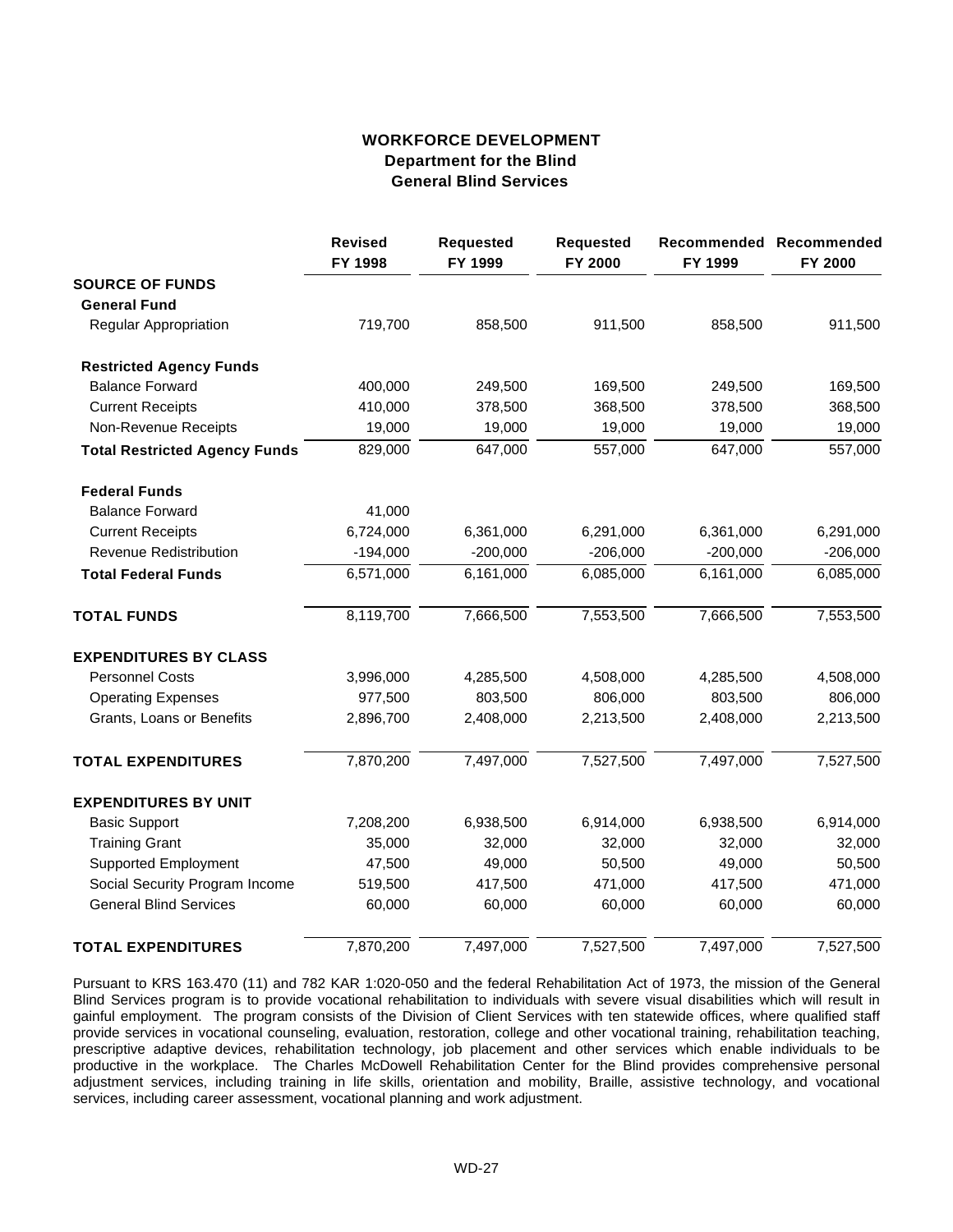### **WORKFORCE DEVELOPMENT Governor's Council on Vocational Education**

|                              | <b>Revised</b><br>FY 1998 | <b>Requested</b><br>FY 1999 | <b>Requested</b><br>FY 2000 | Recommended<br>FY 1999 | Recommended<br>FY 2000 |
|------------------------------|---------------------------|-----------------------------|-----------------------------|------------------------|------------------------|
| <b>SOURCE OF FUNDS</b>       |                           |                             |                             |                        |                        |
| <b>Federal Funds</b>         |                           |                             |                             |                        |                        |
| <b>Balance Forward</b>       | 8,000                     |                             |                             |                        |                        |
| <b>Current Receipts</b>      | 144,500                   |                             |                             |                        |                        |
| <b>TOTAL FUNDS</b>           | 152,500                   |                             |                             |                        |                        |
| <b>EXPENDITURES BY CLASS</b> |                           |                             |                             |                        |                        |
| <b>Personnel Costs</b>       | 58,000                    |                             |                             |                        |                        |
| <b>Operating Expenses</b>    | 90,500                    |                             |                             |                        |                        |
| <b>Capital Outlay</b>        | 4,000                     |                             |                             |                        |                        |
| <b>TOTAL EXPENDITURES</b>    | 152.500                   |                             |                             |                        |                        |

The Governor's Council on Vocational Education is a federally mandated council consisting of 13 members appointed by the Governor in accordance with specific categories as outlined in KRS 163.086. The duties and responsibilities of the Council are specified in KRS 163.086 and Public Law 98-524 as amended by Public Law 101-392.

The Council serves in an advisory capacity relative to the effectiveness, adequacy and coordination of the vocational education and job training program delivery systems assisted under the Carl D. Perkins Vocational and Applied Technology Education Act and the Job Training Partnership Act. In order for Kentucky to receive federal funds under the Carl D. Perkins Vocational and Applied Technology Education Act, the Council must carry out this function in conjunction with the other responsibilities identified in the public law and statute.

The Council meets quarterly to evaluate data and information pertinent to improving the vocational education and job training programs delivery systems; special meetings are conducted as warranted. Two full-time staff members conduct educational and business surveys, prepare mandated reports and attend conferences and committee meetings.

### **Policy**

Effective October 1, 1997, Public Law 101.392 discontinued the states' requirement to have a Council on Vocational Education along with federal, set-aside Carl D. Perkins Technology funds for such a Council. Therefore, the Governor's recommended budget displays the fiscal year 1998 base year funding, and also reflects the discontinuance of this body.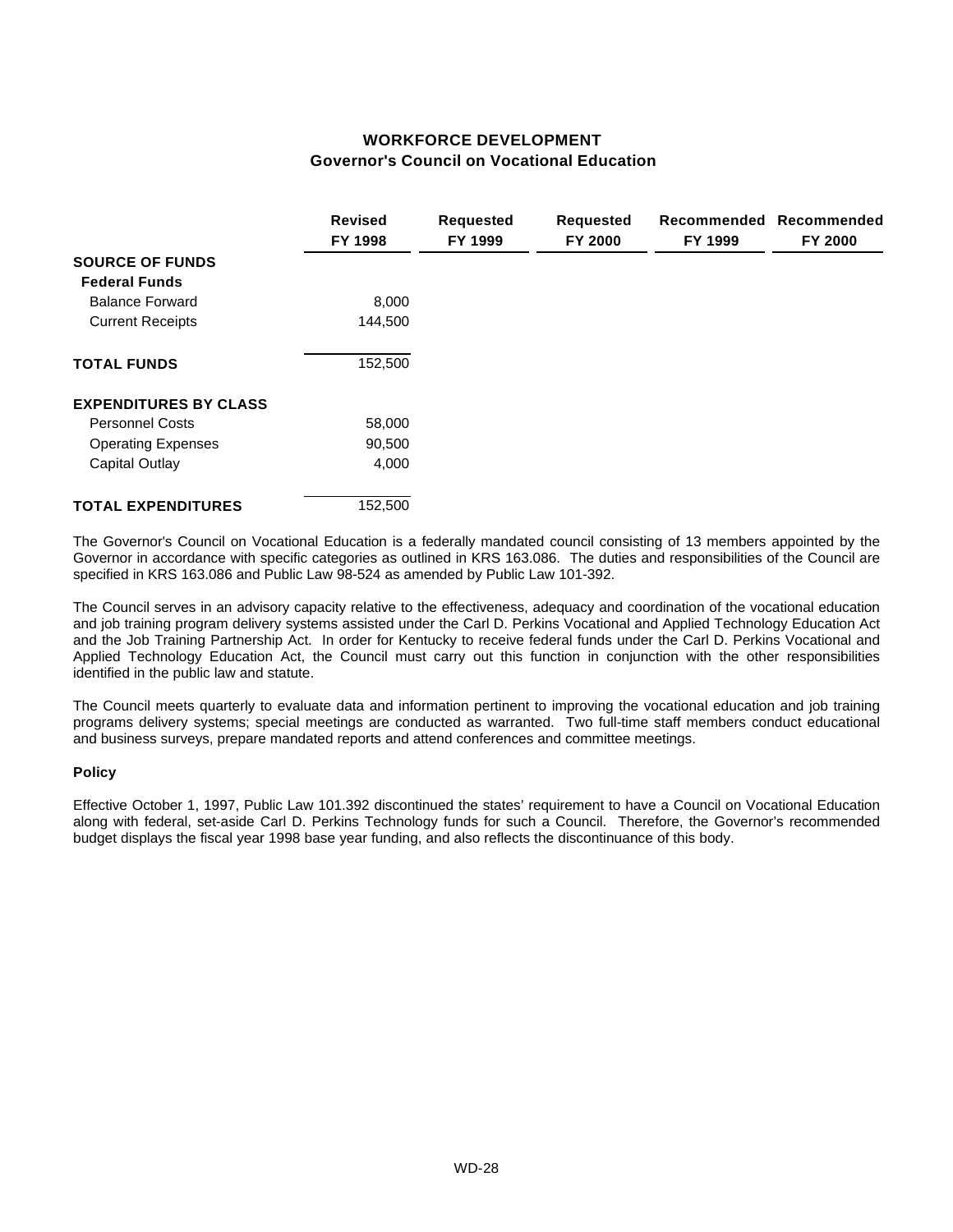## **WORKFORCE DEVELOPMENT State Board for Proprietary Education**

|                                | <b>Revised</b><br>FY 1998 | <b>Requested</b><br>FY 1999 | <b>Requested</b><br><b>FY 2000</b> | Recommended<br>FY 1999 | Recommended<br><b>FY 2000</b> |
|--------------------------------|---------------------------|-----------------------------|------------------------------------|------------------------|-------------------------------|
| <b>SOURCE OF FUNDS</b>         |                           |                             |                                    |                        |                               |
| <b>Restricted Agency Funds</b> |                           |                             |                                    |                        |                               |
| <b>Balance Forward</b>         | 134,500                   | 9,500                       | 12,500                             | 9,500                  | 12,500                        |
| <b>Current Receipts</b>        | 110,000                   | 113,500                     | 116,500                            | 113,500                | 116,500                       |
| <b>TOTAL FUNDS</b>             | 244,500                   | 123,000                     | 129,000                            | 123,000                | 129,000                       |
| <b>EXPENDITURES BY CLASS</b>   |                           |                             |                                    |                        |                               |
| <b>Personnel Costs</b>         | 79,500                    | 83,500                      | 88,000                             | 83,500                 | 88,000                        |
| <b>Operating Expenses</b>      | 155,500                   | 27,000                      | 28,000                             | 27,000                 | 28,000                        |
| <b>TOTAL EXPENDITURES</b>      | 235.000                   | 110.500                     | 116,000                            | 110.500                | 116.000                       |

The State Board for Proprietary Education, consisting of 12 members appointed by the Governor, was created to administer and enforce the provisions of KRS 165A. Its primary function is to monitor the needs of the consumer public with regard to services provided by privately owned educational institutions offering instruction in business, trade, technical, industrial, or related areas. It has the responsibility to conduct formal hearings and to prosecute, if necessary, schools that have not maintained and adhered to the standards of operation set forth in KRS 165A. The Board also administers a student protection fund for those students affected by the closing of such institutions.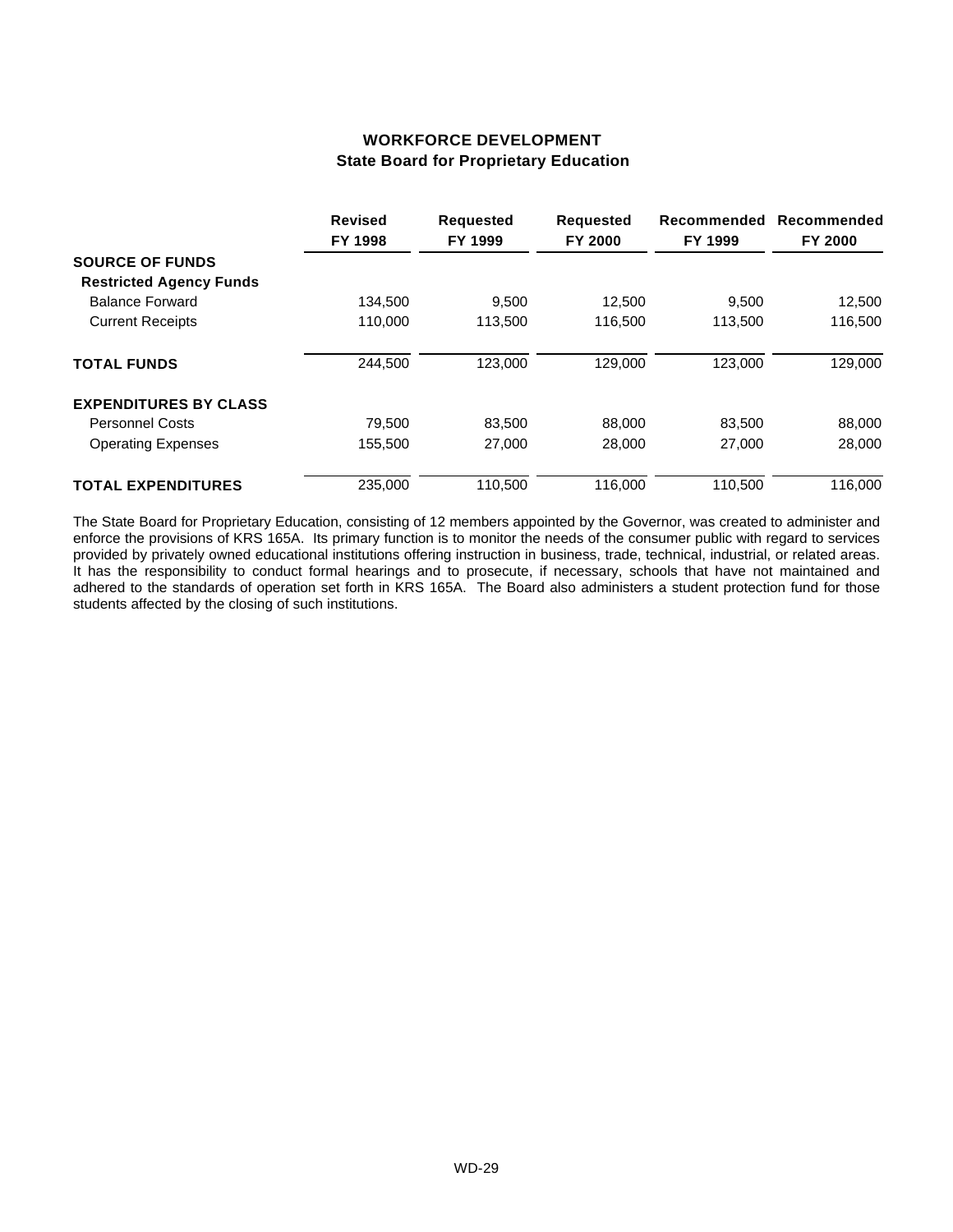### **WORKFORCE DEVELOPMENT Job Training Coordinating Council**

|                              | <b>Revised</b><br>FY 1998 | <b>Requested</b><br>FY 1999 | <b>Requested</b><br>FY 2000 | Recommended<br><b>FY 1999</b> | Recommended<br>FY 2000 |
|------------------------------|---------------------------|-----------------------------|-----------------------------|-------------------------------|------------------------|
| <b>SOURCE OF FUNDS</b>       |                           |                             |                             |                               |                        |
| <b>Federal Funds</b>         |                           |                             |                             |                               |                        |
| Revenue Redistribution       | 138,900                   | 132,500                     | 139,000                     | 132.500                       | 139,000                |
| <b>EXPENDITURES BY CLASS</b> |                           |                             |                             |                               |                        |
| <b>Personnel Costs</b>       | 100.000                   | 104,000                     | 110,000                     | 104.000                       | 110,000                |
| <b>Operating Expenses</b>    | 38,900                    | 28,500                      | 29,000                      | 28,500                        | 29,000                 |
| <b>TOTAL EXPENDITURES</b>    | 138,900                   | 132,500                     | 139,000                     | 132.500                       | 139,000                |

The Job Training Coordinating Council is an administrative oversight body whose existence is mandated by the federal Job Training Partnership Act. Its membership is appointed by the Governor and is composed as follows: 30 percent business and industry representatives; 30 percent state and local government and local education agency representatives; 30 percent organized labor and community-based organization representatives; and 10 percent representatives of the general public.

The Council advises the Governor regarding the Job Training Partnership Act (JTPA) and job training plans for the 11 service delivery areas. The Job Training Coordinating Council also reviews and monitors all services provided through the JTPA, including the use of resources, program development, and evaluation. The Council ensures that all aspects of these programs follow state and federal JTPA regulations.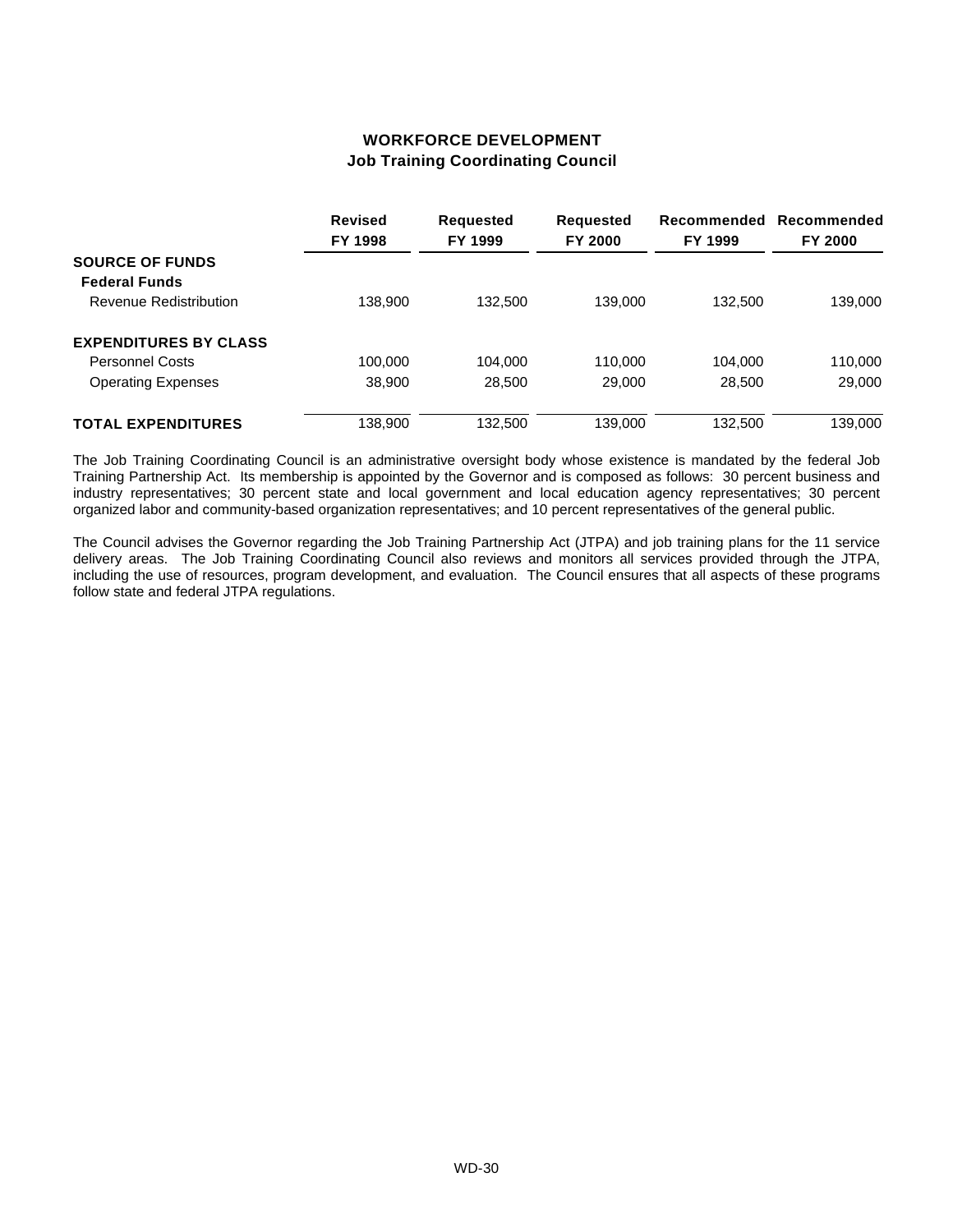### **WORKFORCE DEVELOPMENT Teachers' Retirement - Employer Contribution**

|                              | <b>Revised</b><br>FY 1998 | <b>Requested</b><br>FY 1999 | <b>Requested</b><br><b>FY 2000</b> | Recommended<br><b>FY 1999</b> | Recommended<br>FY 2000 |
|------------------------------|---------------------------|-----------------------------|------------------------------------|-------------------------------|------------------------|
| <b>SOURCE OF FUNDS</b>       |                           |                             |                                    |                               |                        |
| <b>General Fund</b>          |                           |                             |                                    |                               |                        |
| <b>Regular Appropriation</b> | 9,266,100                 | 4.313.500                   | 4.530.500                          | 4.313.500                     | 4,530,500              |
| <b>EXPENDITURES BY CLASS</b> |                           |                             |                                    |                               |                        |
| <b>Personnel Costs</b>       | 9,266,100                 | 4,313,500                   | 4,530,500                          | 4,313,500                     | 4,530,500              |

KRS 161.550 requires each employer to contribute to the Teachers' Retirement System an amount equal to that contributed by its employees who are members of the System. For those Workforce Development Cabinet employees who are Teachers' Retirement System members, the contribution is 9.855 percent of salary. Additionally, each employer is required to pay a 3.25 percent overmatch to defray the System's unfunded liability.

The above General Fund appropriation includes the employer match for salaries paid to teachers and other Cabinet employees who participate in the System. This match will be forwarded to the Teachers' Retirement System pursuant to the provisions of KRS 161.550.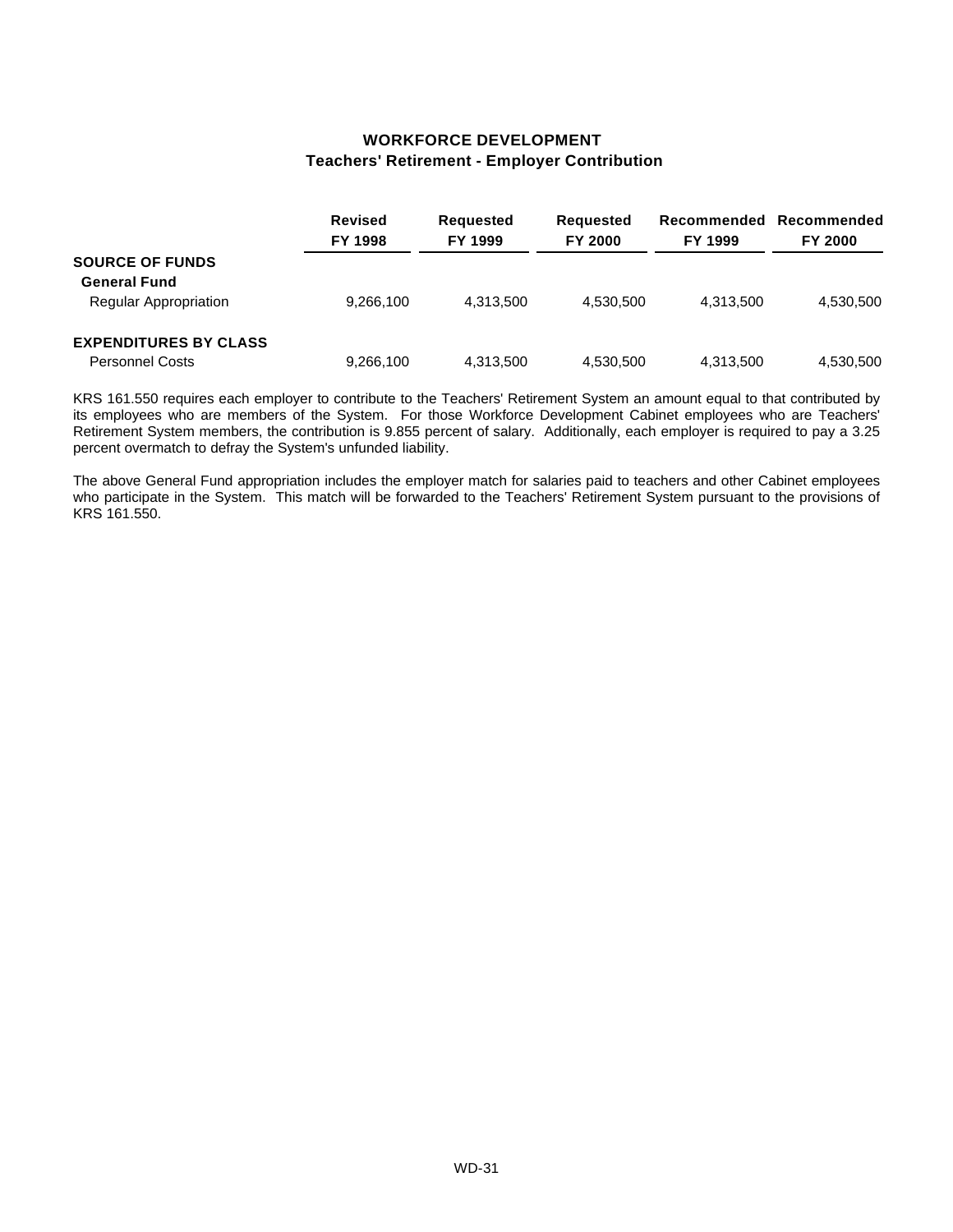# **WORKFORCE DEVELOPMENT Training and Reemployment**

|                                | <b>Revised</b><br>FY 1998 | <b>Requested</b><br>FY 1999 | <b>Requested</b><br>FY 2000 | FY 1999      | Recommended Recommended<br>FY 2000 |
|--------------------------------|---------------------------|-----------------------------|-----------------------------|--------------|------------------------------------|
| <b>SOURCE OF FUNDS</b>         |                           |                             |                             |              |                                    |
| <b>Restricted Agency Funds</b> |                           |                             |                             |              |                                    |
| <b>Current Receipts</b>        | 17,500                    | 17,500                      | 17,500                      | 17,500       | 17,500                             |
| <b>Federal Funds</b>           |                           |                             |                             |              |                                    |
| <b>Balance Forward</b>         | 48,000                    |                             |                             |              |                                    |
| <b>Current Receipts</b>        | 51,079,500                | 46,089,500                  | 49,928,500                  | 46,089,500   | 49,928,500                         |
| <b>Revenue Redistribution</b>  | $-8,463,000$              | $-9,282,500$                | $-9,435,500$                | $-9,282,500$ | $-9,435,500$                       |
| <b>Total Federal Funds</b>     | 42,664,500                | 36,807,000                  | 40,493,000                  | 36,807,000   | 40,493,000                         |
| <b>TOTAL FUNDS</b>             | 42,682,000                | 36,824,500                  | 40,510,500                  | 36,824,500   | 40,510,500                         |
| <b>EXPENDITURES BY CLASS</b>   |                           |                             |                             |              |                                    |
| <b>Personnel Costs</b>         | 1,273,500                 | 1,337,500                   | 1,407,000                   | 1,337,500    | 1,407,000                          |
| <b>Operating Expenses</b>      | 306,500                   | 316,500                     | 325,500                     | 316,500      | 325,500                            |
| Grants, Loans or Benefits      | 41,102,000                | 35,170,500                  | 38,778,000                  | 35,170,500   | 38,778,000                         |
| <b>TOTAL EXPENDITURES</b>      | 42,682,000                | 36,824,500                  | 40,510,500                  | 36,824,500   | 40,510,500                         |
| <b>EXPENDITURES BY UNIT</b>    |                           |                             |                             |              |                                    |
| Title II                       | 34,430,000                | 31,336,500                  | 34,486,000                  | 31,336,500   | 34,486,000                         |
| Title III                      | 8,252,000                 | 5,488,000                   | 6,024,500                   | 5,488,000    | 6,024,500                          |
| <b>TOTAL EXPENDITURES</b>      | 42,682,000                | 36,824,500                  | 40,510,500                  | 36,824,500   | 40,510,500                         |

The Office of Training and Reemployment administers the Job Training Partnership Act (JTPA) program. The JTPA program includes the JTPA Title II branch and the JTPA Title III branch.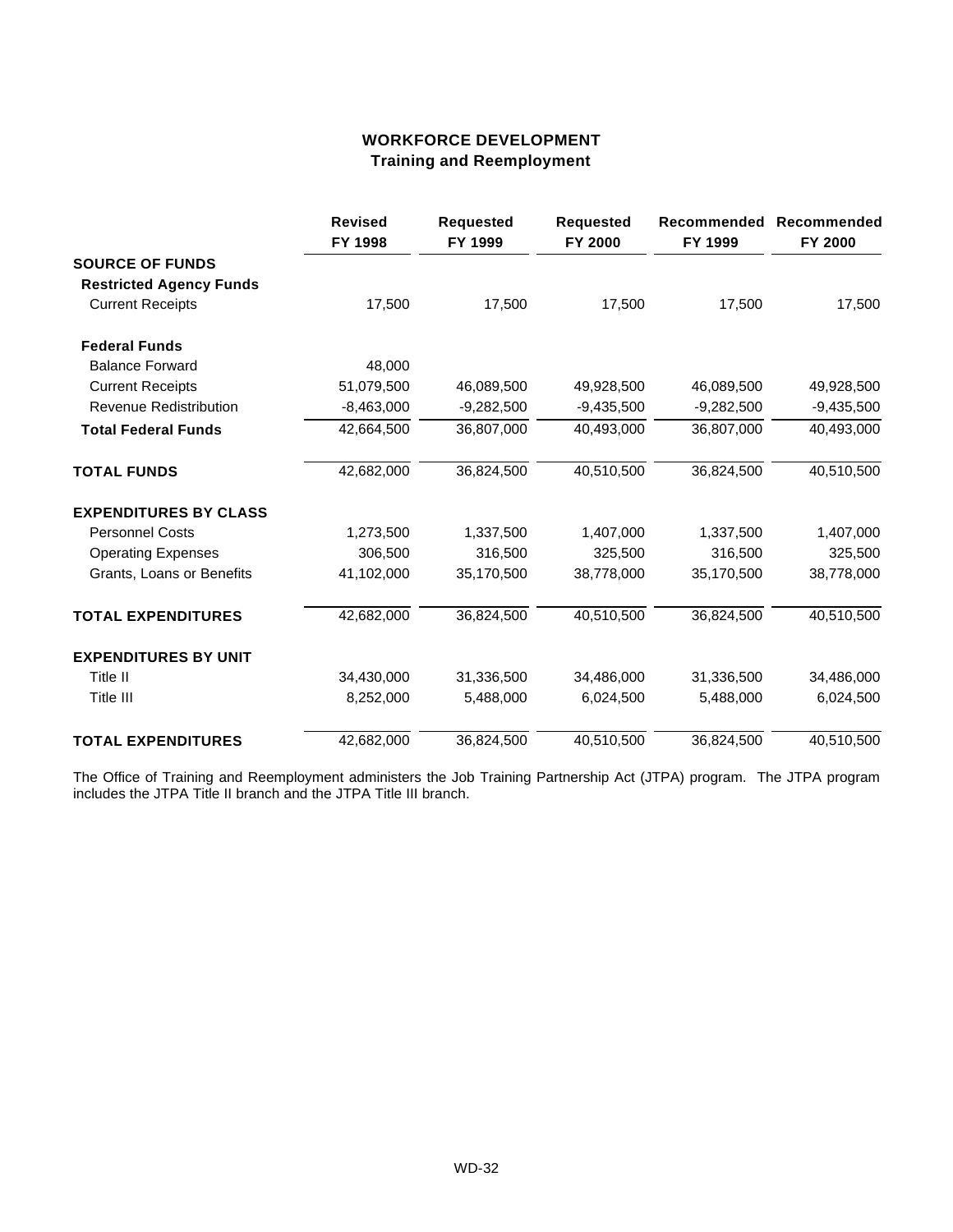### **WORKFORCE DEVELOPMENT Training and Reemployment Job Training Partnership Act Title II**

|                                | <b>Revised</b><br>FY 1998 | <b>Requested</b><br>FY 1999 | <b>Requested</b><br>FY 2000 | Recommended<br>FY 1999 | Recommended<br>FY 2000 |
|--------------------------------|---------------------------|-----------------------------|-----------------------------|------------------------|------------------------|
| <b>SOURCE OF FUNDS</b>         |                           |                             |                             |                        |                        |
| <b>Restricted Agency Funds</b> |                           |                             |                             |                        |                        |
| <b>Current Receipts</b>        | 17,500                    | 17,500                      | 17,500                      | 17,500                 | 17,500                 |
| <b>Federal Funds</b>           |                           |                             |                             |                        |                        |
| <b>Balance Forward</b>         | 28,500                    |                             |                             |                        |                        |
| <b>Current Receipts</b>        | 35,925,000                | 32,992,500                  | 36,292,000                  | 32,992,500             | 36,292,000             |
| Revenue Redistribution         | $-1,541,000$              | $-1,673,500$                | $-1,823,500$                | $-1,673,500$           | $-1,823,500$           |
| <b>Total Federal Funds</b>     | 34,412,500                | 31,319,000                  | 34,468,500                  | 31,319,000             | 34,468,500             |
| <b>TOTAL FUNDS</b>             | 34,430,000                | 31,336,500                  | 34,486,000                  | 31,336,500             | 34,486,000             |
| <b>EXPENDITURES BY CLASS</b>   |                           |                             |                             |                        |                        |
| <b>Personnel Costs</b>         | 636,000                   | 668,500                     | 703,000                     | 668,500                | 703,000                |
| <b>Operating Expenses</b>      | 136,500                   | 140,000                     | 144,500                     | 140,000                | 144,500                |
| Grants, Loans or Benefits      | 33,657,500                | 30,528,000                  | 33,638,500                  | 30,528,000             | 33,638,500             |
| <b>TOTAL EXPENDITURES</b>      | 34,430,000                | 31,336,500                  | 34,486,000                  | 31,336,500             | 34,486,000             |

The Job Training Partnership Act (JTPA) Title II-A Adult Training Program prepares disadvantaged adults for participation in the labor force by increasing their occupational and educational skills, resulting in improved long-term employability, increased earnings and reduced welfare dependence. Of the Title II-A funds, 77 percent are allocated to Kentucky's 11 Service Delivery Areas (SDAs) for direct client services, five percent are allocated to the SDAs for services to older workers, five percent are set aside to provide incentive grants to SDAs for exceeding performance standards, eight percent are transferred to the Education Coordination Branch within the Workforce Development Cabinet for education and coordination services, and five percent are retained for state administrative functions.

The JTPA Title II-Youth Training Program improves the long-term employability of youth, enhances the educational, occupational and citizenship skills of youth, encourages school completion or enrollment in alternative school programs and assists in addressing the problems that impair the ability of youth to make successful transitions from the school environment to the work environment. Of the Title II-C funds, 82 percent are allocated to Kentucky's SDAs for direct client services, five percent are set aside for incentives to SDAs exceeding performance standards, eight percent are transferred to the Education Coordination Branch and the balance, or five percent, is retained for administrative purposes.

The Title II-B Summer Youth Employment and Training Program provides meaningful work experience, remedial education and other activities to economically disadvantaged youth, 14-21 years of age. All funds are allocated to Kentucky's eleven SDAs.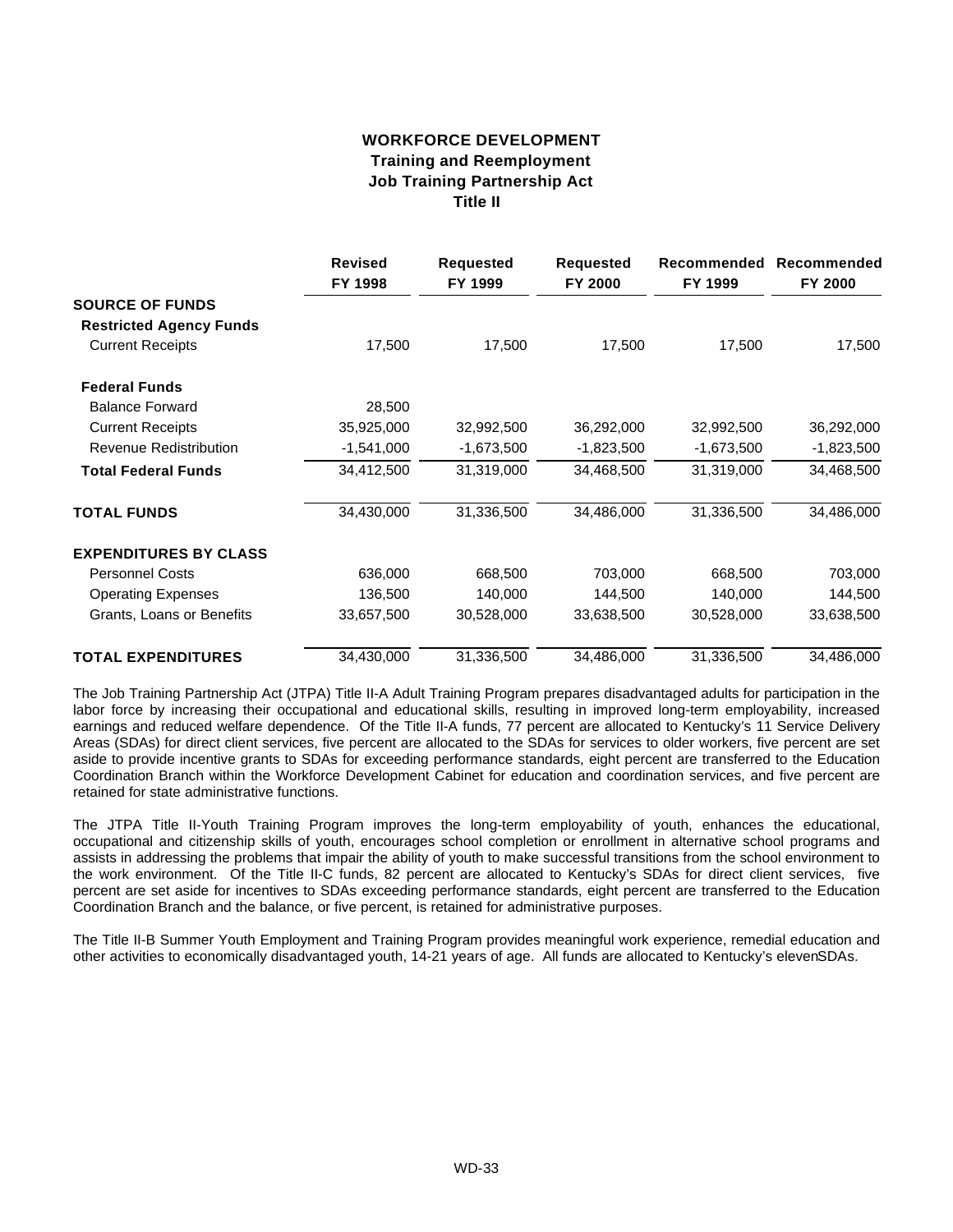### **WORKFORCE DEVELOPMENT Training and Reemployment Job Training Partnership Act Title III**

|                              | <b>Revised</b><br>FY 1998 | <b>Requested</b><br>FY 1999 | <b>Requested</b><br>FY 2000 | Recommended<br>FY 1999 | Recommended<br>FY 2000 |
|------------------------------|---------------------------|-----------------------------|-----------------------------|------------------------|------------------------|
| <b>SOURCE OF FUNDS</b>       |                           |                             |                             |                        |                        |
| <b>Federal Funds</b>         |                           |                             |                             |                        |                        |
| <b>Balance Forward</b>       | 19,500                    |                             |                             |                        |                        |
| <b>Current Receipts</b>      | 15,154,500                | 13,097,000                  | 13,636,500                  | 13,097,000             | 13,636,500             |
| Revenue Redistribution       | $-6,922,000$              | $-7,609,000$                | $-7,612,000$                | -7,609,000             | $-7,612,000$           |
| <b>TOTAL FUNDS</b>           | 8,252,000                 | 5,488,000                   | 6,024,500                   | 5,488,000              | 6,024,500              |
| <b>EXPENDITURES BY CLASS</b> |                           |                             |                             |                        |                        |
| <b>Personnel Costs</b>       | 637,500                   | 669,000                     | 704,000                     | 669,000                | 704,000                |
| <b>Operating Expenses</b>    | 170,000                   | 176,500                     | 181,000                     | 176,500                | 181,000                |
| Grants, Loans or Benefits    | 7,444,500                 | 4,642,500                   | 5,139,500                   | 4,642,500              | 5,139,500              |
| <b>TOTAL EXPENDITURES</b>    | 8,252,000                 | 5,488,000                   | 6,024,500                   | 5,488,000              | 6,024,500              |

The purpose of the JTPA Title III Program is to provide assistance to workers who have lost their jobs or are anticipating the loss of their jobs due to closures or economic conditions. It provides for the early identification of dislocated workers, a rapid response in providing services to these workers, as well as job training. Among the program's components are universal rapid response capabilities, early intervention activities, the availability of needs-related payments to assist workers in training and substate delivery systems.

Of the Title III funds, not more than 40 percent may be retained at the state level for administration, technical assistance, coordination of the program, including statewide, regional or industry-wide projects; rapid response activities and/or the coordination between the unemployment compensation system and the worker adjustment program system. The remaining Title III funds are allocated to Kentucky's ten Substate Grantees (SSG) by formula for client retaining.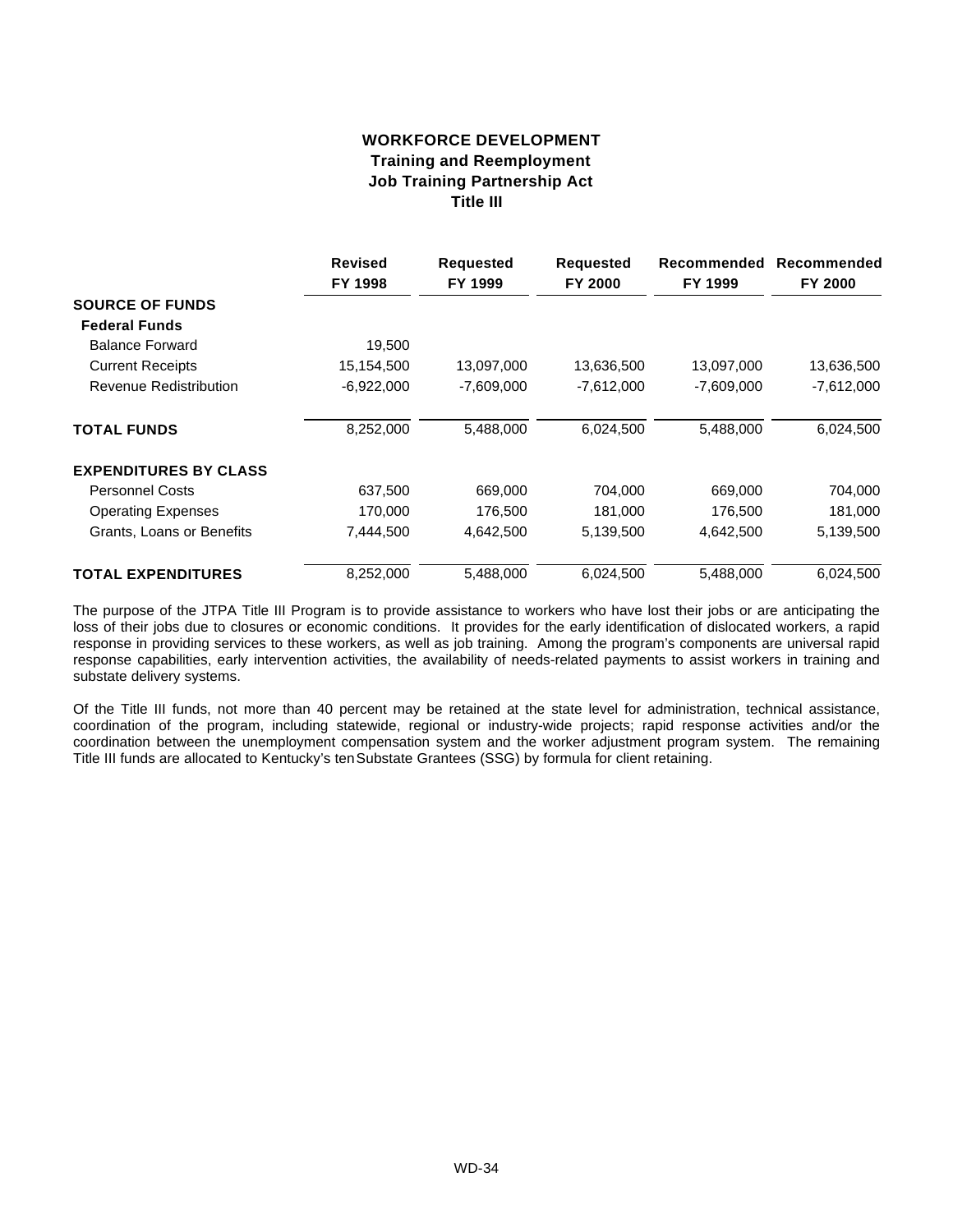### **WORKFORCE DEVELOPMENT Employment Services**

|                                                      | <b>Revised</b><br>FY 1998 | Requested<br>FY 1999 | Requested<br>FY 2000 | FY 1999     | Recommended Recommended<br>FY 2000 |
|------------------------------------------------------|---------------------------|----------------------|----------------------|-------------|------------------------------------|
| <b>SOURCE OF FUNDS</b>                               |                           |                      |                      |             |                                    |
| <b>General Fund</b>                                  |                           |                      |                      |             |                                    |
| <b>Regular Appropriation</b>                         | 582,800                   | 582,500              | 600,000              | 581,900     | 599,100                            |
| <b>Restricted Agency Funds</b>                       |                           |                      |                      |             |                                    |
| <b>Balance Forward</b>                               | 246.000                   |                      |                      |             |                                    |
| <b>Current Receipts</b>                              | 5,516,000                 | 5,889,500            | 6,021,000            | 5,889,500   | 6,021,000                          |
| <b>Total Restricted Agency Funds</b>                 | 5,762,000                 | 5,889,500            | 6,021,000            | 5,889,500   | 6,021,000                          |
| <b>Federal Funds</b>                                 |                           |                      |                      |             |                                    |
| <b>Balance Forward</b>                               | 522,000                   | 5,000                | 5,000                | 5,000       | 5,000                              |
| <b>Current Receipts</b>                              | 268,294,000               | 289,903,000          | 294,792,500          | 289,903,000 | 294,792,500                        |
| Non-Revenue Receipts                                 | 1,500,000                 | 1,500,000            | 1,500,000            | 1,500,000   | 1,500,000                          |
| Revenue Redistribution                               | 6,121,500                 | 6,621,500            | 6,501,000            | 6,605,000   | 6,480,500                          |
| <b>Total Federal Funds</b>                           | 276,437,500               | 298,029,500          | 302,798,500          | 298,013,000 | 302,778,000                        |
| <b>TOTAL FUNDS</b>                                   | 282,782,300               | 304,501,500          | 309,419,500          | 304,484,400 | 309,398,100                        |
| <b>EXPENDITURES BY CLASS</b>                         |                           |                      |                      |             |                                    |
| <b>Personnel Costs</b>                               | 34,821,800                | 35,816,000           | 34,528,500           | 35,799,500  | 34,508,000                         |
| <b>Operating Expenses</b>                            | 8,139,500                 | 7,372,500            | 7,454,000            | 7,371,900   | 7,453,100                          |
| Grants, Loans or Benefits                            | 239,816,000               | 261,308,000          | 267,432,000          | 261,308,000 | 267,432,000                        |
| <b>TOTAL EXPENDITURES</b>                            | 282,777,300               | 304,496,500          | 309,414,500          | 304,479,400 | 309,393,100                        |
| <b>EXPENDITURES BY UNIT</b>                          |                           |                      |                      |             |                                    |
| <b>Economic Dislocation Worker</b><br>Adjustment Act | 6,982,000                 | 7,433,500            | 7,429,000            | 7,417,000   | 7,408,500                          |
| <b>Employer and Placement</b><br>Services            | 18,822,800                | 18,616,000           | 18,571,000           | 18,616,000  | 18,571,000                         |
| Welfare Reform                                       | 4,262,000                 | 4,389,500            | 4,521,000            | 4,389,500   | 4,521,000                          |
| Unemployment Insurance -                             |                           |                      |                      |             |                                    |
| <b>Benefits</b>                                      | 231,800,000               | 253,086,000          | 259,498,000          | 253,086,000 | 259,498,000                        |
| Unemployment Insurance -                             |                           |                      |                      |             |                                    |
| Administration<br><b>EMPOWER Kentucky General</b>    | 20,910,500                | 20,971,500           | 19,395,500           | 20,971,500  | 19,395,500                         |
| <b>Fund Savings</b>                                  |                           |                      |                      | $-600$      | -900                               |
| <b>TOTAL EXPENDITURES</b>                            | 282,777,300               | 304,496,500          | 309,414,500          | 304,479,400 | 309,393,100                        |

The Department of Employment Services (DES) was created to administer federally-funded programs that provide employment related services to the citizens of Kentucky. The principal funding sources are the Unemployment Insurance (UI) program and the Wagner-Peyser funded Employment Services. The DES also receives funds to administer smaller programs that are related to UI and employment services.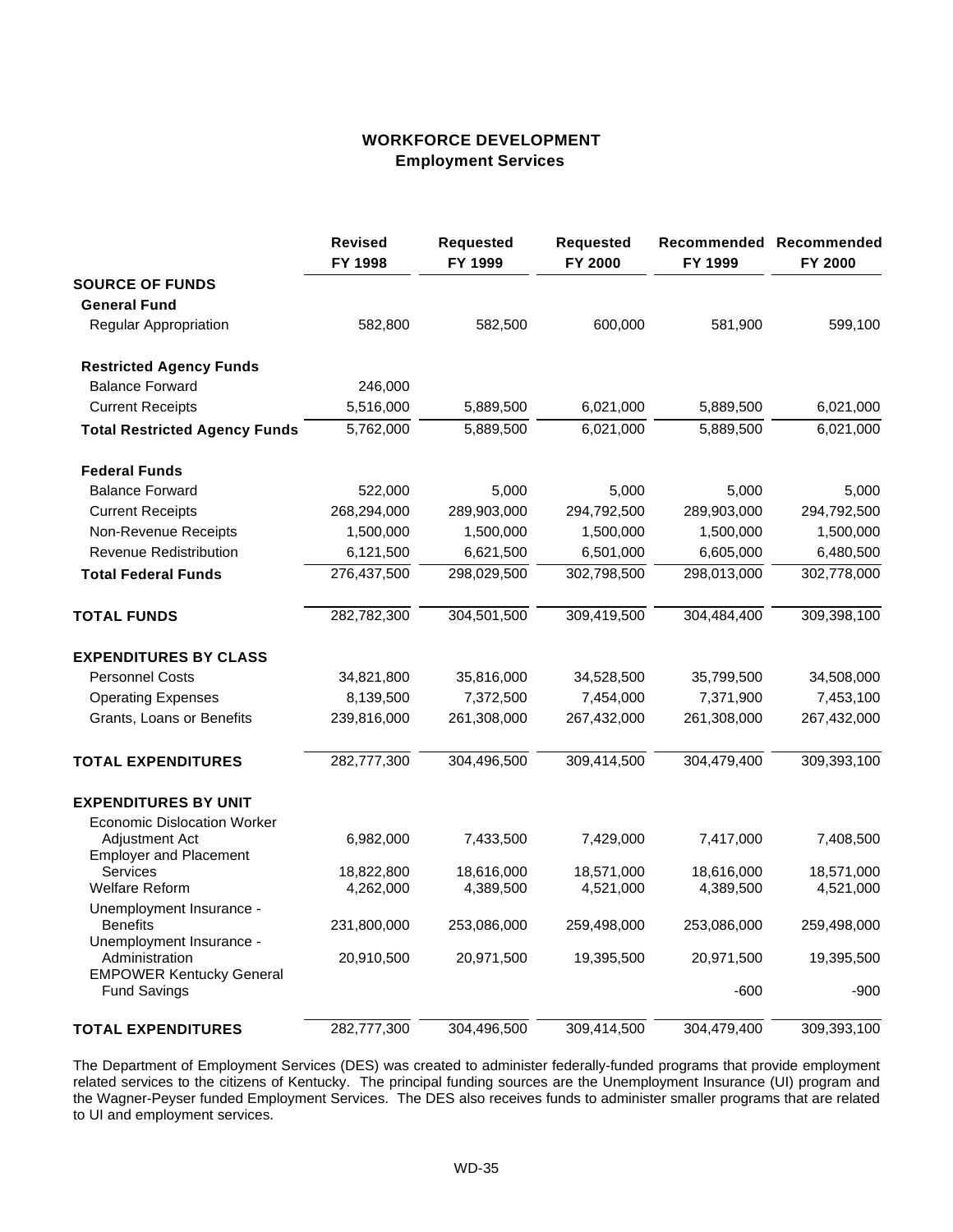These programs include Veterans' Employment and Training Services, Labor Market Information, Alien Labor Certification, Agricultural Wage Surveys, Alien Farmworker Housing inspections, Food Stamp Employment and Training and Temporary Assistance for Needy Families (TANF). The DES also administers training programs under the Trade Adjustment Assistance Program, Title III of the Job Training Partnership Act, and the North American Free Trade Agreement Program.

These programs are designed to provide temporary income maintenance through UI to individuals who are unemployed through no fault of their own and to assist the unemployed, underemployed, and individuals wishing to change occupations in finding suitable employment. Additional benefits include the reduction of public burden through the early placement of welfare recipients and UI claimants.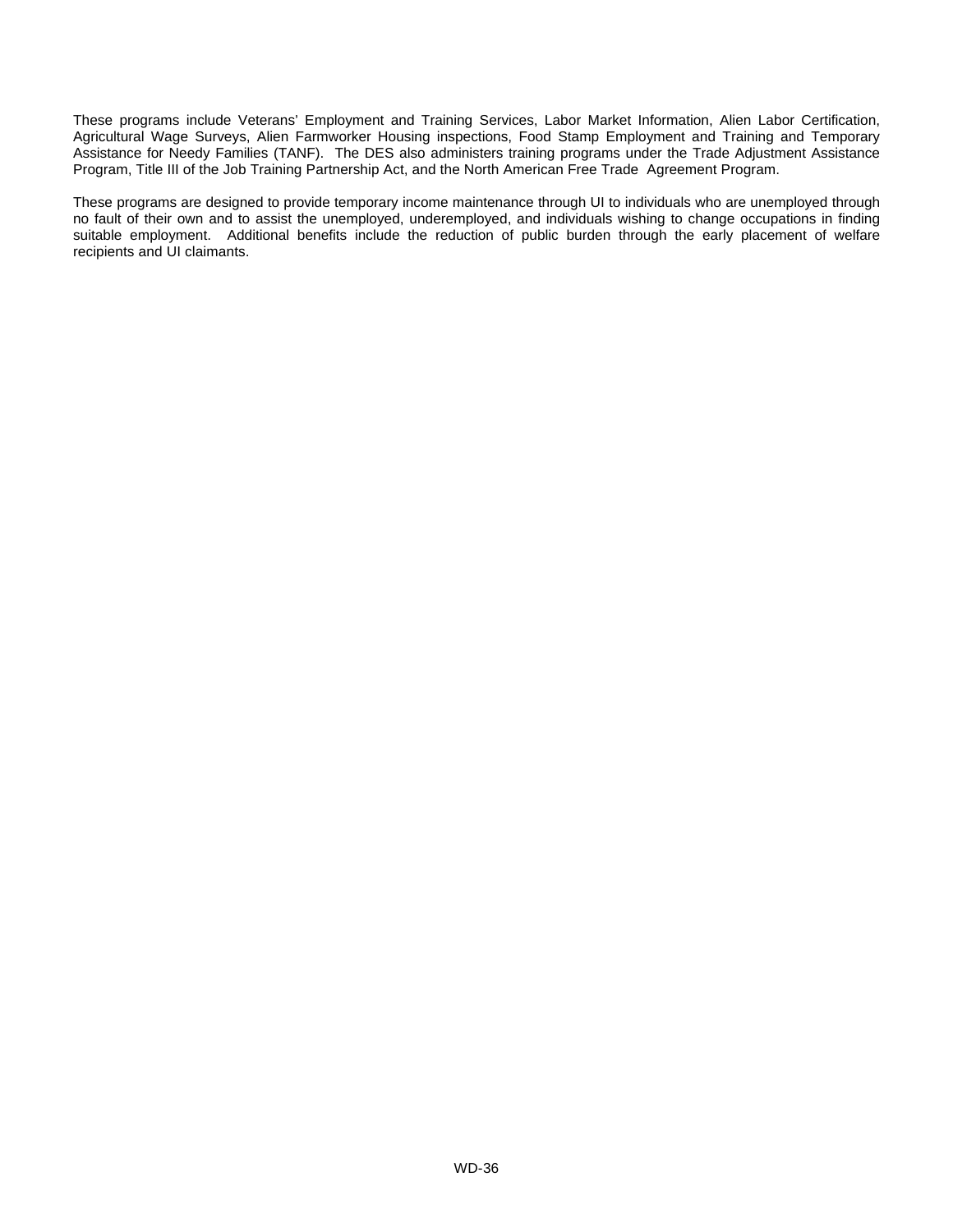### **WORKFORCE DEVELOPMENT Employment Services Economic Dislocation Worker Adjustment Act**

|                              | <b>Revised</b><br>FY 1998 | <b>Requested</b><br>FY 1999 | <b>Requested</b><br>FY 2000 | Recommended<br>FY 1999 | Recommended<br>FY 2000 |
|------------------------------|---------------------------|-----------------------------|-----------------------------|------------------------|------------------------|
| <b>SOURCE OF FUNDS</b>       |                           |                             |                             |                        |                        |
| <b>Federal Funds</b>         |                           |                             |                             |                        |                        |
| <b>Balance Forward</b>       | 323,500                   |                             |                             |                        |                        |
| Revenue Redistribution       | 6,658,500                 | 7,433,500                   | 7,429,000                   | 7,417,000              | 7,408,500              |
| <b>TOTAL FUNDS</b>           | 6,982,000                 | 7,433,500                   | 7,429,000                   | 7,417,000              | 7,408,500              |
| <b>EXPENDITURES BY CLASS</b> |                           |                             |                             |                        |                        |
| <b>Personnel Costs</b>       | 1,470,500                 | 1,542,500                   | 1,625,000                   | 1,526,000              | 1,604,500              |
| <b>Operating Expenses</b>    | 265,500                   | 273,500                     | 282,000                     | 273,500                | 282,000                |
| Grants, Loans or Benefits    | 5,246,000                 | 5,617,500                   | 5,522,000                   | 5,617,500              | 5,522,000              |
| <b>TOTAL EXPENDITURES</b>    | 6,982,000                 | 7,433,500                   | 7,429,000                   | 7.417.000              | 7,408,500              |

The Economic Dislocation Worker Adjustment Act (EDWAA) provides services for individuals under the Job Training Partnership Act (JTPA) Title III, Employment and Training Assistance for Dislocated Workers program. The purpose of the JTPA Title III program is to provide assistance to workers who have lost their jobs or are anticipating the loss of their jobs due to plant closures or economic conditions.

The Office of Training and Reemployment allocates 60 percent of the JTPA Title III funds through the EDWAA program to Kentucky's ten Substate Grantees (SSG) for direct client retraining purposes. Of these ten SSG's, seven are local offices of the Department for Employment Services.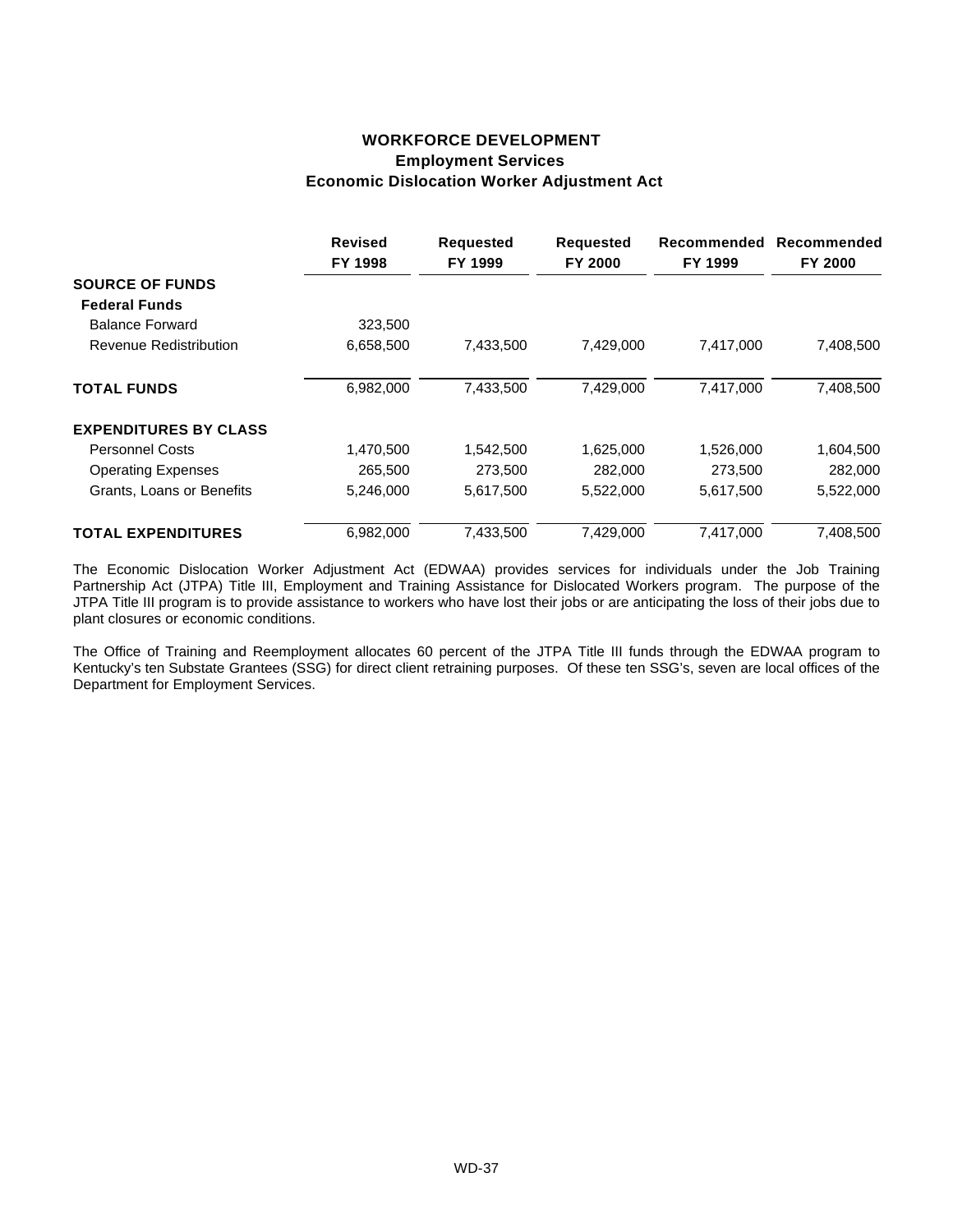### **WORKFORCE DEVELOPMENT Employment Services Employer and Placement Services**

|                                       | <b>Revised</b><br>FY 1998 | <b>Requested</b><br>FY 1999 | <b>Requested</b><br>FY 2000 | FY 1999    | Recommended Recommended<br>FY 2000 |
|---------------------------------------|---------------------------|-----------------------------|-----------------------------|------------|------------------------------------|
| <b>SOURCE OF FUNDS</b>                |                           |                             |                             |            |                                    |
| <b>General Fund</b>                   |                           |                             |                             |            |                                    |
| Regular Appropriation                 | 582,800                   | 582,500                     | 600,000                     | 582,500    | 600,000                            |
| <b>Restricted Agency Funds</b>        |                           |                             |                             |            |                                    |
| <b>Balance Forward</b>                | 92,000                    |                             |                             |            |                                    |
| <b>Current Receipts</b>               | 1,408,000                 | 1,500,000                   | 1,500,000                   | 1,500,000  | 1,500,000                          |
| <b>Total Restricted Agency Funds</b>  | 1,500,000                 | 1,500,000                   | 1,500,000                   | 1,500,000  | 1,500,000                          |
| <b>Federal Funds</b>                  |                           |                             |                             |            |                                    |
| <b>Balance Forward</b>                | 1,500                     |                             |                             |            |                                    |
| <b>Current Receipts</b>               | 15,915,000                | 15,817,000                  | 15,794,500                  | 15,817,000 | 15,794,500                         |
| <b>Revenue Redistribution</b>         | 823,500                   | 716,500                     | 676,500                     | 716,500    | 676,500                            |
| <b>Total Federal Funds</b>            | 16,740,000                | 16,533,500                  | 16,471,000                  | 16,533,500 | 16,471,000                         |
| <b>TOTAL FUNDS</b>                    | 18,822,800                | 18,616,000                  | 18,571,000                  | 18,616,000 | 18,571,000                         |
| <b>EXPENDITURES BY CLASS</b>          |                           |                             |                             |            |                                    |
| <b>Personnel Costs</b>                | 13,677,300                | 13,660,000                  | 13,723,000                  | 13,660,000 | 13,723,000                         |
| <b>Operating Expenses</b>             | 2,799,500                 | 2,775,500                   | 2,860,000                   | 2,775,500  | 2,860,000                          |
| Grants, Loans or Benefits             | 2,346,000                 | 2,180,500                   | 1,988,000                   | 2,180,500  | 1,988,000                          |
| <b>TOTAL EXPENDITURES</b>             | 18,822,800                | 18,616,000                  | 18,571,000                  | 18,616,000 | 18,571,000                         |
| <b>EXPENDITURES BY UNIT</b>           |                           |                             |                             |            |                                    |
| <b>Job Placement Services</b>         | 10,950,000                | 10,930,000                  | 10,871,500                  | 10,930,000 | 10,871,500                         |
| <b>Employment Information Support</b> | 1,430,000                 | 1,259,000                   | 1,254,500                   | 1,259,000  | 1,254,500                          |
| <b>Special Employment Services</b>    | 6,442,800                 | 6,427,000                   | 6,445,000                   | 6,427,000  | 6,445,000                          |
| <b>TOTAL EXPENDITURES</b>             | 18,822,800                | 18,616,000                  | 18,571,000                  | 18,616,000 | 18,571,000                         |

The objective of the Employer and Placement Services program is two-fold. The first is to assist individuals who are unemployed, underemployed, or simply seeking to change their employment situation. The second is to assist employers to obtain qualified workers to fill job openings as quickly as possible. This program provides counseling, employment testing, job development, referral, and placement for any persons needing such services.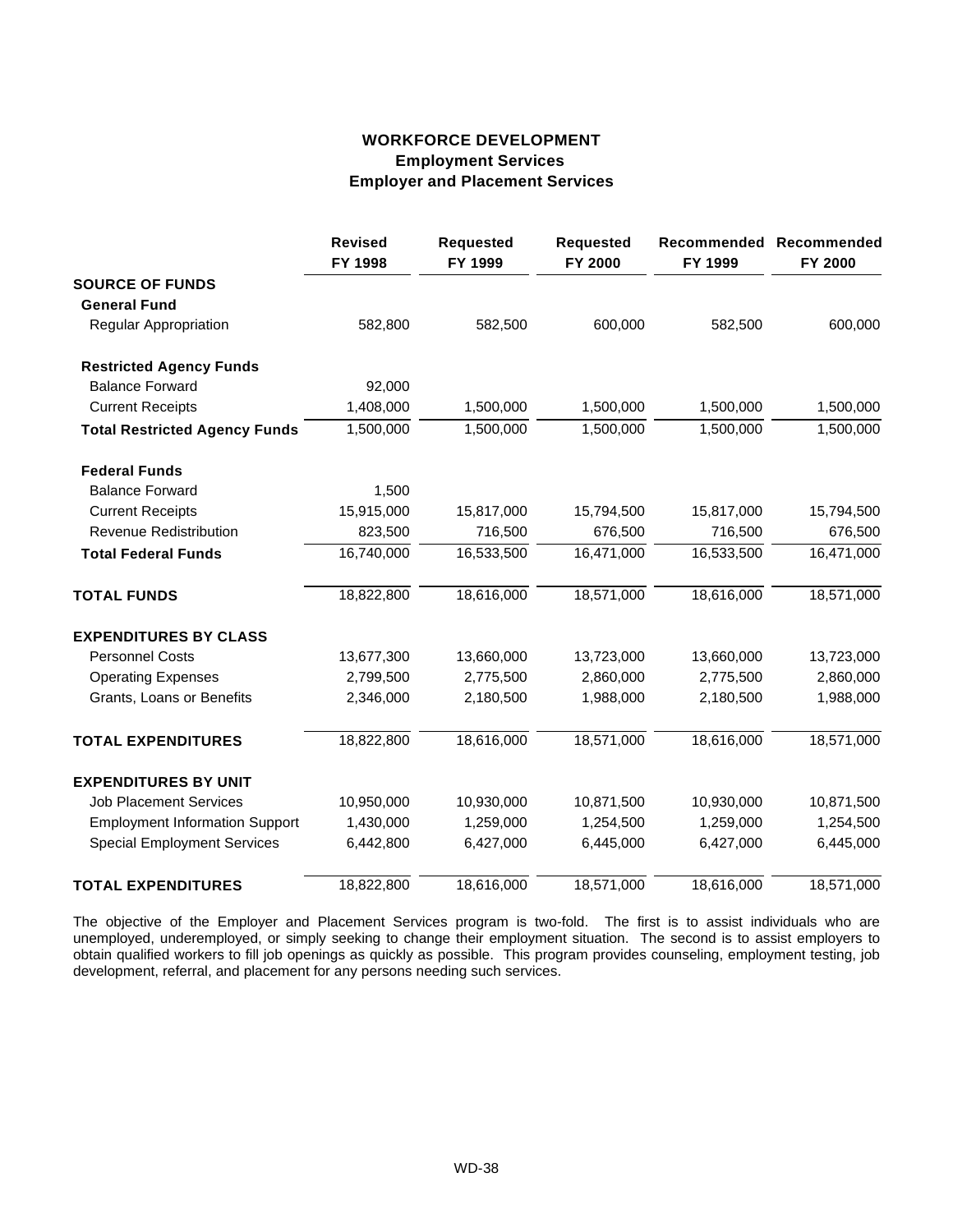### **WORKFORCE DEVELOPMENT Employment Services Welfare Reform**

|                                      | <b>Revised</b><br>FY 1998 | <b>Requested</b><br>FY 1999 | <b>Requested</b><br>FY 2000 | Recommended<br>FY 1999 | Recommended<br>FY 2000 |
|--------------------------------------|---------------------------|-----------------------------|-----------------------------|------------------------|------------------------|
| <b>SOURCE OF FUNDS</b>               |                           |                             |                             |                        |                        |
| <b>Restricted Agency Funds</b>       |                           |                             |                             |                        |                        |
| <b>Balance Forward</b>               | 154,000                   |                             |                             |                        |                        |
| <b>Current Receipts</b>              | 4,108,000                 | 4,389,500                   | 4,521,000                   | 4,389,500              | 4,521,000              |
| <b>Total Restricted Agency Funds</b> | 4,262,000                 | 4,389,500                   | 4,521,000                   | 4,389,500              | 4,521,000              |
| <b>Federal Funds</b>                 |                           |                             |                             |                        |                        |
| <b>Balance Forward</b>               | 5,000                     | 5,000                       | 5,000                       | 5,000                  | 5,000                  |
| <b>TOTAL FUNDS</b>                   | 4,267,000                 | 4,394,500                   | 4,526,000                   | 4,394,500              | 4,526,000              |
| <b>EXPENDITURES BY CLASS</b>         |                           |                             |                             |                        |                        |
| <b>Personnel Costs</b>               | 3,406,500                 | 3,518,500                   | 3,633,000                   | 3,518,500              | 3,633,000              |
| <b>Operating Expenses</b>            | 555,500                   | 571,000                     | 588,000                     | 571,000                | 588,000                |
| Grants, Loans or Benefits            | 300,000                   | 300,000                     | 300,000                     | 300,000                | 300,000                |
| <b>TOTAL EXPENDITURES</b>            | 4,262,000                 | 4,389,500                   | 4,521,000                   | 4,389,500              | 4,521,000              |

On August 22, 1996, President Clinton signed into law the Personal Responsibility and Work Opportunity Reconciliation Act of 1996 (P.L. 104-193). The passage of this legislation had a far-reaching effect on a number of programs administered by the Commonwealth. The bill eliminated the federal entitlement program Aid to Families with Dependent Children (AFDC) and created a block grant for states to provide time-limited cash assistance for needy families. The new block grant is titled Temporary Assistance for Needy Families (TANF). The legislation also made changes to child care, the Food Stamp Program, Supplemental Security Income (SSI) for children, benefits for legal immigrants, and the Child Support Enforcement Program. In addition, modifications were made to child nutrition programs and reduced the amount of the Social Services Block Grant.

This new legislation presented a tremendous challenge to states. The block grant had performance measures and substantial monetary penalties for failure to meet them. The Department of Employment Services is impacted by all pieces of the legislation, and is working with the Cabinet for Families and Children to implement a strategy and program to assist 47,000 adult Kentuckians transition from welfare dependency to long-term self-sufficiency.

The Workforce Development Cabinet has contracted with the Cabinet for Families and Children to assist in preparing, assessing and placing TANF recipients into employment. The Department performs an employment assessment on each participant referred by the Department for Social Insurance to determine needs and skills. An "Employability Plan" is prepared which includes an employment goal, and a series of activities necessary to reach the goal, including basic and remedial education, work readiness activities and job skills training. Once the participant has been assessed to be work ready, the Department provides job search assistance and work activities such as on-the-job training and work experience placement designed to provide actual work-place experience to increase employability.

### **Policy**

The Governor's recommended budget includes \$4,389,500 in fiscal year 1999 and \$4,521,000 in fiscal year 2000, which will be transferred from the Cabinet for Families and Children to provide job readiness, placement and retention services to TANF recipients. These funds are budgeted in the Department as restricted funds.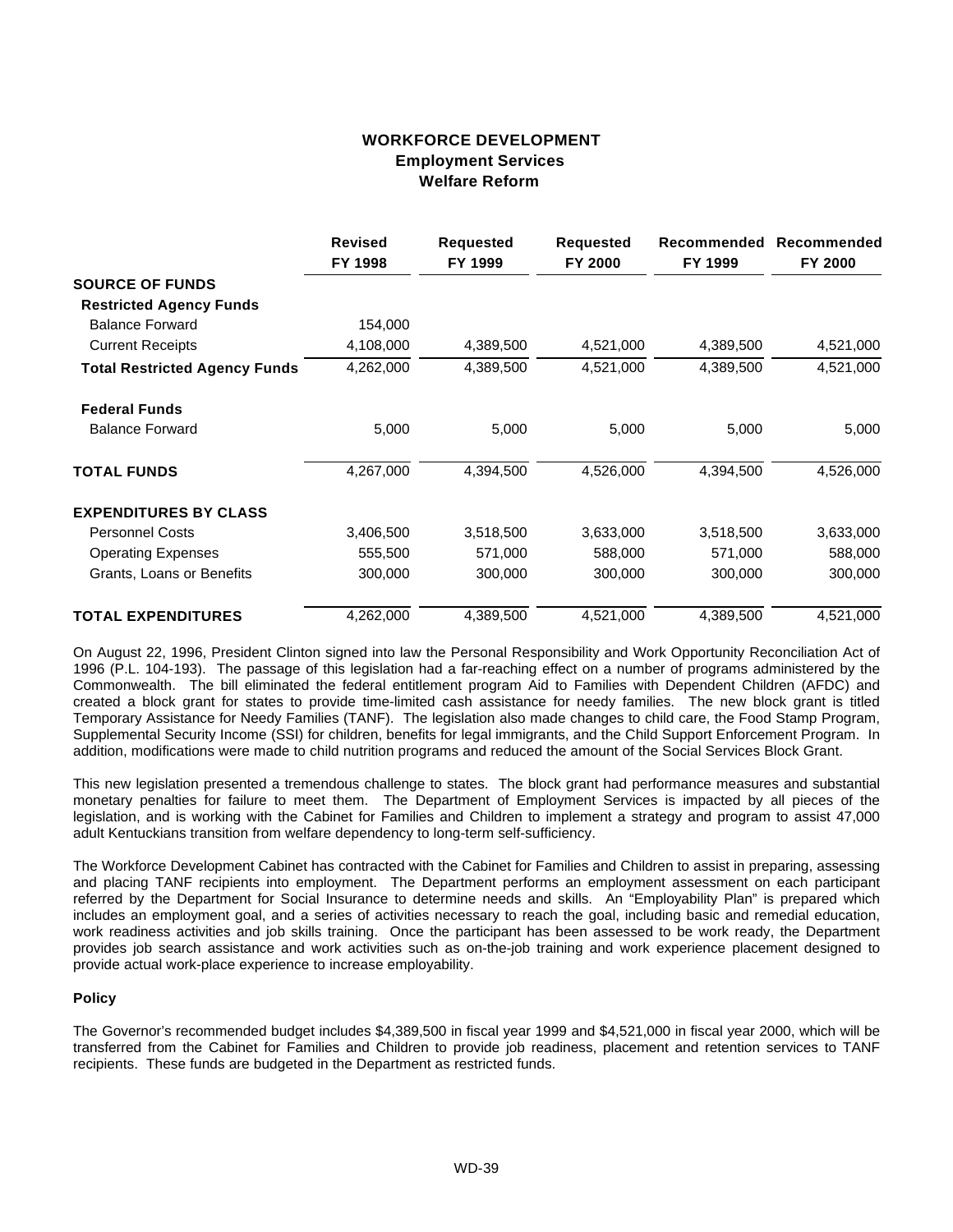### **WORKFORCE DEVELOPMENT Employment Services Unemployment Insurance - Benefits**

|                              | <b>Revised</b><br>FY 1998 | <b>Requested</b><br>FY 1999 | <b>Requested</b> | Recommended<br>FY 1999 | Recommended<br><b>FY 2000</b> |
|------------------------------|---------------------------|-----------------------------|------------------|------------------------|-------------------------------|
|                              |                           |                             | <b>FY 2000</b>   |                        |                               |
| <b>SOURCE OF FUNDS</b>       |                           |                             |                  |                        |                               |
| <b>Federal Funds</b>         |                           |                             |                  |                        |                               |
| <b>Balance Forward</b>       | 46.000                    |                             |                  |                        |                               |
| <b>Current Receipts</b>      | 230,254,000               | 251,586,000                 | 257,998,000      | 251,586,000            | 257,998,000                   |
| Non-Revenue Receipts         | 1,500,000                 | 1,500,000                   | 1,500,000        | 1,500,000              | 1,500,000                     |
| <b>TOTAL FUNDS</b>           | 231.800.000               | 253.086.000                 | 259.498.000      | 253.086.000            | 259,498,000                   |
| <b>EXPENDITURES BY CLASS</b> |                           |                             |                  |                        |                               |
| Grants, Loans or Benefits    | 231,800,000               | 253,086,000                 | 259.498.000      | 253,086,000            | 259,498,000                   |

The Unemployment Insurance program provides benefit payments, based on earnings in a specific transaction period, during periods of involuntary unemployment. In Kentucky, there is no employee payroll deduction for unemployment insurance. Revenue for benefits is derived from a tax on employers' payrolls collected by the state and deposited in the Federal Unemployment Insurance Fund.

The Kentucky Unemployment Insurance law, KRS 341, provides the statutory authority and the structure for the operation of the Unemployment Insurance (UI) program in Kentucky. UI Benefits are funded entirely through payment of state unemployment taxes by employers within the state who are determined liable under KRS 341 based upon size and duration of payroll.

In addition to regular UI benefits, the program also administers payment of federal benefits, claims of unemployed federal employees and discharged military personnel, trade readjustment (unemployment resulting from foreign competition) and NAFTA (unemployment attributable to the specific trade treaty), Disaster Unemployment Assistance (in cases where a federal disaster area declaration is made), and Extended Unemployment Compensation. With the exception of partial payment from state UI funds in the case of some extended benefits, these programs are financed in entirety by employer federal unemployment tax collected by the Internal Revenue Service.